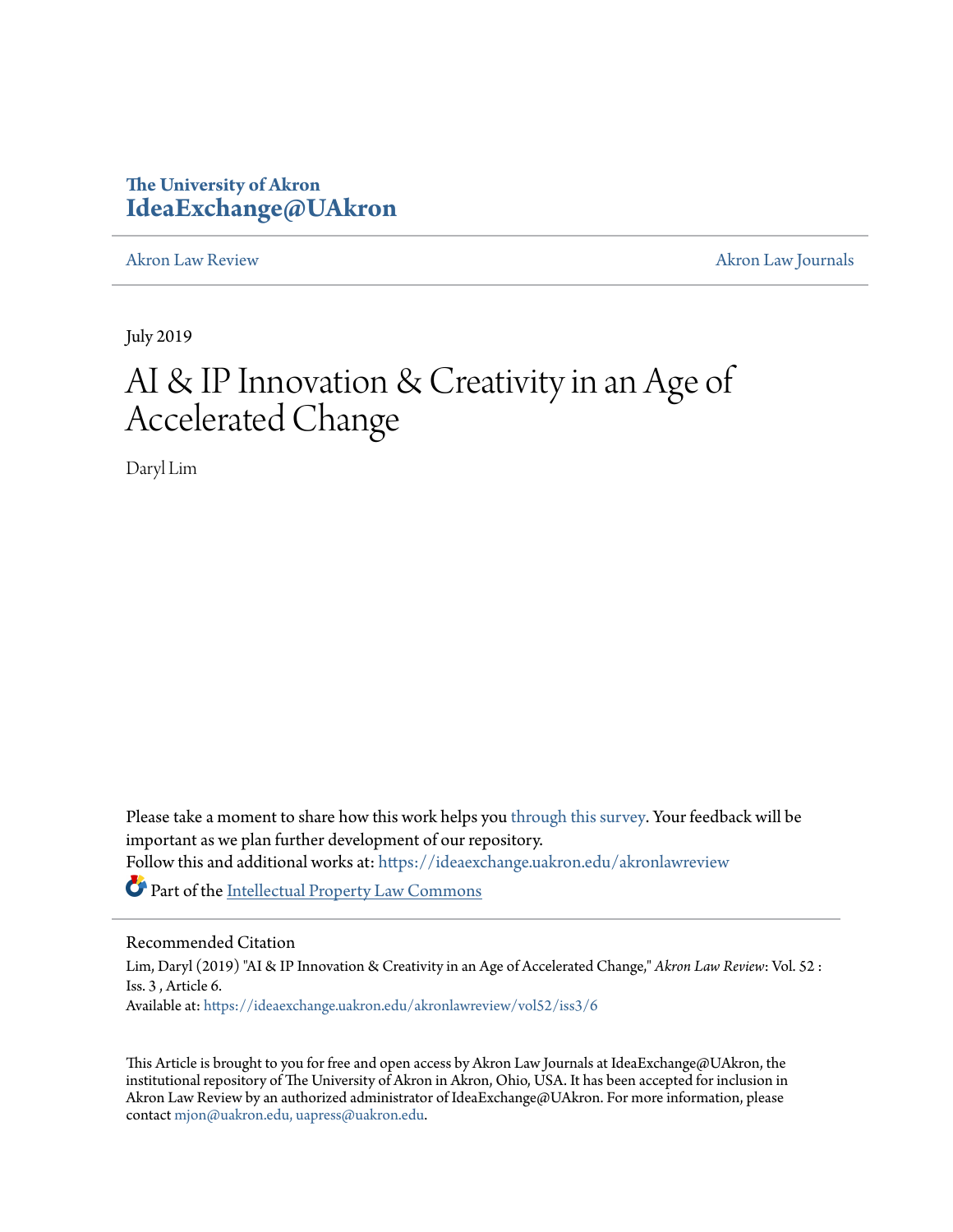# **AI & IP:**

# **INNOVATION & CREATIVITY IN AN AGE OF ACCELERATED CHANGE**

# *Daryl Lim*[∗](#page-1-0)

| L.      |              |  |
|---------|--------------|--|
| $\Pi$ . |              |  |
|         |              |  |
|         |              |  |
|         |              |  |
| HI.     |              |  |
|         |              |  |
|         | $\mathbf{B}$ |  |
|         |              |  |
| IV.     |              |  |
|         |              |  |
|         |              |  |
|         |              |  |
|         |              |  |
| V.      |              |  |
|         |              |  |

<span id="page-1-0"></span>∗ Professor of Law and Director, Center for Intellectual Property, Information and Privacy Law, The John Marshall Law School (JMLS). Thanks is due to several individuals, organizations, and groups. First, to the Center for Intellectual Property Law & Technology at the University of Akron School of Law at the *2018 Akron Law IP Scholars Forum*, to the U.S. Patent and Trademark Office for its invitation to speak at the *Artificial Intelligence: Intellectual Property Policy Considerations* Conference, and the IP Office of Singapore (IPOS) for inviting me to speak at the *IP/IT Issues in Artificial Intelligence Seminar*. Second, to David Applegate (Williams Montgomery & John Ltd.), Alfred Yip and Jinquan Huang (IPOS), as well as Benjamin Tham (Singapore Management University) for their insightful comments. Third, to Raizel Liebler (Head, Faculty Scholarship Initiatives, JMLS) and Jessica Frothingham (Research Fellow, JMLS) for providing proofreading and citation assistance. Fourth, to my research assistant Carissa Olowos. Fifth, and not least, to the *Akron Law Review*, and particularly, to Logan Bryant, Jacob Wagner, Kaleigh Talaganis, Imokhai Okolo, Jaquan Williams, and Marissa Pursel for their outstanding editorial assistance in helping bring this article to print. Thanks are also due to JMLS for its summer grant which supported the writing of this work. All errors and omissions remain my own.

1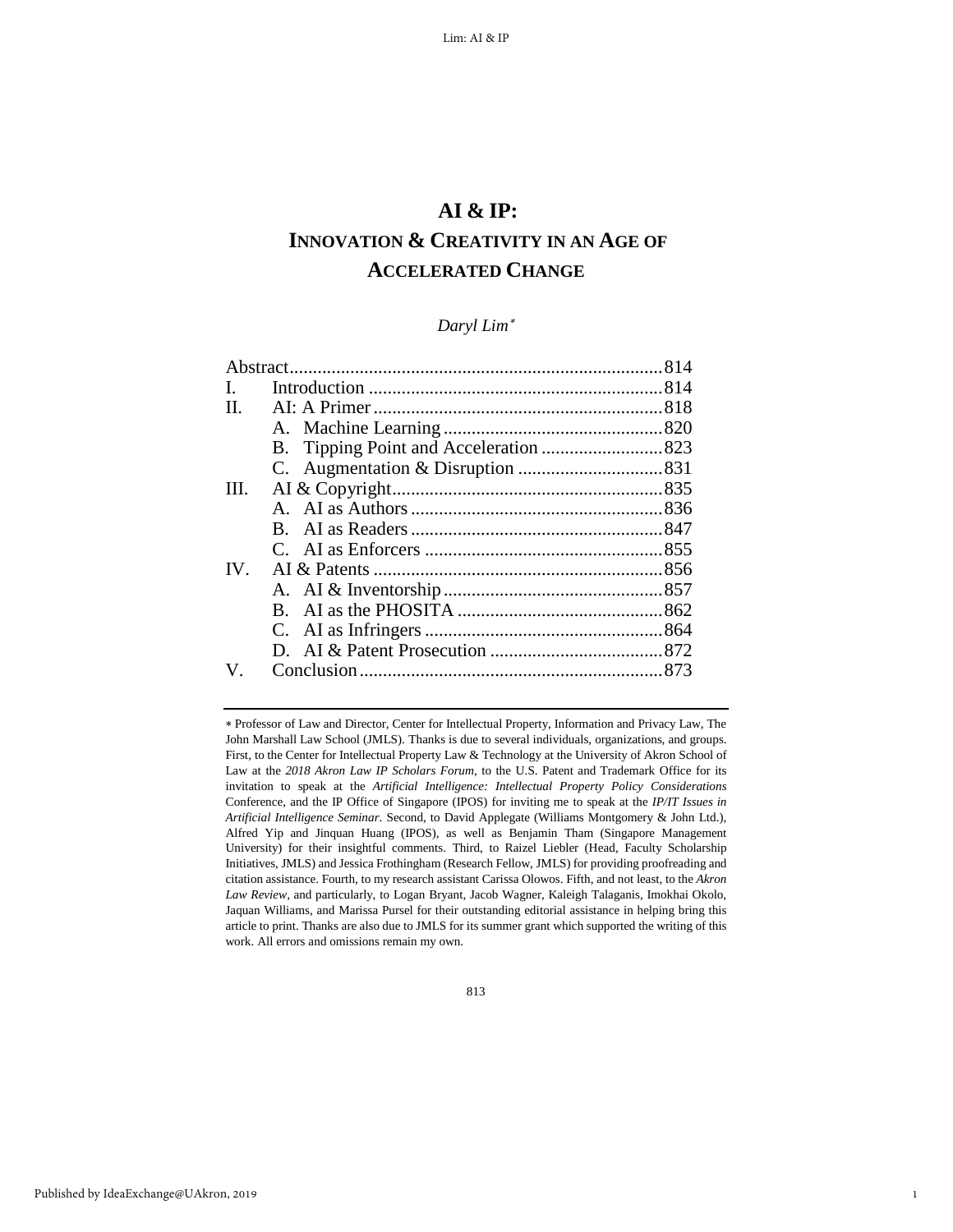# ABSTRACT

*From a glimmer in the eye of a Victorian woman ahead of her time, AI has become a cornerstone of innovation that "will be the defining technology of our time." Around 2016, the convergence of computing power, funding, data, and open-source platforms tipped us into an AIdriven 4IR. AI can make a difference in accelerating disruptive innovation by bringing a data-driven approach to invention and creation. To do so, the law must embrace change and innovation as an imperative in a journey towards an ever-shifting horizon. In the creative arts, the work for hire doctrine provides a pragmatic legal vehicle for interests to vest and negotiated by the commercial interests best placed to encourage investment in both the technology and its downstream uses. Like humangenerated work, AI-generated work is an amalgam of mimicry mined from our own learning and experience. The training data it draws upon, both for expressive and non-expressive sues, are merely grist for AI's mill. Consequently, fair use must be liberally applied to prevent holdup by copyright owners and stifle transformative uses enabled by AI. AI can also be used to decipher complex copyright infringement cases such as those involving musical compositions. In the technological arts, the controversy will revolve around who owns innovative breakthroughs primarily or totally attributed to AI. How should these breakthroughs affect the regard for the notion of PHOSITA? How does AI change the equation when it comes to infringement? And how can AI help save the patent system from obsolescence? In these, AI both enables and challenges how we reward individuals whose ingenuity, industry, and determination overcame the frailty of the human condition to offer us inventions that make our lives more efficient and pleasurable. It will take a clear-eyed view to ensure that copyright and patent laws do not impede the very progress they were designed to promote.*

# I. INTRODUCTION

Artificial intelligence (AI) has rapidly achieved one milestone after another. The ones we hear about have to do with machines surpassing our human champions, such as Deep Blue's win over Chess champion Garry Kasparov, IBM Watson's *Jeopardy* win over human trivia kings, and Google DeepMind's Go-playing bot's win against Korean grandmaster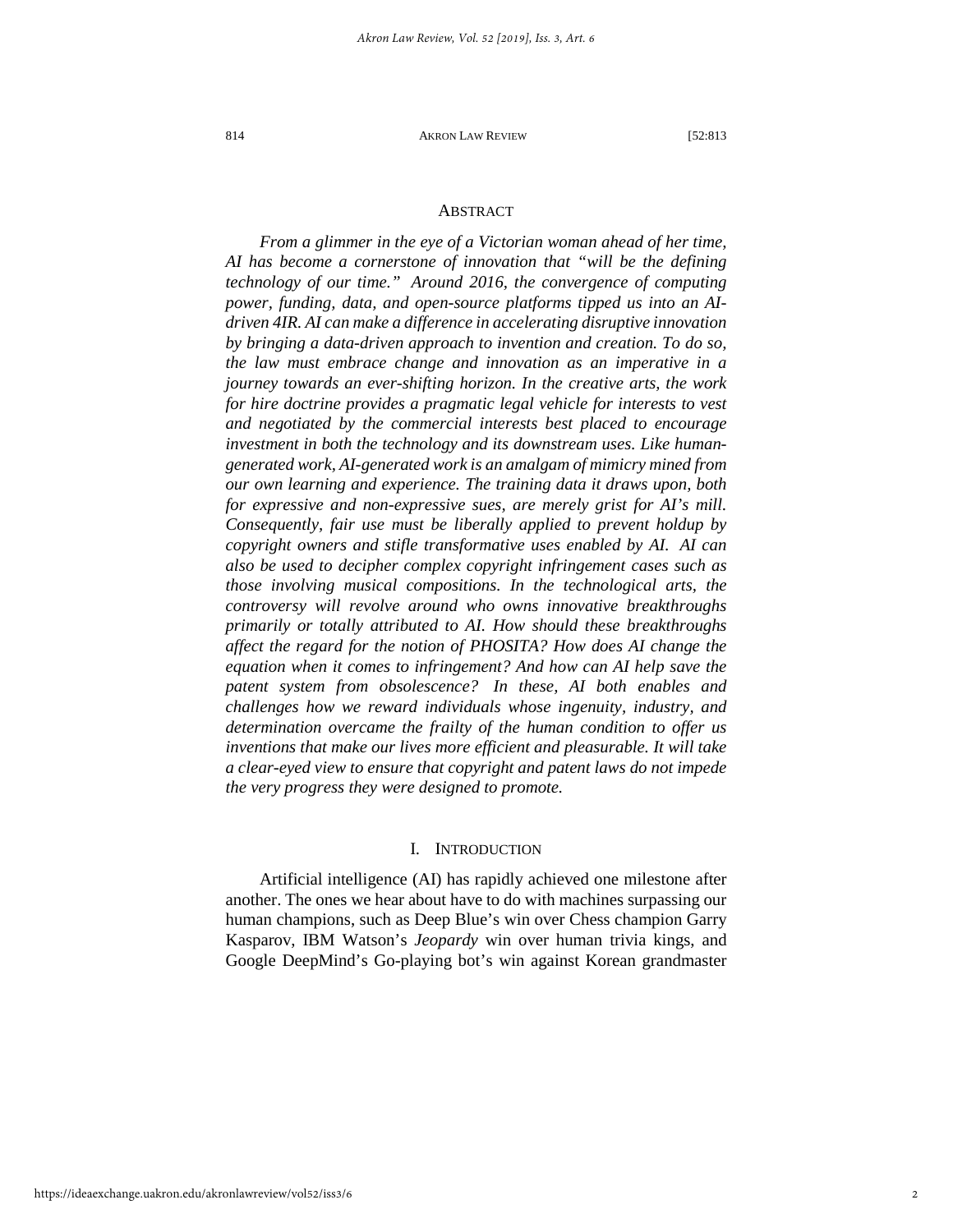Lee Sedol.<sup>[1](#page-3-0)</sup> On the other side are examples of machines working with humans: augmenting clinicians' ability to diagnose diseases, $\frac{2}{3}$  $\frac{2}{3}$  $\frac{2}{3}$  big data analytics empowering content producers to produce music, $3$  and even formulating new varieties of perfume.[4](#page-3-3)

These stories are stunning from a technical perspective. As the engine powering the Fourth Industrial Revolution  $(4IR)$ ,<sup>[5](#page-3-4)</sup> AI is a worthy successor to mechanization, mass production, and automation; each one has propelled us through the three earlier industrial revolutions.<sup>[6](#page-3-5)</sup> From an economic perspective, PricewaterhouseCoopers estimates that AI will add \$15.7 trillion to the global economy by 2030, with the United States (U.S.) seeing a 14.5% increase in gross domestic product from AI alone.<sup>[7](#page-3-6)</sup> From a legal perspective, AI has already begun to challenge fundamental notions underlying how and why we incentivize creation and innovation.<sup>8</sup>

In October 2018, Christie's auctioned its first work of art generated by an algorithm called a generative adversarial network (GAN) that was fed 15,000 portraits painted between the 14th and 20th century.<sup>[9](#page-3-8)</sup> The

<span id="page-3-2"></span>3. Dani Deahl, *How AI-generated Music is Changing the Way Hits are Made*, VERGE (Aug. 31, 2018), https://www.theverge.com/2018/8/31/17777008/artificial-intelligence-taryn-southernamper-music [https://perma.cc/FJ2Q-4MS6].

<span id="page-3-3"></span>4. Chavie Lieber, *Christie's just sold an AI-generated painting for \$432,500. It's already controversial*, VOX (Oct. 29, 2018), https://www.vox.com/the-goods/2018/10/29/18038946/artalgorithm [https://perma.cc/AP4S-275G].

<span id="page-3-4"></span>5. Klaus Schwab, *The Fourth Industrial Revolution: What it Means, how to respond*, WORLD ECON. FORUM (Jan. 14, 2016), https://www.weforum.org/agenda/2016/01/the-fourth-industrialrevolution-what-it-means-and-how-to-respond/ [https://perma.cc/A92J-WH83].

<span id="page-3-5"></span>6. *Id.* (describing how water and steam technology enabled mechanized production during in the First Industrial Revolution. Electric power enabled mass production in the Second Industrial Revolution. Electronics and information technology automated production in the Third Industrial Revolution.).

<span id="page-3-8"></span><span id="page-3-7"></span><span id="page-3-6"></span>7. PricewaterhouseCoopers, *Global Artificial Intelligence Study: Exploiting the AI Revolution 4* (2017), https://www.pwc.com/gx/en/issues/analytics/assets/pwc-ai-analysis-sizing-theprize-report.pdf [https://perma.cc/69DE-LLKC].

8. *See infra* Parts III and IV.

9. The genetic adversarial network (GAN) was described in the following way:

The algorithm is composed of two parts," says Caselles-Dupré. "On one side is the Generator, on the other the Discriminator. We fed the system with a data set of 15,000 portraits painted between the 14th century to the 20th. The Generator makes a new image

<span id="page-3-9"></span>

<span id="page-3-0"></span><sup>1.</sup> Jane C. Ginsburg & Luke Ali Budiardjo, *Authors and Machines*, 34 BERKELEY TECH. L.J. (forthcoming 2019).

<span id="page-3-1"></span><sup>2.</sup> *See, e.g.*, Aaron Gin, *FDA Permits Marketing of First AI-based Medical Device; Signals Fast Track Approach to Artificial Intelligence*, PATENT DOCS (Apr. 11, 2018), https://www.patentdocs.org/2018/04/fda-permits-marketing-of-first-ai-based-medical-device-

signals-fast-track-approach-to-artificial-int.html [https://perma.cc/4U9Y-X5EU] (describing how IDx-DR screens patients for diabetic retinopathy, which can lead to vision impairment and blindness, using deep learning algorithms. The screening uses standard retinal imaging, takes less than a minute, and can be performed without a clinician's interpreting images or results. IDx-DR's accuracy is about 88%.).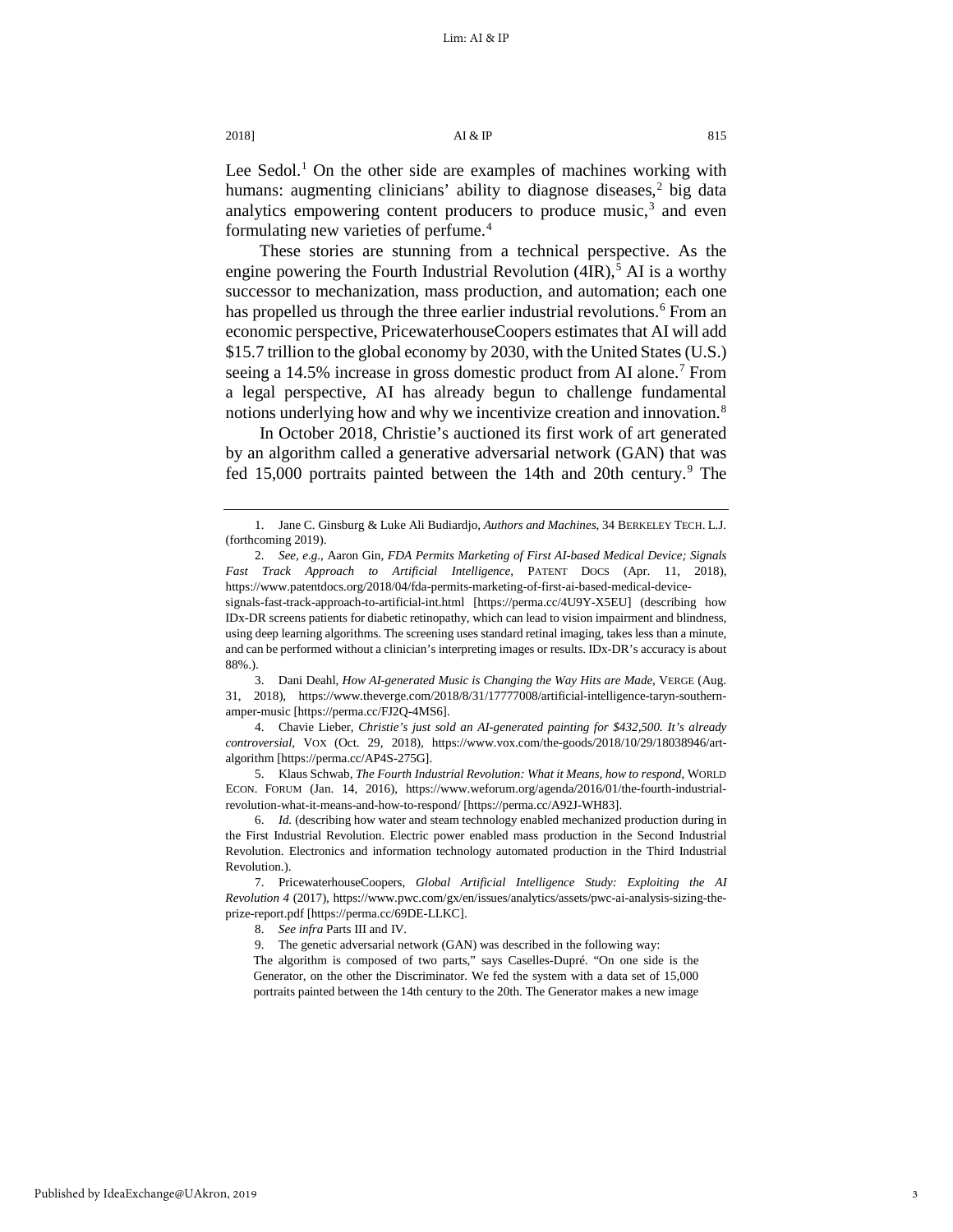portrait was created by one computer network (the generating computer) attempting to convince a second computer (the discriminating computer) that the image it generated should pass as real art. The discriminating computer is trained with a myriad of portraits to teach it to discern what a good portrait looks like so it can play the referee. The generating computer's task is to create convincing art through a feedback loop, which improves both their capabilities over time.<sup>[10](#page-4-0)</sup>

<span id="page-4-4"></span>The portrait, titled "Edmond de Belamy" from *La Famille de Belamy*, depicts a rotund man in a dark coat with a white collar. His face is a blur, as if the algorithm is implying that all humans look alike.<sup>11</sup> In this regard, GAN references the past but does so in a way that appears new. The Belamy portrait forces us to confront the legal implications of an increasingly thin divide between those algorithms that augment human endeavors in both the creative arts and technological innovation, and those that displace them*.* [12](#page-4-2)

It will take a clear-eyed view to ensure that copyright and patent laws do not impede the very progress they were designed to promote.<sup>[13](#page-4-3)</sup> There may be a temptation to cling to romantic notions of creativity and innovation, praising human genius that created *real art* in a way we never do if we realized that they were created by an AI like GAN. People will nitpick whether the AI that produced a song or drug shows anything more than derivative creativity or inventiveness honed on human experience and guided by human programmed code, while ignoring that human

based on the set, then the Discriminator tries to spot the difference between a human-made image and one created by the Generator. The aim is to fool the Discriminator into thinking that the new images are real-life portraits. Then we have a result.

Jonathan Bastable, *Is artificial intelligence set to become art's next medium?*, CHRISTIE'S (Aug. 20, 2018), https://www.christies.com/features/A-collaboration-between-two-artists-one-human-one-amachine-9332-1.aspx [https://perma.cc/4TDN-W9BR].

<span id="page-4-0"></span><sup>10.</sup> Meagan Flynn, *A 19-year-old developed the code for the AI portrait that sold for \$432,000 at Christie's*, WASH. POST (Oct. 26, 2018), https://www.washingtonpost.com/ nation/2018/10/26/year-old-developed-code-ai-portrait-that-soldchristies/?utm\_term=.d9a77d1d99e6 [https://perma.cc/LRY2-4V6C].

<span id="page-4-1"></span><sup>11.</sup> Mallory Locklear, *Christie's will Auction AI-generated Art for the First Time*, ENGADGET (Aug. 22, 2018), https://engt.co/2wPuhbk [https://perma.cc/P3KB-Y3QD].

<span id="page-4-2"></span><sup>12.</sup> *See also* Camilla Hrdy, *Intellectual Property and the End of Work*, FLA. L. REV. (forthcoming 2019).

<span id="page-4-3"></span><sup>13.</sup> *See, e.g.*, Ian Hargreaves, *Digital Opportunity: A Review of Intellectual Property and Growth* 1 (2011), [https://assets.publishing.service.gov.uk/government/uploads/system/uploads/](https://assets.publishing.service.gov.uk/government/uploads/system/uploads/attachment_data/file/32563/ipreview-finalreport.pdf) [attachment\\_data/file/32563/ipreview-finalreport.pdf](https://assets.publishing.service.gov.uk/government/uploads/system/uploads/attachment_data/file/32563/ipreview-finalreport.pdf) [https://perma.cc/S98S-8GG6] ("Could it be true that laws designed more than three centuries ago with the express purpose of creating economic incentives for innovation by protecting creators' rights are today obstructing innovation and economic growth?"); *infra* Part[s III](#page-23-0) an[d IV](#page-44-0); *see* Elizabeth Rocha, *Sophia: Exploring the Ways AI May Change Intellectual Property Protections*, 28 DEPAUL J. ART, TECH. & INTELL. PROP. L. 126 (2018) (discussing trademarks and AI).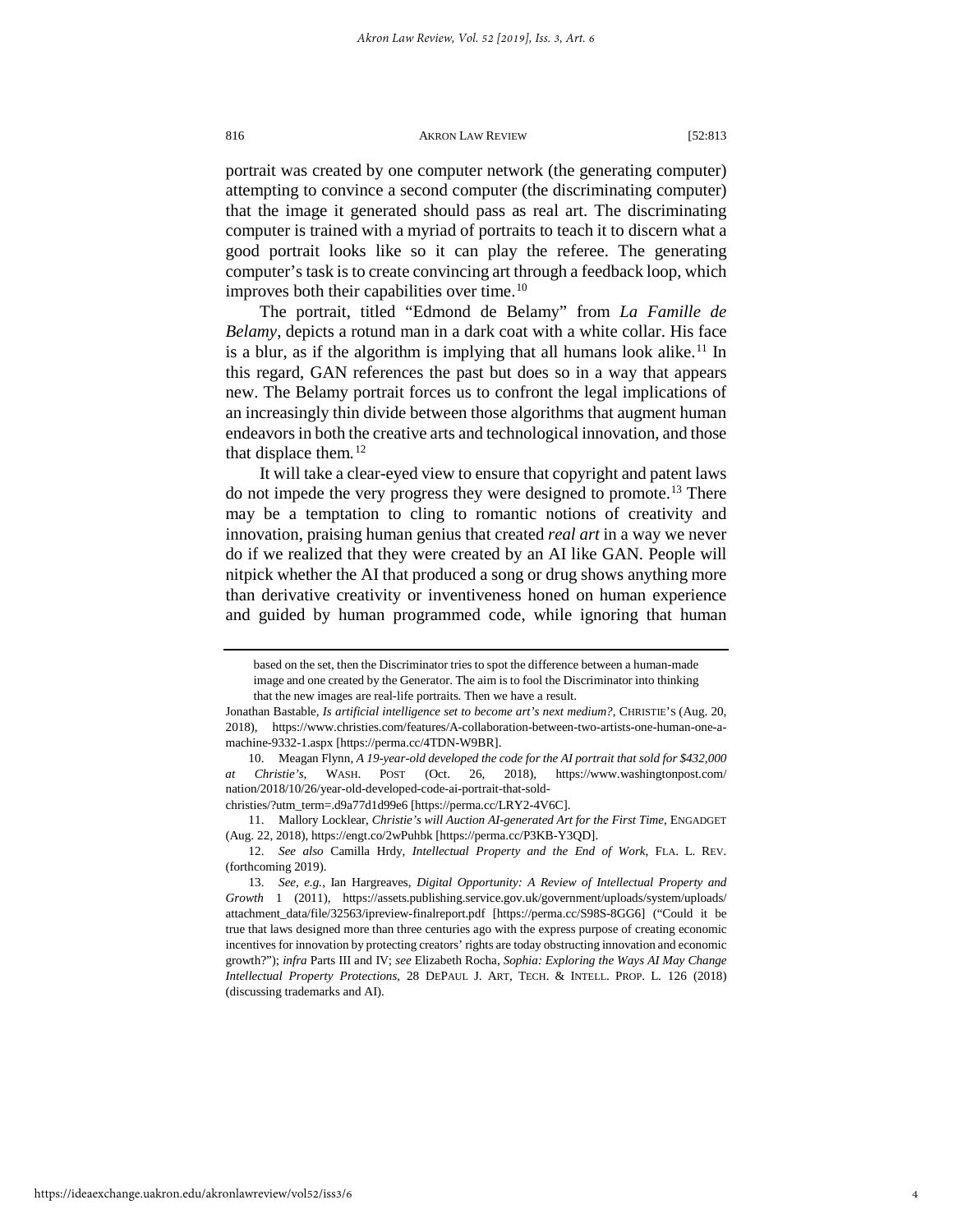authors and inventors do precisely the same thing.[14](#page-5-0) This double standard will be a sticking point in the 4IR. If a Luddite view prevails, we risk destabilizing the very foundation of investment, risk-taking, and entrepreneurship that has propelled the "Progress of Science and the useful Arts<sup>"15</sup> through liberal encouragement.

This article presents a fresh manifesto on how copyright and patent law and policy should respond to the wave of AI developments cresting upon us.<sup>16</sup> Part II provides an overview of AI—how AI evolved from a glimmer in the eye of a Victorian noblewoman centuries ahead of her time to reach a tipping point around the year 2016, propelled by a confluence of computational advancements, investments, open-source platforms, and a deluge of data. AI birthed from this tipping point has profoundly augmented and disrupted how we create and invent. Part III addresses copyright issues in AI and explains the importance of a pragmatic application of the work for hire (WFH) doctrine as well as the fair use defense to training data used in machine learning.[17](#page-5-3) It concludes by touching on how AI can be used in copyright enforcement.

<span id="page-5-0"></span><sup>14.</sup> *See, e.g.,* David Streitfeld, *Computer Stories: A.I. Is Beginning to Assist Novelists*, N.Y. TIMES (Oct. 18, 2018), https://www.nytimes.com/2018/10/18/technology/ai-is-beginning-to-assistnovelists.html [https://perma.cc/GS2Q-WA3M] ("Writers are readers, after all. 'I have read some uncounted number of books and words over the years that all went into my brain and stewed together in unknown and unpredictable ways, and then certain things come out,' Mr. Sloan said. 'The output can't be anything but a function of the input.'").

<sup>15.</sup> U.S. CONST. art. I, § 8, cl. 8.

<span id="page-5-2"></span><span id="page-5-1"></span><sup>16.</sup> The impact of AI goes far beyond copyright and patent law. *See, e.g.*, Peter Georg Picht and Benedikt Freund, *Competition (law) in the Era of Algorithms,* MAX PLANCK INST. FOR INNOVATION & COMPETITION, https://www.ius.uzh.ch/dam/jcr:e020bc78-45b4-4e27-a08d-87a5a0ac902b/Picht%20Freund\_\_Competition%20law%20in%20the%20era%20of%20algorithms\_

\_MPI%20Research%20Paper%20no%2018-10\_\_SSRN-id3180550.pdf [https://perma.cc/9N6F-7FJR] (discussing how AI can be used to facilitate collusion by monitoring rival behavior or used to signal unilateral pricing intentions); Privacy International & Article 19, *Privacy and Freedom of Expression in the Age of Artificial Intelligence*, PRIVACY INTERNATIONAL (Apr. 2018), https://privacyinternational.org/sites/default/files/2018-

<sup>04/</sup>Privacy%20and%20Freedom%20of%20Expression%20%20In%20the%20Age%20of%20Artific ial%20Intelligence.pdf [https://perma.cc/4BNP-GCR6] (highlighting the need to safeguard the right to freedom of expression and the right to privacy, as well as ensure accountability and transparency of AI); s*ee* Mark Lemley and Bryan Casey, *Remedies for Robots*, U. CHI. L. REV. (forthcoming 2019), https://papers.ssrn.com/sol3/papers.cfm?abstract\_id=3223621 [https://perma.cc/LR2F-T82K] (discussing a system of remedies for robotic torts); Kari Paul, *Why robots should pay taxes*, MARKETWATCH (Sept. 28, 2017), https://on.mktw.net/2NlF3QO [https://perma.cc/MF2J-QTBS] (discussing whether robots should be subject to income taxes just like humans).

<span id="page-5-3"></span><sup>17.</sup> *See* 17 U.S.C. § 201 (2018) (providing that "the employer or other person for whom the work was prepared is considered the author . . . unless the parties have expressly agreed otherwise in a written instrument signed by them" and "owns all of the rights comprised in the copyright"); *see* 17 U.S.C. § 101 (2018) (providing for "work prepared by an employee in the scope of his or her employment" and commissioned works in specified categories are considered work for hire).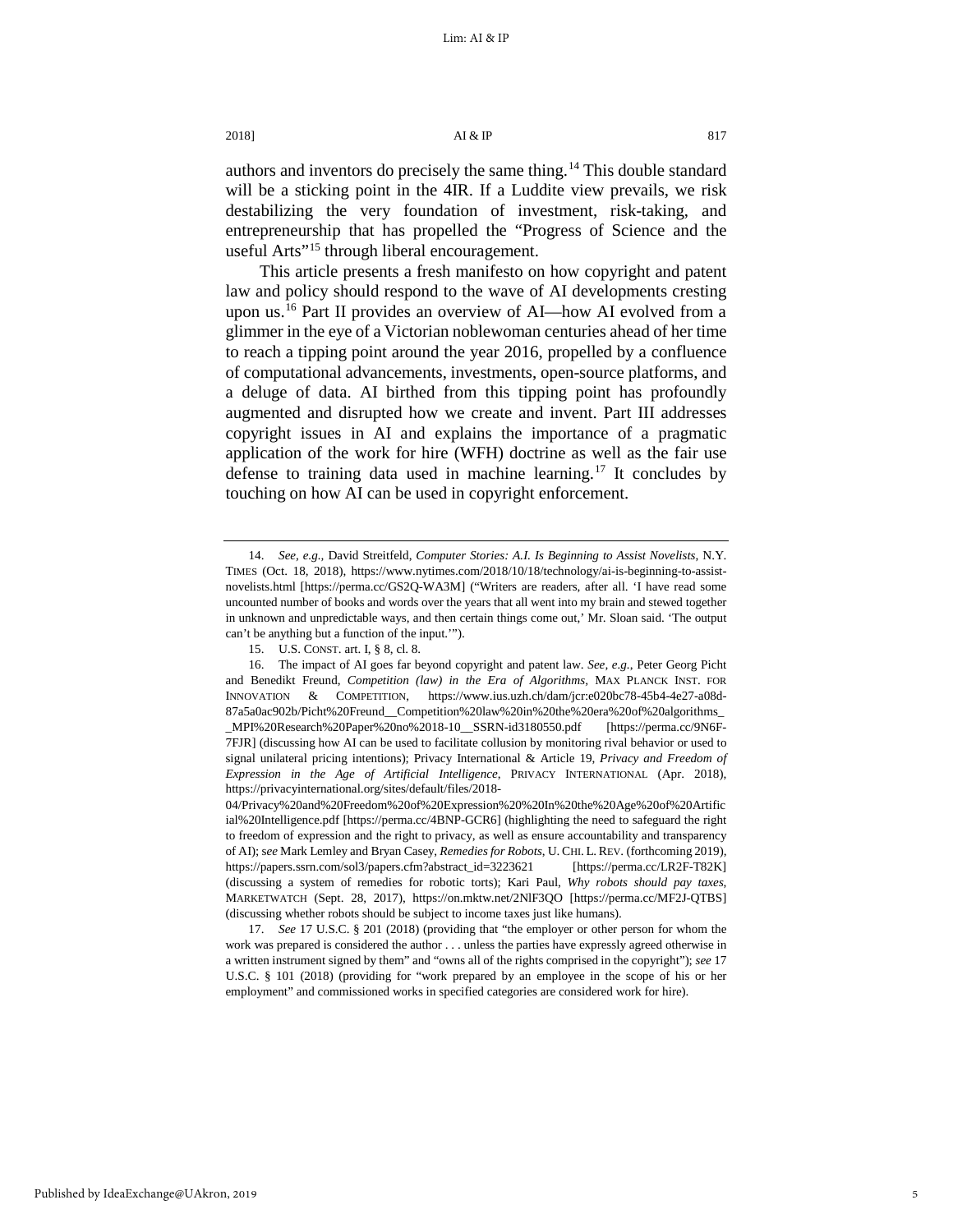Part IV addresses patent issues in AI, beginning with the observation that current rules may lead applicants into a catch-22. As the human role becomes minimal or nonexistent, an application attributing invention to a human inventor may be misleading or even fraudulent. Yet, copyright law's WFH doctrine provides a ready solution. However, the potential to upset the settled position recognizing human rather than corporate employers as inventors in non-AI inventions may prove too stubborn an obstacle to overcome.

The increasing primacy of AI's role in invention may also upend the "person having ordinary skill in the art" (PHOSITA) benchmark used in most of patent law, covering everything from patent validity to infringement.[18](#page-6-0) Without a requirement to declare the AI's role in the invention process, applicants will unfairly be able to enjoy the benefits of coasting on the AI meta-PHOSITA's prowess while being judged by the more limited scope of what humans might find nonobvious or foreseeable under the doctrine of equivalents.

AI-generated works may infringe on other's patents rights, raising questions as to who should be liable. It also raises validity issues as to whether, and if so which, AI patents should be deemed patent-eligible subject matter. Finally, the torrential amount of prior art that examiners and patent attorneys must consider requires AI-assisted due diligence, search, and examination. Even then, the blending of software into everything, including the biopharma industry, means that litigation risk management rather than risk avoidance will increasingly become the norm. Part V concludes.

# II. AI: A PRIMER

If AI had a mother, she would be Ada Lovelace. Also known as Augusta Ada King-Noel, Countess of Lovelace, Ada was the only legitimate daughter of Lord Byron.<sup>[19](#page-6-1)</sup> Ada was also a mathematician and the world's first computer programmer.<sup>[20](#page-6-2)</sup> Born in 1815, she died at age

<span id="page-6-0"></span><sup>18.</sup> *See, e.g.*, 35 U.S.C. § 103 (2018) (forbidding issuance of a patent when "the differences between the subject matter sought to be patented and the prior art are such that the subject matter as a whole would have been obvious at the time the invention was made to a person having ordinary skill in the art"); 35 U.S.C. § 112 (2018) (requiring that the specification describe the invention "in such full, clear, concise, and exact terms as to enable any person skilled in the art . . . to make and use the same"); Warner-Jenkinson Co. v. Hilton Davis Chem. Co., 520 U.S. 17, 36 (1997) (discussing patent infringement via the doctrine of equivalents depends on the "skilled practitioner's knowledge of interchangeability between claimed and accused elements").

<span id="page-6-2"></span><span id="page-6-1"></span><sup>19.</sup> *Ada Lovelace: Computer Programmer, Mathematician* (1815–1852), BIOGRAPHY (Apr. 2, 2014), https://www.biography.com/people/ada-lovelace-20825323 [https://perma.cc/CY34-GBR8].

<sup>20.</sup> The significance of Ada Lovelace's contributions has been summarized as the following: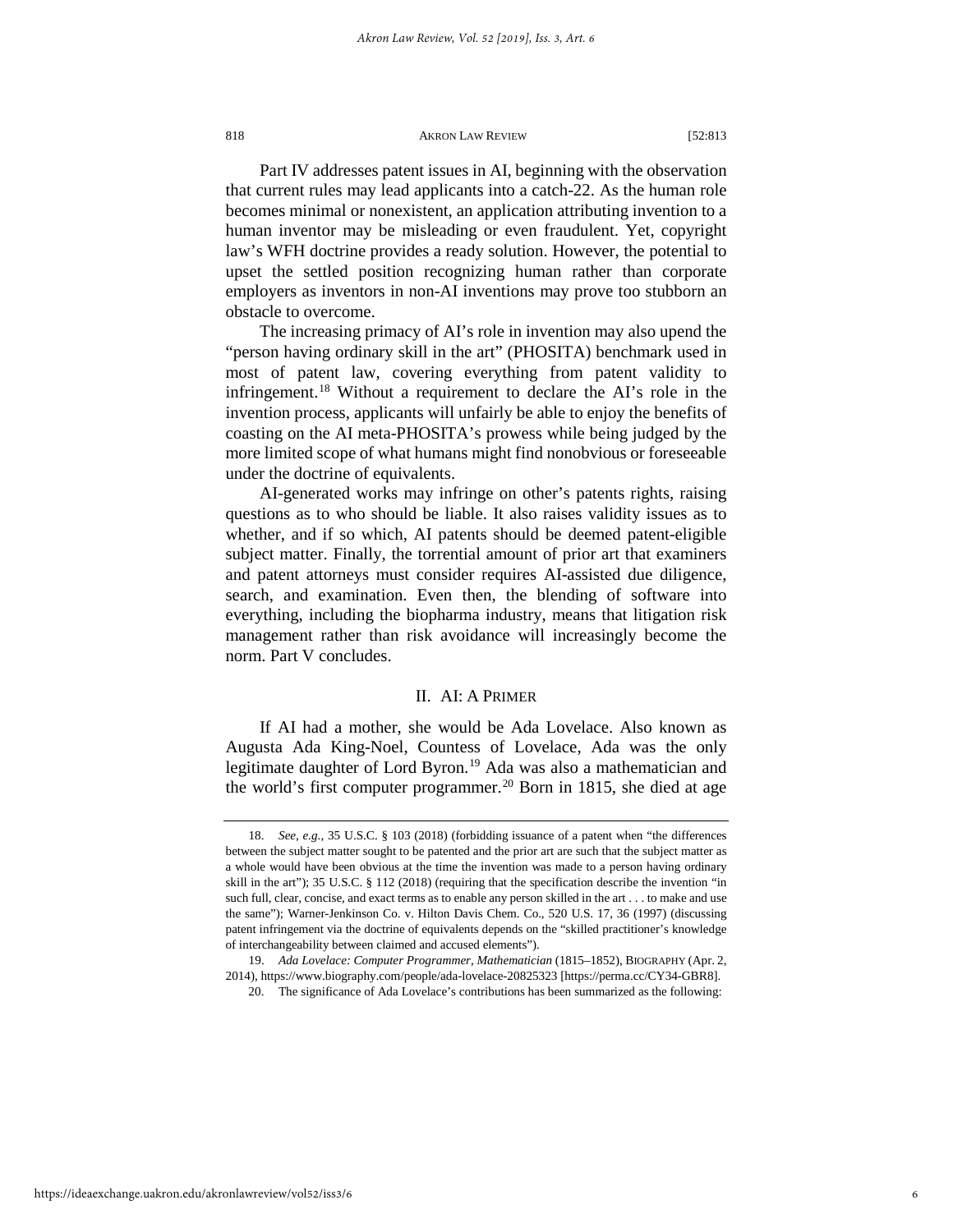36.[21](#page-7-0) At the time, the term *computer* was coined to describe female clerical workers who operated mechanical adding machines.<sup>[22](#page-7-1)</sup> Ironically, it was Ada who, in her short life, published the first-ever algorithm and envisioned that machines could do much more than make calculations.<sup>[23](#page-7-2)</sup>

Yet, the literature on AI usually credits Alan Turing, born nearly a century after Lovelace, with its parentage.<sup>[24](#page-7-3)</sup> His 1936 paper, On *Computable Numbers, with an Application to the Entscheidungsproblem,* laid the foundation for computer science by using the theoretical construct now known as a Turing Machine, a simple device that could compute anything that is computable and be modified by reading program code.<sup>[25](#page-7-4)</sup> Turing devised a test, known as the Turing Test, where a human asks questions through a computer screen.<sup>[26](#page-7-5)</sup> If the human cannot decide whether a human or a machine is responding to those questions, the machine would be deemed *intelligent*. [27](#page-7-6)

23. Ada Lovelace's understanding as expressed in her 1843 paper has been described as What Lovelace saw—what Ada Byron saw—was that number could represent entities other than quantity. So once you had a machine for manipulating numbers, if those numbers represented other things, letters, musical notes, then the machine could manipulate symbols of which number was one instance, according to rules. It is this fundamental transition from a machine which is a number cruncher to a machine for manipulating symbols according to rules that is the fundamental transition from calculation to computation—to general-purpose computation—and looking back from the present high ground of modern computing, if we are looking and sifting history for that transition, then that transition was made explicitly by Ada in that 1843 paper.

J. Fuegi and J. Francis, *Lovelace & Babbage and the creation of the 1843 'notes*,*'* 25 IEEE ANNALS HIST. COMPUTING 16 (2003), https://ieeexplore.ieee.org/document/1253887 [https://perma.cc/ ZGV6-CWEJ].

<span id="page-7-3"></span>24. Nathan Zeldes, *Alan Turing: The father of Artificial Intelligence – and much more*, KNOWMAIL (June 7, 2018), https://www.knowmail.me/blog/alan-turing-father-artificial-intelligence/ [https://perma.cc/C7EH-C26M].

<span id="page-7-4"></span>25. *Entscheidungsproblem*, WIKIPEDIA, https://en.wikipedia.org/wiki/Entscheidungsproblem [https://perma.cc/4JJW-WCB6].

<span id="page-7-5"></span>26. A.M. Turing, *Computing Machinery and Intelligence*, 59 MIND 433, 433 (1950), https://www.csee.umbc.edu/courses/471/papers/turing.pdf [https://perma.cc/9MZN-FJHR].

<span id="page-7-6"></span>27. *Turing Test*, WIKIPEDIA, https://en.wikipedia.org/wiki/Turing\_test [https://perma.cc/ 4WV2-4BJR].

Ada described how codes could be created for the device to handle letters and symbols along with numbers. She also theorized a method for the engine to repeat a series of instructions, a process known as looping that computer programs use today. Ada also offered up other forward-thinking concepts in the article. For her work, Ada is often considered to be the first computer programmer.

<span id="page-7-0"></span>*Id.*

<sup>21.</sup> *Id*.

<span id="page-7-2"></span><span id="page-7-1"></span><sup>22.</sup> ANNE MARIE BALSAMO, *TECHNOLOGIES OF THE GENDERED BODY: READING CYBORG WOMEN* (1995); *see also Computer,* OXFORD ENG. DICTIONARY, http://www.oed.com/view/ Entry/37975?redirectedFrom=computer#eid[perma.cc/Z2KU-ZVTC [https://perma.cc/ZYR8- ABWR] (defining "computer" as "a person who makes calculations or computations; a calculator, a reckoner; spec. a person employed to make calculations in an observatory, in surveying, etc.").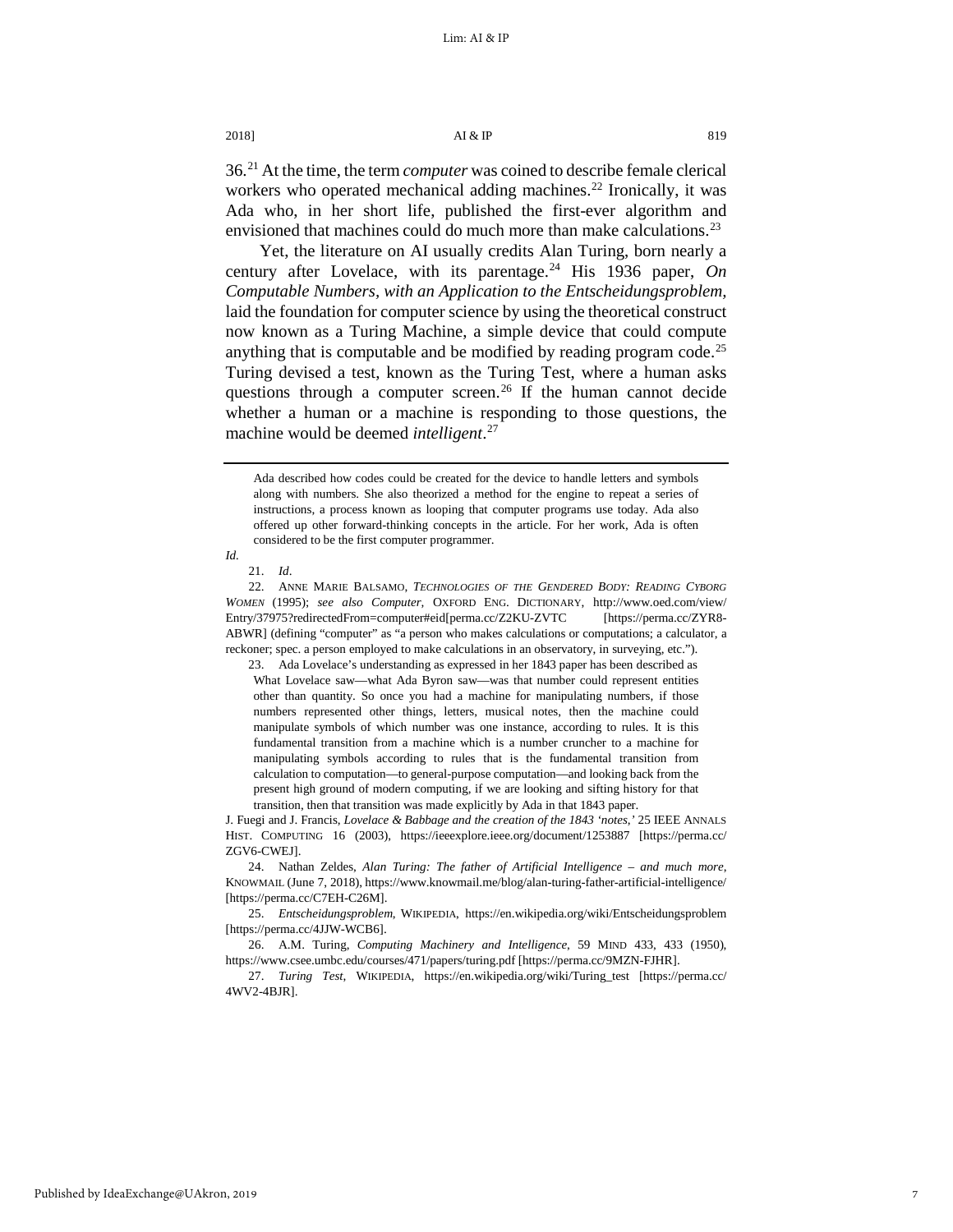Two years after Turing's death, Stanford University professor John McCarthy coined the term *artificial intelligence*, which he defined as "the science and engineering of making intelligent machines."<sup>[28](#page-8-0)</sup> At its simplest, AI is a compilation of *if-then* statements—rules programmed by humans. But McCarthy had an unshakeable optimism that machines would someday think autonomously, noting that:

The speed and memory capacity of today's computers may be insufficient to stimulate many of the more complex functions of the human brain, but the main obstacle is not the lack of capacity of the machines, but our inability to write programs that take full advantage of what we have. $29$ 

McCarthy's words were prescient and came to fruition in our lifetimes.<sup>[30](#page-8-2)</sup>

# *A. Machine Learning*

AI can simulate physical human processes through machines, making routine tasks more efficient, such as attaching the front bumper of a car in an assembly line.<sup>31</sup> AI can also enable "large-scale automation of entire groups of tasks, including repetitive intellectual tasks previously performed by human beings."[32](#page-8-4) More than just mimicking the physical aspects of humans, AI simulates and surpasses human mental processes.

<span id="page-8-6"></span>For instance, Kewpie, a food manufacturing company, trained its AI to sort through more than a million diced potatoes daily, using 18,000 pictures of diced potatoes, doubling its productivity.<sup>[33](#page-8-5)</sup> Similarly, an AI

<span id="page-8-4"></span>32. Yann Ménière & Ilja Rudyk, *The Fourth Industrial Revolution from the European Patent Office Perspective*, *in* INTELLECTUAL PROPERTY AND DIGITAL TRADE IN THE AGE OF ARTIFICIAL INTELLIGENCE AND BIG DATA 31, 31 (Xavier Seuba, Christophe Geiger, & Julien Penin eds, June 2018), https://www.ictsd.org/sites/default/files/research/ceipi-ictsd\_issue\_5\_final\_0.pdf [https:// perma.cc/G7QN-V5ZA].

Traditionally, employees visually inspected more than one million diced potatoes per day for quality assurance. To streamline this time-consuming process, Kewpie used 18,000

<span id="page-8-0"></span><sup>28.</sup> Beatriz Guillen Tores, *The True Father of Artificial Intelligence,* OPENMIND (Sept. 4, 2016), https://www.bbvaopenmind.com/en/the-true-father-of-artificial-intelligence/ [https:// perma.cc/X35T-6SH7] (defining AI as the science and engineering of making intelligent machines on the basis that "every aspect of learning or feature of intelligence can, in principle, be described so accurately that you can create a machine that simulates them").

<sup>29.</sup> *Id.* (citations omitted).

<sup>30.</sup> *See infra* Part II.B.

<span id="page-8-3"></span><span id="page-8-2"></span><span id="page-8-1"></span><sup>31.</sup> *See generally*, Michael Copeland, *What's the Difference Between Artificial Intelligence, Machine Learning, and Deep Learning?*, NVIDIA BLOG (July 29, 2016), https://blogs.nvidia.com/blog/2016/07/29/whats-difference-artificial-intelligence-machine-learningdeep-learning-ai [https://perma.cc/JW5W-SWVC].

<span id="page-8-5"></span><sup>33.</sup> Kewpie's operations and implementation of artificial intelligence was described in the following way: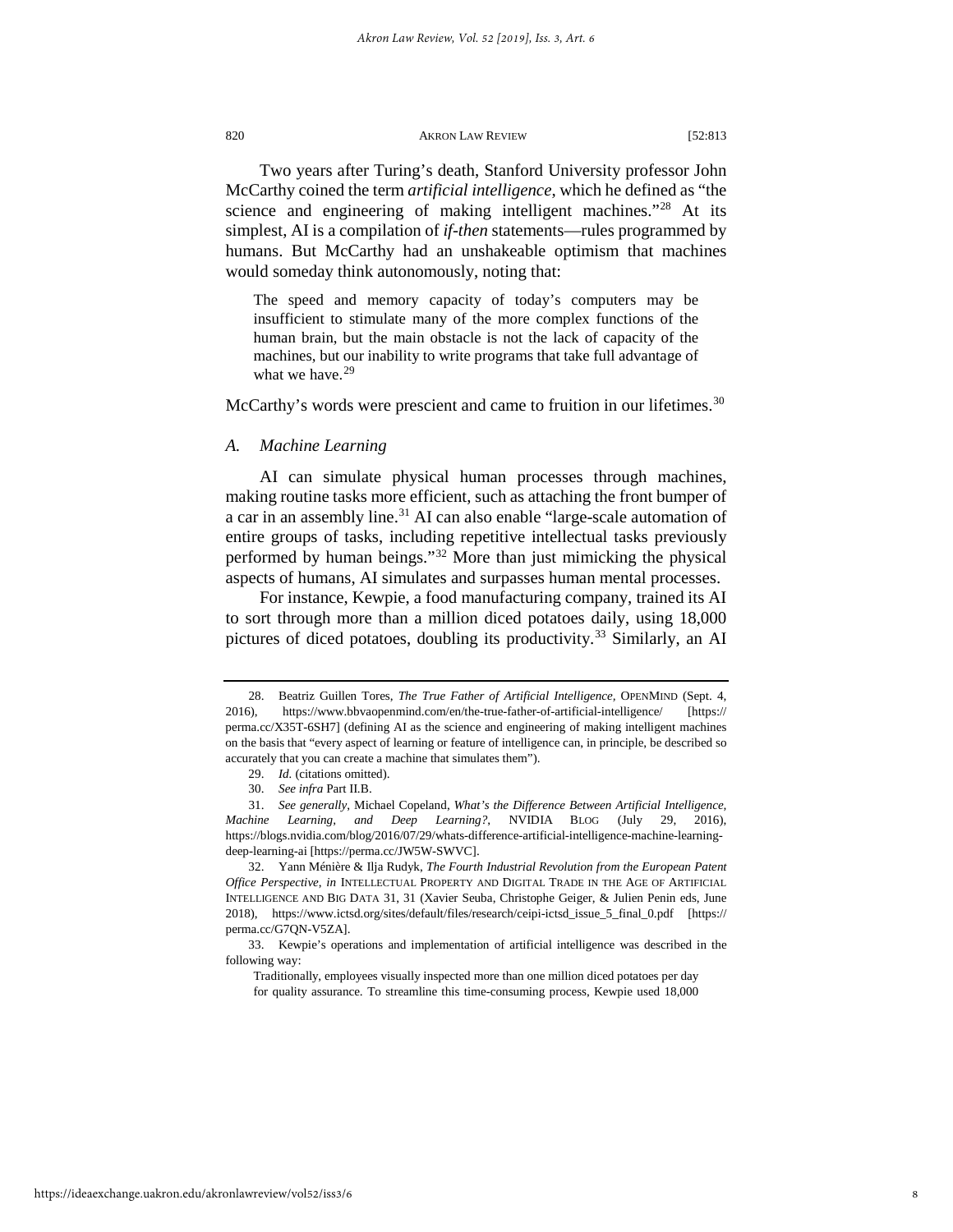called BioMind beat a team of top radiologists in reviewing magnetic resonance imaging (MRI) images to diagnose brain tumors quickly and accurately.[34](#page-9-0) Cities like New York City routinely employ AI in facial recognition and license plate matching as part of video camera surveillance to look for "behavioral anomalies" that signal someone is about to commit a violent crime.<sup>[35](#page-9-1)</sup>

<span id="page-9-7"></span>All these forms of AI improve human productivity, stability, and reliability while mimicking human problem-solving capabilities.<sup>[36](#page-9-2)</sup> AI can also improve itself by acquiring skills through machine learning and use iteration, in which data is repetitively fed into an algorithm to improve outputs, enabling it to accomplish its tasks with limited or no instructions.[37](#page-9-3) In 1959, Arthur Samuel, a pioneer of machine learning, described AI as a "field of study that gives computers the ability to learn without being explicitly programmed."<sup>[38](#page-9-4)</sup> Machine learning may be *supervised*, with the algorithm fed labelled data to train it to successfully differentiate between images.[39](#page-9-5) Machine learning may be *semisupervised*, where the algorithm guesses which categories are unlabeled

<span id="page-9-6"></span>pictures of diced potatoes to teach an artificial intelligence system what quality potatoes

look like. The system was thus trained to recognize high-quality potatoes automatically.

Mizuki Hashiguchi, *The Global Artificial Intelligence Revolution Challenges Patent Eligibility Laws*, 13 J. BUS. & TECH. L. 1, 2 (2017).

<span id="page-9-0"></span><sup>34.</sup> The human team took 30 minutes and correctly diagnosed 65% of the time. BioMind took half that time and was correct in nearly the 90% of cases. David Alayon, *BioMind, Artificial intelligence that defeats doctors in tumour diagnosis*, MEDIUM (Aug. 8, 2018), https://medium.com/future-today/biomind-artificial-intelligence-that-defeats-doctors-in-tumourdiagnosis-5f8ec97298b2 [https://perma.cc/BUT6-3F5Z].

<span id="page-9-1"></span><sup>35.</sup> John R. Quain, *Crime-predicting A.I. isn't science fiction. It's about to roll out in India*, DIGITAL TRENDS (Apr. 11, 2018), https://www.digitaltrends.com/cool-tech/could-ai-basedsurveillance-predict-crime-before-it-happens/ [https://perma.cc/2UU3-377Y].

<span id="page-9-2"></span><sup>36.</sup> Sean Illing, *Why not all forms of artificial intelligence are equally scary*, VOX (Mar. 8, 2017), https://www.vox.com/science-and-health/2017/3/8/14830108/artificial-intelligence-sciencetechnology-robots-singularity-bostrom [https://perma.cc/M2P8-BF6G].

<span id="page-9-3"></span><sup>37.</sup> Ian Sample, *Google's DeepMind makes AI program that can learn like a human*, GUARDIAN, (Mar. 14, 2017), https://www.theguardian.com/global/2017/mar/14/googles-deepmindmakes-ai-program-that-can-learn-like-a-human [https://perma.cc/7AMS-F5NP]; *see also*, Michael Borella, The Subject Matter Eligibility of Machine Learning: An Early Take, PATENT DOCS (Sept. 23, 2018), http://www.patentdocs.org/2018/09/the-subject-matter-eligibility-of-machine-learning-anearly-take.html [https://perma.cc/MG4S-SQPT] ("Machine learning is more than just a buzzword. It represents a fundamental shift in how problems are solved across industries and lines of business.").

<span id="page-9-4"></span><sup>38.</sup> *Artificial Inteligence (AI) vs. Machine Learning vs. Deep Learning*, SKYMIND, https://skymind.ai/wiki/ai-vs-machine-learning-vs-deep-learning [https://perma.cc/UG7F-AD2M] ("Samuel taught a computer program to play checkers. His goal was to teach it to play checkers better than himself, which is obviously not something he could program explicitly. He succeeded, and in 1962 his program beat the checkers champion of the state of Connecticut.").

<span id="page-9-5"></span><sup>39.</sup> ROBERT PLOTKIN, THE GENIE IN THE MACHINE: HOW COMPUTER-AUTOMATED INVENTING IS REVOLUTIONIZING LAW AND BUSINESS 61 (2009).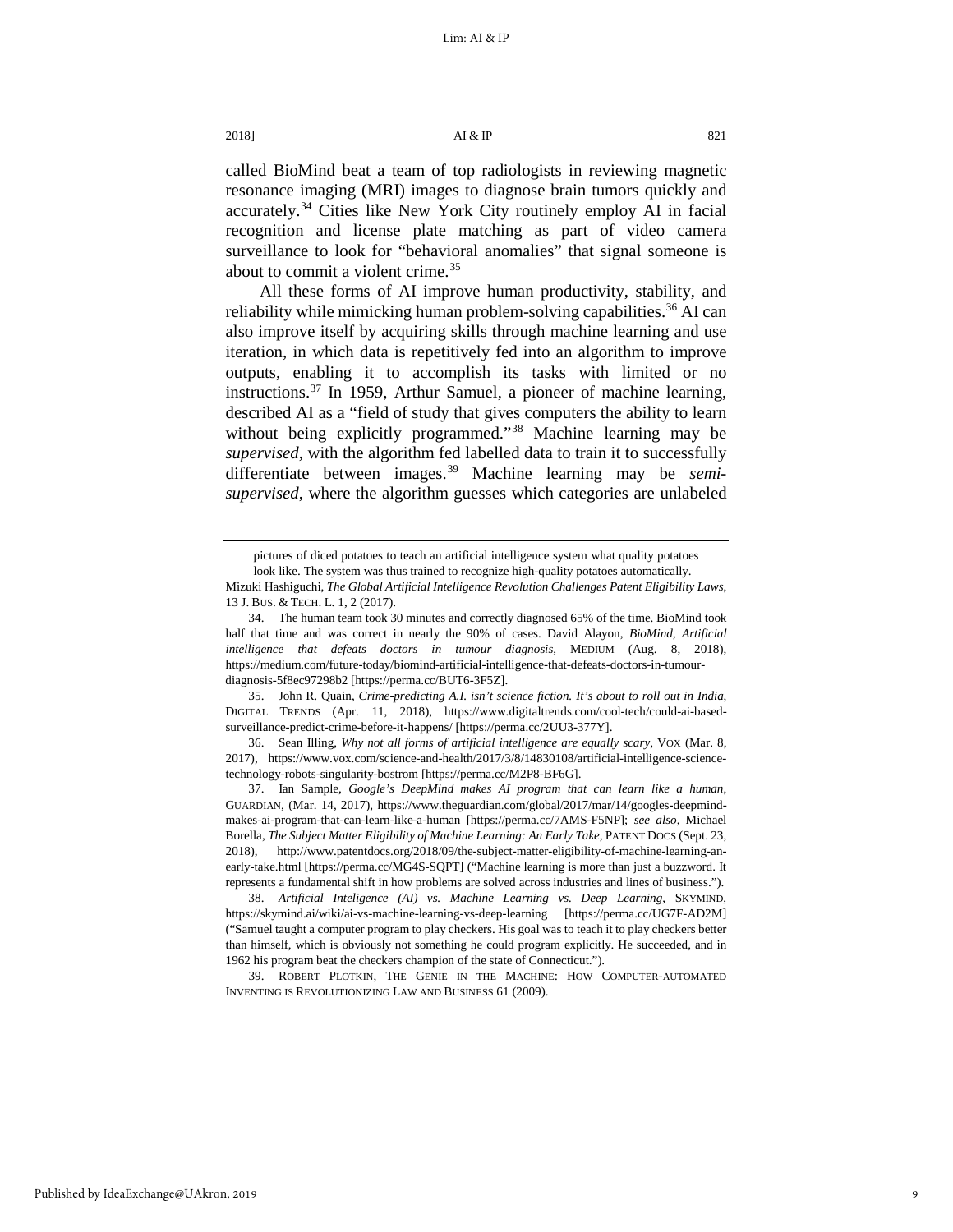images and the results are fed back as training data. Machine learning also may be *unsupervised*, where the algorithm can differentiate without a preprogrammed dataset by clustering data based on characteristics. While human input is needed to specify the seed solutions, fitness measures, and termination criteria, no human intervention is required during the program's execution.

<span id="page-10-4"></span>This sort of *unsupervised* or *deep learning* brings machine learning to the next level by mimicking how the human brain works. It does not break problems down into parts to solve individually. Rather, it solves the problem from end to end by repeating each generation of solutions until the algorithm converges on offspring that solve the problem, similar to what humans do when we learn from experience.<sup>[40](#page-10-0)</sup> This so-called *deep learning* powers chatbots like Alexa, Cortana, and Siri, as well as real-time natural language translators.<sup>[41](#page-10-1)</sup> Associated Press uses deep learning in its Wordsmith AI to generate millions of news stories for financial services and sports, outpacing the output of all major media companies combined.[42](#page-10-2) It plans to offer medium-specific stories, such as those published online and read on air by newscasters; publication-specific stories separately tailored for publications like the *New York Times* and *Buzzfeed*; and customizable stories for individual households by integrating with other AIs like Amazon's Alexa.<sup>[43](#page-10-3)</sup>

43. *Id.*

<span id="page-10-0"></span><sup>40.</sup> Deep learning has been described in the following way:

Deep is a technical term. It refers to the number of layers in a neural network. A shallow network has one so-called hidden layer, and a deep network has more than one. Multiple hidden layers allow deep neural networks to learn features of the data in a so-called feature hierarchy, because simple features (e.g. two pixels) recombine from one layer to the next, to form more complex features (e.g. a line). Nets with many layers pass input data (features) through more mathematical operations than nets with few layers, and are therefore more computationally intensive to train. Computational intensity is one of the hallmarks of deep learning, and it is one reason why GPUs are in demand to train deep-learning models.

Chris Zhou, *How does the complexity of Go compare with Chess?,* QUORA, https://www.quora.com/How-does-the-complexity-of-Go-compare-with-Chess [https://perma.cc/HNU7-BNLW].

<span id="page-10-1"></span><sup>41.</sup> Will Knight, *A plan to advance AI by exploring the minds of children*, MIT TECH. REV. (Sept. 12, 2018), https://www.technologyreview.com/s/612002/a-plan-to-advance-ai-by-exploringthe-minds-of-children/ [https://perma.cc/D633-RMNF] ("Deep learning has, for instance, given computers the ability to recognize words in speech and faces in images as accurately as a person can. Deep learning also underpins spectacular progress in game-playing programs, including DeepMind's AlphaGo, and it has contributed to improvements in self-driving vehicles and robotics.").

<span id="page-10-3"></span><span id="page-10-2"></span><sup>42.</sup> *The Associated Press uses NLG to transform raw earnings data into thousands of publishable stories, covering hundreds more quarterly earnings stories than previous manual efforts*, AUTOMATED INSIGHTS (Feb. 12, 2018), https://automatedinsights.com/customer-stories/associatedpress/ [https://perma.cc/N9JY-JH9R].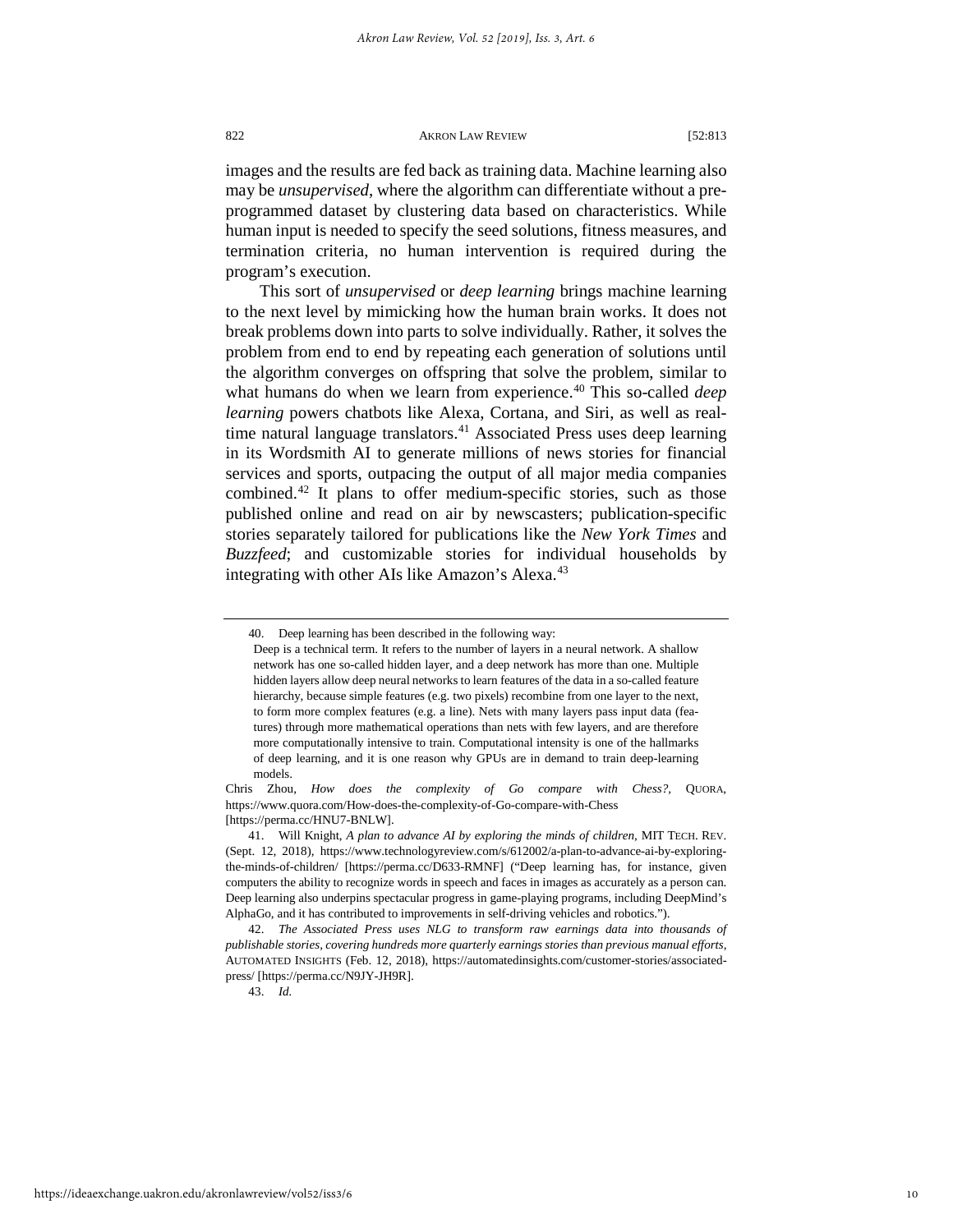<span id="page-11-5"></span>AI can also suggest designs that are structurally unusual and possess significant functional advantages over the prior art. For instance, the National Aeronautics and Space Administration (NASA) used its AI to optimize pre-existing inventions. This is particularly useful where interrelationships between variables are poorly understood or unknown or where improvements can produce significant results. NASA designed miniature satellites used in its Space Technology 5 mission by focusing the AI on developing antenna designs that met the predefined mission requirements.<sup>[44](#page-11-0)</sup> Similarly, deep-learning AI helped Hitachi design a nose cone for the Japanese bullet train, which improved aerodynamic performance and reduced cabin noise levels.[45](#page-11-1) Oral-B devised the crossbristle design of its CrossAction toothbrush using AI, which removed plaque better than other toothbrush designs.[46](#page-11-2) GlaxoSmithKline (GSK) applied AI to predict molecule behavior and determine if its drugs would be beneficial, reducing the cost and time of discovery by 75%.<sup>[47](#page-11-3)</sup> All this happened because four factors converged around 2015–2016 that tipped and accelerated the AI wave powering the 4IR.

# <span id="page-11-6"></span>*B. Tipping Point and Acceleration*

Around 2015–2016, the AI revolution reached a tipping point. In 2015, Microsoft Research's AI surpassed human performance in a test to identify objects in digital images. AI excelled at "fine-grained recognition," which might be a category of expertise beyond the average person's abilities but is trivial for massive computer archives of data.<sup>[48](#page-11-4)</sup> For instance, humans can easily recognize a bird but may not be able to identify their species. ImageNet has run the competition annually since 2010, and in 2015, a computer took the crown from the best human score

<span id="page-11-0"></span><sup>44.</sup> Erica Fraser, *Computers as Inventors – Legal and Policy Implications of Artificial Intelligence on Patent Law*, 13 SCRIPTED 305 (2016), https://script-ed.org/?p=3195 [https://perma.cc/3MNW-PWFN] ("This exemplifies that using AI to explore a wide range of possibilities without the limitations of human preconceptions can produce results with previously unachievable levels of performance.").

<sup>45.</sup> Plotkin, *supra* not[e 39.](#page-9-6)

<span id="page-11-2"></span><span id="page-11-1"></span><sup>46.</sup> Ryan Abbott, *I Think, Therefore I Invent: Creative Computers and the Future of Patent Law*, 57 B.C. L. REV. 1079, 1083–85 (2016).

<span id="page-11-3"></span><sup>47.</sup> *See* Ben Hirschler, *Big Pharma Turns to AI to Speed Drug Discovery, GSK Signs Deal*, REUTERS (July 1, 2017), https://reut.rs/2x0d1Rs [https://perma.cc/4G8D-83VF].

<span id="page-11-4"></span><sup>48.</sup> Michael Thomsen, *Microsoft's Deep Learning Project Outperforms Humans in Image Recognition*, FORBES (Feb. 19, 2015), https://www.forbes.com/sites/michaelthomsen/ 2015/02/19/microsofts-deep-learning-project-outperforms-humans-in-imagerecognition/#267efbe5740b [https://perma.cc/6ZM3-RBLN].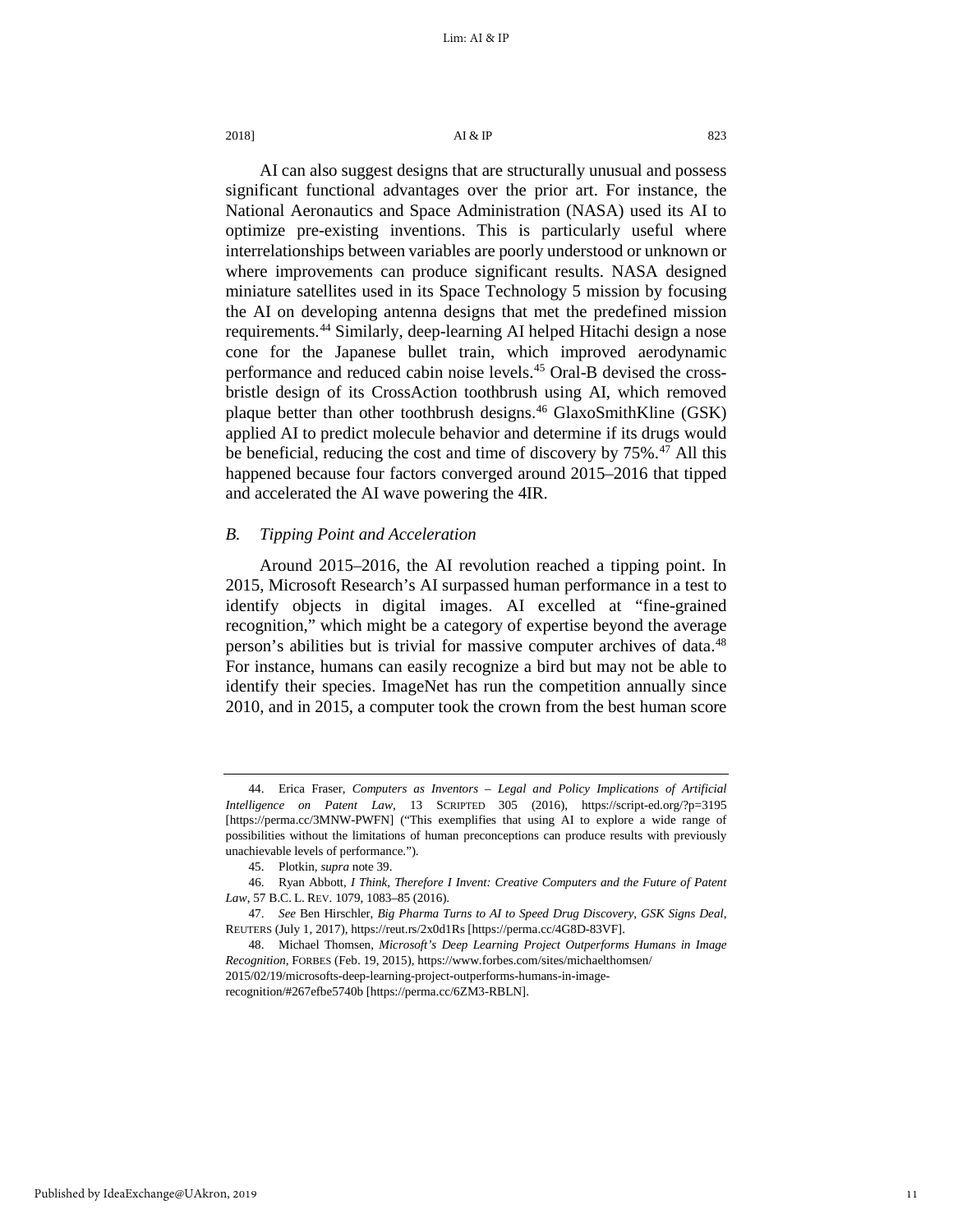for the first time. Microsoft's deep-learning AI won by beating the human benchmark of 5.1% errors with 4.94% errors. $49$ 



<span id="page-12-4"></span>In 2016, Next Rembrandt, a group of museums and researchers in the Netherlands, unveiled a painting created by AI that mimicked the subject matter and style of the artist almost indistinguishably. It analyzed thousands of works by a 17th century Dutch artist and broke them down into  $168,263$  fragments before using them to create the painting.<sup>[51](#page-12-2)</sup> Similarly, computer scientists in Tübingen, Germany, trained an AI robot to paint in Picasso's signature style.<sup>[52](#page-12-3)</sup> French computer scientists wrote an algorithm using Bach's style to compose music so well that half of the

<span id="page-12-0"></span><sup>49.</sup> R. Colin Johnson, *Microsoft, Google Beat Humans at Image Recognition*, EE TIMES (Feb. 18, 2015), https://www.eetimes.com/document.asp?doc\_id=1325712 [\[https://perma.cc/P8YN-](https://perma.cc/P8YN-VPLU)[VPLU\]](https://perma.cc/P8YN-VPLU) (attributing its breakthrough to being able to "make [neural] units smarter by allowing them to take a more flexible form," where "the particular form of each unit is learned by end-to-end training").

<span id="page-12-1"></span><sup>50.</sup> *AI Progress Measurement*, ELECTRONIC FRONTIER FOUND., <http://www.eff.org/ai/metrics> [\[https://perma.cc/3GEG-YLUZ\]](https://perma.cc/3GEG-YLUZ).

<span id="page-12-2"></span><sup>51.</sup> Andres Guadamuz, *Artificial Intelligence and Copyright*, WIPO MAG. (Oct. 2017), http://www.wipo.int/wipo\_magazine/en/2017/05/article\_0003.html [https://perma.cc/SD4Q-KE9E].

<span id="page-12-3"></span><sup>52.</sup> Hashiguchi, *supra* not[e 33 \(](#page-8-6)"When a user provides this artificial intelligence 'maestro' with a scenic photograph of Tübingen, with its light pink, yellow, and sky-blue houses facing the Neckar River, the artificial intelligence produces a painting of this scenery that creates the impression that it was actually painted by Pablo Picasso.").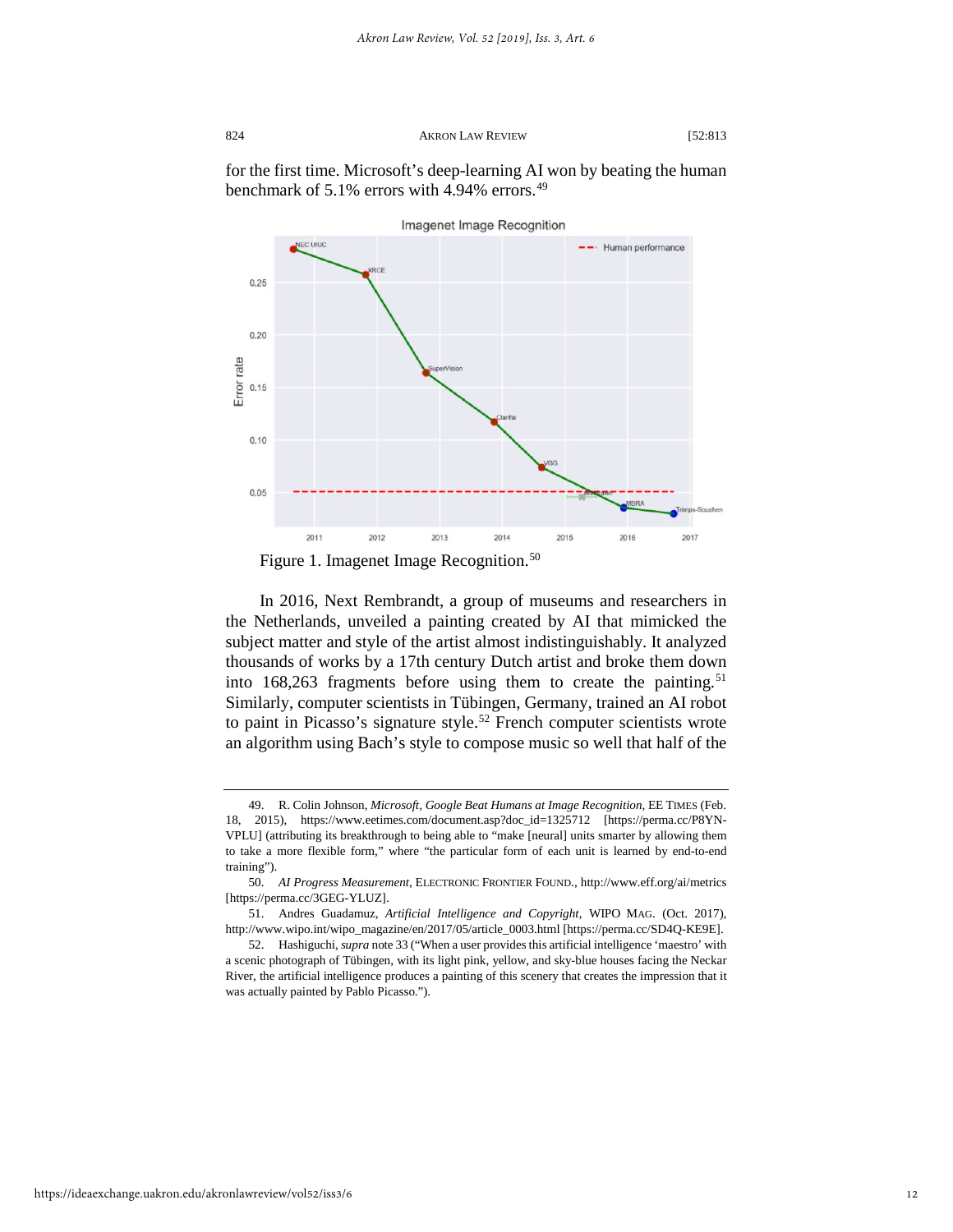over 1,200 people who listened to it believed that it was composed by Bach himself.<sup>[53](#page-13-0)</sup>

<span id="page-13-6"></span>Also in 2016, a short novel written by a Japanese AI "author" reached the second round of a national literary prize;<sup>[54](#page-13-1)</sup> DeepMind's AI generated music by listening to recordings;<sup>[55](#page-13-2)</sup> and Tesla began rolling out its new Autopilot hardware for its cars.<sup>[56](#page-13-3)</sup> In 2016, the Committee on Legal Affairs of the European Parliament pushed for protection of AI-generated creations, "obviously perceiving a competitive advantage in extending the copyright framework to machine creation."[57](#page-13-4) And that year, the White House released, for the first time, two reports detailing how AI would transform the American economy<sup>[58](#page-13-5)</sup>

Most research projects train a system by converting the raw sound waves into MIDI files, which the neural network is expected to recreate. This, it seems, strips away the details and nuances that are important when it comes to crafting music that sounds realistic. So instead, the DeepMind gang trained their model directly from raw audio waves, teaching it to produce raw audio waves – a move other teams are also starting to consider.

Katyanna Quach, *Here's why AI can't make a catchier tune than the worst pop song in the charts right now*, REGISTER (July 24, 2018), https://www.theregister.co.uk/2018/07/24/deepmind\_ai\_music/ [https://perma.cc/8XJW-AD5N].

<span id="page-13-7"></span><span id="page-13-0"></span><sup>53.</sup> Gaëtan Hadjeres, François Pachet & Frank Nielson, *DeepBach: A Steerable Model for Bach Chorales Generation*, 70 PROC. MACHINE LEARNING RES. 1362–71 (2017), http://proceedings.mlr.press/v70/hadjeres17a/hadjeres17a.pdf [https://perma.cc/5YFM-ZWBR]. 54. *Id.*

<span id="page-13-2"></span><span id="page-13-1"></span><sup>55.</sup> Paul Ratner, *Listen to New Google AI Program Talk Like a Human and Write Music*, BIG THINK (Sept. 11, 2016), https://bigthink.com/paul-ratner/listen-to-new-google-ai-program-talk-likea-human-and-write-music [https://perma.cc/4J2C-75MH]. One way that DeepMind is different than traditional methods was described in the following way:

<span id="page-13-3"></span><sup>56.</sup> Cadie Thompson, *Elon Musk says Tesla will launch its cross-country road trip in a selfdriving car in 3 to 6 months*, BUS. INSIDER (Feb. 7, 2018), https://www.businessinsider.com/elonmusk-tesla-road-trip-in-autonomous-car-mid-2018-2018-2 [https://perma.cc/7SCH-ZFYG]. This technology has become so advanced that today, traditional carmakers like Audi, Cadillac, and Volvo are developing advanced self-driving technology capable of safely shuttling passengers without driver input. By 2040, one in four vehicles sold are expected to be autonomous. *See* Jonathan Long, *10 Artificial Intelligence Trends to Watch in 2018*, ENTREPRENEUR (Jan. 18, 2018), https://www.entrepreneur.com/article/307589 [https://perma.cc/M729-UZAY]; Chris Neiger, *How to Make Money in Self-Driving Cars*, MOTLEY FOOL (Apr. 13, https://www.fool.com/investing/2018/04/13/how-to-make-money-in-self-driving-cars.aspx [https://perma.cc/8JH9-554F].

<span id="page-13-4"></span><sup>57.</sup> Daniel Schönberger, *Deep Copyright: Up - and Downstream Questions Related to Artificial Intelligence (AI) and Machine Learning (ML)*, *in* DROIT D'AUTEUR 4.0 / COPYRIGHT 4.0 145–73 (2018).

<span id="page-13-5"></span><sup>58.</sup> Executive Office of the President, The National Science and Technology Council, Committee on Technology, *Preparing for the Future of Artificial Intelligence* (Oct. 2016), https://obamawhitehouse.archives.gov/sites/default/files/whitehouse\_files/microsites/ostp/NSTC/pre paring for the future of ai.pdf [https://perma.cc/4Y3C-MKGU]; Executive Office of the President, *Artificial Intelligence, Automation, and the Economy* (Dec. 2016), https://obamawhitehouse.archives.gov/sites/whitehouse.gov/files/documents/Artificial-Intelligence-Automation-Economy.PDF [https://perma.cc/Z66K-MG7R].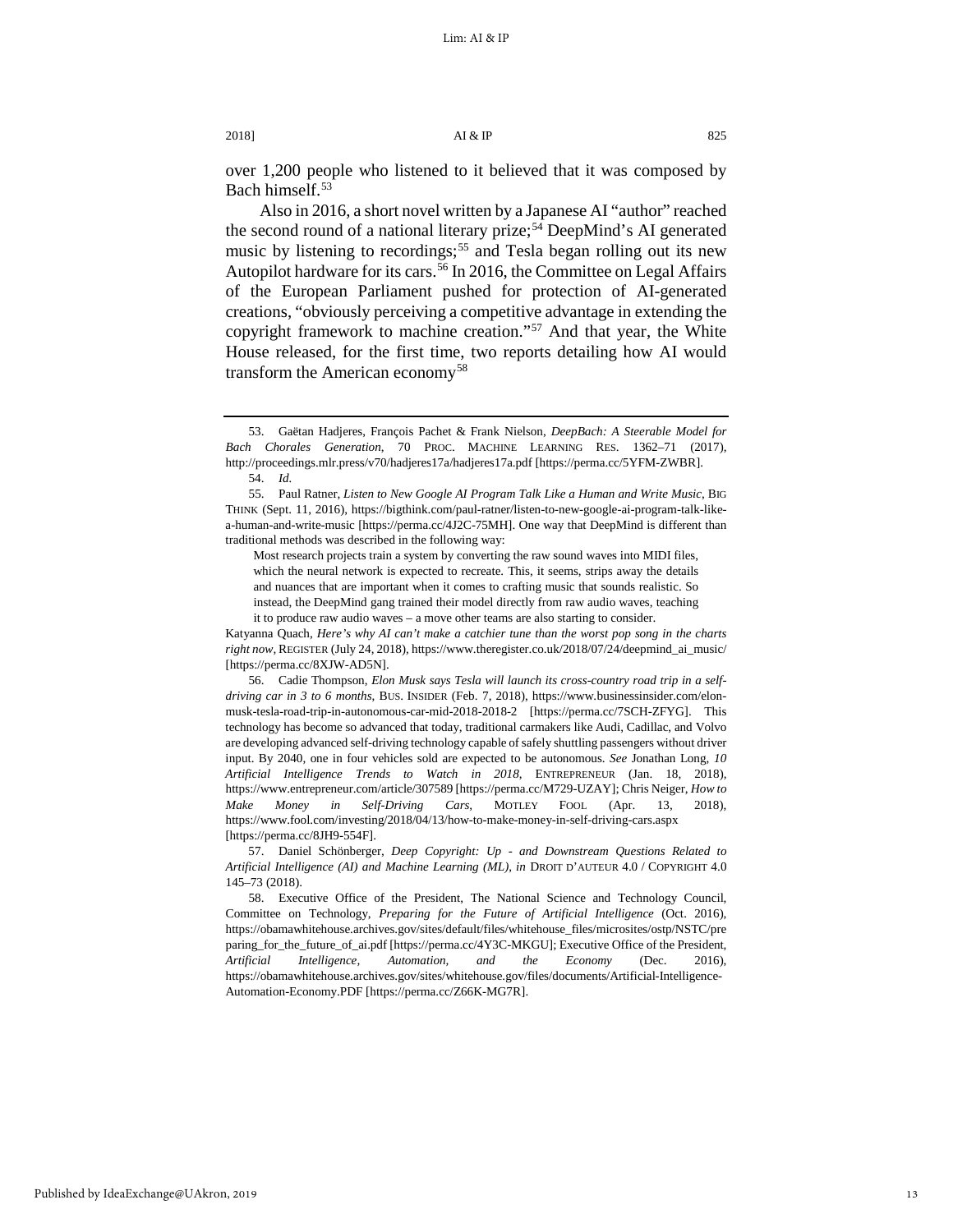<span id="page-14-0"></span>One report noted that "[i]n 2016, applicants filed 9,605 AI-related patent applications in the U.S., a decade-over-decade increase of almost 500%."[59](#page-14-1) Combined, the U.S., China, and Japan account for 74% of the total AI patents published, with China leading the pack.<sup>60</sup> China also had half the number of AI-focused companies than the U.S.<sup>[61](#page-14-3)</sup> AI-related patent application filings in China began outpacing those of the U.S., Patent Cooperation Treaty (PCT), Europe, Japan, and Korea in 2016.<sup>[62](#page-14-4)</sup>

The U.S. excels at visionary research and moonshot projects thanks to its vibrant intellectual environment, unparalleled network of research universities, and openness to immigration.<sup>63</sup> AI implementation, however, requires both the ability to adapt public infrastructure to fit AI-innovations and a private sector that can successfully commercialize AI into viable products.[64](#page-14-6) If AI is to transform the way we innovate and create, then we will need to embrace the businesses that will invest in the necessary digital and physical infrastructure. The bottleneck for the U.S. will not be in major improvements in core algorithms but rather in the policy adaptation needed to implement such algorithms in commercially viable products and services to mesh with new technology in public infrastructure and public institutions.

<span id="page-14-9"></span>In the past, the traditional levers of production were capital investment and labor. These levers, however, had little impact on raising economic growth recently.<sup>[65](#page-14-7)</sup> Businesses must find new paths to create growth and value with AI as the primary driver.<sup>[66](#page-14-8)</sup> AI will create jobs in

64. *Id*.

<span id="page-14-8"></span>66. *Id.* at 6−7 (reporting that 94% of respondents describe AI as important to solving their organizational strategic challenges and 84% expect it to have a positive impact on innovation).

<span id="page-14-1"></span><sup>59.</sup> Aaron V. Gin & Michael Krasniansky, *Claiming Artificial Intelligence: AI-related Patent Filing Trends and Practice Tips,* MBHB SNIPPETS (2018), https://www.mbhb.com/intelligence/ snippets/claiming-artificial-intelligence-ai-related-patent-filing-trends-and-practice-tips [https://perma.cc/E8LQ-7DG4].

<span id="page-14-2"></span><sup>60.</sup> AFD China Intellectual Property, *China Busy in Mapping AI Patents*, MONDAQ (Aug. 31, 2018),

<span id="page-14-3"></span>http://www.mondaq.com/china/x/732208/Patent/Government+to+Ramp+up+Crackdown+on+Count erfeit+Goods [https://perma.cc/GXS7-C84P].

<sup>61.</sup> *Id.*

<span id="page-14-4"></span><sup>62.</sup> Gin & Krasniansky, *supra* not[e 59;](#page-14-0) *see* AFD China Intellectual Property, *supra* note 62 (China's strength is in the application of AI, but it currently trails the U.S. in areas such as hardware and algorithms).

<span id="page-14-5"></span><sup>63.</sup> Kai-Fu Lee, *What China Can Teach the US About Artificial Intelligence*, N.Y. TIMES (Sept. 26, 2018), https://www.nytimes.com/2018/09/22/opinion/sunday/ai-china-united-states.html [https://perma.cc/4RGG-97WE].

<span id="page-14-7"></span><span id="page-14-6"></span><sup>65.</sup> The Economist Intelligence Unit, *Intelligent Economies: AI's Transformation of Industries and Society*, ECONOMIST (2018), https://perspectives.eiu.com/sites/default/files/EIU\_Microsoft%20- %20Intelligent%20Economies\_AI%27s%20transformation%20of%20industries%20and%20society .pdf [https://perma.cc/DG75-7UEM] [hereinafter "Intelligent Economies"].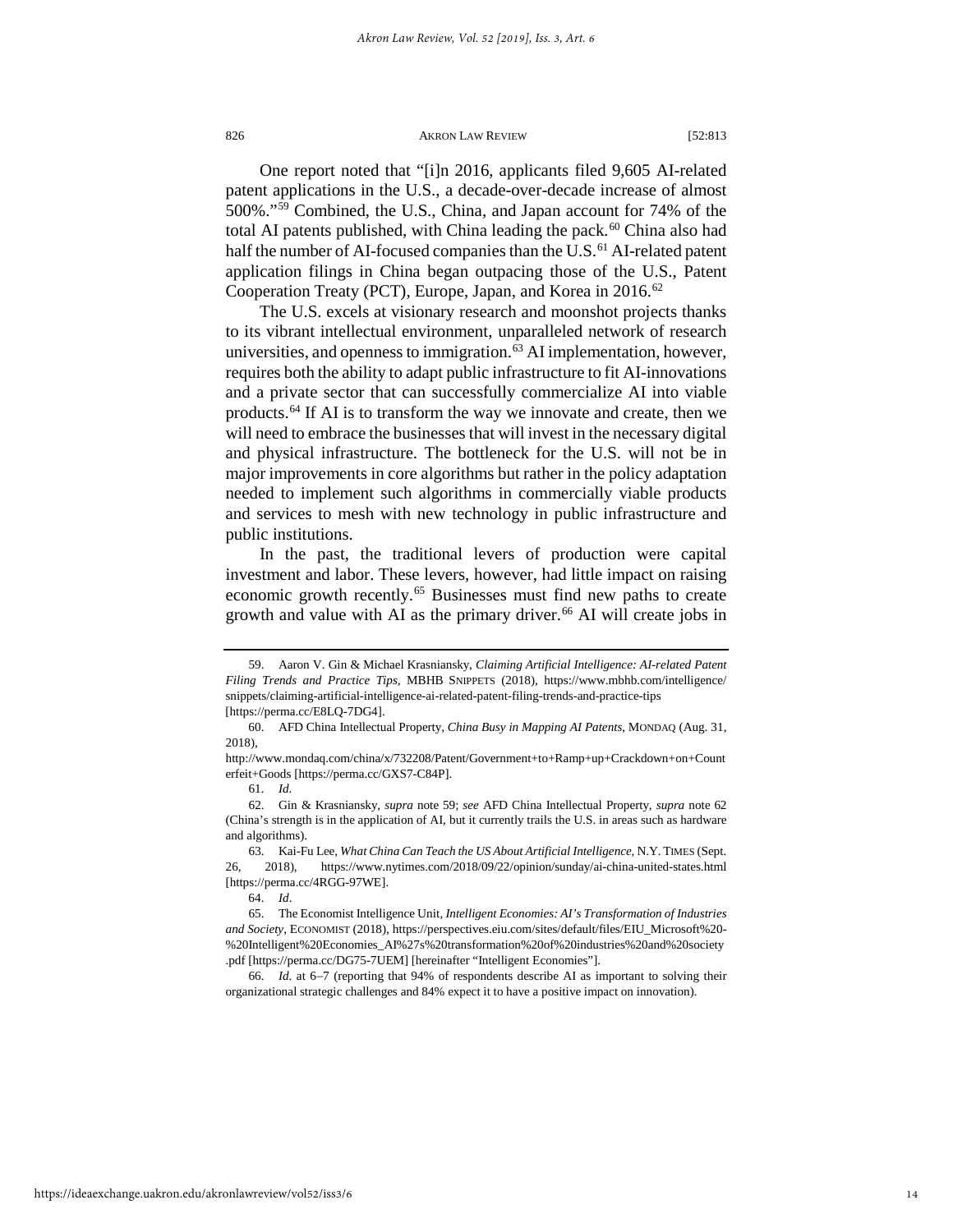the innovative and creative sectors that patent and copyright stakeholders care about. But it will also cause other individuals to lose work.<sup>[67](#page-15-0)</sup> It is futile for Luddites to fight over obsolete technologies and yesterday's jobs. Enlighted policymakers in the U.S. will take advantage of the new opportunities AI offers and *upskill* to harness the jobs of the future.<sup>[68](#page-15-1)</sup>

The tipping point in 2016 results from the convergence of four factors. First, computer processors attained the miniaturization, sophistication, and power needed for AI to take off.<sup>[69](#page-15-2)</sup> Coding is typically labor-intensive, making computing expensive and slow. Computing, however, has become so cheap that it is more efficient for a computer to write a program. Equipped with different data sets, software can solve different problems. In 2016, *Wired* reported that tech giants like Google, Facebook, Microsoft, Amazon, and Baidu would replace central processing units (CPUs) with graphics processing units (GPUs) as the main means of computing.<sup>[70](#page-15-3)</sup> The next year, Intel, the world's largest chipmaker, announced its ambitions to make AI "available for all" by building AI capabilities into its chips.<sup>[71](#page-15-4)</sup> Apple is using its Bionic chip inside iPhones to enable faster on-device AI compared to devices requiring the cloud to perform AI-based tasks.<sup>[72](#page-15-5)</sup> A smart camera system running on CUDA cores and DGX-1 box by Nvidia can spot guns in video footage with  $99\%$  accuracy.<sup>[73](#page-15-6)</sup> Using this technology, cameras can

<span id="page-15-7"></span><span id="page-15-0"></span><sup>67.</sup> *The Future of Jobs 2018,* WORLD ECON. FORUM (2018), http://reports.weforum.org/futureof-jobs-2018/ [https://perma.cc/J7TQ-V7T8 ] (estimating that by 2025 machines will take over 75 million jobs, or about the half current global workforce, while creating 133 million jobs).

<span id="page-15-1"></span><sup>68.</sup> Will Knight, *MIT has just announced a \$1 billion plan to create a new college for AI*, TECH. REV. (Oct. 15, 2018), https://www.technologyreview.com/the-download/612293/mit-has-justannounced-a-1-billion-plan-to-create-a-new-college-for-ai/ [https://perma.cc/6HPU-P93G] ("With \$1 billion in funding, MIT will create a new college that combines AI, machine learning, and data science with other academic disciplines. It is the largest financial investment in AI by any US academic institution to date.").

<span id="page-15-2"></span><sup>69.</sup> Ryan Calo, *Artificial Intelligence Policy: A Primer and Roadmap*, 51 U.C. DAVIS L. REV. 399, 402 (2017) ("A vast increase in computational power and access to training data has led to practical breakthroughs in machine learning, a singularly important branch of AI.").

<span id="page-15-3"></span><sup>70.</sup> Cade Metz, *How AI Is Shaking Up the Chip Market*, WIRED (Oct. 28, 2016), https://www.wired.com/2016/10/ai-changing-market-computer-chips/ [https://perma.cc/B98R-CFDF].

<span id="page-15-4"></span><sup>71.</sup> Angela Scott-Briggs, *Latest Trends in Artificial Intelligence*, TECH BULLION (Feb. 2, 2017), https://www.techbullion.com/latest-trends-artificial-intelligence/ [https://perma.cc/A6CS-FD3Q].

<span id="page-15-5"></span><sup>72.</sup> Emrah Gultekin, *The AI bubble won't burst anytime soon, but change is on the horizon*, VENTUREBEAT (July 1, 2018), https://venturebeat.com/2018/07/01/the-ai-bubble-wont-burstanytime-soon-but-change-is-on-the-horizon/ [https://perma.cc/GM9D-PJPP].

<span id="page-15-6"></span><sup>73.</sup> Luke Dormehl, *A.I. security camera can identify guns with 99 percent accuracy*, DIGITAL TRENDS (Sept. 28, 2018), https://www.digitaltrends.com/cool-tech/ai-camera-spots-guns-in-video/ [https://perma.cc/7DV5-MW2Z].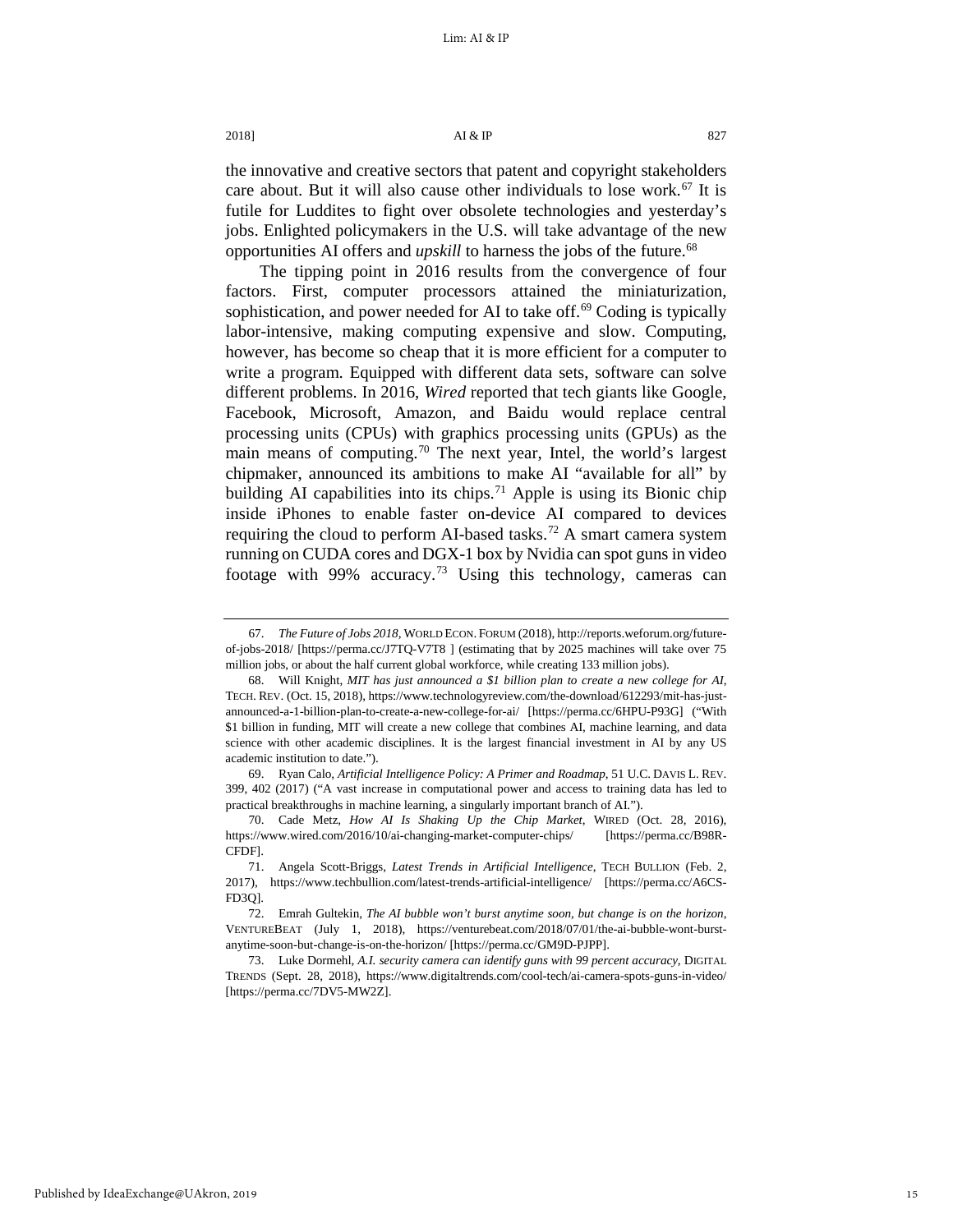automatically alert law enforcement to the presence of guns, potentially saving lives in the process. These technologies are among the fastest GPUs currently on the market.<sup>[74](#page-16-0)</sup>

The second factor was the development of open-source frameworks, which allowed developers to work synergistically on the same platforms to build the infrastructure needed for AI-enabled devices to interoperate.<sup>[75](#page-16-1)</sup> Interconnected computer processors performing parallel processing are formed by artificial neural networks. These networks can learn from historical data and known patterns and apply them in clinical diagnosis and image analysis.[76](#page-16-2) Peer-to-peer networks, such as those used by cryptocurrencies, empower even small entities to run "advanced AI programs by harnessing the collective power of networked personal computers."[77](#page-16-3) GAN was an example of open source sharing that facilitated the creation of the Bellamy portrait.<sup>[78](#page-16-4)</sup>

<span id="page-16-8"></span>An open-source architecture, however, brings its share of challenges, particularly to patents covering AI technology. AI patents may be helpful to attract investment, build a defensive portfolio, or secure a licensing stream.<sup>[79](#page-16-5)</sup> However, if AI using open-source software is subject to an opensource license itself, the license terms may preclude patenting improvements to the open-source code, require improvements to be freely distributed, or force patents to be licensed at no cost to third parties.<sup>[80](#page-16-6)</sup> One way around this is to carve out a set of standards or protocols for patenting but leave elements of it as open-source.<sup>[81](#page-16-7)</sup>

81. *Id*.

<sup>74.</sup> *Id.*

<sup>75.</sup> Gultekin, *supra* not[e 72.](#page-15-7)

<span id="page-16-2"></span><span id="page-16-1"></span><span id="page-16-0"></span><sup>76.</sup> Susan Y. Tull, *Patenting the Future of Medicine: The Intersection of Patent Law and Artificial Intelligence in Medicine*, 10 LANDSLIDE 40, 41 (2018) ("Neural networks have been used for diagnosing prostates as benign or malignant, cervical screening, and imaging analysis (including radiographs, ultrasounds, CTs, and MRIs), as well as for analyzing heart waveforms to diagnose conditions such as atrial fibrillation and ventricular arrhythmias.").

<sup>77.</sup> Long, *supra* note 54.

<span id="page-16-4"></span><span id="page-16-3"></span><sup>78.</sup> James Vincent, *How three French students used borrowed code to put the first AI portrait in Christie's*, VERGE (Oct. 23, 2018), https://www.theverge.com/2018/10/23/18013190/ai-artportrait-auction-christies-belamy-obvious-robbie-barrat-gans [https://perma.cc/VV9V-KXUL] ("Insiders say the code used to generate these prints is mostly the work of another artist and programmer: 19-year-old Robbie Barrat, a recent high school graduate who shared his algorithms online via an open-source license.").

<span id="page-16-5"></span><sup>79.</sup> *See generally, e.g.*, Robert Stoll, *Alternative Routes to Protection of Innovation*, IPWATCHDOG (June 18, 2018), https://www.ipwatchdog.com/2018/06/13/alternative-routes-toprotection-of-innovation/id=98373/ [https://perma.cc/5JQY-86KE].

<span id="page-16-7"></span><span id="page-16-6"></span><sup>80.</sup> *See generally, e.g.*, Leslie M. Spencer & Marta Belcher, *Blockchain Intellectual Property Considerations for Innovators and Investors*, LEXOLOGY (June 21, 2018), https://www.lexology.com/library/detail.aspx?g=7bf415ff-c423-46ef-b88a-660a3e7e303a [https://perma.cc/VKZ9-BLJ9].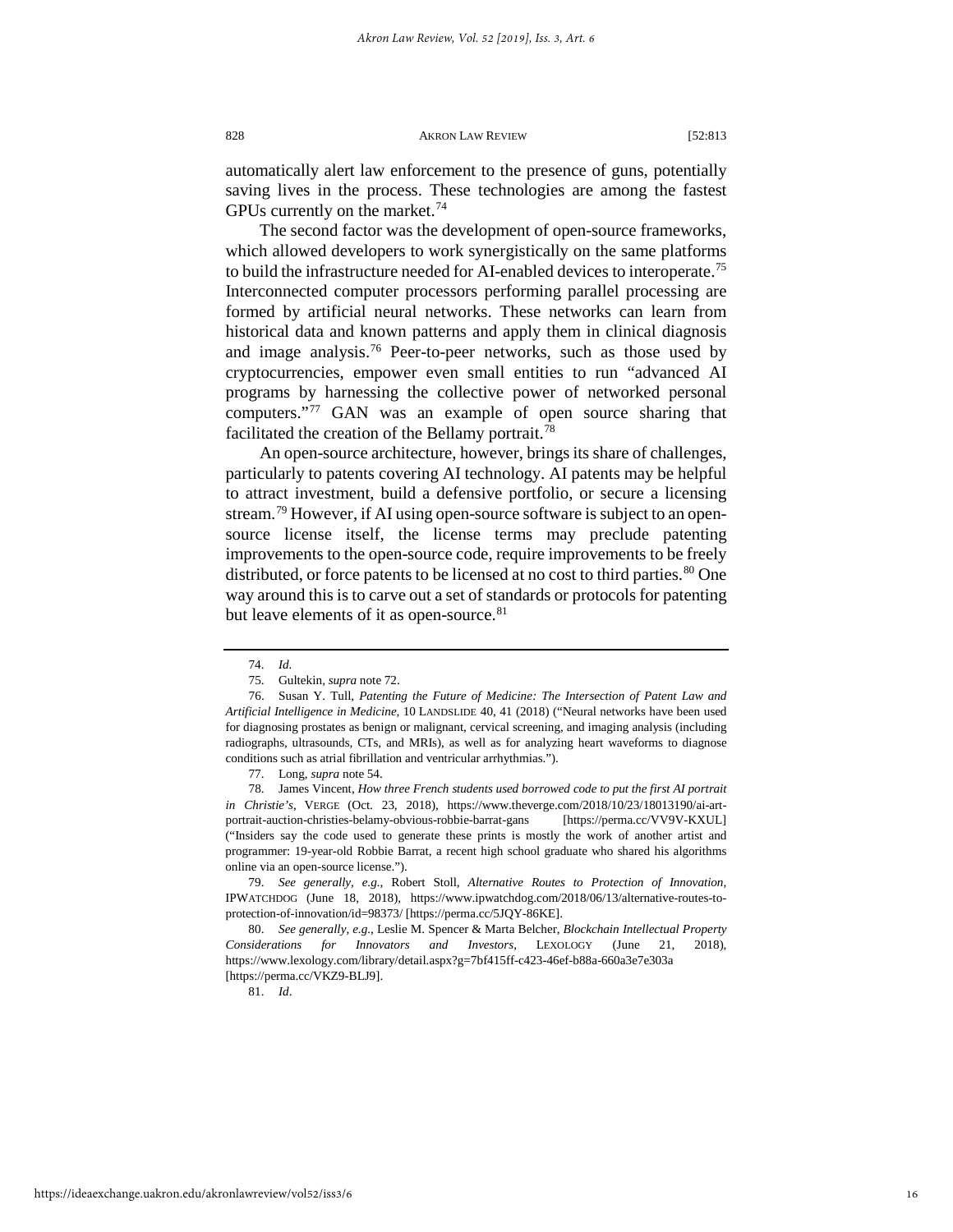2018]  $\overline{A1} \& \overline{IP}$  829

Third, enough data now exists to meaningfully run AI algorithms. AI systems need to be trained using vast amounts of data for patternrecognition and predictive analytics. $82$  Machine learning is a resourcehungry endeavor, requiring considerable data. Because AI uses probabilities to determine decisions, more data empowers it to become better at making predictions.<sup>[83](#page-17-1)</sup> This refers not merely to the number of users and ability to access the data contributed by those users but also to the depth of data on each user in the form of their real-world activities to give a multidimensional picture of each user so AI companies can better tailor their services. That data allows search engines and online retailers to predict what consumers are interested in purchasing.<sup>[84](#page-17-2)</sup>

The Third Industrial Revolution brought with it massive amounts of data (2.6 quintillion bytes daily)<sup>[85](#page-17-3)</sup> and the torrent is increasing at an accelerated rate to feed deep-learning algorithms in every sphere of creativity and innovation.<sup>86</sup> Banks, insurance companies, and government agencies have collected data for archival purposes for a long time. Now they realize they are sitting on gold mines. *The Economist* boldly declared that in the 4IR, "[t]he world's most valuable resource is no longer oil, but data."[87](#page-17-5)

Fourth, investment in AI projects was sufficiently plentiful. The McKinsey Global Institute's report estimated that firms spent between

83. Long, *supra* not[e 56.](#page-13-6) 

<span id="page-17-5"></span>87. *The world's most valuable resource is no longer oil, but data*, ECONOMIST (May 6, 2017), https://www.economist.com/leaders/2017/05/06/the-worlds-most-valuable-resource-is-no-longeroil-but-data [https://perma.cc/SE79-XQ98].

<span id="page-17-6"></span>

<span id="page-17-0"></span><sup>82.</sup> Amanda Levendowski, *How Copyright Law Can Fix Artificial Intelligence's Implicit Bias Problem*, 93 WASH. L. REV. 579, 591 (2018) ("Most AI systems require exposure to significant amounts of data to automatically improve at a task. These data are referred to as 'training data.'"); Benjamin L. W. Sobel, *Artificial Intelligence's Fair Use Crisis*, 41 COLUM.J.L. &ARTS 45, 58 (2017) ("These methodologies encourage and reward the acquisition of large amounts of data.").

<span id="page-17-2"></span><span id="page-17-1"></span><sup>84.</sup> Sam Baxter, *Nothing Artificial About This Intelligence: AI Meets IP, IP.COM (Dec. 18,* 2017), https://ip.com/blog/nothing-artificial-intelligence-ai-meets-ip/ [https://perma.cc/AG5Q-P5UU].

<span id="page-17-3"></span><sup>85.</sup> Christophe Geiger, Giancarlo Frosio & Oleksandr Bulayenko, *Crafting a Text and Data Mining Exception for Machine Learning and Big Data in the Digital Single Market*, *in* GLOBAL PERSPECTIVES AND CHALLENGES FOR THE INTELLECTUAL PROPERTY SYSTEM 95, 97 (2018).

<span id="page-17-4"></span><sup>86.</sup> Claudia Jamin, *Managing Big Data in the Digital Age: An Industry Perspective*, *in* GLOBAL PERSPECTIVES AND CHALLENGES FOR THE INTELLECTUAL PROPERTY SYSTEM 149, 151(2018) ("While less than 10 zettabytes of data were created in 2015, according to the market intelligence company IDC, expectations go as high as 180 zettabytes of data (or 180 trillion gigabytes) in 2025."); *see also* Bernard Marr, *What Is Deep Learning AI? A Simple Guide With 8 Practical Examples*, FORBES (Oct. 1, 2018), https://www.forbes.com/sites/bernardmarr/2018/10/01/what-is-deeplearning-ai-a-simple-guide-with-8-practical-examples/ [https://perma.cc/7BYY-9VFB ] ("Since deep-learning algorithms require a ton of data to learn from, this increase in data creation is one reason that deep learning capabilities have grown in recent years.").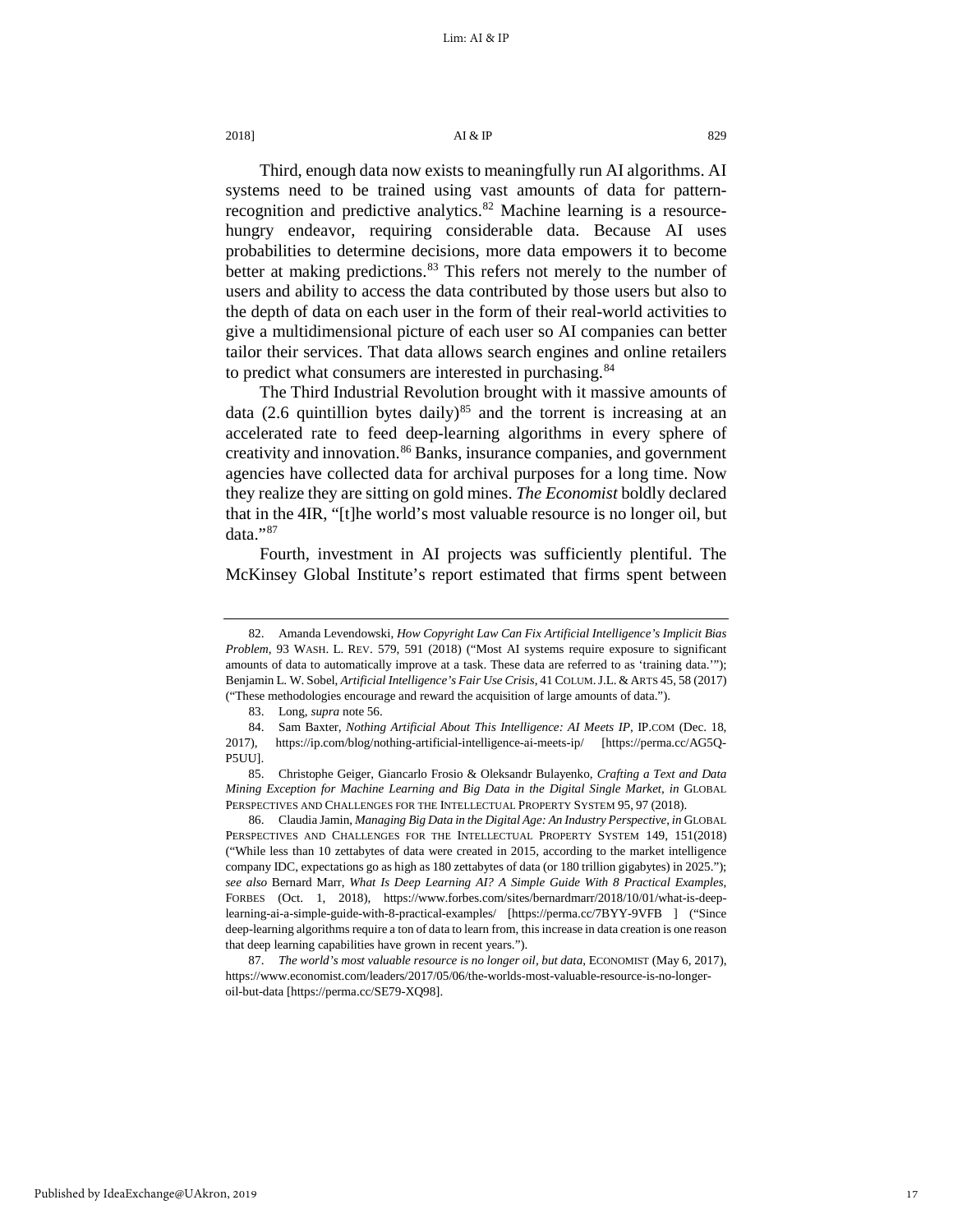\$18 billion and \$27 billion on AI-related projects, including acquisitions in 2016.<sup>[88](#page-18-0)</sup> Between 2017 and 2025, market revenue is expected to more than double from \$33.5 billion to \$88.5 billion. $89$  The investment also comes in the form of corporate restructuring. Microsoft created the Cloud and AI Platform to complement its AI and Research group, which it set up in 2016 to accelerate the adoption. As its CEO noted, "We will continue to drive investments in A.I.+R across research and A.I. breakthroughs that are key to [Microsoft's] long-term success."[90](#page-18-2) Today, Microsoft has  $8,000$  workers in those departments.<sup>91</sup>

The convergence of these four factors—computing power, open source platforms, data, and financing—supercharged AI breakthroughs at an accelerated pace. In 1997, IBM's Deep Blue defeated Gary Kasparov in chess, a game with  $10^{120}$  possible moves, more than the number of atoms in the universe.<sup>[92](#page-18-4)</sup> In 2016, Google's AlphaGo defeated world champion Lee Sedol in Go, a game with  $10^{174}$  moves—"1 million trillion trillion trillion trillion more configurations than chess."[93](#page-18-5) In 2003, the human genome took ten years to sequence at a cost of three billion dollars. In 2013, it took one week and one thousand dollars. As 2017 dawned, Illumina was poised to do so in one hour at a cost as low as one hundred dollars.[94](#page-18-6) As AI has accelerated toward the tipping point, its development and dissemination has augmented and disrupted how we create and invent.

<span id="page-18-0"></span><sup>88.</sup> *Tech Platforms Weekly: A Closer Look at Amazon's Conduct in the Book Market; More Claims of Search Bias; Facebook, Apple, and Net Neutrality Updates; The Myspace Myth*, CAPITOL FORUM (Jan. 20, 2017), http://thecapitolforum.cmail2.com/t/ViewEmail/ j/91CFEB1924D56C52/45A74A929A973E10E663AB054A538FBA [https://perma.cc/CL58-AK79 ] (noting how firms spent \$2 to \$3 billion on AI-related M&A in 2016); Robert Seamans, *Artificial Intelligence Is On The March. But Is Government Ready?*, FORBE (Sept. 5, 2018), https://www.forbes.com/sites/washingtonbytes/2018/09/05/artificial-intelligence-is-on-the-marchbut-is-government-ready/#6b6faaaa218b [\[https://perma.cc/AQS8-AYMR\]](https://perma.cc/AQS8-AYMR).

<span id="page-18-1"></span><sup>89.</sup> *Big data market size revenue forcast worldwide from 2011 to 2027 (in billion U.S. dollars)*, STATISTA, https://www.statista.com/statistics/254266/global-big-data-market-forecast/ [https://perma.cc/TG25-G2RZ].

<span id="page-18-2"></span><sup>90.</sup> Kevin Parrish, *Microsoft 'excited' about its secret hardware built for artificial intelligence*, DIGITAL TRENDS (Apr. 4, 2018), https://www.digitaltrends.com/computing/microsoft-harry-shumexcited-ai-driven-hardware/ [https://perma.cc/MAY2-4XMF].

<sup>91.</sup> *Id.*

<span id="page-18-4"></span><span id="page-18-3"></span><sup>92.</sup> Curiosity Staff, *There Are More Games of Chess Possible Than Atoms in The Universe,* CURIOSITY (June 16, 2016), https://curiosity.com/topics/there-are-more-games-of-chess-possiblethan-atoms-in-the-universe-curiosity/ [https://perma.cc/9UNA-LEEF].

<sup>93.</sup> Zhou, *supra* not[e 40.](#page-10-4) 

<span id="page-18-6"></span><span id="page-18-5"></span><sup>94.</sup> Sarah Buhr, *Illumina wants to sequence your whole genome for \$100*, TECHCRUNCH (2016), https://techcrunch.com/2017/01/10/illumina-wants-to-sequence-your-whole-genome-for-100/ [https://perma.cc/ZLM7-SMGP].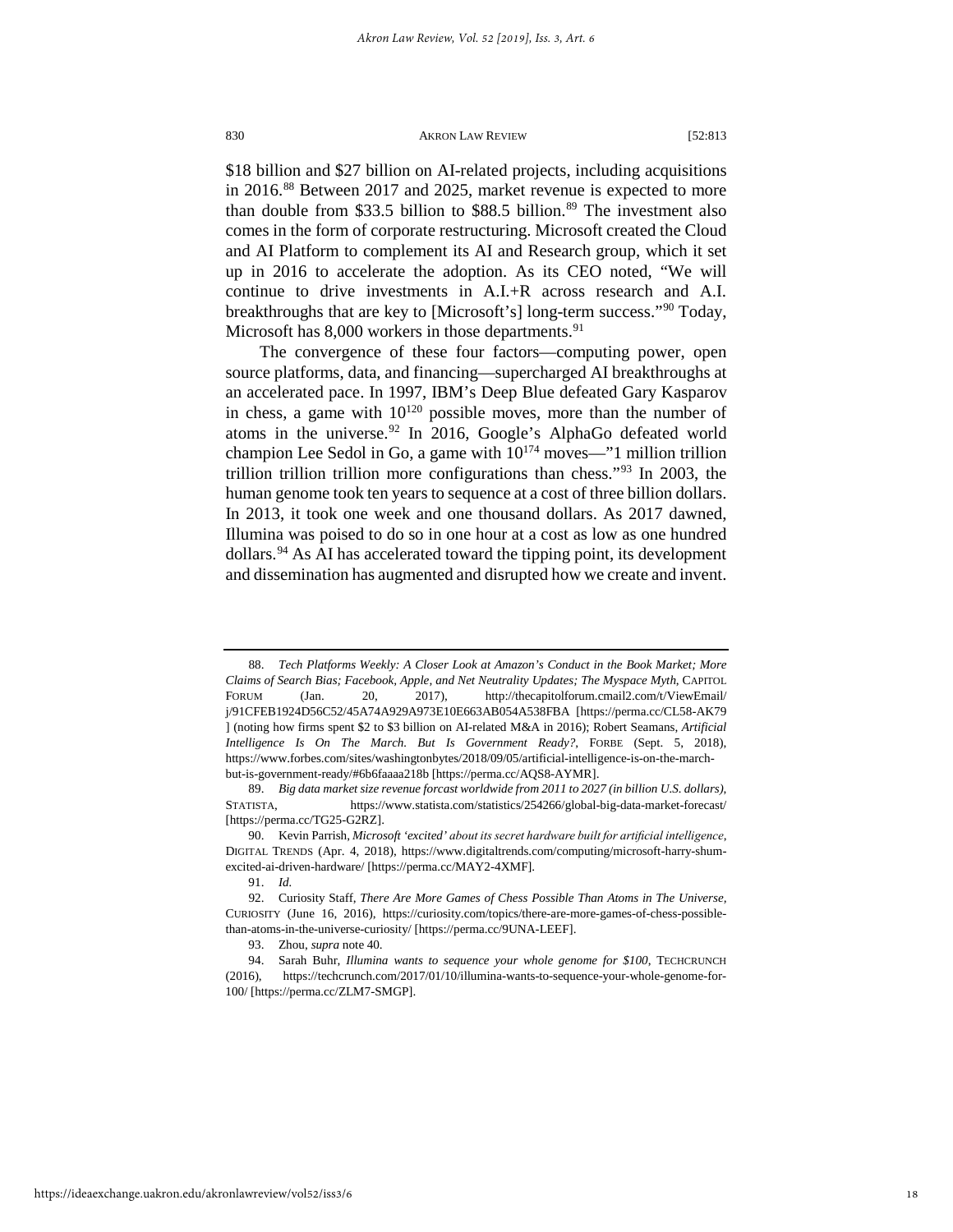# *C. Augmentation & Disruption*

AI augments what authors and inventors can do. Just as calculators make advanced mathematics more accessible without innate talent at arithmetic, AI makes creation and innovation more accessible to a wider range of people by simplifying tasks and freeing up human experts for what they do best.<sup>[95](#page-19-0)</sup> Artists today work with a dazzling array of media, from "fluorescence microscopy, 3-dimensional bioprinting, and mixed reality, further stretching the possibilities of self-expression and investigation."[96](#page-19-1) For instance, Wibbitz offers a platform for publishers to turn written content into video content through AI video production,  $97$  and See Sound translates the human voice into digital sculptures, the material, orientation, shape, and volume of which are defined by the timbre, pitch, and volume of the artist's voice.<sup>[98](#page-19-3)</sup>

<span id="page-19-8"></span><span id="page-19-7"></span>Similarly, AI can accompany a performance or give creative inspiration to power-through a writer's block.<sup>[99](#page-19-4)</sup> It can enable services that deep-dive into the music catalogue and find what traits hit songs share such as "melodies, pitch, tempo, octave, beat, rhythm, fullness of sound, chord progression and brilliance."<sup>[100](#page-19-5)</sup> This information in turn can help record companies determine which songs to promote as singles and which to include in an album. $101$ 

While such AI technology assists artists in giving form to their expression, artists wield them while continuing to express their own intelligence, insight, and inspiration through the creative processes. These AI-augmented innovations and creative works are examples of a technology progressing linearly within the intellectual property (IP) framework. Even though the AI exercises a degree of autonomy in generating the work, human input is still necessary for AI to express

101. *Id.*

<span id="page-19-0"></span><sup>95.</sup> Guadamuz, *supra* note [51](#page-12-4) ("Since the 1970s computers have been producing crude works of art, and these efforts continue today. Most of these computer-generated works of art relied heavily on the creative input of the programmer; the machine was at most an instrument or a tool very much like a brush or canvas.").

<span id="page-19-1"></span><sup>96.</sup> Rama Allen, *AI will be the art movement of the 21st century*, QUARTZ (Mar. 5, 2018), https://qz.com/1023493/ai-will-be-the-art-movement-of-the-21st-century/ [https://perma.cc/NR46- YVS6].

<sup>97.</sup> Long, *supra* not[e 56.](#page-13-6) 

<span id="page-19-3"></span><span id="page-19-2"></span><sup>98.</sup> Millchannel, *Mill Move Me, See Sound Voice-Driven Sound Sculptures*, YOUTUBE (July 20, 2017), https://www.youtube.com/watch?v=LIctf06yIDk [https://perma.cc/FX6V-K4SF].

<span id="page-19-4"></span><sup>99.</sup> Stuart Dredge, *RoboPop: How will AI and machine learning affect the music industry?*, MUSICALLY (Apr. 20, 2018), https://musically.com/2018/04/20/robopop-ai-machine-learning-music/ [https://perma.cc/2XGF-HW8N].

<span id="page-19-6"></span><span id="page-19-5"></span><sup>100</sup>*. The beat goes on,* ECONOMIST (July 9, 2004), https://www.economist.com/ news/2004/07/09/the-beat-goes-on [https://perma.cc/VN8A-T755].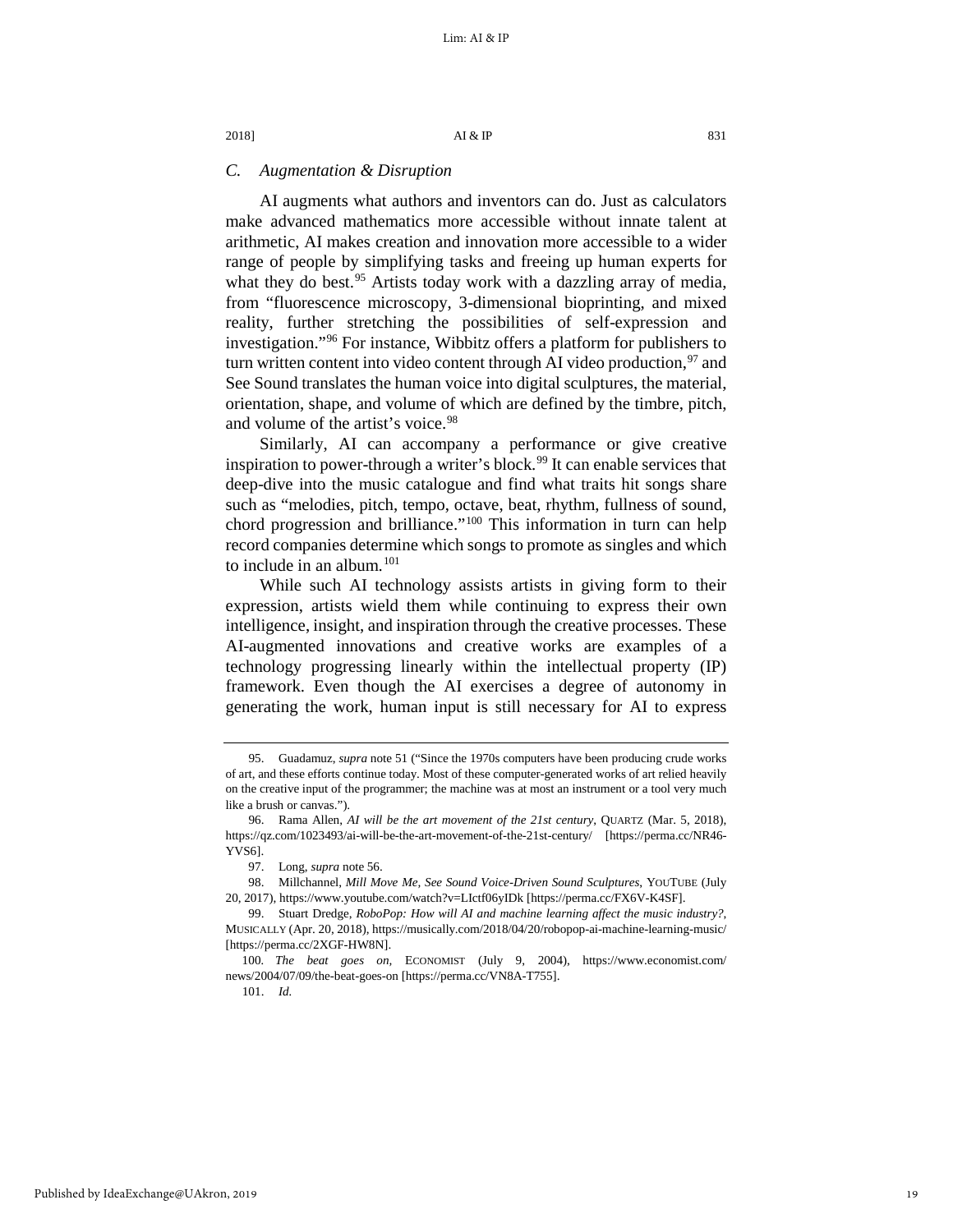<span id="page-20-8"></span>creativity and may be analogized to a tool that augments human creativity.[102](#page-20-0) There is no collaboration as such.

With advances in machine learning, the interaction between algorithms and the creative process is changing. AI now allows artists to find unexpected beauty in chaos and complexity that exceeds the human grasp, providing humans with the systematic analysis they need to make the novel leap into something wholly new.<sup>[103](#page-20-1)</sup> These new forms of AI can interact with artists in a fashion like improvisational jazz, where musicians feed off cues from each other in a creative feedback loop.

<span id="page-20-7"></span>For instance, "generative artists" compose algorithmically or remove their own personalities from the creative process altogether by ceding control to self-executing algorithms.<sup>[104](#page-20-2)</sup> By reacting to the AI's output, they provide another input to the system, which distills the essence of the artist's expression to reach a new paradigm of creativity.<sup>[105](#page-20-3)</sup> Artist Sougwen Chung trains her AI DOUG with her style of drawing and learns how it translates her drawing, in turn affecting her own drawing behaviors in a real-time duet.<sup>106</sup> AI can even be trained to beatbox live with a human by "parsing his voice, intonation, and rhythms to create new rhythmic accompaniments and melodies."[107](#page-20-5)

Beyond the duet, AI is evolving into autonomous systems that can learn and produce works that are specifically programmed.<sup>[108](#page-20-6)</sup> The Belamy portrait exists on a different scale from filters on smartphone apps that make summer selfies look like a Monet or Picasso. GAN crunches data about how art has changed over time and generates a work that looks

<sup>102.</sup> This relationship has been described in the following way:

<sup>[</sup>T]he scope of that discretion is limited to the operation of programming created by the human inventors. The significance of this from the copyright perspective is that human input is still necessary, not only for a work to be produced, but for it to have any sort of creative content. An expert system has become a tool for human creativity.

<span id="page-20-0"></span>Shlomit Yanisky-Ravid, *Generating Rembrandt: Artificial Intelligence, Copyright, and Accountability in the 3A Era–the Human-Like Authors Are Already Here–A New Model*, 2017 MICH. ST. L. REV. 659, 674 (2017).

<sup>103.</sup> Allen, *supra* note [96.](#page-19-7) 

<span id="page-20-2"></span><span id="page-20-1"></span><sup>104.</sup> Annemarie Bridy, *The Evolution of Authorship: Work Made by Code*, 39 COLUM. J.L. & ARTS 395, 397 (2016).

<span id="page-20-3"></span><sup>105.</sup> Allen, *supra* note [96](#page-19-7) ("The output of this expression differs categorically from all art previously made by humans through history, and this intelligent contribution inspires deeper investigations of the meanings of authorship, creativity, and art.").

<span id="page-20-6"></span><span id="page-20-5"></span><span id="page-20-4"></span><sup>106.</sup> Jack Cote, *Drawing Operations Unit: Generation 2 (Memory)*, DIGITAL ART (May 23, 2017), http://www.digiart21.org/art/drawing-operations-unit-generation-2-memory [https:// perma.cc/UTL3-28KS].

<sup>107.</sup> Allen, *supra* note [96.](#page-19-7) 

<sup>108.</sup> Guadamuz, *supra* not[e 51.](#page-12-4)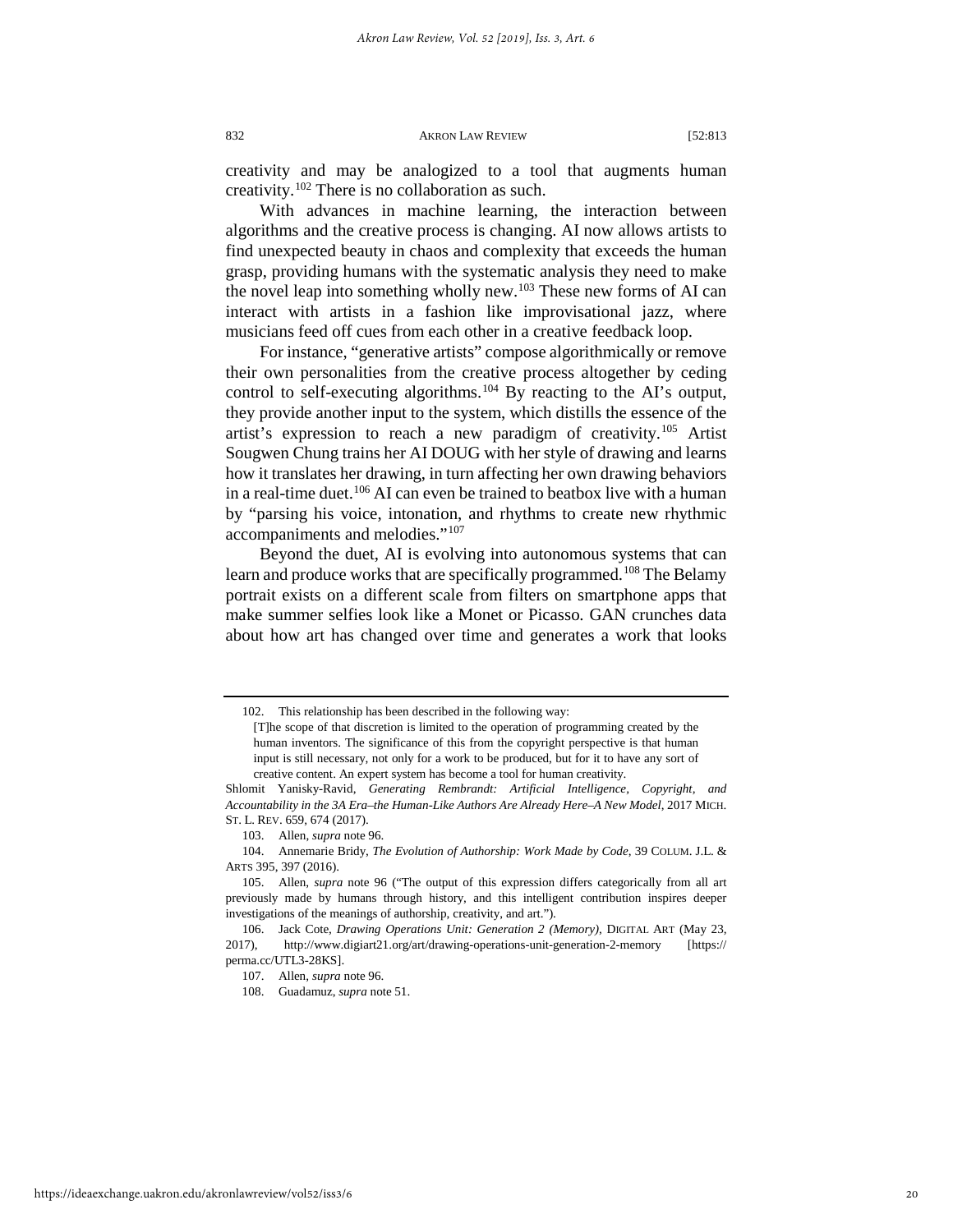simultaneously ancient and modern.<sup>[109](#page-21-0)</sup> It learns from the training data and makes independent decisions throughout the process to determine what the new work should look like.

Similarly, AI like Google's Magenta composes music without the aid of specific algorithms or human intervention, and Google's DeepMind generates novel music and artworks by listening to other music or analyzing existing work online.[110](#page-21-1) GAN, Magenta, and DeepMind usher us into an age where the AI, and not its human partner, is a collaborator, if not the primary actor, contributing the skill and labor of an artistic kind.<sup>[111](#page-21-2)</sup> These AI developments tease a future where scientific discovery and creative expression take place autonomously and humans are only secondarily responsible.

An artist's spark of genius dictates his brushstrokes. The spark is inchoate and cannot be downloaded and decoded, and it is this spark that has fueled the utilitarian underpinnings of copyright protection. Christie's estimated the Belamy portrait to sell for about \$10,000.<sup>[112](#page-21-3)</sup> It sold for \$432,000, over 43 times higher than Christie's own estimate.<sup>[113](#page-21-4)</sup> That sale raises the stakes in providing answers to fundamental copyright questions arising from AI technology: Can there be copyright in an AI-created portrait, even one indistinguishable from those done by humans? Who is the author and owner—the software's user, the software's creator, or someone else? Who can copy the portrait? With the rapid development of content creating AI like GAN, these questions must be answered, and courts will have to grapple with them sooner rather than later.

A similar revolution is happening with inventions. Deep learning can sift through stockpiles of previously out-of-reach data.<sup>[114](#page-21-5)</sup> These could be notes buried in old charts or records and tracing data points that led it to its conclusions. AI-powered diagnostics might use a patient's medical record as a baseline to measure deviations and alert their physician of a

<span id="page-21-0"></span><sup>109.</sup> *See* Alexander Mordvintsev et al., *Inceptionism: Going Deeper into Neural Networks*, GOOGLE RESEARCH BLOG (June 17, 2015), https://ai.googleblog.com/2015/06/inceptionism-goingdeeper-into-neural.html [https://perma.cc/QHG8-TV7M ] (describing Google's DeepDream, an AI that can detect and enhance similar patterns in unrelated images).

<span id="page-21-1"></span><sup>110.</sup> Matt McFarland, *Google's computers are creating songs. Making music may never be the same*, WASH. POST (June 6, 2016), https://www.washingtonpost.com/news/innovations/ wp/2016/06/06/googles-computers-are-creating-songs-making-music-may-never-be-thesame/?utm\_term=.55226125405c [https://perma.cc/4389-VN6N].

<sup>111.</sup> Schönberger, *supra* not[e 57,](#page-13-7) at 145–73.

<sup>112.</sup> Flynn, *supra* not[e 10.](#page-4-4) 

<sup>113.</sup> Flynn, *supra* not[e 10.](#page-4-4) 

<span id="page-21-5"></span><span id="page-21-4"></span><span id="page-21-3"></span><span id="page-21-2"></span><sup>114.</sup> Marr, *supra* note [84](#page-17-6) (Deep-learning "allows machines to solve complex problems even when using a data set that is very diverse, unstructured and inter-connected.").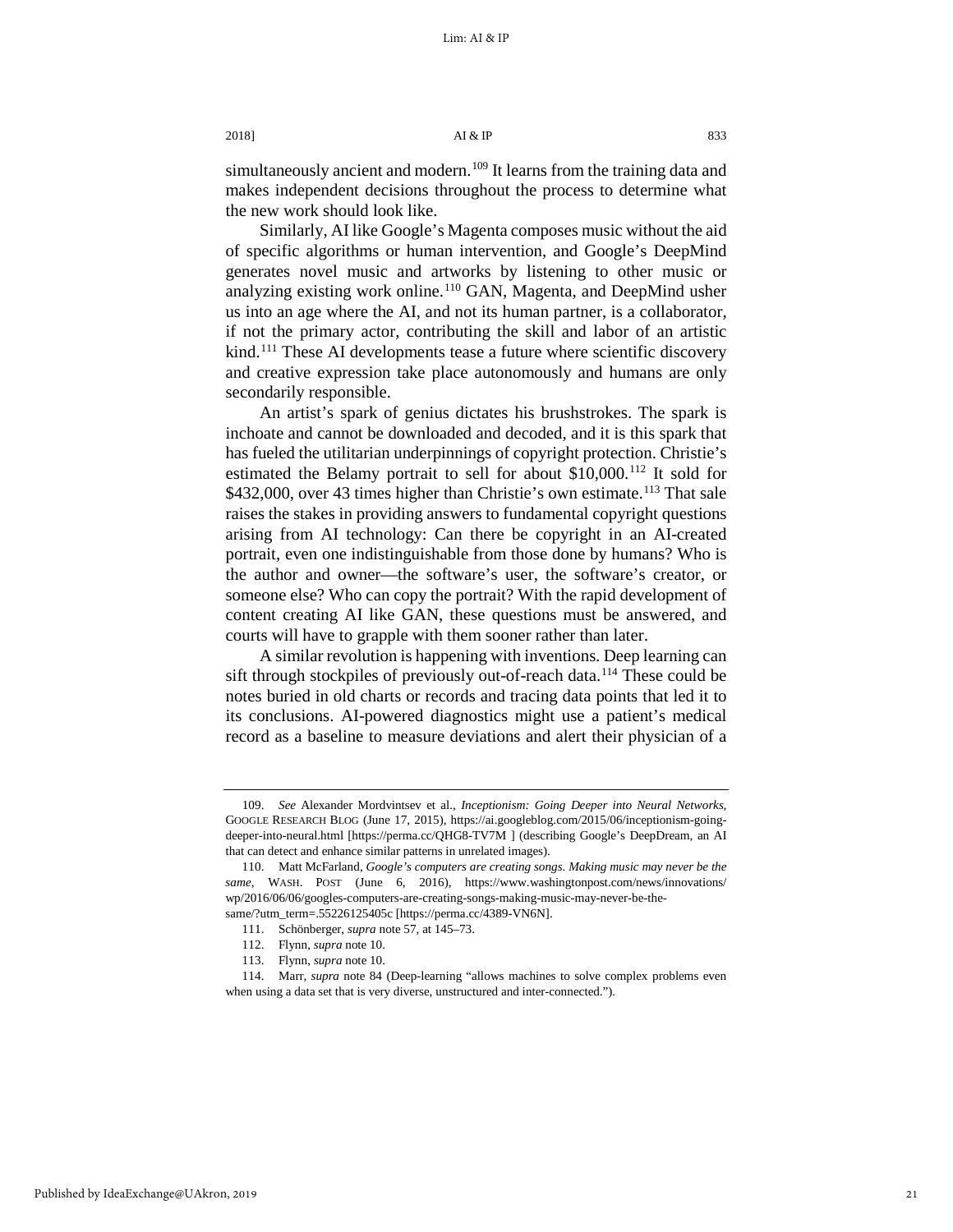need to follow up.<sup>[115](#page-22-0)</sup> As in the creative arts, the use of AI in medicine has evolved from augmenting processes to work more fluidly and efficiently, to clinical detection systems to analyze scans, medical records, electrocardiograms and the like using coded datasets, to AIs that identify connections in clinical development and commercialization by asking the right questions.<sup>[116](#page-22-1)</sup> As one commentator noted, "AI can identify connections that were previously loosely associated by normalizing unrelated contexts. This is disruptive because it allows us to simultaneously generate and test novel hypotheses for a variety of life-science use cases."<sup>[117](#page-22-2)</sup>

AI screens, compounds, and automates the design of new classes of drugs, finding new uses for them.<sup>[118](#page-22-3)</sup> "Robot Eve," an AI, is used in drug development to fight drug-resistant malaria.<sup>119</sup> It devises hypotheses, designs experiments, employs automated laboratory equipment to run experiments, and even interprets the results. The growing role of AI in drug innovation helps prioritize experiments and substantially reduces the necessity for experimental work.<sup>[120](#page-22-5)</sup> It could also steer drug companies toward diagnoses and treatment plans they might not have otherwise considered.[121](#page-22-6)

Incentivizing AI-generated work will facilitate a creative renaissance. AI does not suffer from perceptual limitations the way that humans do. An example may be seen in the case of patients in Beijing that doctors said had "no hope" of regaining consciousness.<sup>[122](#page-22-7)</sup> The hospital

<span id="page-22-5"></span>120. Fraser, *supra* not[e 44](#page-11-5) ("The benefits of employing deep neural networks are particularly acute when screening against multi-target profiles, which is otherwise extremely difficult and timeconsuming, and sometimes even impossible.").

<sup>115.</sup> Intelligent Economies, *supra* not[e 65,](#page-14-9) at 5.

<span id="page-22-1"></span><span id="page-22-0"></span><sup>116.</sup> Gunjan Bhardwaj, *Understanding the Third Wave of AI in Healthcare and Life Sciences,*  TECH EMERGENCE (Jan. 30, 2018), https://www.techemergence.com/understanding-the-third-waveof-ai-in-healthcare-and-life-sciences/ [https://perma.cc/78FT-KACL].

<sup>117.</sup> *Id.*

<sup>118.</sup> *Id.*

<span id="page-22-4"></span><span id="page-22-3"></span><span id="page-22-2"></span><sup>119.</sup> Robot Eve's performance has been described in the following way, "Given a set of 5000 molecules, Robot Eve determined the characteristics of the most effective molecules, then screened only those remaining members of the set that it predicted would be most effective. Through this process, Robot Eve 'discovered' a new anti-malarial use for an existing drug that was previously known only as cancer inhibitor." Fraser, *supra* not[e 44.](#page-11-5) 

<span id="page-22-6"></span><sup>121.</sup> *See, e.g.*, Mark Bergen, *Google Is Training Machines to Predict When a Patient Will Die*, BLOOMBERG (June 18, 2018), https://www.bloomberg.com/news/articles/2018-06-18/google-istraining-machines-to-predict-when-a-patient-will-die [https://perma.cc/PH8G-AK6R] ("Google researcher said existing models miss obvious medical events, including whether a patient had prior surgery.").

<span id="page-22-7"></span><sup>122.</sup> Stephen Chen, *Doctors said the coma patients would never wake. AI said they would–and they did*, S. CHINA MORNING POST (Sept. 8, 2018), https://www.scmp.com/news/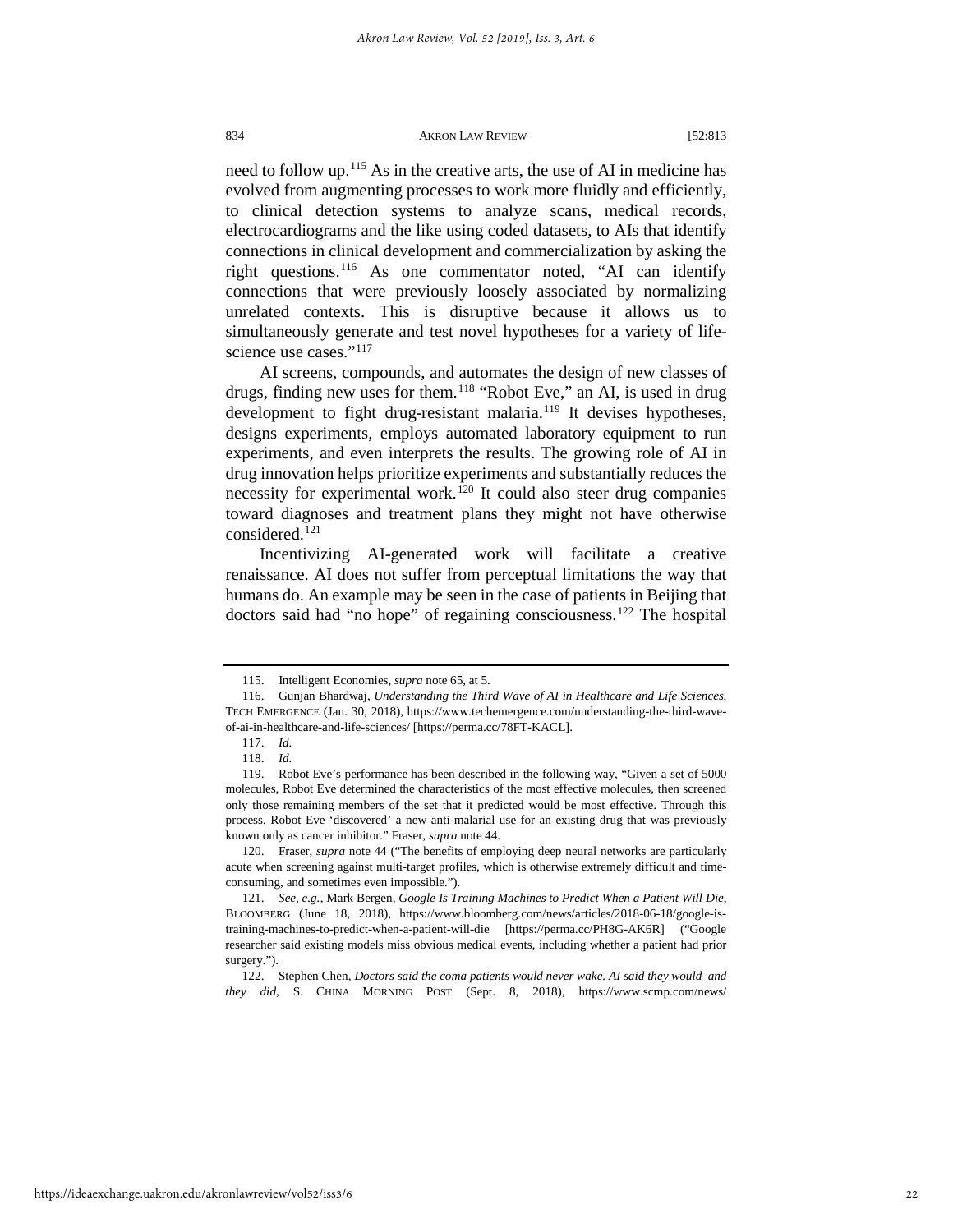2018]  $\overline{A1} \& \overline{IP}$  835

used an AI system to read the patients' MRI images and predicted they would wake up in a year. Nine in ten did. The AI was able to do this because "neural activities are too numerous and sophisticated to be directly visible to doctors but the AI, equipped with machine-learning algorithms, is able to scrutinise these changing details and discover previously unknown patterns from past cases."[123](#page-23-1) The augmentation and disruption brought on by AI in how we create and invent raise interesting and important issues in copyright and patent laws.

# III. AI & COPYRIGHT

<span id="page-23-0"></span>The source code of AI may be protected as literary works under copyright law.[124](#page-23-2) Software protection extends to the original expression but not to its functional aspects such as formatting, logic, or system design.[125](#page-23-3) It must be *original* in the sense that authors must create the work through their own skill, judgement and effort.<sup>[126](#page-23-4)</sup> Neither conception nor execution alone suffices. Authors must clothe their expressions in a tangible medium.<sup>[127](#page-23-5)</sup> Assistants executing assigned tasks within the intended scope of instruction create works, the authorship of which remains with the ones who instructed them.<sup>[128](#page-23-6)</sup>

Copyright law vests rights in an *author* without defining the term. With each iteration of technology, courts must determine if a copyright

123. The article further describes:

For instance, the machine can look into regions in charge of different functions – including motion control, verbal capability, hearing and vision – to see how they interact with one another after suffering physical damage.

<span id="page-23-1"></span>china/science/article/2163298/doctors-said-coma-patients-would-never-wake-ai-said-they-would [https://perma.cc/T28Q-UWVC].

Some patients might have an active mind, but their communication with the outside world is temporarily blocked. Their state is more likely to be misjudged by conventional evaluation methods, which are usually based on operationally defined behavioural responses to specific sensory stimulation. *Id.*

<span id="page-23-2"></span><sup>124.</sup> *See* Library of Congress, *Copyright Registration of Computer Programs*, U.S. COPYRIGHT OFF., https://www.copyright.gov/circs/circ61.pdf [https://perma.cc/FC6Y-KFUR].

<span id="page-23-3"></span><sup>125.</sup> Andrea W. Jeffries et al., *Protecting Artificial Intelligence IP: Patents, Trade Secrets, or Copyrights*?, JONES DAY (Jan. 2018), https://www.jonesday.com/protecting-artificial-intelligence-ippatents-trade-secrets-or-copyrights-01-09-2018/ [https://perma.cc/PWY3-XXSY].

<span id="page-23-4"></span><sup>126.</sup> Feist Publ'ns, Inc. v. Rural Tel. Serv. Co., 499 U.S. 340, 345 (1991) ("To qualify for copyright protection, a work must be original to the author," which means that the work must be "independently created by the author" and it must possess "at least some minimal degree of creativity.").

<sup>127. 17</sup> U.S.C. § 102(a) (2018).

<span id="page-23-6"></span><span id="page-23-5"></span><sup>128.</sup> Andrien v. S. Ocean Cty. Chamber of Commerce, 927 F.2d 132, 135 (3d Cir. 1991) ("[W]riters are entitled to copyright protection even if they do not perform with their own hands the mechanical tasks of putting the material into the form distributed to the public.").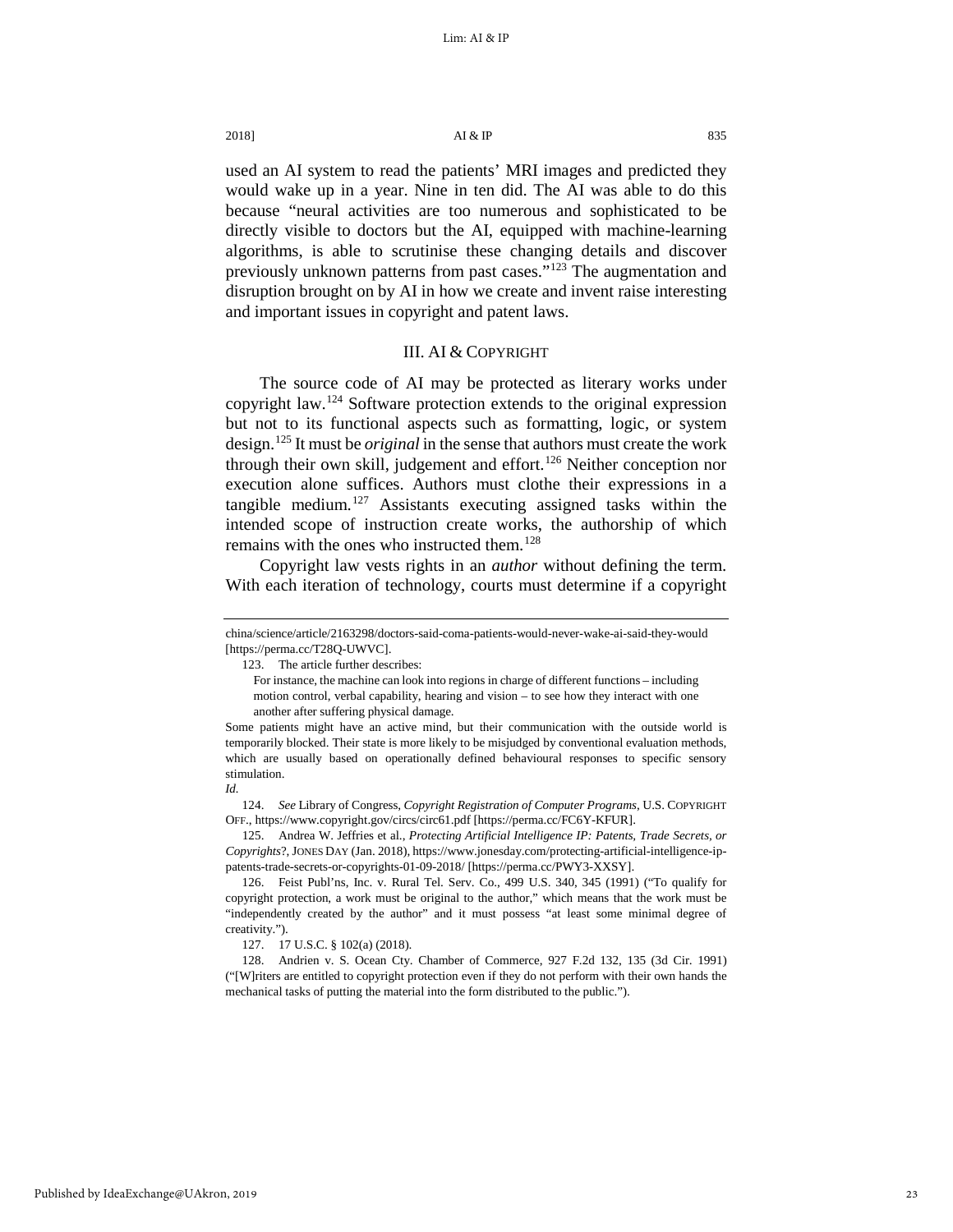<span id="page-24-8"></span>exists and if so, who owns the work.<sup>[129](#page-24-0)</sup> Printmakers who engraved copper plates to print copies of the Bible authored a copyrighted work in their engravings as much as those who use their laptops to type out their selection of Beyoncé's hit music.<sup>[130](#page-24-1)</sup> In each case, there is some modicum of originality in design, arrangement, selection, or ornamentation. Similarly, creators who use AI to augment their work can claim authorship over the resulting work.<sup>[131](#page-24-2)</sup> The outcome becomes less clear when AI like GAN generates the work with little or no direct guidance from humans, but the need to ensure that the rules are clear are no less important.

# *A. AI as Authors*

One possibility is to treat AI as a co-author or even a sole author. Copyright law confers co-authorship on assistants who contribute in elaborating the concepts of their collaborators.<sup>[132](#page-24-3)</sup> The law confers sole authorship if the instructions were merely general ideas and the assistant ably devises their own plans.<sup>[133](#page-24-4)</sup> Skepticism arises in treating AI-generated works the same way as works of human authorship because algorithms "cannot themselves formulate creative plans or 'conceptions' to inform their execution of expressive works."[134](#page-24-5) According to this reasoning, the spark of creativity the AI displays simply flows from a faithful adherence to the code simulating human creative genius, which falls short of authorship required by the law. $135$ 

The U.S. Copyright Office (Copyright Office) determined that it will register only those works "created by a human being,"[136](#page-24-7) while excluding "works produced by a machine or mere mechanical process that operates

<span id="page-24-0"></span><sup>129.</sup> Sobel, *supra* note 84, at 50 ("When novel technologies emerge, society often doubts their ability to facilitate human expression, particularly when those technologies mediate between a human subject and the expressive output she creates.").

<span id="page-24-1"></span><sup>130.</sup> James Grimmelmann, *There's No Such Thing as a Computer-Authored Work–And It's a Good Thing, Too,* 39 COLUM. J.L. & ARTS 403, 408 (2016) ("[T]o complain that these steps are too mechanical to support a copyright is to go looking for authorship in all the wrong places.").

<sup>131.</sup> *See* Burrow-Giles Lithographic Co. v. Sarony, 111 U.S. 53 (1884).

<span id="page-24-3"></span><span id="page-24-2"></span><sup>132. 17</sup> U.S.C. § 101 (2018) (defining joint authorship as "a work prepared by two or more authors with the intention that their contributions be merged into inseparable or interdependent parts of a unitary whole").

<span id="page-24-4"></span><sup>133.</sup> *See, e.g.*, Childress v. Taylor, 945 F.2d 500, 507 (2d Cir. 1991) (noting a concern about "spurious claims by those who might otherwise try to share the fruits of the efforts of a sole author of a copyrightable work").

<sup>134.</sup> Ginsburg & Budiardjo, *supra* not[e 1.](#page-3-9)

<span id="page-24-6"></span><span id="page-24-5"></span><sup>135.</sup> SELMER BRINGSJORD & DAVID FERRUCCI, ARTIFICIAL INTELLIGENCE AND LITERARY CREATIVITY: INSIDE THE MIND OF BRUTUS, A STORYTELLING MACHINE xvi (1999) (describing it as an "attempt to reduce creativity to computation").

<span id="page-24-7"></span><sup>136.</sup> U.S. Copyright Office, *Compendium of U.S. Copyright Office Practices* § 313.2 (3d ed. 2017).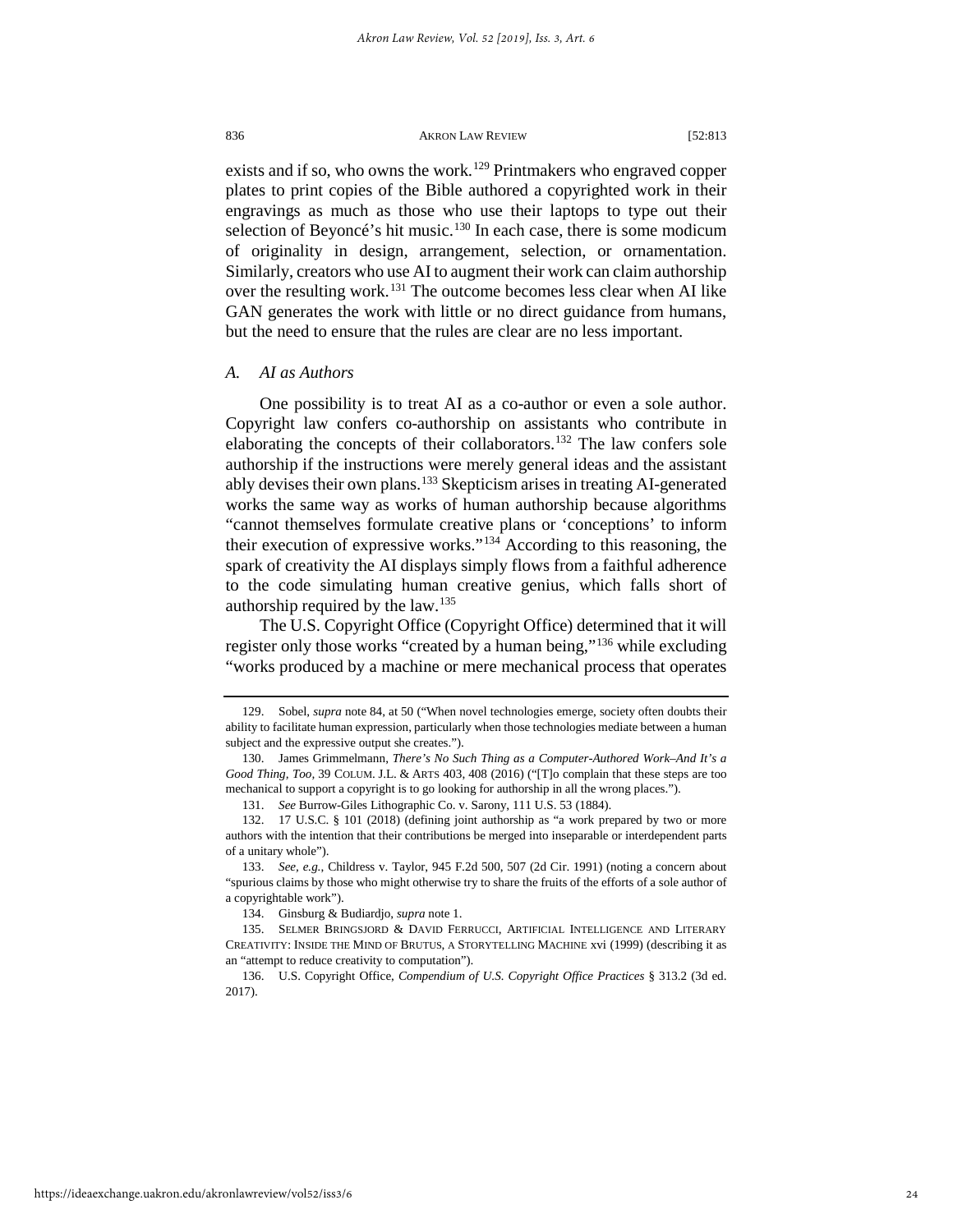# 2018]  $\overline{A1} \& \overline{IP}$  837

randomly or automatically without any creative input or intervention from a human author."[137](#page-25-0) When Klein and Bolitho attempted in 1956 to register a computer-generated song, the Copyright Office rejected it.<sup>[138](#page-25-1)</sup> In a 1973 compendium, the Copyright Office memorialized that copyrightable works must owe their origin to a "human agent."<sup>[139](#page-25-2)</sup> One example given by the Copyright Office is a "weaving process that randomly produces irregular shapes in the fabric without any discernible pattern."[140](#page-25-3) Since the programmer of the weaving algorithm is not directly responsible for the resulting work, it would not be protected by U.S. copyright. This remains the practice of the Copyright Office today.<sup>[141](#page-25-4)</sup>

Whether AI-generated works lie beyond the scope of copyright protection, however, should be a conclusion, not–as the Copyright Office suggests–its starting point. This conclusion should flow from a careful weighing of the merits of protecting it to advance artistic progress. If the progress of creative output depends on incentivizing its creation, then it is incumbent on the law to find the proper vehicle to attribute the work's expressive value, whether that vehicle is the AI, a human, or a corporation.

In determining the status of AI-generated works under copyright law, "a page of history is worth a volume of logic."<sup>[142](#page-25-5)</sup> From the founding of the United States, the States granted Congress the power to protect the *Writings* of *Authors*. [143](#page-25-6) These terms "have not been construed in their narrow literal sense but, rather, with the reach necessary to reflect the broad scope of constitutional principles."[144](#page-25-7) The term *Author* means "he to whom anything owes its origin; originator."[145](#page-25-8) Similarly, the term *Writings* includes "any physical rendering of the fruits of creative intellectual or aesthetic labor."[146](#page-25-9) Congress foresaw that new and

<span id="page-25-3"></span>140. U.S. Copyright Office, *Chapter 300: Copyrightable Authorship: What Can Be Registered*, COPYRIGHT COMPENDIUM III 2014 WL 7749578, at \*18.

- 143. U.S. CONST. art. I, § 8, cl. 8.
- 144. Goldstein v. California, 412 U.S. 546, 561 (1973).
- <span id="page-25-9"></span><span id="page-25-8"></span><span id="page-25-7"></span>145. Burrow-Giles Lithographic Co. v. Sarony, 111 U.S. 53, 58 (1884).
- 146. *Goldstein*, 412 U.S. at 561.

<span id="page-25-0"></span><sup>137.</sup> U.S. Copyright Office, *Compendium of U.S. Copyright Office Practices* § 313.2 (3d ed. 2017).

<span id="page-25-1"></span><sup>138.</sup> Bridy, *supra* not[e 104 \(](#page-20-7)"The rejection, for which the Office didn't offer–and couldn't have offered–any statutory basis, revealed a deep-seated if unspoken assumption that authors are necessarily human").

<span id="page-25-2"></span><sup>139.</sup> *See* U.S. Copyright Office, *Compendium of U.S. Copyright Office Practices* § 2.8.3 (1st ed. 1973) (stating works are not copyrightable if they do not "owe their origin to a human agent").

<span id="page-25-6"></span><span id="page-25-5"></span><span id="page-25-4"></span><sup>141.</sup> U.S. Copyright Office, *Compendium of U.S. Copyright Office Practices* § 313.2 (3d ed. 2017) (The Copyright Office "will not register works produced by a machine or mere mechanical process that operates randomly or automatically without any creative input or intervention from a human author.").

<sup>142.</sup> N.Y. Tr. Co. v. Eisner, 256 U.S. 345, 349 (1921).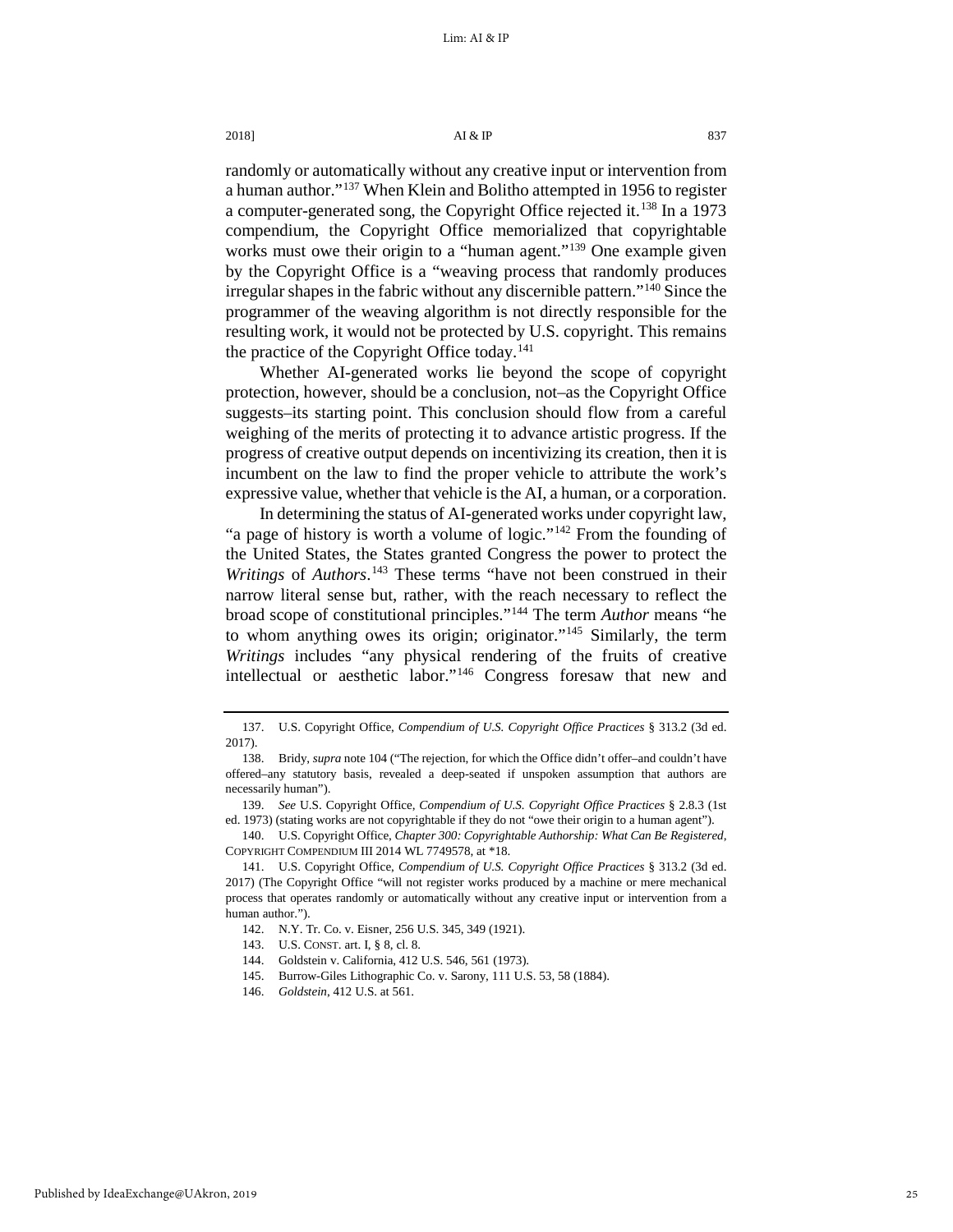unforeseeable technologies would be used to create works of authorship.[147](#page-26-0) Two factors were key in determining what could be protected: the character of the writing and its commercial importance.<sup>[148](#page-26-1)</sup>

As to the first factor, unlike patent law, there is no explicit requirement that an author be human. $149$  U.S. Copyright law confers protection to "the fruits of intellectual labor . . . founded in the creative powers of the mind."[150](#page-26-3) The threshold for originality required in those fruits is low. The law does not arbitrate artistic merit of the work.<sup>[151](#page-26-4)</sup> Thus, "[a] copyist's bad eyesight or defective musculature, or a shock caused by a clap of thunder, may yield sufficiently distinguishable variations. [Yet], [h]aving hit upon such a variation unintentionally, the 'author' may adopt it as his and copyright it."<sup>152</sup> It is the author's "personal reaction  $\dots$  upon nature" that renders the work copyrightable.<sup>[153](#page-26-6)</sup>

When asked whether photographs were copyrightable in 1884, the Supreme Court noted that while the "ordinary production of a photograph" was "merely mechanical, with no place for novelty, invention or originality," the "existence of those facts of originality, of intellectual production, of thought, and conception on the part of the author" endowed the photograph with copyright protection.[154](#page-26-7) It was the photographer's "mental conception" in selecting and arranging the subject's costume, determining the lighting, and arranging the scene that conferred the creativity sufficient for authorship.[155](#page-26-8)

<span id="page-26-2"></span>*Goldstein*, 412 U.S. at 562.

<span id="page-26-1"></span><span id="page-26-0"></span><sup>147. 17</sup> U.S.C. § 101 (2018) (defining a copy as a work "fixed by any method now known or later developed" and a "'device,' 'machine,' or 'process'" as "one now known or later developed."). 148. *Goldstein* discussed factors relevant to protected writings:

The history of federal copyright statutes indicates that the congressional determination to consider specific classes of writings is dependent, not only on the character of the writing, but also on the commercial importance of the product to the national economy. As our technology has expanded the means available for creative activity and has provided economical means for reproducing manifestations of such activity, new areas of federal protection have been initiated.

<sup>149.</sup> *See infra* Part IV.

<sup>150.</sup> *In re* Trade-Mark Cases, 100 U.S. 82, 94 (1879).

<span id="page-26-4"></span><span id="page-26-3"></span><sup>151.</sup> Bleistein v. Donaldson Lithographic Co., 188 U.S. 239 (1903) (finding that chromolithographed advertisements for a circus qualified).

<sup>152.</sup> Alfred Bell & Co. v. Catalda Fine Arts, Inc. 191 F.2d 99, 105 (2d Cir. 1951).

<span id="page-26-8"></span><span id="page-26-7"></span><span id="page-26-6"></span><span id="page-26-5"></span><sup>153.</sup> Mazer v. Stein, 347 U.S. 201, 208 (1954) ("Personality always contains something unique. It expresses its singularity even in handwriting, and a very modest grade of art has in it something irreducible, which is one man's alone. That something he may copyright unless there is a restriction in the words of the act.").

<sup>154.</sup> Burrow-Giles Lithographic Co. v. Sarony, 111 U.S. 53, 59 (1884).

<sup>155.</sup> *Id.* at 54–55, 60.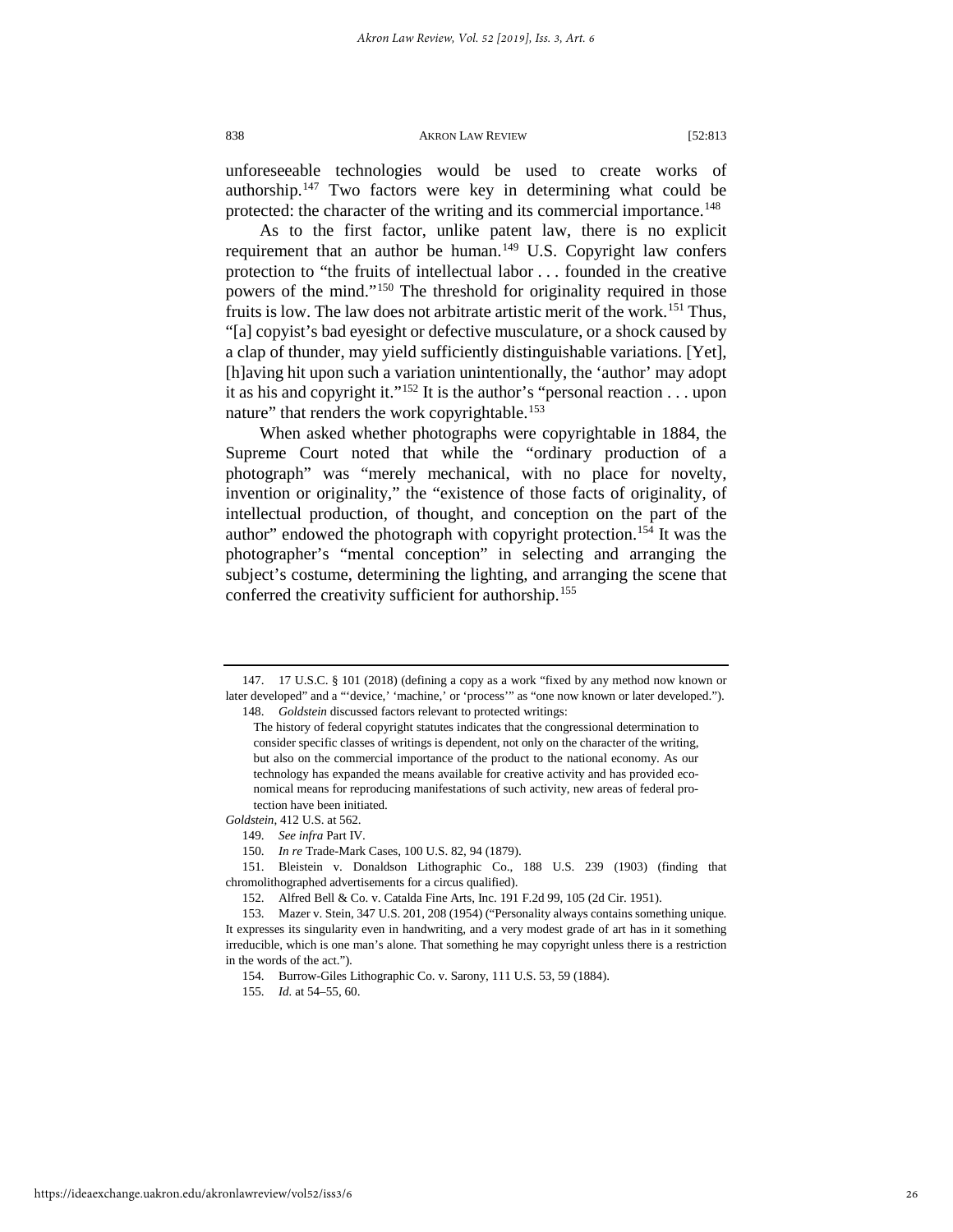# 2018]  $\overline{A1} \& \overline{IP}$  839

<span id="page-27-7"></span><span id="page-27-6"></span>

Telephone directory listings are too "mechanical or routine,"[156](#page-27-0) and animal selfies lack the human origin required to support statutory standing to sue for copyright infringement.<sup>[157](#page-27-1)</sup> A stick-man sketch by a human hand has more worth in the eyes of copyright law than the product of the Next Rembrandt.[158](#page-27-2) Some element of human creativity must have occurred regardless of how the work is done.<sup>[159](#page-27-3)</sup> As one commentator put it, "the original purpose of IP protection was about promoting sciences and useful arts [by incentivizing creativity]. Absent this rationale of promotion and incentive which clearly does not apply to machines, there is no need to award IP protection to the 'creator' of said IP subject matter."[160](#page-27-4)

The first possibility, then, is that no AI-generated work is copyrightable. The primacy of human direction is what infuses copyrightable subject matter with their "original intellectual conceptions."<sup>[161](#page-27-5)</sup> It is not technological wizardry that copyright law

Bridy, *supra* note 102, at 398. James Grimmelmann, *Copyright for Literate Robots*, 101 IOWA L. REV. 657, 658 (2016) ("[T]he sort of creativity copyright concerns itself with is the product of a specific human mind.").

<span id="page-27-3"></span>159. Naruto v. Slater, No. 15-CV-04324-WHO, 2016 WL 362231, at \*3 (N.D. Cal. Jan. 28, 2016) ("The Supreme Court and Ninth Circuit have repeatedly referred to 'persons' or 'human beings' when analyzing authorship under the Act."); Naruto v. Slater, 888 F.3d 418, 420 (9th Cir. 2018) (noting that only humans have standing to sue for copyright infringement); Bridy, *supra* not[e 104,](#page-20-7) at 399 ("[T]here seems to be an assumption, maybe driven by practical and historical considerations, that authorship means human authorship."); Russ Pearlman, *Recognizing Artificial Intelligence (AI) as Authors and Inventors Under U.S. Intellectual Property Law*, 24 RICH. J.L. & TECH. 2, 16 (2018) (noting that both the 1965 Register of Copyrights Annual Report and the 1978 National Commission on New Technological Uses of Copyrighted Works (CONTU) stated that while human generated works are copyrightable, machine generated works are not. "These conclusions seem to be based on the same reasoning that the courts applied generally to copyright: the 'inventive spark' required for copyright was fundamentally missing from computer systems, and such capabilities are unique to humans.").

<span id="page-27-5"></span><span id="page-27-4"></span>160. Amir H. Khoury, *Intellectual Property Rights for "Hubots": On the Legal Implications of Human-Like Robots as Innovators and Creators*, 35 CARDOZO ARTS & ENT. L.J. 635, 656 (2017) ("IP rights granted to Hubots for creation derogates from the collective content with no payoff to the creator who does not need incentives to function and/or create new content.").

161. *Burrow-Giles Lithographic Co.*, 111 U.S. at 58.

<span id="page-27-1"></span><span id="page-27-0"></span><sup>156.</sup> *Id.* at 55.

<sup>157.</sup> Naruto v. Slater, 888 F.3d 418, 420 (9th Cir. 2018).

<span id="page-27-2"></span><sup>158.</sup> The historical conception of authorship has been described in the following way: Congress has constitutional authority to create exclusive rights in the writings of authors. And historically, courts have construed these words liberally, but always with reference to human genius or intellect. Going back to the early cases, we get the image of the author as maker or originator in *Burrow-Giles Lithographic Co. v. Sarony. In Bleistein v. Donaldson Lithographing Co*., the author is figured as the embodiment of a unique personality that mystically passes into a work as it is created.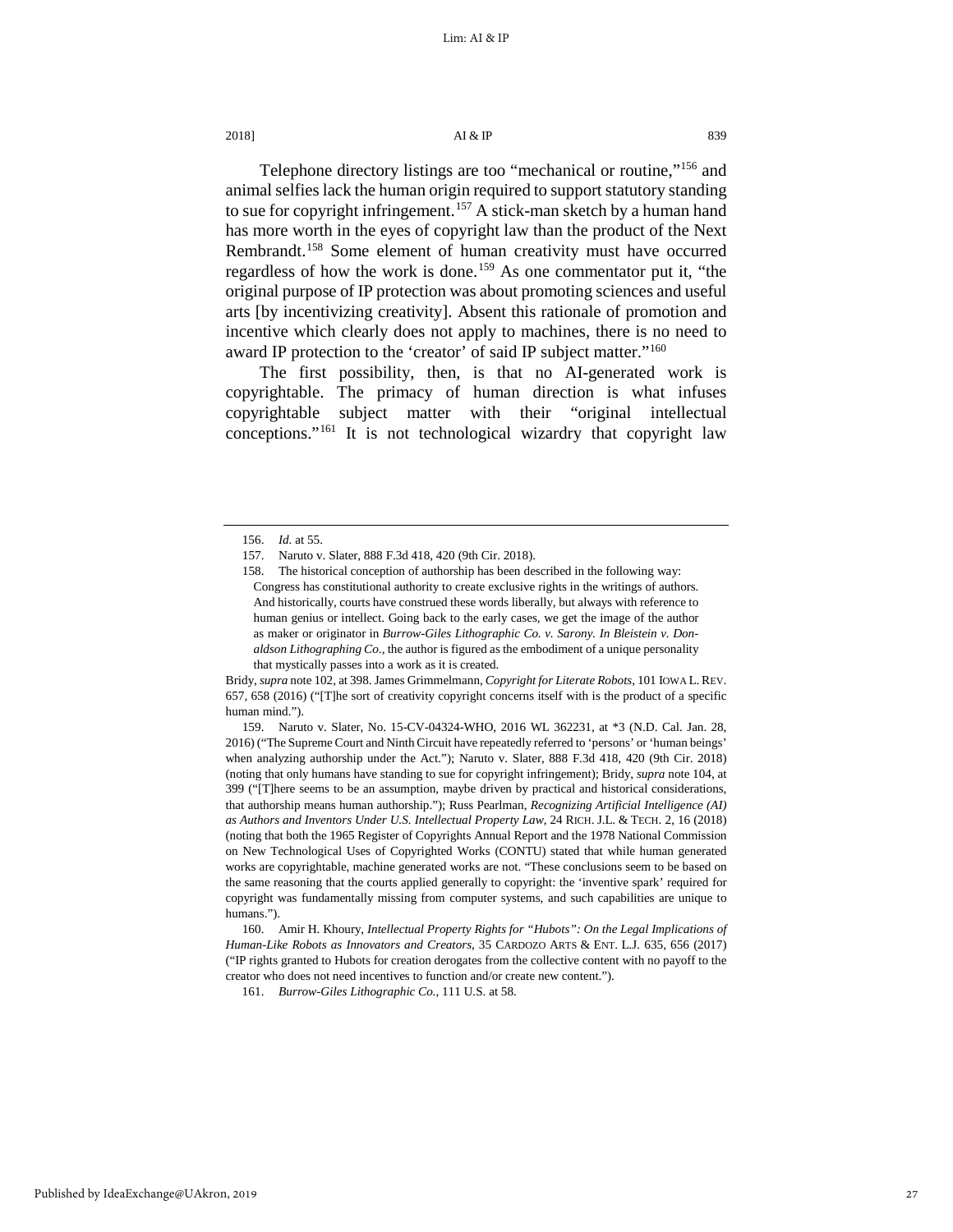protects but conception by a human being that has been fixed in a tangible medium of expression. Nothing more is needed. Nothing less will do.<sup>[162](#page-28-1)</sup>

<span id="page-28-0"></span>There is some support for this view. The length of copyright protection typically is pegged to the life of the author or joint authors.<sup>163</sup> Moreover, machines are not incentivized by IP.<sup>[164](#page-28-3)</sup> Therefore, arguably, no IP is needed. If the work falls immediately into the public domain as a result, it provides fertilizer "to give birth to new artistic genres and whole new areas of innovation, where humans could build freely upon initial machine-output[.]["165](#page-28-4) That result is also good for *ontological* reasons, argue its advocates:

Artists enjoy the admiration of us fellow humans because given their talent and efforts they create original works others are not capable of. It is this ability to vanquish mediocrity that deserves protection and economic reward. . . .Why should anyone still care to create and undergo all the pains and existential insecurities a creative process entails, if a machine – that naturally cannot know similar troubles – was treated the same? Would art not degenerate to a mere commodity, producible and consumable upon pushing a button? $166$ 

The problem with this view is that it ignores the second basis for determining what works should be protected. Authorship was meant to be entrepreneurial rather than an exercise in self-aggrandizement. The question is not whether machines need incentives—they clearly do not. The Supreme Court ruled that the limited benefits associated with copyright ownership are "intended to motivate the creative activity of authors and inventors by the provision of a special reward, and allow the public access to the products of their genius after the limited period of exclusive control has expired." $167$  The question therefore is whether denying copyright protection incentivizes the kind of utilitarian creativity that results in the public dissemination of the fruits of those activities.

<span id="page-28-1"></span><sup>162.</sup> Khoury, *supra* note [162,](#page-28-0) at 647 ("My view is that Hubots cannot and should not qualify for IPRs no matter the degree of their independent intelligence.").

<span id="page-28-2"></span><sup>163. 17</sup> U.S.C. § 302(a) (2018) (Copyright "endures for a term consisting of the life of the author and 70 years after the author's death."); 17 U.S.C. § 302(b) (2018) ("In the case of a joint work prepared by two or more authors who did not work for hire, the copyright endures for a term consisting of the life of the last surviving author and 70 years after such last surviving author's death.").

<span id="page-28-3"></span><sup>164.</sup> Schönberger, *supra* note [57](#page-13-7) ("Robots do not need protection, because copyright's incentives for creativity will and naturally must remain entirely unresponded to by them.").

<sup>165.</sup> Schönberger, *supra* note 59.

<sup>166.</sup> Schönberger, *supra* note 59.

<span id="page-28-6"></span><span id="page-28-5"></span><span id="page-28-4"></span><sup>167.</sup> Sony Corp. of Am. v. Universal City Studios, Inc., 464 U.S. 417 (1984); *see also* Kalin Hristov, *Artificial Intelligence and the Copyright Dilemma*, 57 IDEA: J. FRANKLIN PIERCE FOR INTELL. PROP. 431, 438 (2017) ("Copyrighted works not only serve as an incentive to creativity, but also increase the number of works available in the public domain after their copyright expiration.").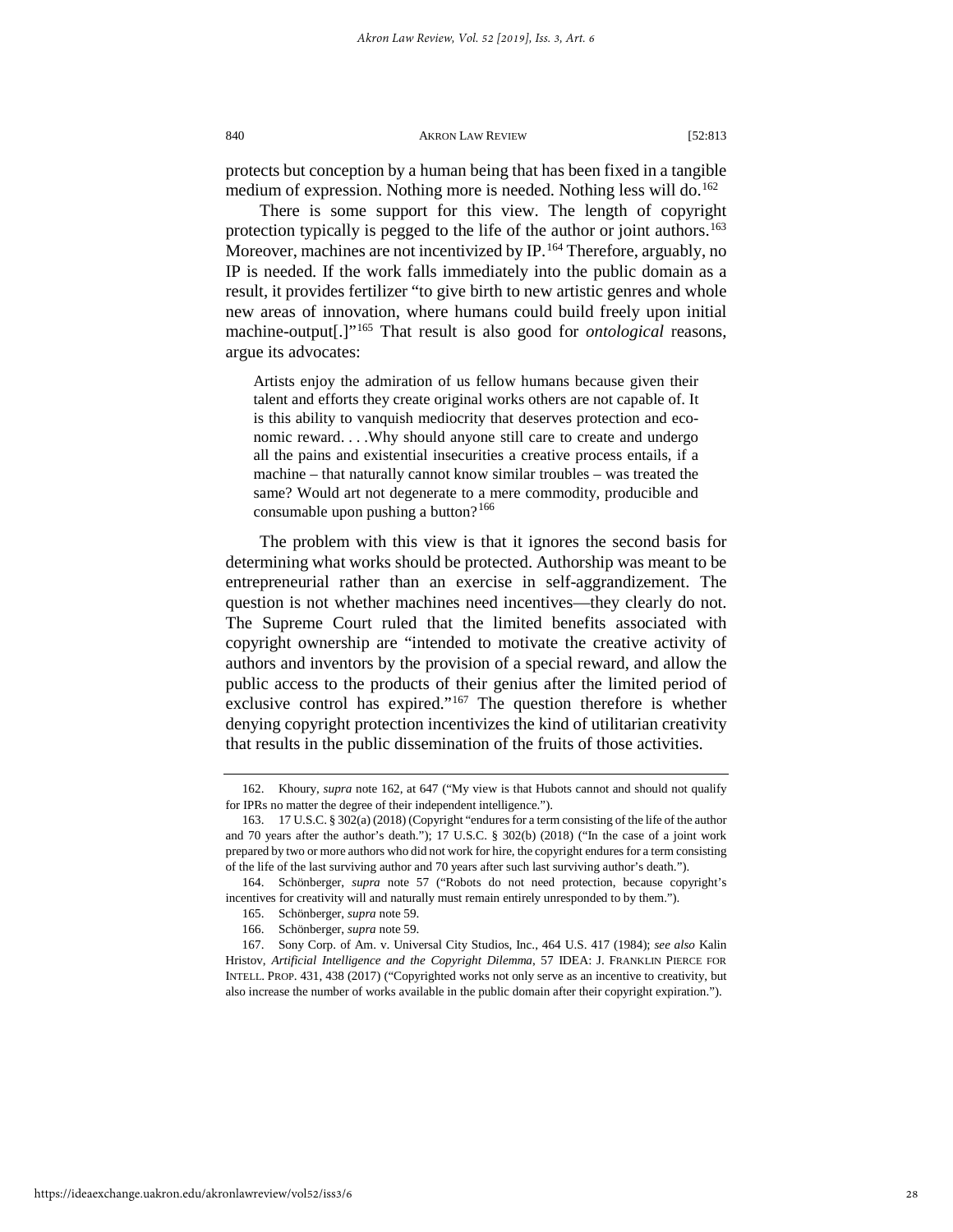Excluding AI-generated work for protection leaves an economic lacuna, which U.S. IP policy is loath to do.<sup>[168](#page-29-0)</sup> Allowing AI-generated works to fall into the public domain reduces the incentive to invest in the growth of the industry.<sup>[169](#page-29-1)</sup> As professors Kal Raustiala and Chris Sprigman observed, under this view:

<span id="page-29-3"></span>[C]reative production is by its nature a high-risk enterprise. The primary role of copyright is to protect against copying, so that the large up-front investment in creative work can be more safely made. In the absence of such protections . . . the prospect of unrestrained competition from copyists will deter investment in the production of new creative works. The result will be a persistent undersupply of new artistic and literary crea-tivity.<sup>[170](#page-29-2)</sup>

Bowman v. Monsanto Co*.*, 569 U.S. 278, 285 (2013).

<span id="page-29-1"></span>169. Hristov, *supra* note 169, at 441–42 ("As a result, an effective solution would require that both the legal status of a copyright holder and the need for incentives for AI developers are considered. These two important conditions are necessary in order to ensure the legal standing and future development of the AI sector."). These problems have been described in the following way:

There is a considerable disadvantage to the release of independently generated AI creative works into the public domain. Without an established period of protection, there is no tangible incentive for developers of AI machines to continue creating, using, and improving their capabilities. Simply put, even if programmers and the companies for which they work have invested a substantial amount of time and money into the creation of AI machines, for the most part, they would not be able to enjoy copyright protection or the financial benefits associated with it. This trend could ultimately limit innovation by dissuading developers and companies from investing in AI research, resulting not only in the decline of AI but also in the decline of innovation across a number of related sectors. . . .

Denying copyright from being issued to developers and owners of AI machines reduces their incentives to create new AI programs, and may ultimately lead to a lower number of AI generated copyrightable works and (after expiration of their copyrights) a considerable decrease in works entering the public domain. As a result, it becomes apparent that immediately releasing AI works into the public domain, as opposed to doing so after a certain period of copyright protection, significantly decreases incentives for creativity and is counterproductive to the development of AI.

Hristove, *supra* note 169, at 438–39.

<span id="page-29-2"></span>170. Kal Raustiala & Chris Sprigman, *The Second Digital Disruption: Data, Algorithms & Authorship in the 21st Century*, N.Y.U. L. REV. (forthcoming 2019).

<span id="page-29-0"></span><sup>168.</sup> Aversion to protection of Monsanto's AI-developed seeds was present in the following case:

Were the matter otherwise, Monsanto's patent would provide scant benefit. After inventing the Roundup Ready trait, Monsanto would, to be sure, 'receiv[e] [its] reward' for the first seeds it sells. But in short order, other seed companies could reproduce the product and market it to growers, thus depriving Monsanto of its monopoly.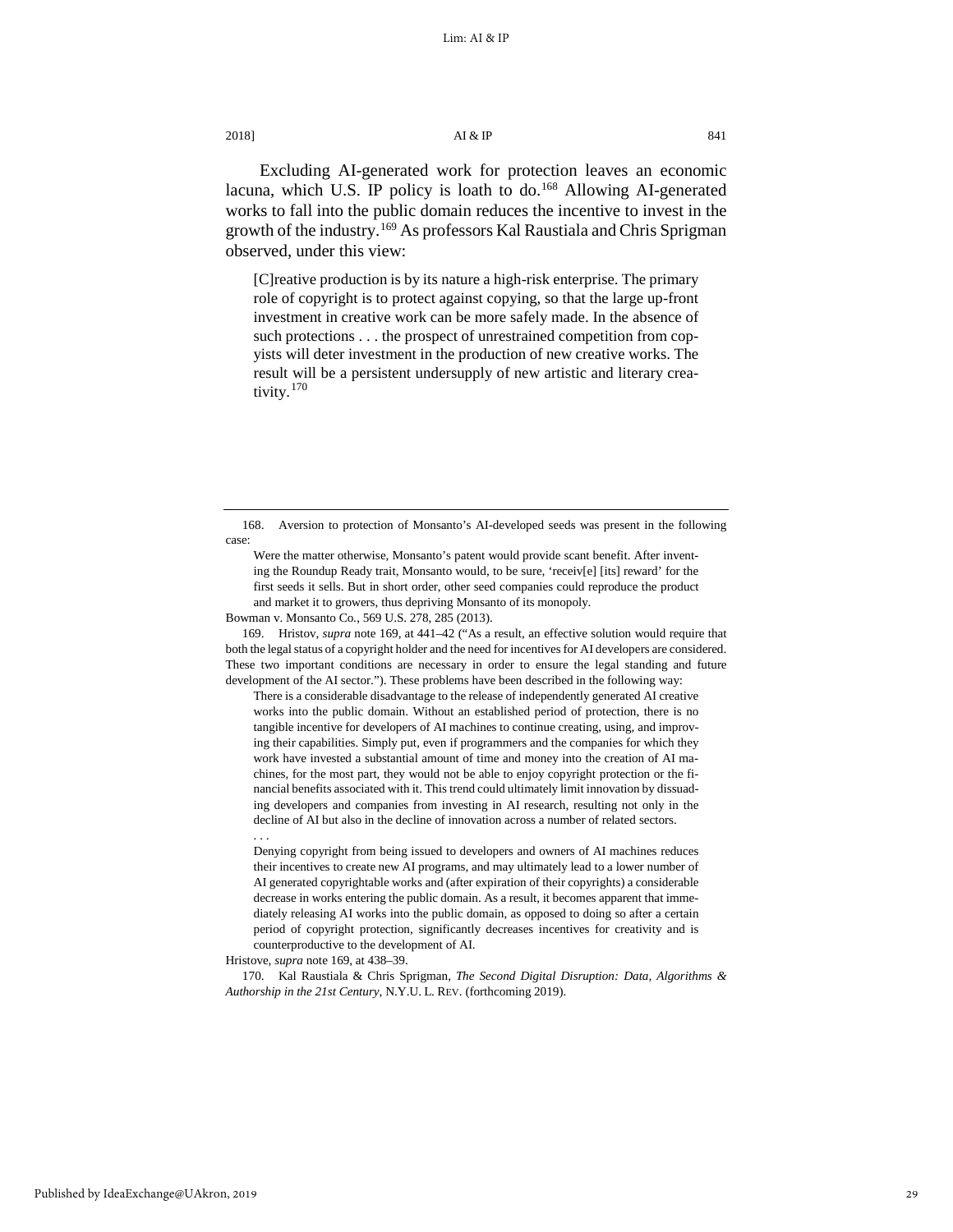Without a legal hook, these works would fall into the public domain, which could devastate the incentives to invest in AI-generated works.<sup>[171](#page-30-0)</sup>

The second possibility is that machines should be recognized as authors.[172](#page-30-1) As the reasoning goes, AI using "deep-learning, neural networks, and other approaches that do not dictate the purely mechanical creation of works should be considered a potential author separate and apart from their human operator. The focus of IP law should be to recognize the contributions of the creator."[173](#page-30-2) The problem with this view goes beyond upturning decades of settled jurisprudence, including the indeterminateness of copyright duration, rights, and liabilities.<sup>[174](#page-30-3)</sup> It would be nonsense to talk about the life of a machine, the ability to sue a machine for infringement of derivative rights, or the right of a machine to bring a suit for infringement of its own rights.

No AI is itself the wellspring of creativity. Rather, the creativity the AI displays flows either from the algorithm used to design and train it, or from the instructions provided by the users operating it.<sup>[175](#page-30-4)</sup> Unlike human beings, algorithms do not have the quintessential lynchpin upon which to hang creativity—free will. Machine learning allows AI to develop its own processes in ways that transcend what human programmers can manually achieve.[176](#page-30-5) Indeed, the resulting algorithms are so complex that they become "black boxes" that elude the ability of the original programmer to understand how they work.[177](#page-30-6) In Part IV.C, this article explains how this may result in insufficient disclosure, putting the validity of the patent right

<span id="page-30-4"></span>175. Ginsburg & Budiardjo, *supra* not[e 1 \(](#page-3-9)"Every unanticipated machine output arises directly from some human instruction programmed into the machine. . . . Machines are, in essence, perfect agents of the humans who design and use them.").

<span id="page-30-0"></span><sup>171.</sup> Guadamuz, *supra* note [51](#page-12-4) ("That would be very bad news for the companies selling the works. Imagine you invest millions in a system that generates music for video games, only to find that the music is not protected by law and can be used without payment by anyone in the world.").

<span id="page-30-1"></span><sup>172.</sup> *See* Abbott, s*upra* note [46](#page-11-6) (arguing that assigning inventorship and authorship to nonhumans is an innovative new way to encourage AI growth and development).

<span id="page-30-2"></span><sup>173.</sup> Pearlman, *supra* note [159,](#page-27-6) at 36; *see also* Bridy, *supra* note [104,](#page-20-7) at 395 (noting that if creativity is not defined as a quintessentially human faculty, but could be comprehended alternatively as a set of traits or behaviors, then creativity might indeed be found in the code of machines).

<span id="page-30-3"></span><sup>174.</sup> Hristov, *supra* note [169,](#page-29-3) at 441 ("This theoretical solution, however, is controversial and could lead to an uncertain future full of legal challenges and systemic abuse. . . . Redefining copyright authorship to include non-human authors would undermine the current U.S. legal system, creating further uncertainty by raising more questions than answers.").

<sup>176.</sup> Ginsburg & Budiardjo, *supra* not[e 1.](#page-3-9)

<span id="page-30-6"></span><span id="page-30-5"></span><sup>177.</sup> *See* Michael L. Rich, *Machine Learning, Automated Suspicion Algorithms, and the Fourth Amendment*, 164 U. PA. L. REV. 871, 886 (2016) ("[M]achine learning tends to create models that are so complex that they become 'black boxes,' where even the original programmers of the algorithm have little idea exactly how or why the generated model creates accurate predictions."). These "learning" techniques depart from other AI techniques sometimes referred to as "expert system" development.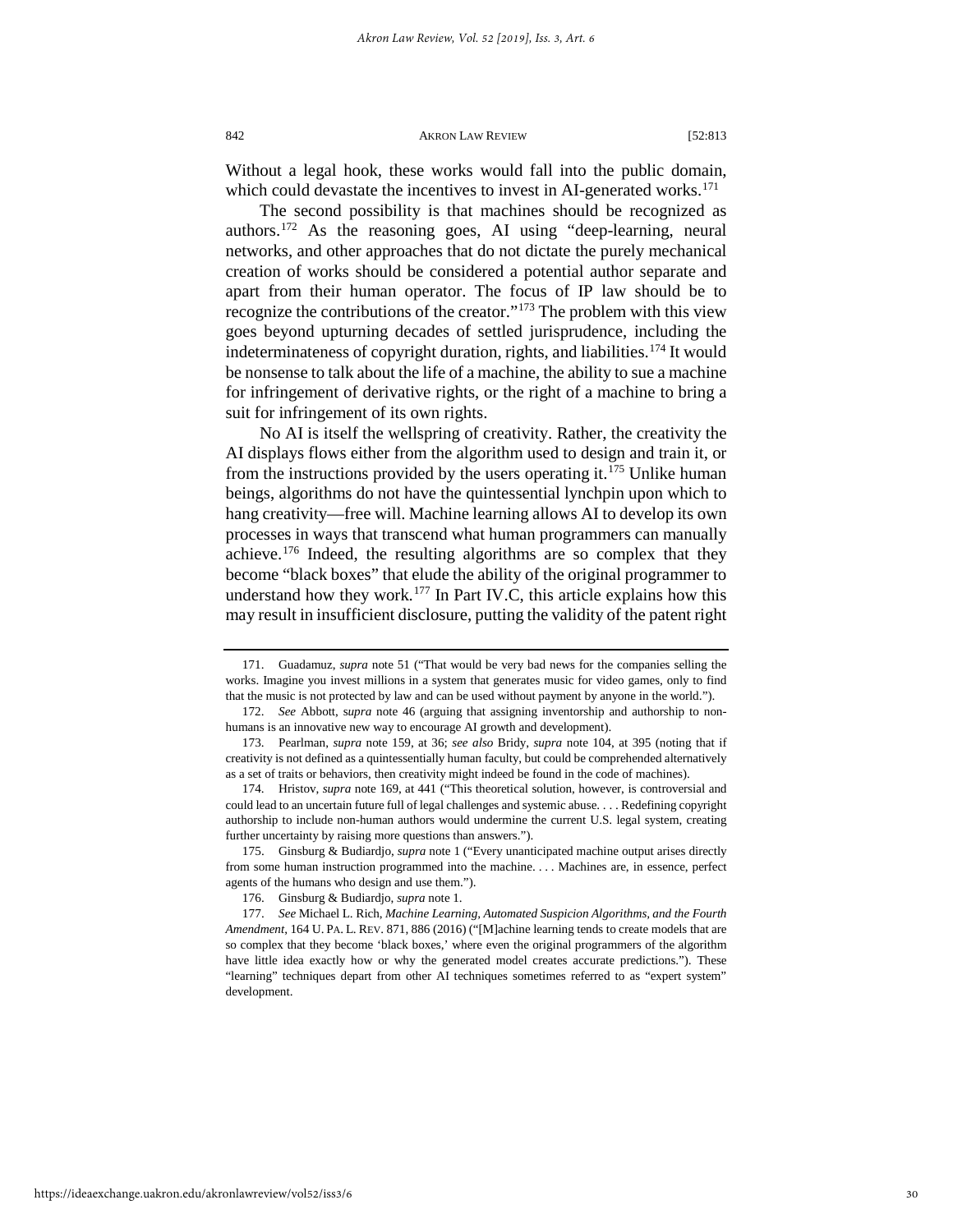itself at risk. With copyright law, however, authors need neither understand nor explain how the tools they use—cameras, computers, or AI—render their works of authorship. The touchstone is instead control[.178](#page-31-0)

In the case of AI-augmented works, the task in determining copyright ownership is to distribute rights between two or more contributors.<sup>179</sup> With AI-generated works, AI is simply a means by which one human creates in a way specified by another. In the analog world, Spirographs, recipes, and blueprints allow us to create according to another's specified instructions. The author for copyright purposes depends on his or her contribution to the final work. For instance, architects own the copyright to the buildings they design, not the contractors building them.<sup>[180](#page-31-2)</sup> In contrast, each child who fills in paint-by-number canvases owns the copyright to its creation even as the designer owns the copyright to the template.[181](#page-31-3) Autonomous AI-generated work could fall into either category.

The third possibility is that one legal fiction can be considered both owner and author of another. A tech company that builds and trains the AI-generated work is more akin to the architect. In this case, AI-generated works will be owned by the corporate entity that enables the work to be created in the first place, a WFH.[182](#page-31-4) WFH recognizes the employer or other person for whom the work was prepared as the initial owner of the copyright unless both parties sign a written agreement to the contrary.<sup>183</sup> The WFH doctrine intends to incentivize employers to provide tools and direction, and to undertake the risk for work.<sup>[184](#page-31-6)</sup> It operates to vest

<span id="page-31-0"></span><sup>178.</sup> The issue of control as it relates to authorship was described in the following way. "Artificially intelligent machines, therefore, do not usurp human authorship as long as humans sufficiently 'control' them. Since we have posited that computers cannot run off on a 'frolic of their own,' some humans will wield the requisite control; the question is whether the reins are in the hands of the machine's designers or its users." Ginsburg & Budiardjo, *supra* not[e 1.](#page-3-9) 

<span id="page-31-1"></span><sup>179.</sup> Grimmelmann, *supra* note [130,](#page-24-8) at 411 ("The problem of allocating ownership between programmers and users is just a special case of this more general and very familiar problem.").

<span id="page-31-2"></span><sup>180.</sup> Grimmelmann, *supra* note [130,](#page-24-8) at 411 ("Sometimes, the author of the instructions is regarded as the sole author of the output; architects own copyright in built buildings, not the contractors who actually do the construction work.").

<span id="page-31-3"></span><sup>181.</sup> Grimmelmann, *supra* note [130,](#page-24-8) at 411 ("[I]f a 'distinguishable variation' is enough for a copyright in a work created to the plan of another, I own the paint-by-numbers canvas I fill in, even if I only color inside the lines.").

<span id="page-31-6"></span><span id="page-31-5"></span><span id="page-31-4"></span><sup>182.</sup> Yanisky-Ravid, *supra* note [102](#page-20-8) ("I suggest the adoption of the [WFH] doctrine for AI systems, which considers the system to be the creative employee or creative independent contractor, thus entitling the rights to another entity to be responsible for the outcomes of the AI system.").

<sup>183. 17</sup> U.S.C. § 201(b) (2018).

<sup>184.</sup> The policy underlying the WFH doctrine has been described in the following way:

The policy rationale for this doctrine is to incentivize the employer or primary contractor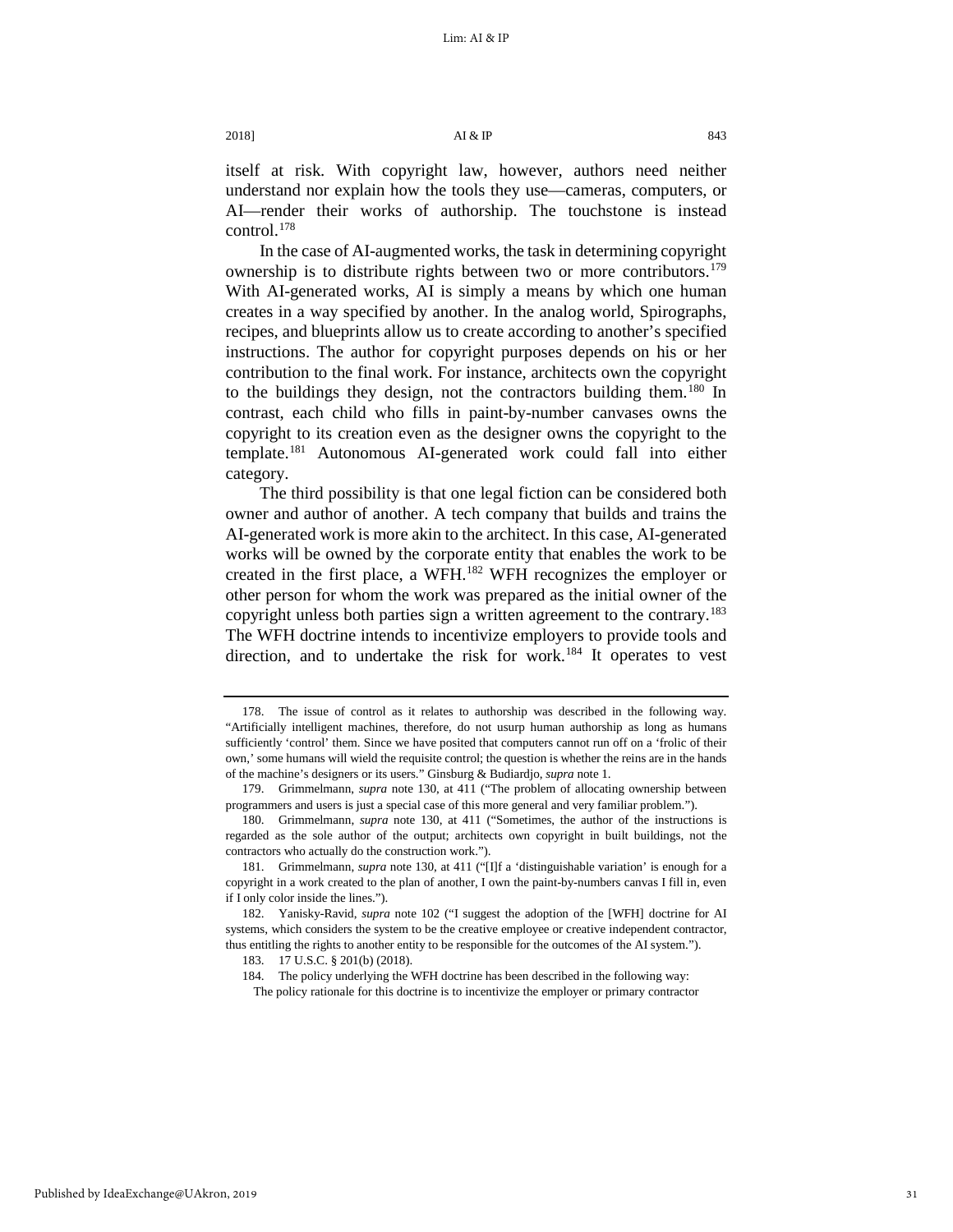copyright to the AI-generated work in a corporation in the first instance, without the operation of law.<sup>[185](#page-32-0)</sup> The WFH doctrine recognizes the corporate employer or the individual commissioning the work as the legal author of the work and the employee or contractor as the author-in-fact.<sup>186</sup> Granting copyright to the person who made the AI possible seems to be the most sensible approach. As one commentator noted, "[s]uch an approach will ensure that companies keep investing in the technology, safe in the knowledge that they will get a return on their investment."<sup>[187](#page-32-2)</sup>

A multitude of stakeholders contribute to creating, designing, developing and producing AI systems. These include data suppliers, trainers, feedback suppliers, and system operators. The corporation provides a vehicle to exploit the rights and accept responsibility for liabilities, and a commercially expedient alternative to human authorship, with its messy web of potential ownership claims.<sup>[188](#page-32-3)</sup> WFH imposes accountability on corporations for criminal violations, infringement, and other tortious acts<sup>[189](#page-32-4)</sup> while synchronizing the promotion of technological

. . .

at whose instance, direction, use, commercial purposes or risk the work is prepared, as well as to give them control over the commercial force regarding the work. The idea and the outcome is that the employer or primary contractor, rather than the creator (who is an employee or sub-contractor), has the responsibility for and the accountability over the actions of the creator in regards to, inter alia, infringements of the law and harm caused by the work.

Yanisky-Ravid, *supra* not[e 102,](#page-20-8) at 711. Yanisky-Ravid, *supra* note 100, at 711 ("The justification for giving the entitlement of ownership to economic entities is rooted in the incentive theory as well. This legally sanctioned monopoly allows the users to use, sell, or distribute the works more efficiently, as well as to be accountable for avoiding infringements and counterfeits.").

<span id="page-32-0"></span><sup>185. 17</sup> U.S.C. § 201 (2018) (Ownership "vest initially in the author or authors of the work."); Bridy, *supra* note [104,](#page-20-7) at 400 ("[by] operation of law from an employee-author to her corporate employer, thus maintaining in principle a human monopoly on authorship, but it wasn't.").

<span id="page-32-1"></span><sup>186.</sup> The relationship between the WFH doctrine and the rest of copyright law has been described in the following way.

The [WFH] rule is thus an exception to the general principle of copyright ownership. Usually, the copyright becomes the property of the author once the creation meets the demands of the law. However, if a work is made for hire, the employer or the one who commissioned the work would be considered the author, even if an employee or subcontractor actually created the work. The employer could be a firm, an organization, or an individual.

This doctrine is an important and major exception to the general rule that copyright protection properly rests with the one or the many who actually created the work. The Copyright Act named the employer and main contractor as the authors of the work even though they have not actually created the work.

<span id="page-32-2"></span>Yanisky-Ravid, *supra* note 100, at 708–11.

<sup>187.</sup> Guadamuz, *supra* not[e 51.](#page-12-4) 

<span id="page-32-4"></span><span id="page-32-3"></span><sup>188.</sup> Garcia v. Google, Inc*.*, 786 F.3d 733, 743 (9th Cir. 2015) ("Untangling the complex, difficult-to-access, and often phantom chain of title to tens, hundreds, or even thousands of standalone copyrights is a task that could tie the distribution chain in knots.").

<sup>189.</sup> The liability of a human for the act of a robot has been described in the following way: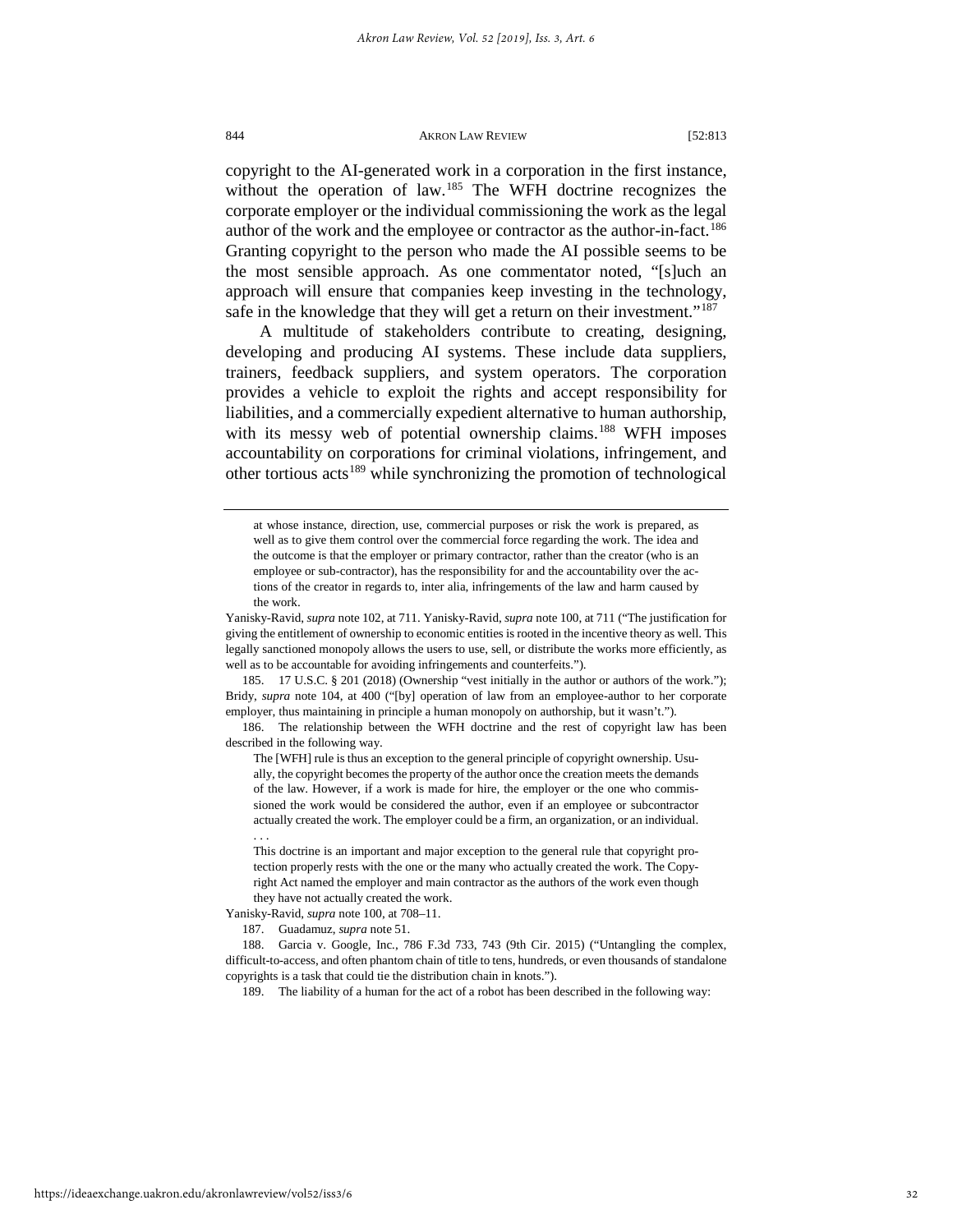progress with artistic progress.<sup>[190](#page-33-0)</sup> The corporation maintains the copyright for 95 years from publication or 120 years from creation, whichever expires first.<sup>191</sup> WFH thus decouples the need to find a nominal human author in the value chain without vesting rights in an algorithm.<sup>[192](#page-33-2)</sup>

If the company developing the AI merely provides a malleable tool for downstream firms to train, the resulting works would belong to the firm as a WFH in the same way that a child filling in a paint-by-number owns the copyright to his or her creation. Just as the designer of the paintby-number owns the copyright to the template, the company that developed the AI would retain ownership of the algorithm. What happens if an individual, rather than a firm, trains the AI? The result would be the same. At the fringes, businesses can use contracts. These license agreements would clearly define who owns rights in AI-generated works and in improvements generated by the AI's machine learning.<sup>[193](#page-33-3)</sup> Licensors can also include confidentiality and data security restrictions to buttress their rights.

Khoury, *supra* not[e 160,](#page-27-7) at 649–50.

<span id="page-33-2"></span><span id="page-33-1"></span>191. Hristov, *supra* not[e 169,](#page-29-3) at 450 ("Unlike human authors who have a limited lifespan, AI programs could perpetually exist. This challenges the predetermined term of copyright protection given to authors (life of author plus 70 years in the U.S.)").

192. This proposition is supporting by the following:

[S]econd, it avoids the problem of vesting legal rights in a machine, which we all know is impracticable. . . . I'll close by saying that because U.S. copyright law is grounded in the protection of economic rather than moral rights, it's not inconsistent with first principles to recognize authorship in non-natural persons.) (the problem is to distinguish computer users who are genuine authors from users who merely push a button. But this is not a problem unique to computers . . . . The user who pushes a button on a music box to start it playing is not an author; the user who pushes a button on a camera to take a photograph is. Trying to allocate copyrights between computer programmer and computer user is the same kind of task as trying to allocate them between thing-maker and thing-user.

Bridy, *supra* not[e 104,](#page-20-7) at 400–01.

<span id="page-33-3"></span>193. Emily Rich, *AI: Who Owns the Output?*, FRESHFIELDS DIGITAL (Aug. 24, 2018), http://digital.freshfields.com/post/102f11c/ai-who-owns-the-output [http://perma.cc/H8K8-C3RG].

A human may be held liable for the actions of a robot that he owns—such as autonomous cars— "as their actions can be traced back to 'programmer commands.'" . . . Where the person controlling the robot can reasonably expect the robot to create a certain product or to malfunction in a certain way, then all actions in that range revert back to the person through said agency construct. If, however, the robot's actions are outside that range of expectation, just as one cannot predict the random music that is created by wind chimes, then the "software agency" theory cannot apply. . . . I agree with the view that is expressed by Grimmelmann, regarding the possibility of assigning liability to cases involving robotic readership.

<span id="page-33-0"></span><sup>190.</sup> Yanisky-Ravid, *supra* not[e 102](#page-20-8) at 712 ("It makes sense to incentivize people or firms as well as other entities to use creative AI systems to create works of authorship because doing so will most efficiently promote the proliferation of the devices and the works they produce.").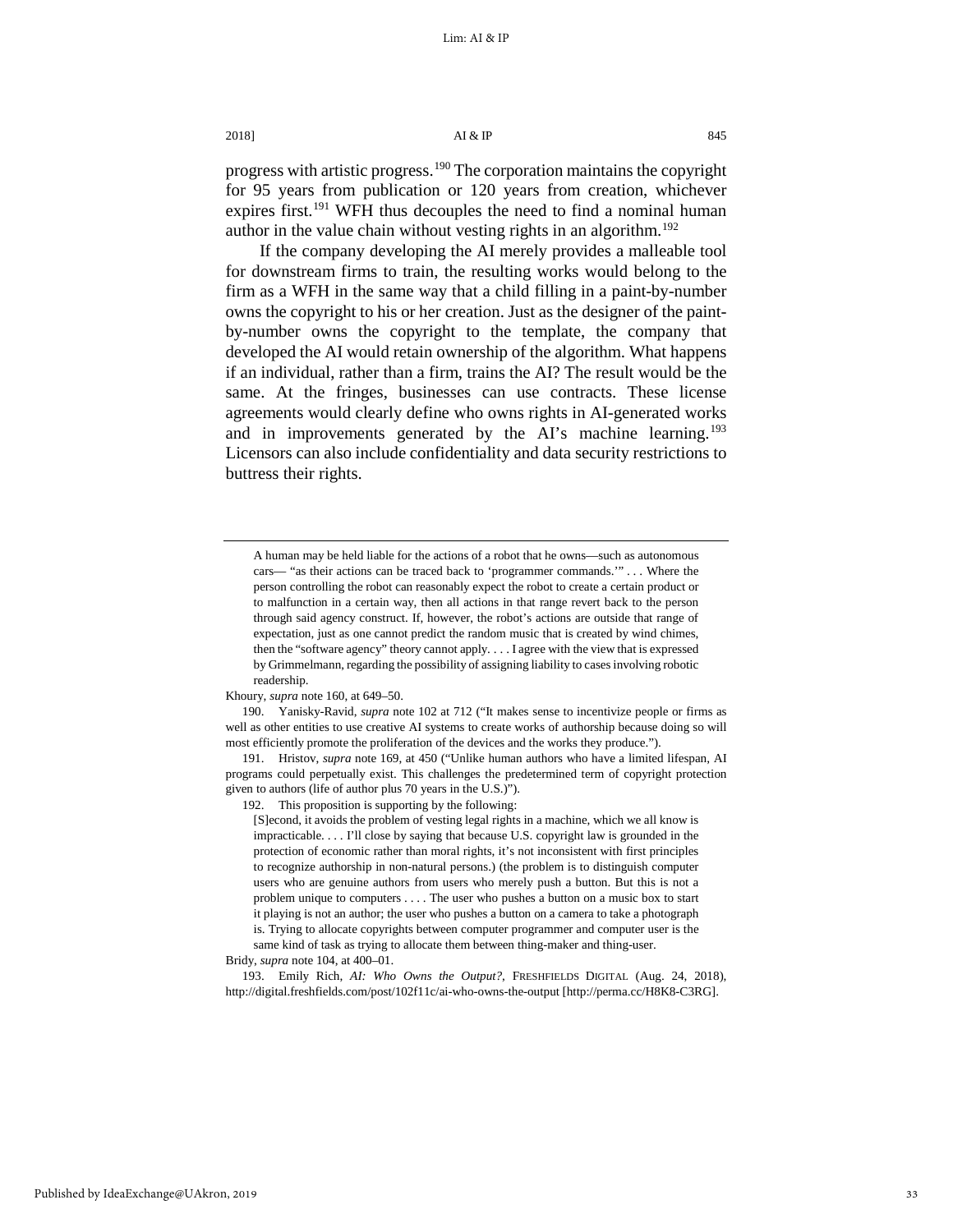Other common law countries appear to share this pragmatic approach.[194](#page-34-0) In contrast, civil law countries in the Western Hemisphere are hindered by a copyright transfixed on the moral rights-basis of the human author.<sup>[195](#page-34-1)</sup> As a result, these jurisdictions "require an inseparable nexus between human creativity and the resulting work."[196](#page-34-2) The pragmatic nature of U.S. copyright policy has given it a competitive advantage providing a haven for global AI investments. It would be prudent to capitalize on it.

Of course, ownership issues will arise for which WFH will not be the right answer. In the case of GAN, for instance, Robbie Barrat, a 17-yearold, created the software code and uploaded it to GitHub, a code-sharing platform for others to download and use.<sup>[197](#page-34-3)</sup> Many did, including the creators of the Belamy portrait. In this case, the author and owner of the work will be the same as a work created on Word or PowerPoint—the one who created it, not Microsoft or Barrat. In these instances, the machine merely provides the means of expressing the author's expressive vision, but it has not displaced the author.<sup>198</sup> Licensed users who create the document and slides, or who select the data and train the AI, own the fruits of their effort apart from the ones who provided the platform to execute their work.<sup>[199](#page-34-5)</sup>

The foregoing discussion addresses authorship and ownership issues arising out of AI-generated works. Other important issues copyright law must resolve include how copyright law should treat training data and

<span id="page-34-0"></span><sup>194.</sup> *See, e.g.,* New Zealand copyright law expressly defines and protects computer-generated works and vests ownership of copyright in the "person by whom the arrangements necessary for the creation of the work are undertaken." Other common law countries—for example, the United Kingdom, Hong Kong, and India—take the same approach.

<span id="page-34-1"></span><sup>195.</sup> Bridy, *supra* not[e 104,](#page-20-7) at 401 ("Maybe not surprisingly, civil law countries with a strong moral rights orientation in their copyright systems—for example, France, Germany, Greece, Switzerland, and Hungary - reject the notion of non-human authorship completely.").

<span id="page-34-2"></span><sup>196.</sup> This relationship between the WFH doctrine and civil law system has been described in the following way:

Civil law systems in the droit d'auteur tradition, with a strong moral rights orientation (like French and German law), require an inseparable nexus between human creativity and the resulting work. . . . The 'work- made-for-hire' doctrine . . . [is] in stark contrast to any system based on a droit moral understanding. Without a radical policy shift such ideas are not reconcilable with the majority of European national systems.

<span id="page-34-3"></span>Schönberger, *supra* not[e 57.](#page-13-7) 

<sup>197.</sup> Flynn, *supra* not[e 10.](#page-4-4) 

<sup>198.</sup> *See, e.g.*, Burrow-Giles Lithographic Co. v. Sarony, 111 U.S. 53, 60 (1884).

<span id="page-34-5"></span><span id="page-34-4"></span><sup>199.</sup> Levendowski, *supra* note 84, at 592 ("[T]raining data must be well-selected by humans training data infused with implicit bias can result in skewed datasets that fuel both false positives and false negatives.").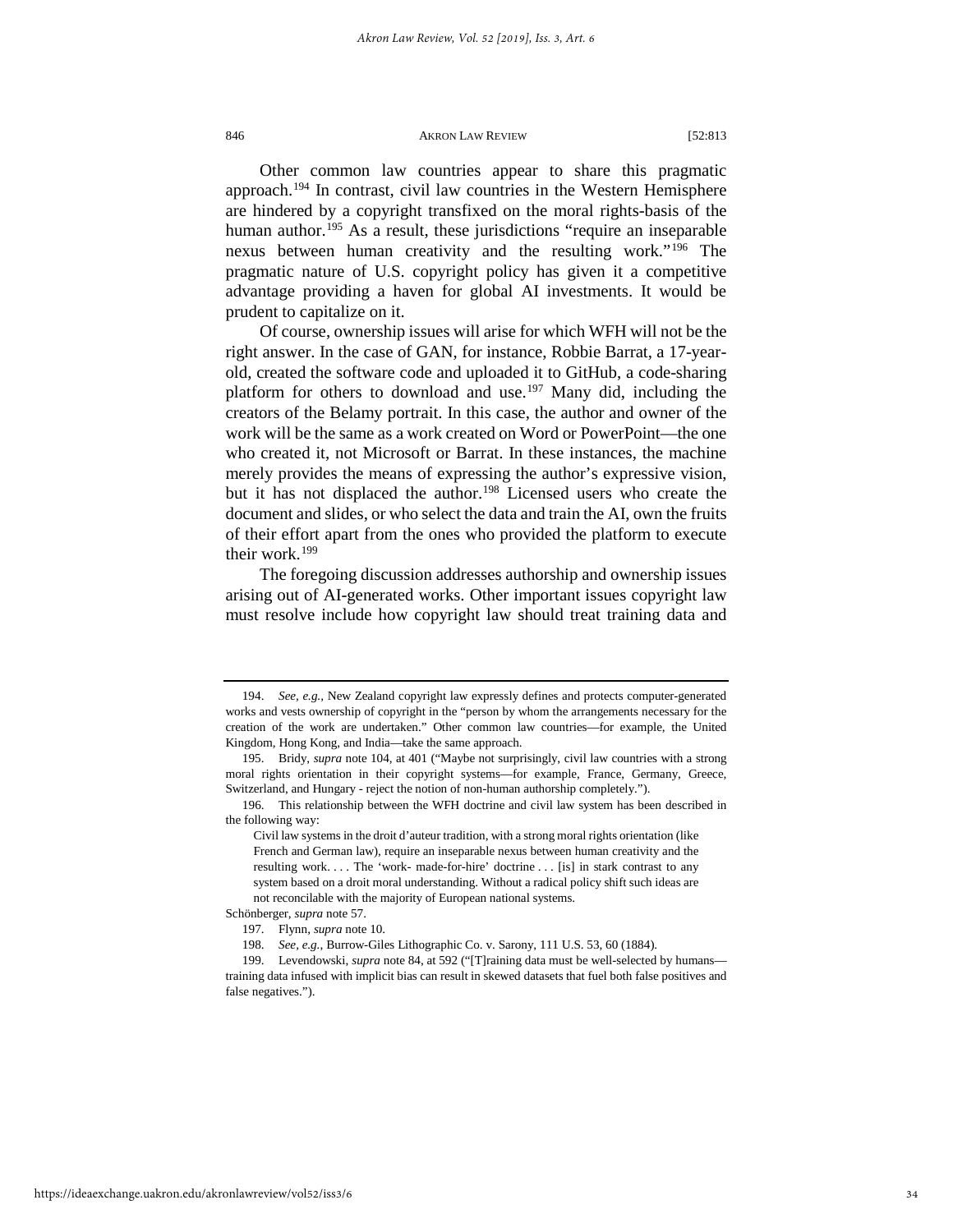what the relevance of AI may be in copyright enforcement. These issues are dealt with next.

# *B. AI as Readers*

The 15,000 portraits used to create GAN's portrait at Christie's is something collectors might pay a king's ransom to assemble. For GAN, however, the portraits are just sets of data, much like scans of brain tumors or emails that machines read without regard to aesthetic, cultural, or historical value of the actual content. Similarly, deep-learning AI such as Flow Machine, IBM Watson Beat, Google Magenta, and Spotify's Creator Technology Research Lab feature software that is fed source material from contemporary hits to classics, which they analyze to find patterns in chords, tempo, and length, learning from these inputs to write their own melodies. $200$ 

Most machine learning requires input datasets, which typically requires making digital copies of the data.<sup>[201](#page-35-1)</sup> Existing works are fed into the system to train it. Once trained, the algorithm can create a work that is influenced by the input works. One commentator noted that "[i]n the near future, a machine learning library may become a standard part of all operating systems, just like [transmission control protocols/Internet protocols] and database technologies have in the past."<sup>[202](#page-35-2)</sup> A future where neural networks allow AI to operate without hard-coding to sort through data may be on the horizon.

Whether permission is needed to train the AI access data is an important issue, because using it is presumptively copyright infringement unless excused by fair use. In a milieu where the training set consists of a

<span id="page-35-0"></span><sup>200.</sup> Dani Deahl, *How AI-Generated Music Is Changing The Way Hits Are Made*, VERGE (Aug. 31, 2018), https://www.theverge.com/2018/8/31/17777008/artificial-intelligence-taryn-southernamper-music [http://perma.cc/NBU7-S6J2].

<span id="page-35-1"></span><sup>201.</sup> *See, e.g.*, Scott Draves, *Evolution and Collective Intelligence of the Electric Sheep*, *in* THE ART OF ARTIFICIAL EVOLUTION: A HANDBOOK ON EVOLUTIONARY ART AND MUSIC 63 (2007) (describing an AI that "reproduces" images given higher scores by humans); Samuel Himel & Robert Seamans, *Artificial Intelligence, Incentives to Innovate, and Competition Policy*, COMPETITION POL'Y INT'L (Dec. 19, 2017), https://www.competitionpolicyinternational.com/wpcontent/uploads/2017/12/CPI-Himel-Seamans.pdf [http://perma.cc/R9FY-ERZE] ("Large datasets are a critical input for firms that want to create or use AI systems. Even the best AI algorithms are useless without an underlying large-scale dataset, because large datasets are needed for the initial training and fine-tuning of these algorithms."); Sobel, *supra* note 84, at 61 ("Some input datasets are assembled by digitizing physical media. Others are made by copying and processing born-digital data like ebooks and news photographs.").

<span id="page-35-2"></span><sup>202.</sup> Michael Borella, *The Subject Matter Eligibility of Machine Learning: An Early Take*, PATENT DOCS (Sep. 23, 2018), http://www.patentdocs.org/2018/09/the-subject-matter-eligibility-ofmachine-learning-an-early-take.html [http://perma.cc/9JPG-TKSR].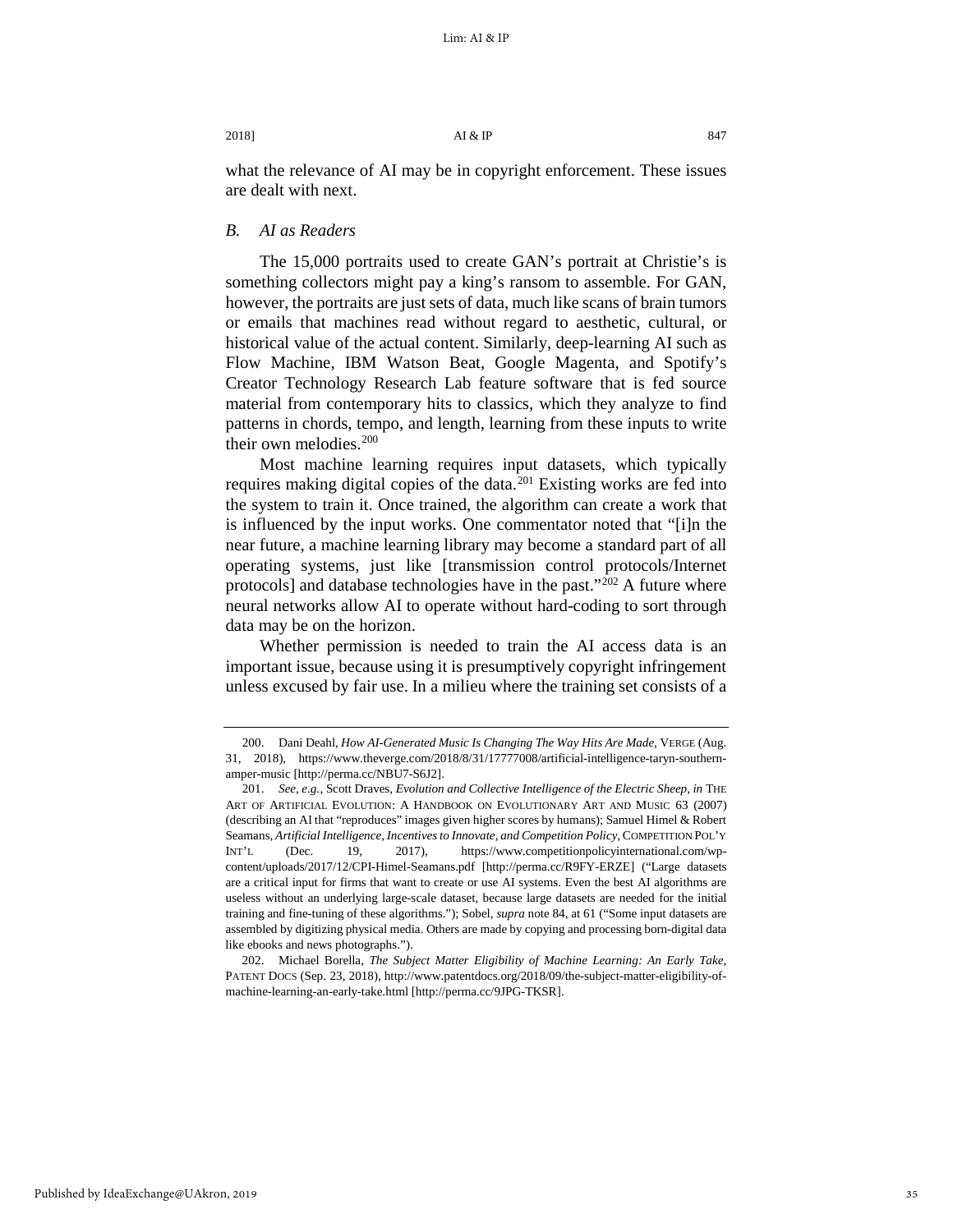myriad of works, the same sort of hold-ups that have been seen in the smartphone industry with patents might happen here too.<sup>[203](#page-36-0)</sup> How copyright law treats the use of these datasets will determine whether AIgenerated works can reliably develop without a constant threat of litigation.[204](#page-36-1) If the threat precipitates into copyright liability, it could debilitate even the mightiest company.[205](#page-36-2) A registered work entitles its owner to statutory damages from \$750 to \$150,000 per copy per work, which when multiplied by the thousands of works that typically make up a training dataset could result in devastating costs.<sup>[206](#page-36-3)</sup>

As a matter of policy, copyright protection exists "to expand public knowledge and understanding . . . by giving potential creators exclusive control over copying of their works, thus giving them a financial incentive to create informative, intellectually enriching works for public consumption."[207](#page-36-4) Thus, "while authors are undoubtedly important intended beneficiaries of copyright, the ultimate, primary intended beneficiary is the public, whose access to knowledge copyright seeks to

This outcome would be devastating because the remedies that copyright law offers are mismatched with the harms an author would suffer from inclusion in input data. . . . Because machine learning datasets can contain hundreds of thousands or millions of works, an award of statutory damages could cripple even a powerful company.

Sobel, *supra* note 84, at 80.

<span id="page-36-5"></span>

<span id="page-36-0"></span><sup>203.</sup> Elise De Geyter, *Inside Views: The Dilemma of Fair Use and Expressive Machine Learning: An Interview with Ben Sobel*, INTELLECTUAL PROPERTY WATCH (Aug. 23, 2017), http://www.ip-watch.org/2017/08/23/dilemma-fair-use-expressive-machine-learning-interview-bensobel/ [http://perma.cc/663K-MZ6E].

<span id="page-36-1"></span><sup>204.</sup> The threat of copyright litigation based on data sets has been described in the following way:

If those input data contain copyrighted materials that the engineers are not authorized to copy, then reproducing them is a prima facie infringement of § 106(1) of the Copyright Act. If the data are modified in preprocessing, this may give rise to an additional claim under § 106(2) for creating derivative works. In addition to copyright interests in the individual works within a dataset, there may be a copyright interest in the dataset as a whole. Sobel, *supra* note 84, at 61

<span id="page-36-2"></span><sup>205.</sup> The consequences of copyright litigation over datasets has been described in the following way:

<span id="page-36-3"></span><sup>206. 17</sup> U.S.C. § 504(c) (2018). The remedies available for copyright infringement include the following:

If the work in question were registered prior to the infringement, the author could claim statutory damages of at least \$750 per infringed work, and up to \$150,000 per work if the infringement were deemed willful. . . . Conceivably, a plaintiff could enjoin a defendant from proceeding with a machine learning operation, though it is unlikely that a court would offer such a drastic equitable remedy in a case involving input data.

Sobel, *supra* note 84, at 80.

<span id="page-36-4"></span><sup>207.</sup> Authors Guild v. Google, Inc*.*, 804 F.3d 202, 212 (2d Cir. 2015) ("This objective is clearly reflected in the Constitution's empowerment of Congress 'To promote the Progress of Science . . . by securing for limited Times to Authors . . . the exclusive Right to their respective Writings. 'U.S. CONST., art. I, § 8, cl. 8.").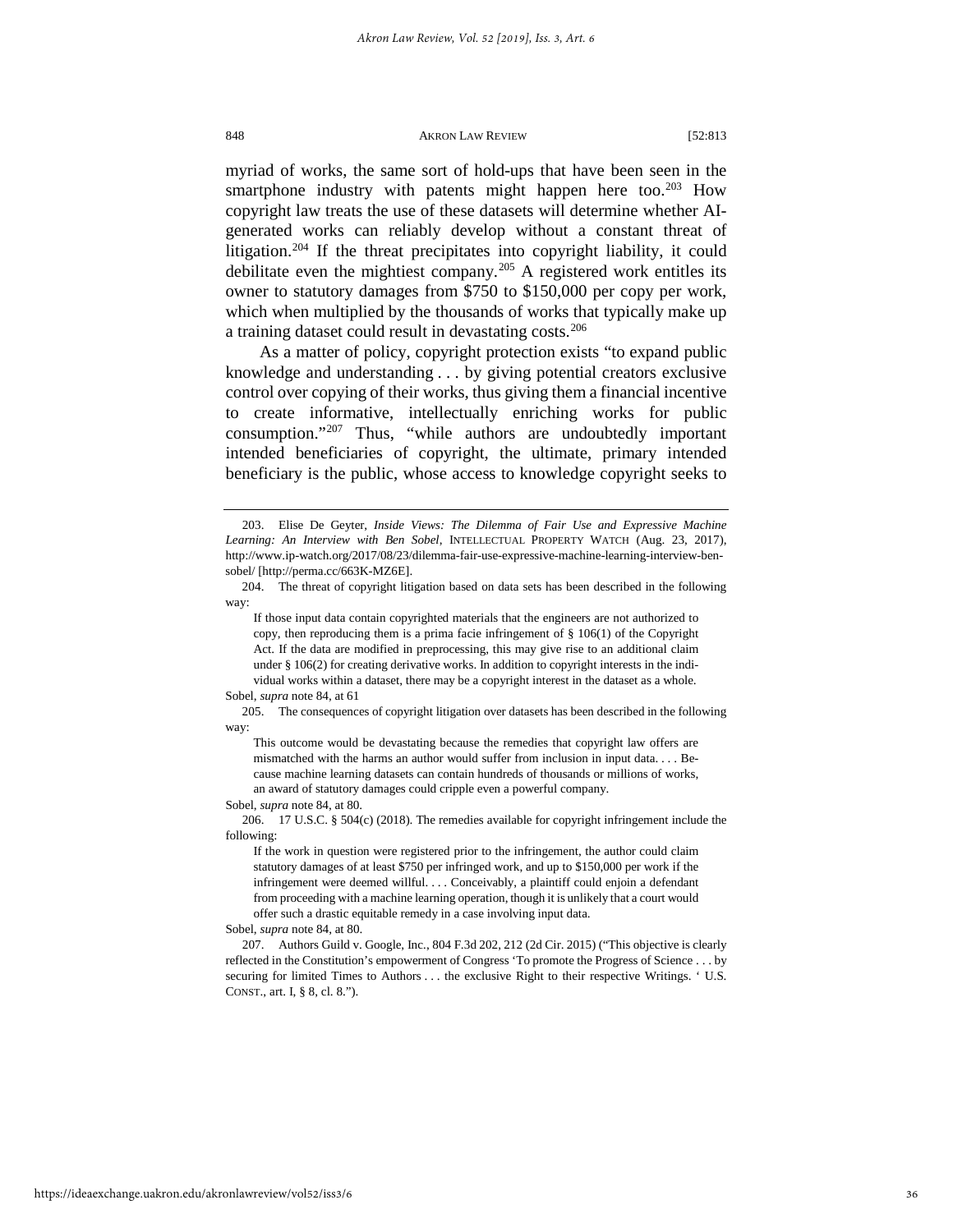# 2018]  $\overline{A1} \& \overline{IP}$  849

advance by providing rewards for authorship."[208](#page-37-0) It is trite that giving authors control over all forms of exploitation of their works could limit public knowledge.<sup>[209](#page-37-1)</sup> The fair use defense thus permits unauthorized copying to further "copyright's very purpose, '[t]o promote the Progress of Science and useful Arts.'["210](#page-37-2) But the defendant who asserts fair use as an affirmative defense bears the burden of proof.<sup>211</sup>

In determining fair use, courts have distinguished between what commentators have called *expressive* and *non-expressive* uses.<sup>[212](#page-37-4)</sup> This distinction recognizes that copyright primarily protects authors from acts of expressive substitution through controlling the diffusion of the work to the public: it has never been about regulating access to or use of the works.<sup>[213](#page-37-5)</sup> Non-expressive fair use recognizes that copyright protects the author's expression but not the facts about their work.

Non-expressive fair use allowed reverse engineering of game cartridges to facilitate interoperability.<sup>[214](#page-37-6)</sup> Non-expressive fair use also allowed the production of thumbnail images to facilitate Internet searches, going a step further than source code; here, expressive elements were copied and presented to the public in miniaturized form.<sup>[215](#page-37-7)</sup> Non-

211. Am. Geophysical Union v. Texaco Inc., 60 F.3d 913, 918 (2d Cir.1994).

<span id="page-37-4"></span><span id="page-37-3"></span>212. *See generally* Matthew Sag, *Copyright and Copy-Reliant Technology*, 103 NW. U. L. REV. 1607 (2009).

<sup>208.</sup> *Id*.

<span id="page-37-1"></span><span id="page-37-0"></span><sup>209.</sup> Cary v. Kearsley, 170 Eng. Rep. 679, 681 (1802) ("'[W]hile I shall think myself bound to secure every man in the enjoyment of his copy-right, one must not put manacles upon science.'").

<span id="page-37-2"></span><sup>210.</sup> Campbell v. Acuff-Rose Music, Inc*.*, 510 U.S. 569, 575 (1994) (quoting U.S. CONST., art. I, § 8, cl. 8); 17 U.S.C. § 107 (2018) provides:

<sup>[</sup>T]he fair use of a copyrighted work . . . for purposes such as criticism, comment, news reporting, teaching (including multiple copies for classroom use), scholarship, or research, is not an infringement of copyright. In determining whether the use made of a work in any particular case is a fair use the factors to be considered shall include—

<sup>(1)</sup> the purpose and character of the use, including whether such use is of a commercial nature or is for nonprofit educational purposes;

<sup>(2)</sup> the nature of the copyrighted work;

<sup>(3)</sup> the amount and substantiality of the portion used in relation to the copyrighted work as a whole; and

<sup>(4)</sup> the effect of the use upon the potential market for or value of the copyrighted work.

<sup>213.</sup> *Id.*

<span id="page-37-6"></span><span id="page-37-5"></span><sup>214.</sup> Sega Enters. Ltd. v. Accolade, Inc., 977 F.2d 1510 (9th Cir. 1992) (holding that Accolade's "intermediate copying" of Sega games was fair use, because it was necessary to gain access to the "functional requirements for Genesis compatibility"—a functional element of Sega's games ineligible for copyright protection); Sobel, *supra* note 84, at 52 ("This ruling set the precedent that the unauthorized reproduction of copyrighted works, if incidental to a non-expressive purpose, was noninfringing fair use.").

<span id="page-37-7"></span><sup>215.</sup> Kelly v. Arriba Soft Corp., 336 F.3d 811, 819, 820 (9th Cir. 2003) ("The thumbnails do not stifle artistic creativity because they are not used for illustrative or artistic purposes and therefore do not supplant the need for the originals."); Perfect 10, Inc. v. Amazon.com, Inc*.*, 508 F.3d 1146,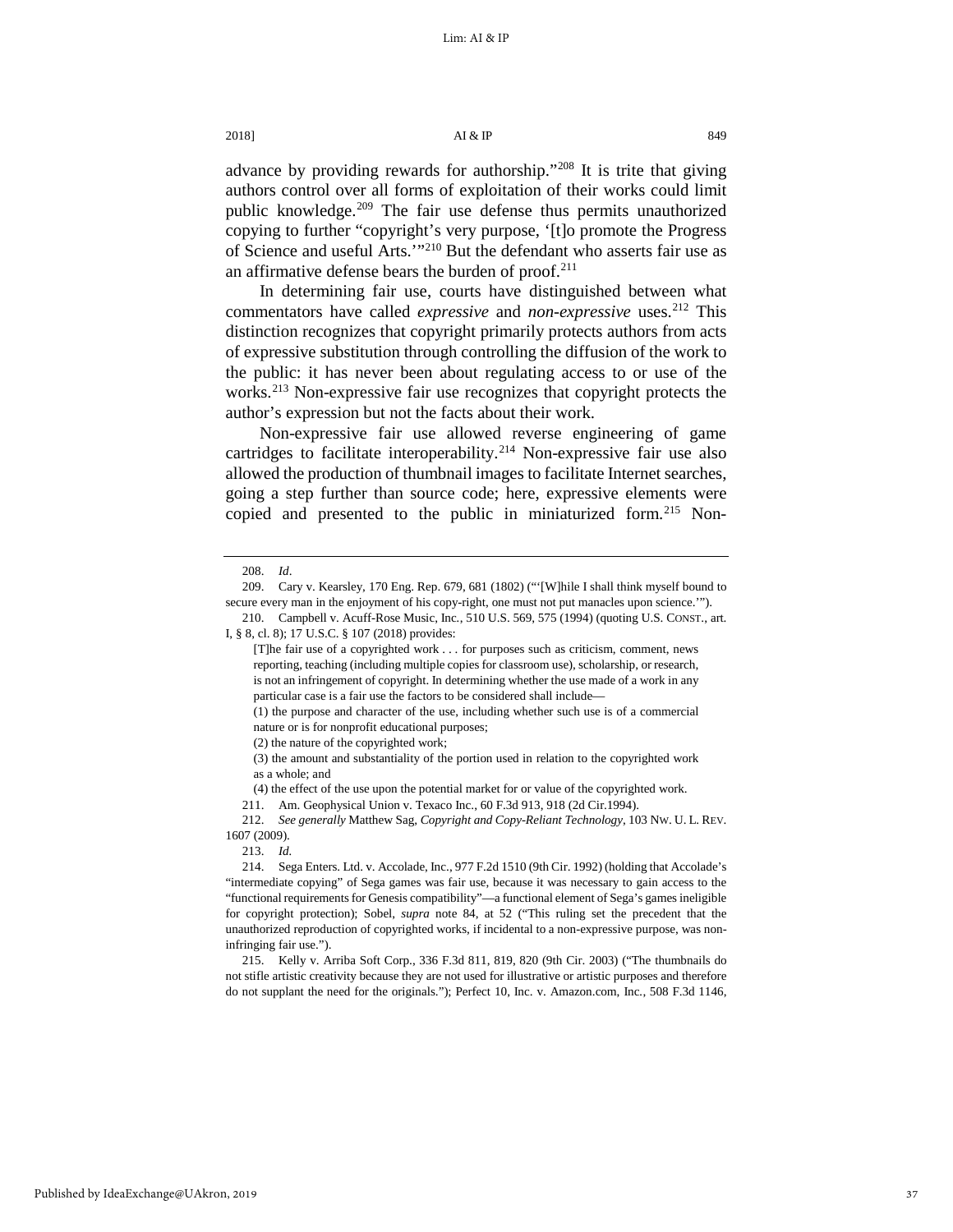expressive fair use enabled Google to scan over 20 million books to power its search engine for snippets of both copyrighted and uncopyrighted books even though that use might harm authors' "potential market."<sup>216</sup> More recently, a district court found probative the fact that while a photograph contained "creative elements (such as lighting and shutter speed choices)," it was "also a factual depiction of a real-world location" and the use was "purely for its factual content," to provide a depiction of the neighborhood photographed.<sup>[217](#page-38-1)</sup> Copyright jurisprudence thus recognizes the transformative nature of these uses, distinguishing them from expressive uses which encroach upon the markets where the copyright owner is foreseeably active.

With AI, machine learning is transformative and does not harm to foreseeable markets for works used non-expressively. Datasets used to train facial recognition AI, for instance, do not depend on the artistic choices made by the photographers. Rather, they focus on "matching facts of the subject's identity with facts about their physical appearance.["218](#page-38-2) Beyond the purposes of tagging people in Facebook posts and ensuring security, they are also used for payor authentication.<sup>[219](#page-38-3)</sup> AI performing facial recognition requires several thousand photographs of individuals. The Labelled Faces in the Wild (LFW) database contains over 3,000 images from about 6,000 people featured in news pictures on Yahoo

*Authors Guild* is notable because it deploys the logic of non-expressive use to circumscribe the "potential market" for a copyrighted work—among the most important factors in fair use analysis—in a way that the image search cases do not. . . . In contrast, *Authors Guild* explicitly notes that Google Books may well harm authors' markets, but such harms "will generally occur in relation to interests that are not protected by the copyright." . . . A Google Books user interested in a single historical fact may encounter that fact in snippet view and, as a consequence, may decide not to procure an authorized copy from a bookstore or library. Google Books therefore might harm an author's market by deterring these purchasers.

<sup>1165 (9</sup>th Cir. 2007) (holding that Google Image Search repurposed images into "pointer[s] directing a user to a source of information" as part of an "electronic reference tool[,]" rather than aesthetic objects).

<span id="page-38-0"></span><sup>216.</sup> Authors Guild v. Google, Inc., 804 F.3d 202 (2d Cir. 2015) (holding that Google Books provided information "about" books, not the books' expression. Even though "snippet view" shows users the textual expression that surrounds a search term, it nevertheless furthers Google's transformative purpose by contextualizing a term's usage within a book without revealing enough expression to "threaten the author's copyright interests."). The significance of the *Authors Guild*  decision has been described in the following way:

Sobel, *supra* note 84, at 55

<span id="page-38-3"></span><span id="page-38-2"></span><span id="page-38-1"></span><sup>217.</sup> Brammer v. Violent Hues Prods., LLC, No. 1-17-CV-01009, 2018 WL 2921089, at \*2 (E.D. Va. June 11, 2018).

<sup>218.</sup> Geyter, *supra* note [203.](#page-36-5) 

<sup>219.</sup> Marr, *supra* not[e 84.](#page-17-6)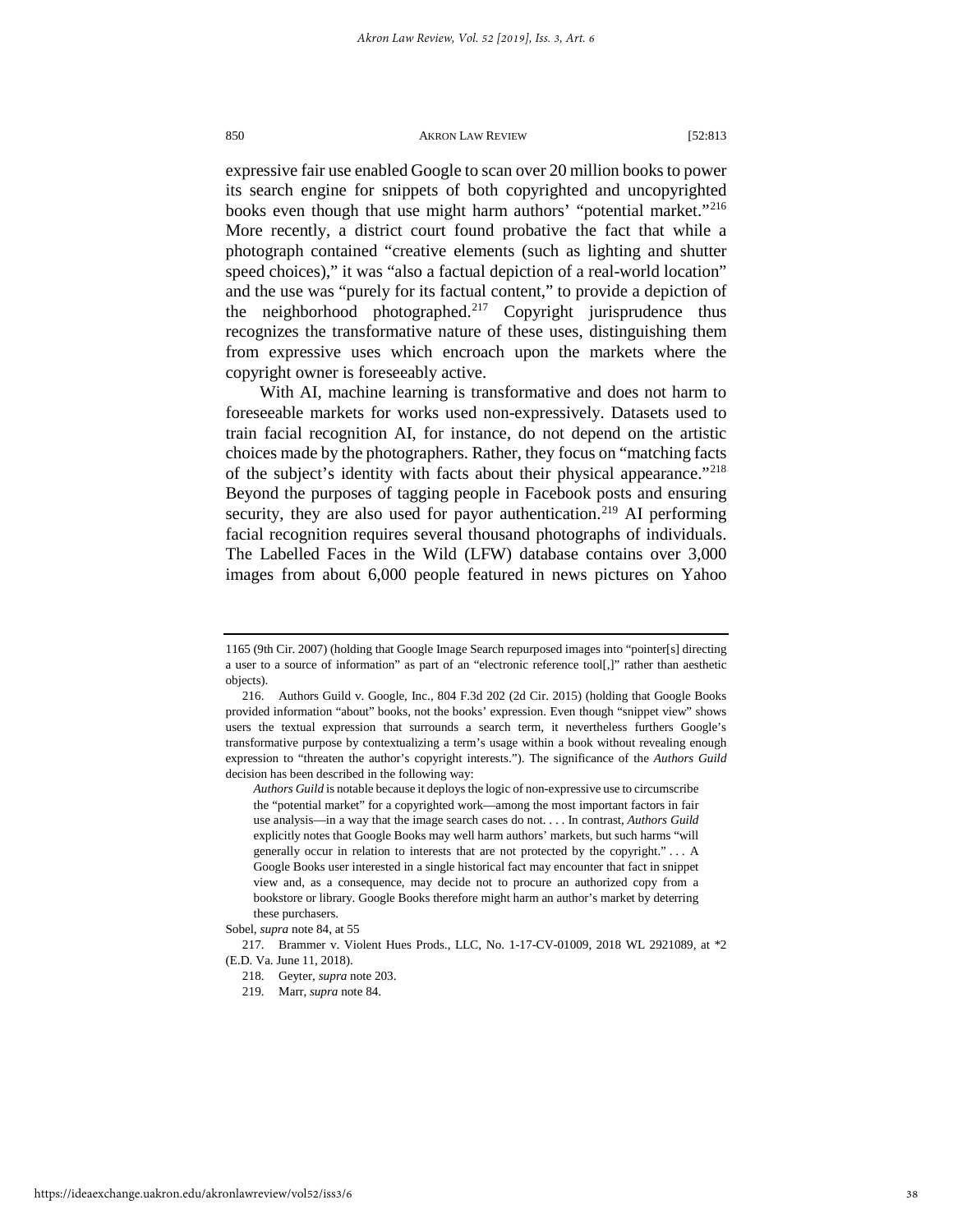News.[220](#page-39-0) The low-resolution photographs are cropped tightly around the subject's face. Most of what is expressive is removed, leaving only a physical likeness of the subject. The LFW database may not even invoke fair use if what is taken is minimal.

Even if what is taken is expressive, the granularity in those snippets and their functional use in matching rather than their aesthetic value is quintessential non-expressive use. Copyright owners' interests extend only to the protected aspect of their works. With LFW, the focus is on physical features in the photographs rather than photographers' expressive choices, and the output is matching data rather than expressive work. Since LFW cannot create copyrightable work, it cannot misappropriate work either. Considered individually, the bits of expression on which LFW is trained are of infinitesimal value in comparison to the resulting transformative use. As to potential market harm, training a facial recognition model does not engage with copyright-protected aspects of those images; thus, a market for images "qua facial recognition input data is unlikely to be a market over which copyright affords rights holders a monopoly."<sup>[221](#page-39-1)</sup>

As datasets used to produce AI-generated work evolves from nonexpressive uses such as facial recognition to clearly expressive uses in producing GAN-type paintings, fair use analysis becomes correspondingly more controversial. AI producing commercially valuable art, prose, or music trained on copyrighted works chafes uncomfortably against interests that normally attract infringement liability if done by humans. An example is Google's Smart Reply AI. Smart Reply generates three responses to emails instead of requiring users to compose responses themselves.<sup>[222](#page-39-2)</sup> Its training data includes emails from Gmail accounts<sup>[223](#page-39-3)</sup> as

<span id="page-39-3"></span>223. *Id.* (describing how the Smart Reply algorithm was trained on 238 million email messages).

<span id="page-39-0"></span><sup>220.</sup> Sobel, *supra* note 84, at 67 ("Because they correspond to fifteen year old news stories, it is safe to assume that most, if not all, of these images were created recently enough that they remain copyright protected.").

<sup>221.</sup> Sobel, *supra* note 84, at 76.

<span id="page-39-2"></span><span id="page-39-1"></span><sup>222.</sup> Anjuli Kannan et al., *Smart Reply: Automated Response Suggestion for Email*, *in* PROCEEDINGS OF THE 22ND ACM SIGKDD INTERNATIONAL CONFERENCE ON KNOWLEDGE DISCOVERY AND DATA MINING 955–64 (2016), http://delivery.acm.org/10.1145/ 2940000/2939801/p955-

kannan.pdf?ip=151.181.66.30&id=2939801&acc=OA&key=4D4702B0C3E38B35%2E4D4702B0 C3E38B35%2E4D4702B0C3E38B35%2E5945DC2EABF3343C&\_\_acm\_\_=1554570524\_27cee11 6e76108b6ba3aa07a25fc8798 [https://perma.cc/5KMH-7NLN] (describing how Smart Reply uses machine learning to generate up to three responses to the emails which users can select instead of composing replies themselves and how the Smart Reply research team manipulated "the most frequent anonymized sentences" to train AI to express the same intention in different words, while avoiding redundant suggestions).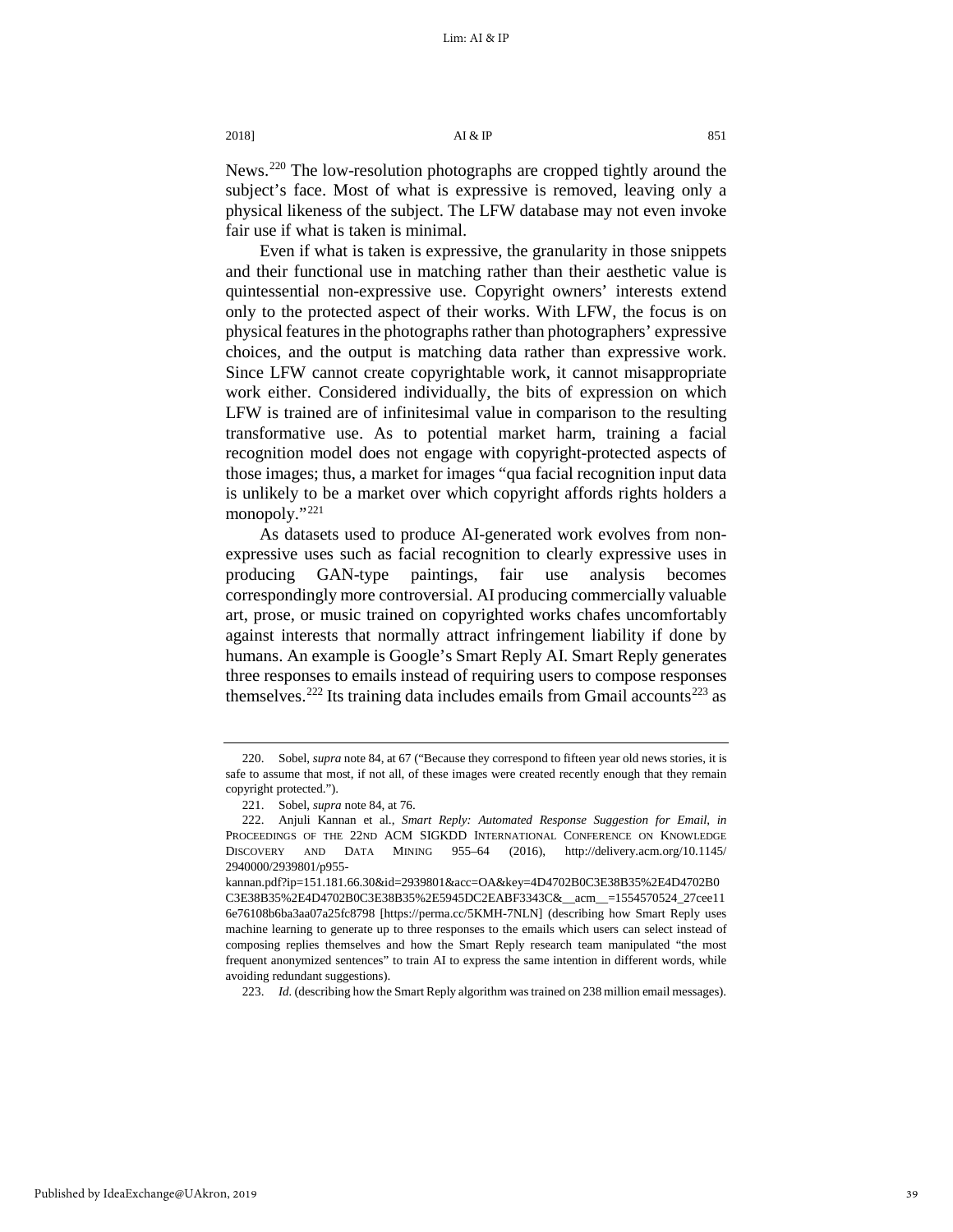well as novels to enable it to "generate coherent novel sentences" that make Smart Reply more conversational.<sup>224</sup> Both the input and the output in this example are expressive. As one commentator protested, "Google sought to make use of authors' varied and rich expression of ideas. This is the essence of copyrightable subject matter. Google's use cannot be called non-expressive; no longer is the company merely providing facts about books or furnishing a reference tool."[225](#page-40-1)

At the same time, the use is clearly functional—to respond to and correspond with the sender of the email, rather than supplant a market for the emails or novels used as training data.<sup>[226](#page-40-2)</sup> Smart Reply merely analyzes "the basic building blocks and patterns of human language," which are "entirely within the public domain."<sup>[227](#page-40-3)</sup> The text does not transpose any of the expressive elements in the training data, whether those data are from its users, non-Gmail users, or the authors of novels used to train the dataset. Further, the expression in single email exchanges from the Smart Reply training dataset is of interest only to the parties. In contrast, Smart Reply could save time and effort for a myriad of Gmail users. The idea that authors of emails or novels foresee a market for their emails seems fanciful[.228](#page-40-4)

In the context of using datasets to train AI-generated works, allowing non-expressive fair uses while prohibiting expressive fair uses sets up a

<span id="page-40-0"></span><sup>224.</sup> Samuel R. Bowman et al., *Generating Sentences from a Continuous Space*, *in* PROCEEDINGS OF THE 20TH SIGNLL CONFERENCE ON COMPUTATIONAL NATURAL LANGUAGE LEARNING 10-21 (May 12, 2016), https://www.aclweb.org/anthology/K16-1, [https://perma.cc/6MUK-KE9A]; Alex Kantrowitz, *Google Is Feeding Romance Novels To Its Artificial Intelligence Engine To Make Its Products More Conversational*, BUZZFEEDNEWS (May 5, 2016), https://www.buzzfeednews.com/article/alexkantrowitz/googles-artificial-intelligence-enginereads-romance-novels [https://perma.cc/BX79-PCBG] (describing using the BookCorpus dataset to train AI to "generate coherent novel sentences" that could make Smart Reply more conversational); Richard Lea, *Google swallows 11,000 novels to improve AI*'*s conversation*, GUARDIAN (Sept. 28, 2016), https://www.theguardian.com/books/2016/sep/28/google-swallows-11000-novels-toimprove-ais-conversation [https://perma.cc/LG94-ZXZA] (reporting that some of the novels were unauthorized copies of copyrighted works and that the authors were not notified, credited, or compensated for Google's use of their works).

<sup>225.</sup> Sobel, *supra* note 84, at 69.

<span id="page-40-2"></span><span id="page-40-1"></span><sup>226.</sup> Lea, *supra* note 226 (reporting a Google spokesman defending the move since it "doesn't harm the authors and is done for a very different purpose from the authors', so it's fair use under US law," and that romance novels made good input data because they "frequently repeated the same ideas, so the model could learn many ways to say the same thing—the language, phrasing and grammar in fiction books tends [sic] to be much more varied and rich than in most nonfiction books").

<sup>227.</sup> Schönberger, supra note 59.

<span id="page-40-4"></span><span id="page-40-3"></span><sup>228.</sup> Sobel *supra* note 84, at 75 ("Even when input data comprise conventional 'works' . . . it still seems ridiculous to compare those works' value to that of a machine learning model that powers an innovative web service.").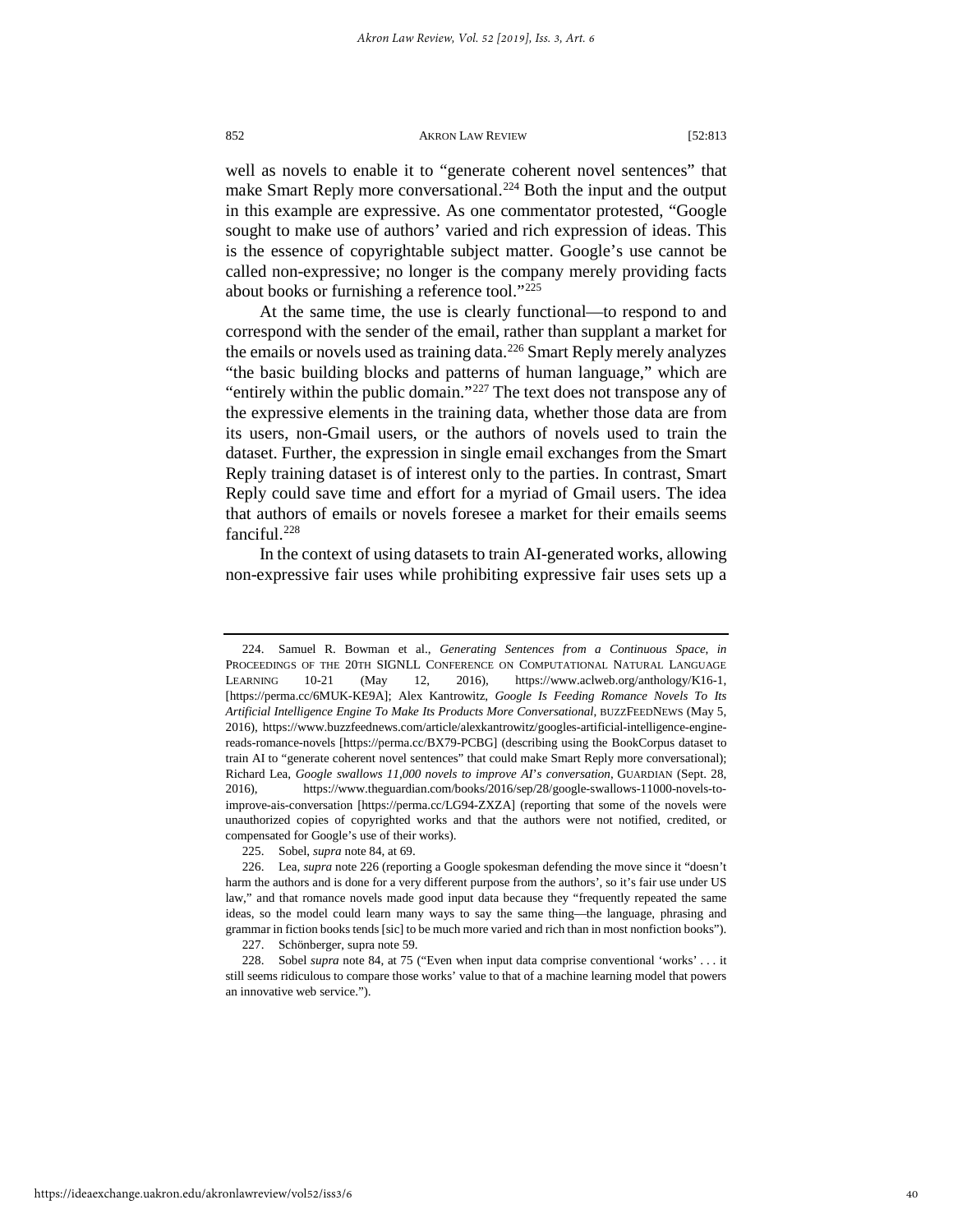false dichotomy about the kind of progress the law should privilege.<sup>229</sup> That human creativity can thrive only by fending off machine competition overlooks capabilities that allowed humans to survive and flourish throughout history. To encourage such advances, investors need clear rules incentivizing both artistic and technological progress, not a reductionist approach that stifles one to protect the other.<sup>[230](#page-41-1)</sup>

<span id="page-41-4"></span>As with WFH, civil law countries do not enjoy the flexible policy lever that fair use offers users of copyrighted works in the U.S[.231](#page-41-2) The U.S. would be foolish not to use all that fair use has to offer to its advantage and supercharge the growth of AI-generated works. And there is another reason to do so. Bias in AI may be exacerbated by a restrictive fair use doctrine. Where training data is protected by copyright, those who use them do so secretly, preventing biases from being uncovered.<sup>[232](#page-41-3)</sup>

<span id="page-41-1"></span>230. Reductionism has been described in the following way:

Reductionism refers to the theory that the behaviour of a system is the sum of the behaviour of its smaller and simpler constituent parts. Reductionism is reflected in the propensity of organisations, including governments, to break down large problems into smaller problems so that aspects of national security, for example, are dealt with separately by the ministries of defence, home affairs and foreign affairs. But this approach is inadequate for dealing with complex — or wicked — problems like terrorism or climate change, which require collaboration across bureaucratic silos because the resources and expertise for dealing with them reside in more than one agency.

<span id="page-41-0"></span><sup>229.</sup> The impact of permissive fair use on AI has been described in the following way: Permissive fair use for machine learning would undeniably foster progress in the scientific field of artificial intelligence. It might also foster a certain kind of artistic progress. Unencumbered by copyright, AI could learn from all the greatest books, movies, and music. Perhaps this erudite AI would become so adept at making art as to supersede human creativity. . . . Human creators, in turn, might not derive any incentives from copyright law if robotic rivals undercut their earning potential. If robotic creators gave the public access to more, and better, works of art than any human artistic establishment could deliver—and, in so doing, marginalized the human artistic establishment—would that be the progress copyright law exists to promote?

Sobel, *supra* note 84, at 89. *See also,* Barton Beebe, *Bleistein, the Problem of Aesthetic Progress, and the Making of American Copyright Law*, 117 COLUM. L. REV. 319, 329 (2017) (distinguishing between "accumulationist" accounts of progress and a "pragmatist aesthetics" of progress, and "focuses not on the stockpiling over time of fixed, archivable works but rather on the quality of ephemeral aesthetic experience in the present. . . . [P]ragmatist aesthetics measures aesthetic progress (or regress) largely by the extent of popular, democratic participation in aesthetic practice.").

PETER HO, THE CHALLENGES OF GOVERNANCE IN A COMPLEX WORLD (Sandhya Venkatesh ed., 2018).

<span id="page-41-2"></span><sup>231.</sup> Schönberger, *supra* not[e 57 \(](#page-13-7)"Unfortunately, the detour via the fair use doctrine is a luxury that European law does not offer. . . . Instead the InfoSoc Directive provides for a rigid system of exclusive rights (including a 'reproduction right') with an exhaustive list of exceptions and limitations.").

<span id="page-41-3"></span><sup>232.</sup> *See* Louise Matsakis, *Copyright Law Makes Artificial Intelligence Bias Worse*, MOTHERBOARD (Oct. 31 2017), https://motherboard.vice.com/en\_us/article/59ydmx/copyright-lawartificial-intelligence-bias [http://perma.cc/3DKE-WZMP] ("If training an AI were classified as fair use in most cases, computer scientists would be free to use any work to teach their algorithms. They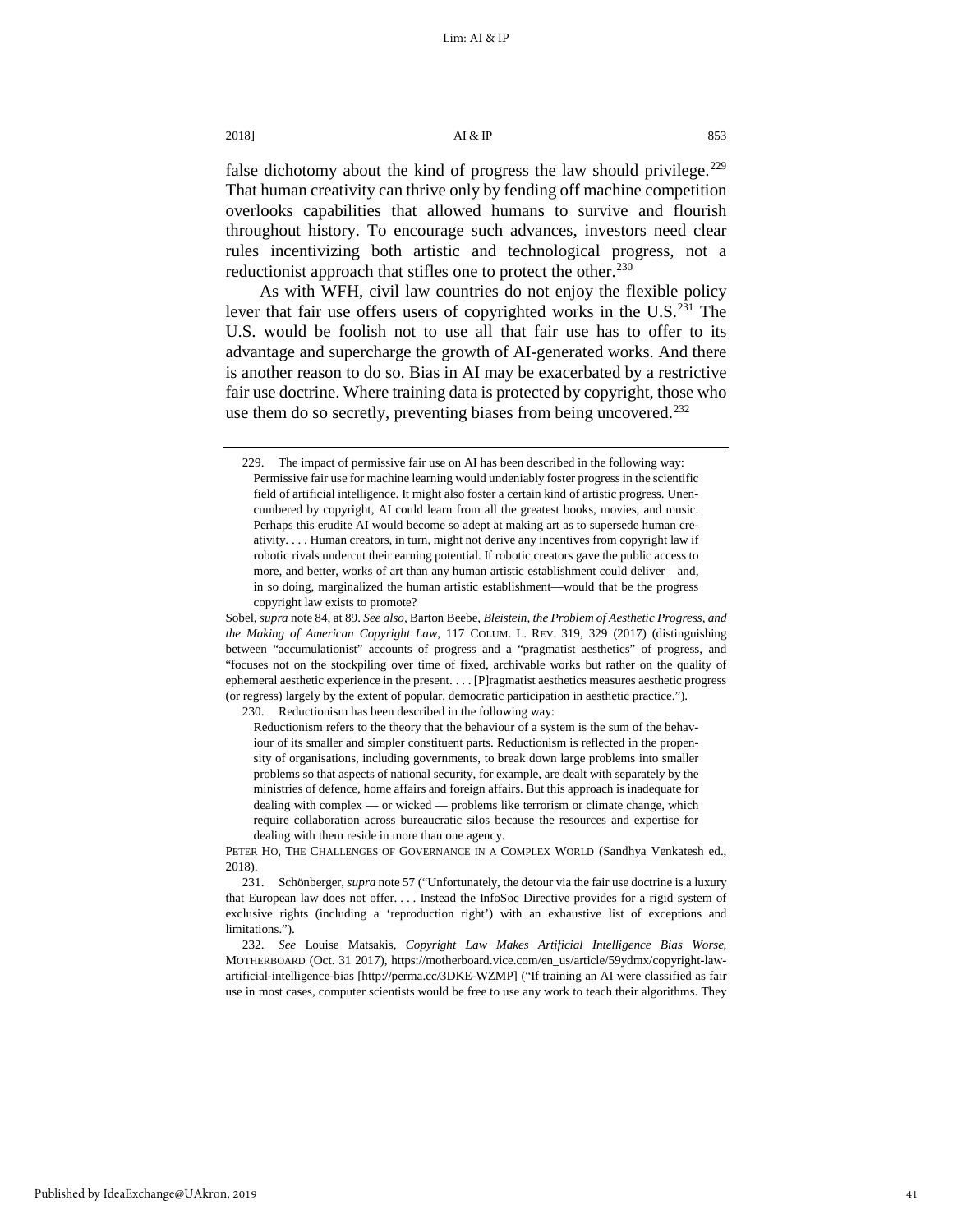The machine-centric nature of innovation and creativity warps the usual rules incentivizing the two. However, uncertainty should not unsettle us. As Charles Darwin recognized, uncertainty is a necessary precondition for change and adaptation.<sup>233</sup> If AI can learn from the greatest books, movies, and music we have to offer and create work that supersedes what has come before, how is that not both technological and aesthetic progress? Some outclassed human creators will find their livelihoods challenged if they are unwilling or unable to retrain, retool, and use AI to augment their work to remain relevant. Still, that challenge is not peculiar to creators of copyrighted work.

It is a challenge that receptionists, taxi drivers, and factory workers face in the 4IR even as they themselves have replaced the professions that went before them. Even attorneys reviewing agreements have been outclassed by LawGeex, a machine learning AI.<sup>[234](#page-42-1)</sup> Twenty lawyers from firms such as Goldman Sachs, Cisco, Alston & Bird, and K&L Gates tasked with reviewing nondisclosure agreements for potential risks were given four hours to study the contracts. They took an average of 92 minutes and exhibited an 85% accuracy rate. The same task took LawGeex 26 seconds to complete with 94% accuracy. This is good news for lawyers who can move beyond drudge work, passing cost savings to consumers who can access cheaper legal services. The future of legal practice lies in reskilling, not in chasing after skills that technology will soon make redundant.

It is worth considering instances where fair use need not be invoked at all. First, the copy may be too ephemeral to constitute infringement. To be infringing, the alleged infringer must have fixed a copy of the copyrighted work.<sup>[235](#page-42-2)</sup> Ephemeral copies are so fleeting that they are not considered copies at all.<sup>[236](#page-42-3)</sup> Second, trendlines in headlines indicate that AI-generated works may soon use very small datasets. Cognitive scientists are developing algorithms to mimic more elusive aspects of the

could also disclose what they used without fear of legal repercussion.")*; see also* Levendowski, *supra*  note 84; *see* Daryl Lim, *Predictive Analytics: How Behavioral Economics & Artificial Intelligence can Bridge the Intellectual Property-Antitrust Divide* (forthcoming 2019) (discussing how bias affects the IP-antitrust interface).

<sup>233.</sup> Lim, *supra* note 234.

<span id="page-42-1"></span><span id="page-42-0"></span><sup>234.</sup> Cal Jeffrey, *Machine-learning algorithm beats 20 lawyers in NDA legal analysis*, TECHSPOT (Oct. 31, 2018), https://www.techspot.com/news/77189-machine-learning-algorithmbeats-20-lawyers-nda-legal.html [http://perma.cc/EMN8-H4XC].

<sup>235.</sup> *See, e.g*., Capitol Records, LLC v. ReDigi Inc., 910 F.3d 649, 657 (2d Cir. 2018).

<span id="page-42-3"></span><span id="page-42-2"></span><sup>236.</sup> *See, e.g.*, Cartoon Network LP v. CSC Holdings, Inc*.*, 536 F.3d 121, 130 (2d Cir. 2008) (holding that movies and television programs streamed through a data buffer for 1.2 seconds did not create copies under the Copyright Act).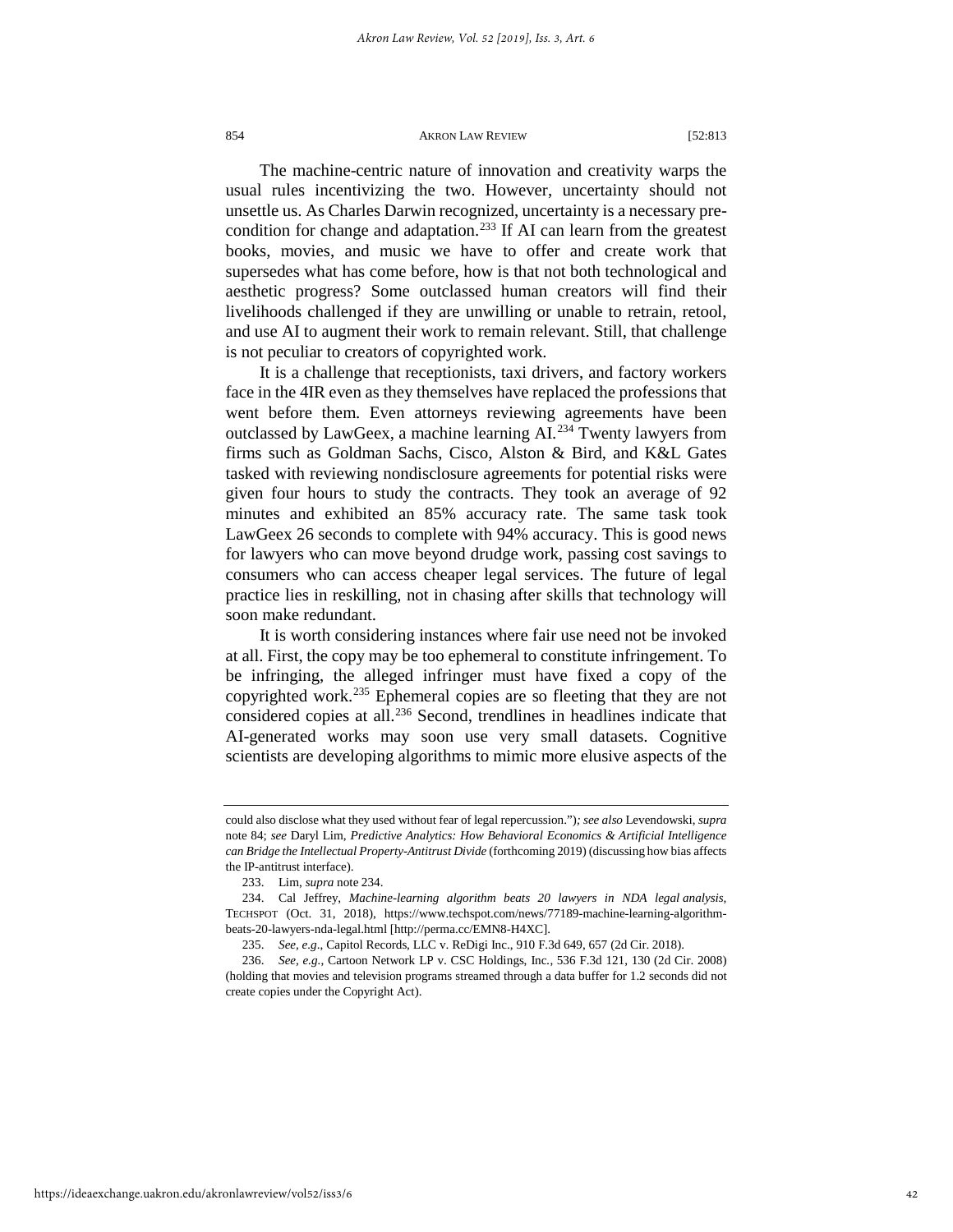human mind using probabilistic techniques and a small dataset.<sup>[237](#page-43-0)</sup> Uber's AI lab is working on AI that mimics evolution by starting with a set of random algorithms. Developers choose one that suits the task at hand and generates derivative algorithms, eventually arriving at one most appropriate for the job. This serendipitous approach to problem solving can yield results that goal-driven optimization cannot.<sup>[238](#page-43-1)</sup> MIT researchers developed software that can recognize objects using nothing more than raw images and audio files.<sup>[239](#page-43-2)</sup> These may render the copyright infringement issue moot at least in a small number of cases. Before concluding our discussion on the implications of AI on copyright law, it is worth briefly considering the role of AI in enforcement.

# *C. AI as Enforcers*

AI can also detect copyright infringement, such as in photos used on websites, by looking for a certain image.<sup>[240](#page-43-3)</sup> As the recent *Blurred Lines* lawsuit shows, infringement hinges on proving that a songwriter copied from an older work, which can be difficult to determine because humans may be subliminally influenced.<sup>[241](#page-43-4)</sup> In that case, the majority held that musical compositions exist on a broad range of expression with a large array of elements.<sup>[242](#page-43-5)</sup> This was severely criticized by the dissent.<sup>[243](#page-43-6)</sup> A core point of contention was expert testimony offered by the plaintiff's music expert, who the dissent excoriated because she "cherry-picked brief

*Id.* at 1138 (Nugyen, J., dissenting).

<span id="page-43-0"></span><sup>237.</sup> Knight, *supra* note 41 (describing programs than recognize new handwritten characters and images after just seeing a few examples).

<span id="page-43-1"></span><sup>238.</sup> *A sense of curiosity is helpful for artificial intelligence*, ECONOMIST (Aug. 30, 2018), https://www.economist.com/science-and-technology/2018/08/30/a-sense-of-curiosity-is-helpful-forartificial-intelligence [http://perma.cc/JWF6-BWJ3] ("Biological evolution was not explicitly curious about flying, and yet it still managed to come up with birds.").

<span id="page-43-2"></span><sup>239.</sup> Timothy B. Lee, *AI learns to decipher images based on spoken words—almost like a toddler*, ARS TECHNICA (Sept. 23, 2018), https://arstechnica.com/science/2018/09/ai-learns-todecipher-images-based-on-spoken-words-almost-like-a-toddler/ [http://perma.cc/C4MN-XT5E].

<span id="page-43-4"></span><span id="page-43-3"></span><sup>240.</sup> Houstonlawy3r, *Neural Network Applications to Image Copyright Infringement*, CASHMAN IP (Dec. 6, 2017), https://www.cashmanip.com/neural-network-image-copyright/ [https://perma.cc/KW87-GNCS] ("From there images across the internet can be searched using Logistic Regression to determine which images likely infringe the copyrighted image.").

<span id="page-43-6"></span><span id="page-43-5"></span><sup>241.</sup> Williams v. Gaye, 895 F.3d 1106 (9th Cir. 2018).

<sup>242.</sup> *Id.* at 1120.

<sup>243.</sup> The dissent's criticism of the majority included:

The majority allows the Gayes to accomplish what no one has before: copyright a musical style. "Blurred Lines" and "Got to Give It Up" are not objectively similar. They differ in melody, harmony, and rhythm. Yet by refusing to compare the two works, the majority establishes a dangerous precedent that strikes a devastating blow to future musicians and composers everywhere.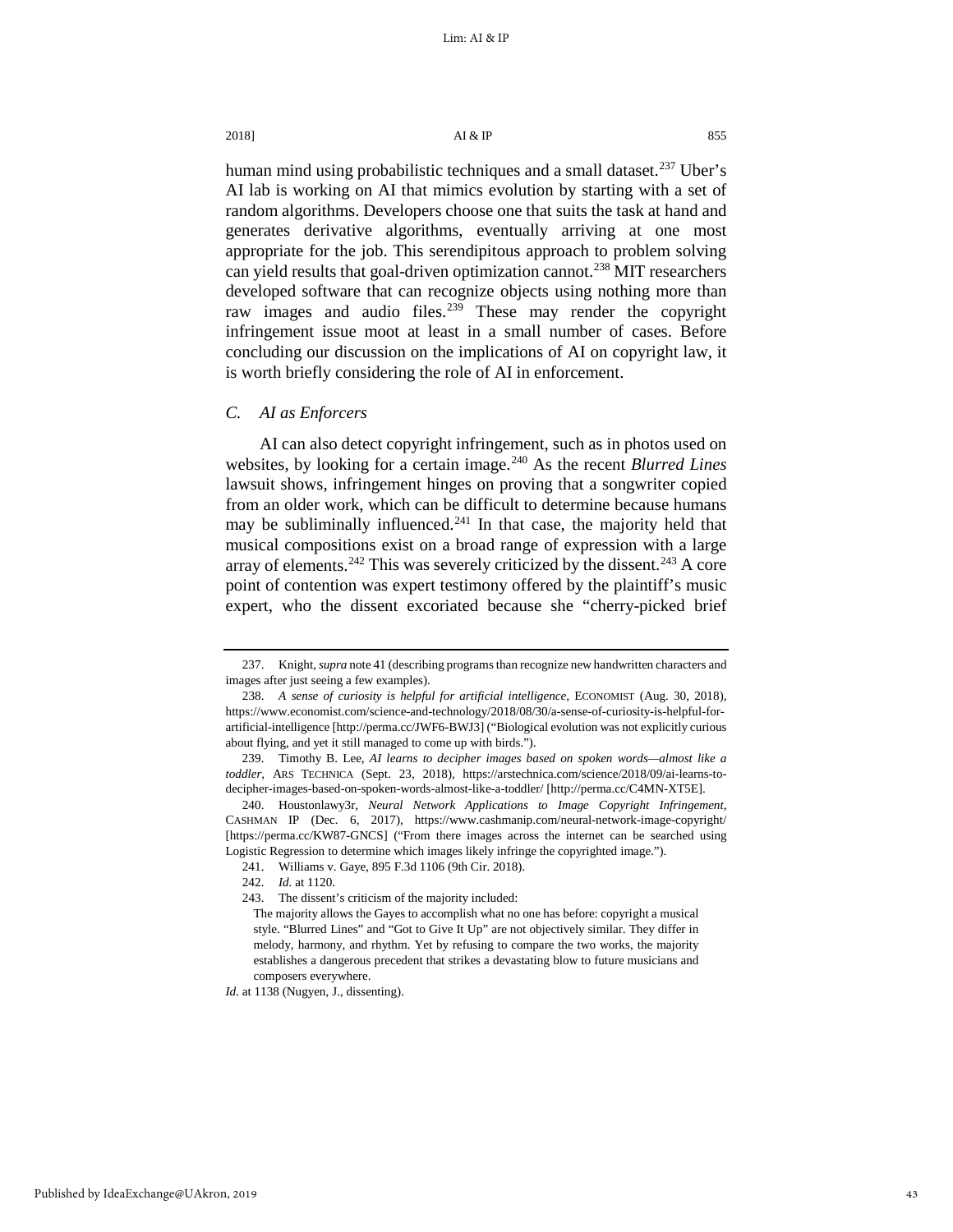snippets to opine that a 'constellation' of individually unprotectable elements in both pieces of music made them substantially similar."[244](#page-44-1) AI trained on a dataset of "the building blocks of melody, harmony, and rhythm" would be able to digest and empower courts to make better decisions in the same way that AI has helped prognosticate disease as seen in Part II. It may also be used to parse through the *paper-trail* by which other AIs generate their works. With an AI, the scope of training datasets is finite, and copying is evidentially easier to prove through audio-finger printing and analysis.<sup>[245](#page-44-2)</sup>

Like the creative arts, AI will continue to play an ever more prominent role in artistic and technological progress. Companies are increasingly reliant on AI to generate, simulate, and evaluate test results. They function more quickly and efficiently than their human agents while minimizing constraints put in place by human biases or time.<sup>[246](#page-44-3)</sup> As seen in Part II.C, AI can also combine prior art across diverse fields in nonobvious and creative ways. With respect to patent practice, the use of AI in search and examination will become increasingly more important to the continued viability of the patent system. $247$  These developments raise novel and important questions for patent law, policy, and practice. These issues will be considered next.

# <span id="page-44-7"></span>IV. AI & PATENTS

<span id="page-44-0"></span>In 2018, *Nature* published an article about how AI is changing discovery of novel drug compounds and structures of a variety of diseases.[248](#page-44-5) AI has also been used in diagnosing diseases, customizing treatment, mapping genes in different cell categories, and creating virtual animal and human models for drug tests.<sup>[249](#page-44-6)</sup> The intersection of AI and

<sup>244.</sup> *Id.*

<sup>245.</sup> Dredge, *supra* not[e 99.](#page-19-8) 

<span id="page-44-3"></span><span id="page-44-2"></span><span id="page-44-1"></span><sup>246.</sup> Fraser, *supra* note [44](#page-11-5) (noting that AI has assisted in creating patentable inventions for several decades, recent improvements to AI and exponential growth in computing power will likely further enable computers to produce useful inventions and become major drivers of innovation in fields like electronics, robotics, health and pharmaceuticals, materials, and nanotechnology).

<span id="page-44-4"></span><sup>247.</sup> Joff Wild, *Artificial intelligence and the future of the patent system,* IAM (July 11, 2018), https://www.iam-media.com/law-policy/artificial-intelligence-and-future-patent-system

<sup>[</sup>http://perma.cc/QZ56-PVMS] ("These issues . . . challenge the utility of the patent system. If not addressed, they could potentially devalue it and lead to decline in its use. There is simply way too much data for a human to read, analy[z]e and understand. It is clear we need help. Step up artificial intelligence (AD").

<span id="page-44-5"></span><sup>248.</sup> Nic Fleming, *How Artificial Intelligence Is Changing Drug Discovery*, 557 NATURE S55 (May 2018), https://www.nature.com/articles/d41586-018-05267-x1 [http://perma.cc/FP29-VVZU].

<span id="page-44-6"></span><sup>249.</sup> Grantland Drutchas, *Artificial IP: Can Drugs Discovered Using AI Be Patented?*, CHI. LAW. 76 (Oct. 2018).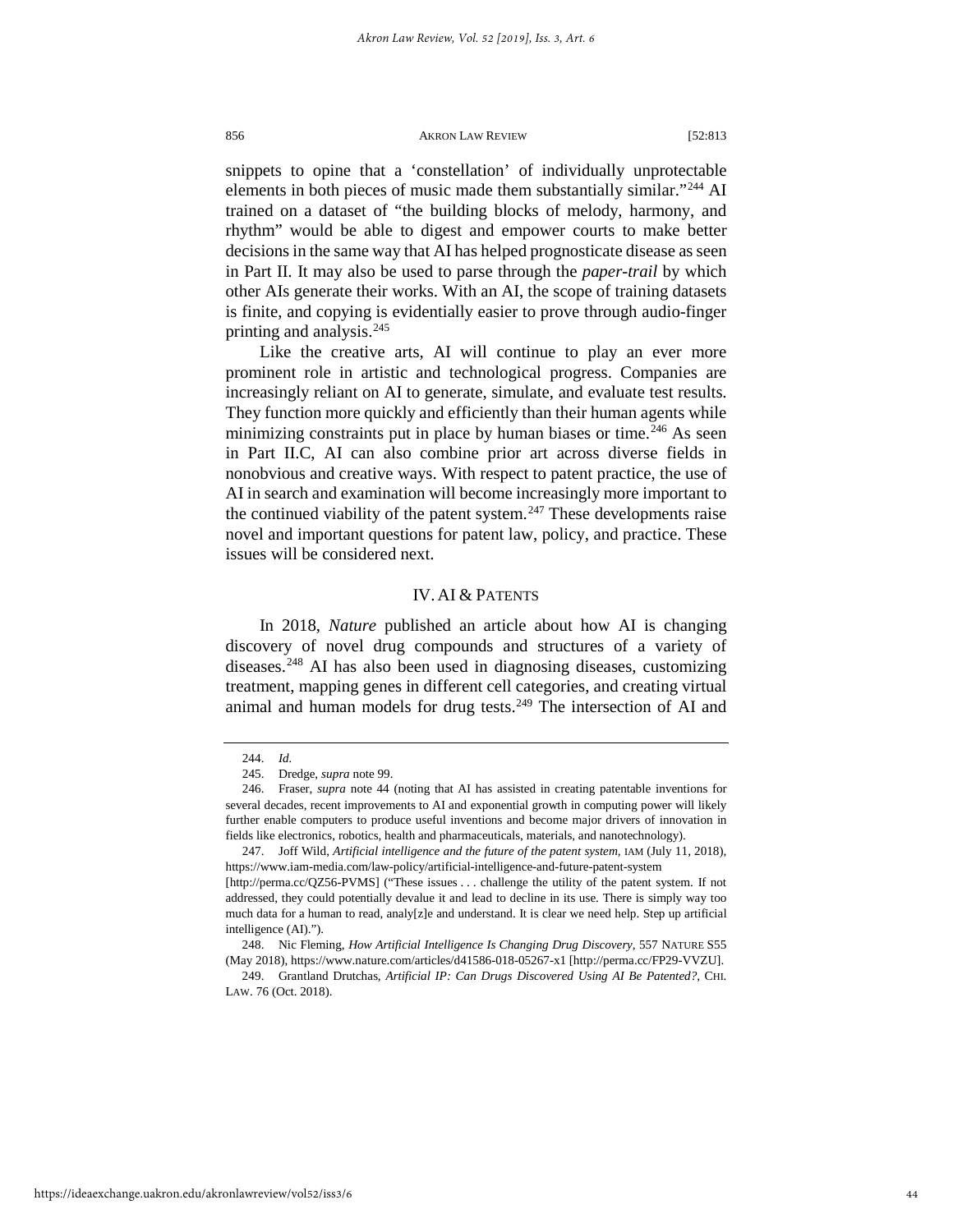patent law raises important issues: What happens when the AI takes the inventive step in producing the technological breakthrough?<sup>[250](#page-45-0)</sup> Can a novel drug identified by AI be "invented"? How should these breakthroughs affect the regard for the notional person—the PHOSITA by which much of patent doctrine is measured? How does AI change the equation when it comes to infringement? How can AI help save the patent system from obsolescence? We consider these questions here.

# *A. AI & Inventorship*

The literature on AI and IP cites the "Creativity Machine" and the "Invention Machine" as examples of AI creating patentable inventions.<sup>251</sup> It is striking that neither of the applicants identified the computers as the inventors. Who owns a patent turns on who, as an initial matter, invented the patent. Inventorship looks at who invented the subject matter of the patent and refers to the individual who invented or discovered the subject matter of the invention.<sup>[252](#page-45-2)</sup> An *inventor* must conceive the invention<sup>[253](#page-45-3)</sup> but need not reduce it to practice.<sup>[254](#page-45-4)</sup> Conception is the "formation in the mind of the inventor, of a definite and permanent idea of the complete and operative invention, as it is hereafter to be applied in practice."[255](#page-45-5)

The issue of ownership, or who owns legal title to the subject matter claimed in the patent, is starker in patent law than in copyright.<sup>[256](#page-45-6)</sup> Because patent law has no equivalent of WFH, individual inventors need to expressly assign their inventions to their employers for corporate ownership of inventions. It follows that with regard to patent law, unlike copyright law, the absence of a human inventor to bridge the chain of

<span id="page-45-6"></span><span id="page-45-5"></span>Published by IdeaExchange@UAkron, 2019

<span id="page-45-0"></span><sup>250.</sup> Toby Bond, *How Artificial Intelligence is set to disrupt our legal framework for Intellectual Property rights*, IPWATCHDOG (June 18, 2017), http://www.ipwatchdog.com/ 2017/06/18/artificial-intelligence-disrupt-legal-framework-intellectual-property-rights/id=84319/ [http://perma.cc/T248-69DY] (noting that AI will be the entity taking the inventive step, drawing new conclusions between the observed and the unknown).

<span id="page-45-1"></span><sup>251.</sup> U.S. Patent No. 5,852,815 (filed May 15, 1998); U.S. Patent No. 6,857,851 (filed Jan. 16, 2003).

<span id="page-45-2"></span><sup>252.</sup> Mark D. Penner and Mark Vanderveke, *Could the Creations of Artificial Intelligence be Entitled to Intellectual Property Protection*?, FASKEN (June 27, 2018), https://www.fasken.com/en/knowledgehub/2018/06/could-the-creations-of-artificial-intelligence-beentitled-to-intellectual-property-protection [http://perma.cc/3D97-X5L8] (an "inventor" is defined as the individual who invented or discovered the subject matter of the invention).

<span id="page-45-3"></span><sup>253.</sup> MPEP § 2137.01 (9th ed. Rev. 8, Jan. 2018) ("Unless a person contributes to the conception of the invention, he is not an inventor.").

<span id="page-45-4"></span><sup>254.</sup> *Id.* (reduction to practice may be satisfied either when the invention is actually carried out and is found to work for its intended purpose, or when a patent application having a sufficient disclosure is filed); *see also* Cooper v. Goldfarb, 154 F.3d 1321, 1327 (Fed. Cir. 1998).

<sup>255.</sup> *See* Mergenthaler v. Scudder, 11 App. D.C. 264, 276 (D.C. Cir. 1897).

<sup>256.</sup> Vapor Point LLC v. Moorhead, 832 F.3d 832 (2016).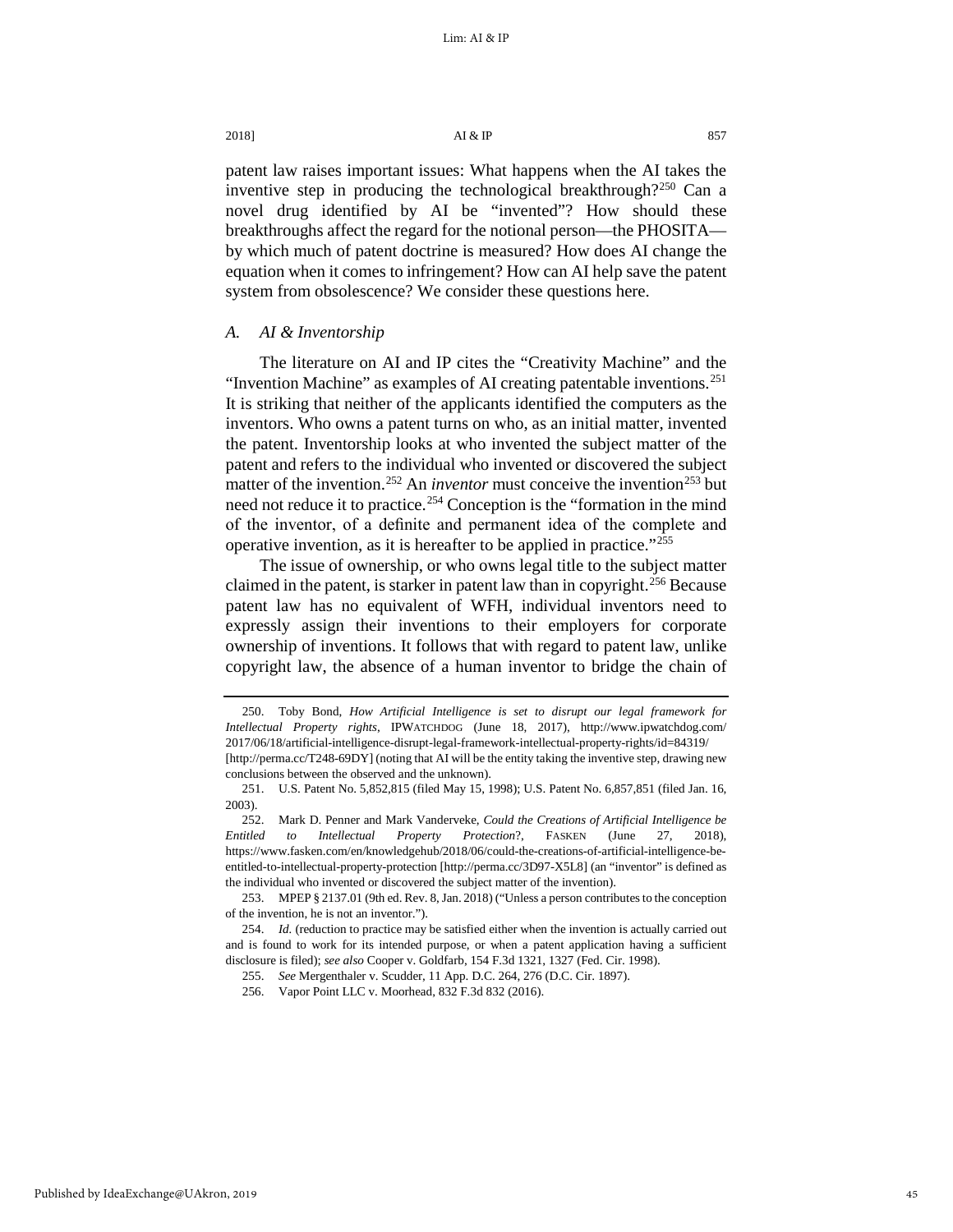inventorship and ownership between machine and corporation becomes critical.

In the absence of an assignment, the original applicant is presumed to be the owner.<sup>[257](#page-46-0)</sup> A human or corporate assignee of the invention could be recognized as the applicant and own the resulting patent, but this presupposes that a computer has the legal capacity to assign property, which it does not. This may create an impetus to introduce WFH to patent law similar to what currently exists under copyright law. That should not be radical. Their headwaters are the same—the IP Clause of the Constitution confers limited exclusive rights to promote artistic and technological progress. It is trite that while the streams of copyright and patent law mostly run parallel, they sometimes intermingle, and ideas cross-pollinate across their banks.<sup>[258](#page-46-1)</sup>

It is unlikely, though, that an AI can qualify as an inventor under current law. Conception can be performed only by natural persons because AI has no *mind* to speak of. This conclusion is buttressed by the Supreme Court's interpretation of patent-eligible subject matter as "anything under the sun that is made by man."<sup>[259](#page-46-2)</sup> The Dictionary Act provides that "[i]n determining the meaning of any Act of Congress . . . the [word] . . . 'individual,' shall include every infant member of the species homo sapiens."[260](#page-46-3) It is true that on its face, *person* and *whoever* may not be limited to humans or *individuals* since these terms could include corporations, companies, associations, firms, partnerships, societies, and joint stock companies. Further, no true infant is capable of inventing anything potentially patentable. One conclusion may be that *person* or *individual* would, in and of themselves, preclude AI from being recognized as an inventor. At the same time, patent law expressly vests ownership rights initially in human inventors, not companies.<sup>[261](#page-46-4)</sup> The anchoring of inventorship to the human inventor stems from a desire to

<sup>257. 37</sup> C.F.R. § 1.42 (2018) (referring to the "applicant" as the inventor).

<span id="page-46-1"></span><span id="page-46-0"></span><sup>258.</sup> Impression Prod., Inc. v. Lexmark Int'l, Inc*.*, 137 S. Ct. 1523, 1527 (2017) ("The two share a 'strong similarity and identity of purpose,' and many everyday products . . . are subject to both patent and copyright protections.").

<sup>259.</sup> Diamond v. Chakrabarty, 447 U.S. 303, 309 (1980).

<sup>260. 1</sup> U.S.C. § 8(a) (2018).

<span id="page-46-4"></span><span id="page-46-3"></span><span id="page-46-2"></span><sup>261.</sup> *See* 35 U.S.C. § 100(f) (2018) (stating that the U.S. patent system only recognizes individuals as inventors); *see* New Idea Farm Equip. Corp. v. Sperry Corp., 916 F.2d 1561, 1566 (Fed. Cir. 1990) (stating that inventors cannot be companies); Ben Hattenback & Joshua Glucoft, *Patents in an Era of Infinite Monkeys and Artificial Intelligence*, 19 STAN. TECH. L. REV. 32, 46 (2015) (stating that inventors cannot be machines); *see also*, C. Soans, *Some Absurd Presumptions in Patent*  Cases, 10 PAT. TRADEMARK & COPYRIGHT J. RES. & EDUC. 433, 438 (1966) (noting that the prevalent view is that a new patentable concept is a "mental creation by a human being").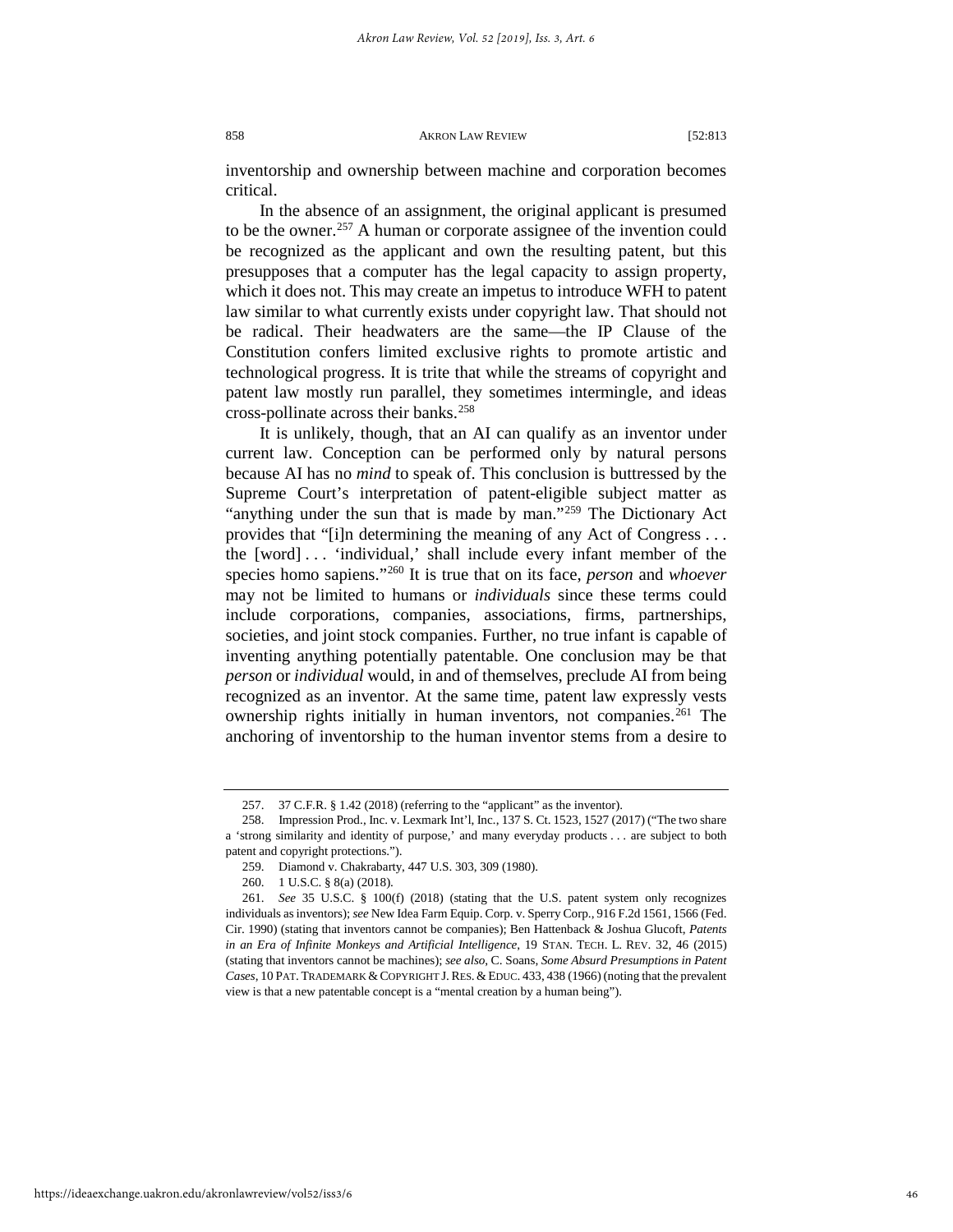# 2018]  $\overline{A1} \& \overline{IP}$  859

recognize and reward human ingenuity apart from economic benefit derived from the disclosure of the patented invention.<sup>[262](#page-47-0)</sup>

The Patent Act states that "[p]atentability shall not be negated by the manner in which the invention was made."<sup>[263](#page-47-1)</sup> However, that section deals specifically with the nonobviousness enquiry and, in particular, suggests that hindsight should not be used in determining whether the invention was obvious.<sup>[264](#page-47-2)</sup> It would be a stretch to negate case law and statutory law indicating the need for a human agent in the inventive process, including both conceiving of the invention and reducing it to practice. Thus, unlike copyright law where WFH specially recognizes corporations as the author-owner, a human must in the first instance be named as an inventor with regard to patentability—at least for now.<sup>[265](#page-47-3)</sup>

Beyond the question of vesting rights in the AI itself, inventorship issues may still arise. The list of possible human inventors includes the hardware and software developers, data trainers, and anyone who recognized the significance of AI-generated results.<sup>[266](#page-47-4)</sup> For instance, if A develops an AI and assigns it to B, who operates the AI on a cloud server provided by C, using training data provided by D, and the AI produces an invention—who is the inventor? Joint inventorship springs from a significant contribution to the conception of the invention such that a person of ordinary skill in the art could construct the invention without unduly extensive research or experimentation.<sup>[267](#page-47-5)</sup> A collaborator who contributes to the conception of just a single claim may be a joint

<span id="page-47-0"></span><sup>262.</sup> Liza Vertinsky & Todd M. Rice, *Thinking About Thinking Machines: Implications of Machine Inventors for Patent Law*, 8 B.U. J. SCI. & TECH. L. 574, 585 (2002) (arguing that human creativity should be encouraged and recognized as underpins popular and political support for the patent system); *see also* Graham Dutfield, *Collective Invention and Patent Law Individualism: Origins and Functions of the Inventor's Right of Attribution*, 5 WIPO J. 25, 25–26 (2013), https://www.wipo.int/edocs/pubdocs/en/intproperty/wipo\_journal/wipo\_journal\_5\_1.pdf,

<span id="page-47-1"></span><sup>[</sup>https://perma.cc/8ESE-DCFQ] (noting that human inventorship recognizes the value placed on the products of human minds and the individuals who produce them).

<sup>263. 35</sup> U.S.C. § 103 (2018).

<span id="page-47-2"></span><sup>264.</sup> See Ashley Allman Bolt, *Combating Hindsight Reconstruction in Patent Prosecution*, 64 EMORY L.J. 1137 (2015).

<span id="page-47-3"></span><sup>265.</sup> Beech Aircraft Corp. v. EDO Corp*.*, 990 F.2d 1237, 1248 (Fed. Cir. 1993) (holding that "only natural persons may be 'inventors'").

<span id="page-47-4"></span><sup>266.</sup> Tull, *supra* not[e 76,](#page-16-8) at 42 ("The list of possible human inventors includes the AI software and hardware developers, the medical professionals or experts who provided the data set with known values or otherwise provided input into the development of the AI, and/or those who reviewed the AI results and recognized that an invention had been made.").

<span id="page-47-5"></span><sup>267.</sup> In re Verhoef, 888 F.3d 1362, 1366 (Fed. Cir. 2018) (A joint inventor may "contribute . . . to the conception or reduction to practice of the invention."); Ethicon, Inc. v. U.S. Surgical Corp., 135 F.3d 1456, 1460 (Fed. Cir. 1998); *see also* Kimberly-Clark Corp. v. Procter & Gamble Distrib. Co., 973 F.2d 911, 917 (Fed. Cir. 1992) (holding that each joint inventor must generally contribute to the conception of the invention); Sewall v. Walters, 21 F.3d 411, 415 (Fed. Cir. 1994).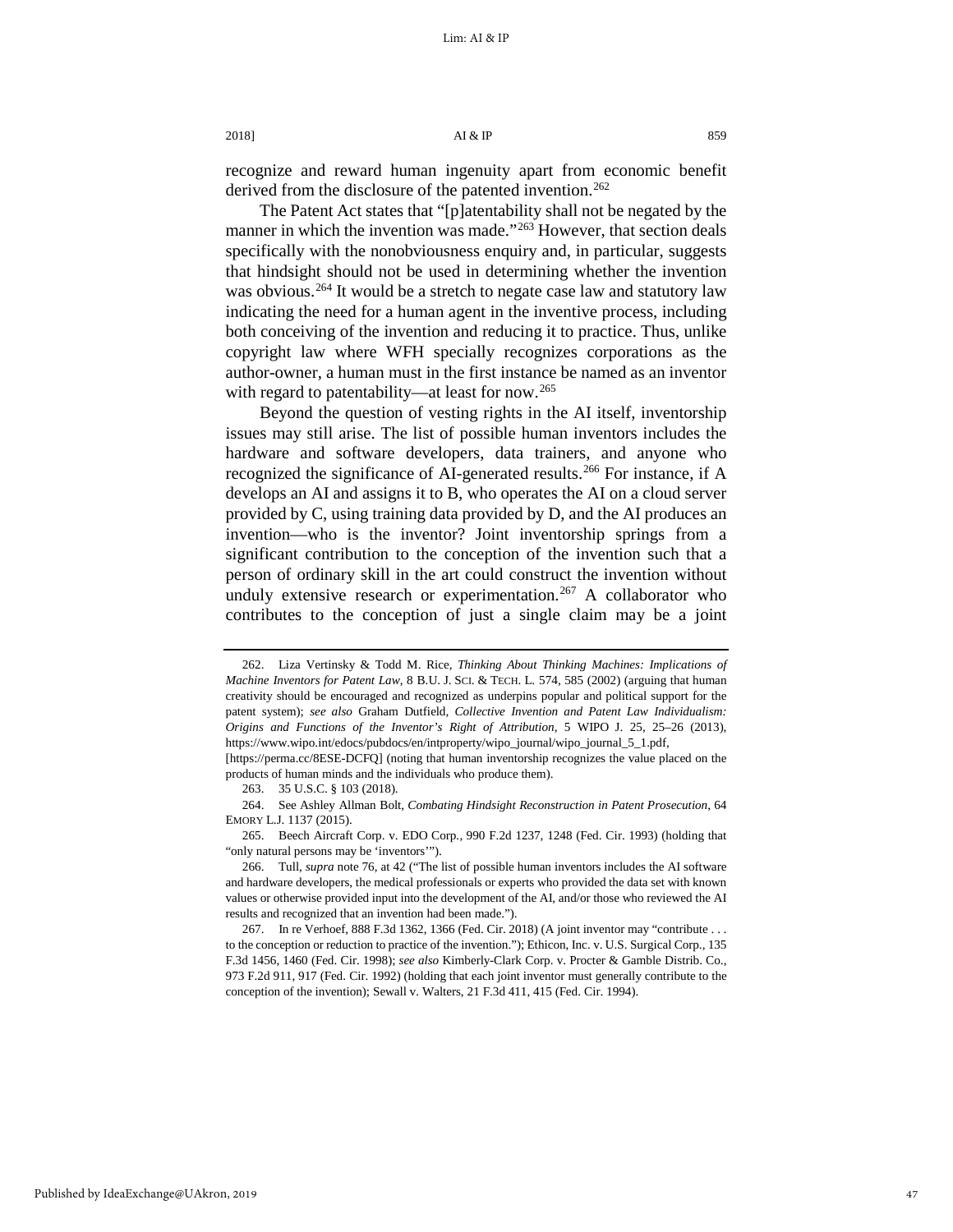inventor,<sup>[268](#page-48-0)</sup> and each joint inventor need not equally contribute.<sup>[269](#page-48-1)</sup> At the same time, a collaborator must "make a contribution to the claimed invention that is not insignificant in quality, when . . . measured against the dimension of the full invention," and "do more than merely explain to the real inventors well-known concepts and/or the current state of the art." $270$  In the previous example, B and D arguably satisfy the requirement of joint inventorship if D's employees selected the data and B fed the data in to discover the invention.<sup>[271](#page-48-3)</sup> So may A and C, though the assignment and hosting make their claims to the invention more tenuous.

The law assumes that the named inventors "are the true and only inventors."[272](#page-48-4) Inventorship on issued patents is presumed to be correct, and a challenger must prove its case by "clear and convincing evidence" and provide corroborating evidence.<sup>[273](#page-48-5)</sup> When an inventor is not named on an issued patent or a person is named in error, the U.S. Patent and Trademark Office (PTO) may correct inventorship.[274](#page-48-6) If inventorship can be corrected, then the error will not render the patent invalid.<sup>[275](#page-48-7)</sup> A court may also order correction of inventorship, but an omitted inventor who moves for correction must meet a "heavy burden."<sup>[276](#page-48-8)</sup>

There are perils to not naming the correct inventors. First, the PTO may reject claims where an application does not correctly name all inventors.[277](#page-48-9) Second, patent applicants who intentionally falsify inventorship to the PTO risk invalidation of any issued patent based on inequitable conduct.<sup>278</sup> Third, patentees seeking to enforce their rights

<sup>268.</sup> *Ethicon, Inc.*, 135 F.3d at 1460.

<sup>269.</sup> *In re Verhoef*, 888 F.3d at 1366.

<sup>270.</sup> *Id.*

<span id="page-48-3"></span><span id="page-48-2"></span><span id="page-48-1"></span><span id="page-48-0"></span><sup>271.</sup> Jason Lohr, *Artificial intelligence drives new thinking on patent rights*, HOGAN LOVELLS: LIMEGREEN IP NEWS (July 15, 2016), https://www.limegreenipnews.com/2016/07/artificialintelligence-drives-new-thinking-on-patent-rights/ [http://perma.cc/42R7-ZH3Q].

<sup>272.</sup> Drone Techs. v. Parrot S.A., 838 F.3d 1283, 1292 (Fed. Cir. 2016).

<span id="page-48-5"></span><span id="page-48-4"></span><sup>273.</sup> Vapor Point LLC v. Moorhead, 832 F.3d 1343, 1349 (Fed. Cir. 2016), *cert. denied sub nom*, Nanovapor Fuels Grp., Inc. v. Vapor Point, LLC, 137 S. Ct. 1121 (2017) (leaving in place an order by the lower court to correct inventorship based on clear and convincing evidence that two joint inventors were omitted).

<sup>274. 35</sup> U.S.C. § 256(a) (2018).

<sup>275. 35</sup> U.S.C. § 256(b) (2018).

<sup>276.</sup> Eli Lilly & Co. v. Aradigm Corp*.*, 376 F.3d 1352, 1358 (Fed. Cir. 2004).

<span id="page-48-9"></span><span id="page-48-8"></span><span id="page-48-7"></span><span id="page-48-6"></span><sup>277.</sup> In re Verhoef, 888 F.3d 1362, 1367–68 (Fed. Cir. 2018) (affirming the PTO's rejection of claims under pre-AIA § 102(f) because the applicant did not name his co-inventor on the application, reasoning that the applicant did not conceive of every claim); MPEP § 2157 (9th ed. Rev. 8, Jan. 2018) (Although the AIA version of § 102 does not include a subsection (f) or contain the same language as pre-AIA § 102(f), the PTO has indicated it will continue to reject errors of inventorship under 35 U.S.C. §§ 101, 115 (2018)).

<span id="page-48-10"></span><sup>278.</sup> Therasense, Inc. v. Becton, Dickinson & Co*.*, 649 F.3d 1276, 1290 (Fed. Cir. 2011) (en banc) ("To prevail on a claim of inequitable conduct, the accused infringer must prove that the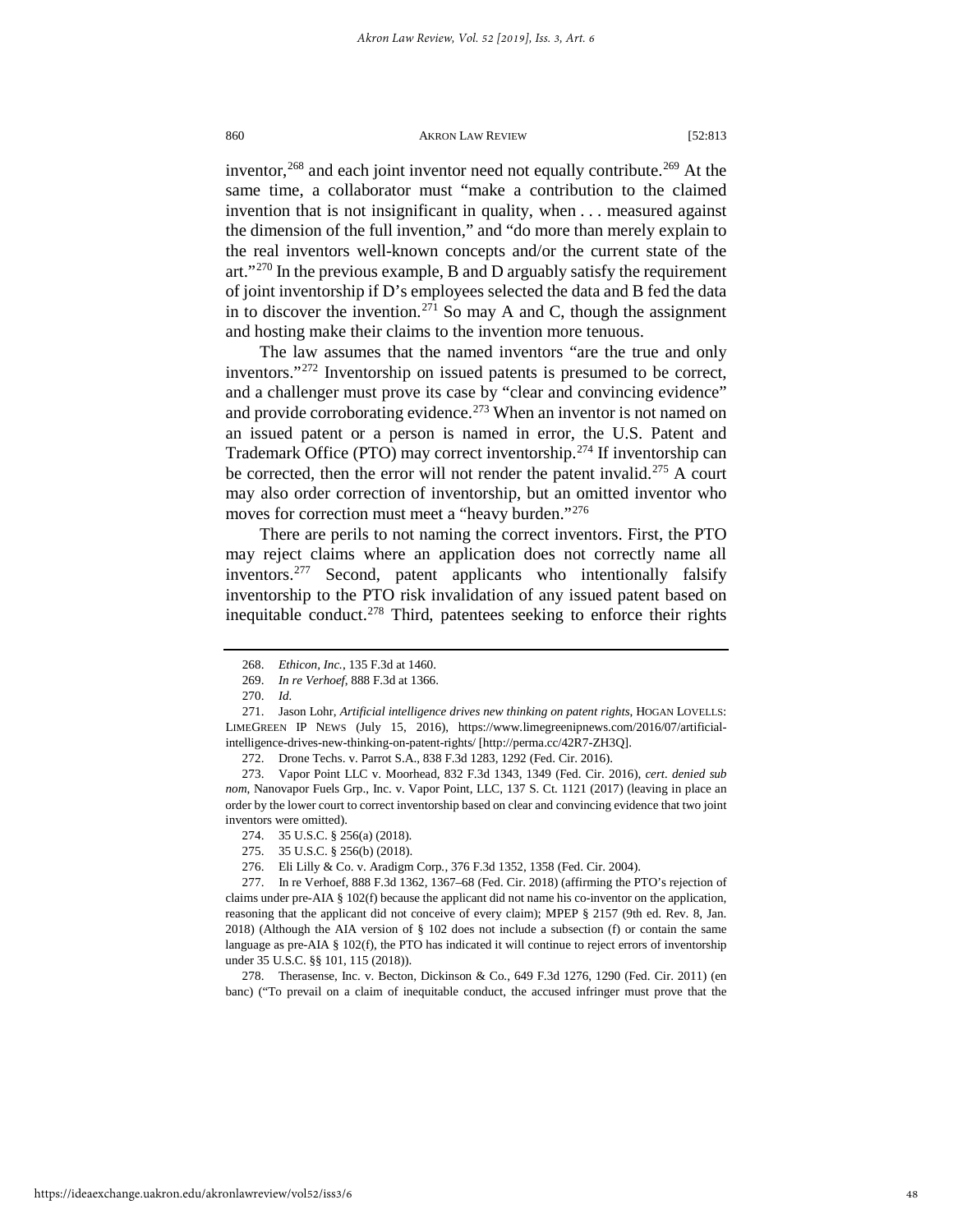# $2018$ ]  $Al & IP$  861

might have their suits dismissed for nonjoinder if a court determines that the patent does not name all joint inventors.<sup>279</sup> Moreover, as with WFH, licenses, joint development agreements, and assignments need to reflect clearly the parties' intention in invention ownership, as do indemnification agreements on liability.

Are patent applicants then trapped in a catch-22? AI cannot be named as an inventor even though the human role may be minimal or nonexistent. Yet listing a human inventor who made no actual conceptual contribution could be misleading or even fraudulent. One option is to eliminate the statutory requirement to identify an inventor altogether. The underlying question then becomes who should own the invention. Furthermore, it allows inventorship issues arising from a sliver of facts to trump the benefit that naming inventors within an established and time-honored system brings. $280$ 

<span id="page-49-3"></span>It may be better for AI to be identified in a patent application as long as AI is used. Patent applications do not currently require applicants to disclose the use of AI in the inventive process, much less that the AI invented the invention.<sup>281</sup> This becomes particularly important when identifying the PHOSITA in the AI-era, where the "person of ordinary skill in the art" may no longer be a person at all. Identification of the PHOSITA is centrally relevant to issues of patentability and patent scope. For example, claim construction, novelty, and obviousness are all determined from the PHOSITA's point of view. The relevant standard

patentee acted with the specific intent to deceive the PTO."); *see also id.* at 1292 ("[I]nequitable conduct renders an entire patent (or even a patent family) unenforceable."); PerSeptive Biosys., Inc. v. Pharmacia Biotech, Inc., 225 F.3d 1315, 1322–23 (Fed. Cir. 2000) (holding asserted patents unenforceable for inequitable conduct based on incorrect inventorship based on "at least five specific instances of intentional falsehoods, misrepresentations, and omissions" directed to the material issue of inventorship).

<span id="page-49-0"></span><sup>279.</sup> Ethicon, Inc. v. U.S. Surgical Corp., 135 F.3d 1456, 1468 (Fed. Cir. 1998) (holding that "one co-owner has the right to impede the other co-owner's ability to sue infringers by refusing to voluntarily join in such a suit.").

<span id="page-49-1"></span><sup>280.</sup> Fraser, *supra* not[e 44](#page-11-5) ("[E]liminating this requirement would obviate certain justifications for the patent system, such as the fair reward and moral benefit of recognition. This could have tangible impacts on scientists and engineers who gain professional credibility and even monetary benefits based on their status as a named inventor on patents.").

<span id="page-49-2"></span><sup>281.</sup> Ana Ramalho, *Patentability of AI-Generated Inventions: is a Reform of the Patent System Needed?*, [https://papers.ssrn.com/sol3/papers.cfm?abstract\\_id=3168703,](https://papers.ssrn.com/sol3/papers.cfm?abstract_id=3168703) [\[https://perma.cc/W3HL-](https://perma.cc/W3HL-MS6M)[MS6M\]](https://perma.cc/W3HL-MS6M) ("[N] either laws nor Examination Guidelines seem to mandate that the applicant indicate the means through which she created the invention."); *id.* (describing how the prosecution history of the invention "Apparatus for Improved General-Purpose PID and non-PID Controllers" makes no mention of the AI used to develop the invention, nor the use of the AI in developing his idea. The inventor admitted that "the whole invention was created by a computer").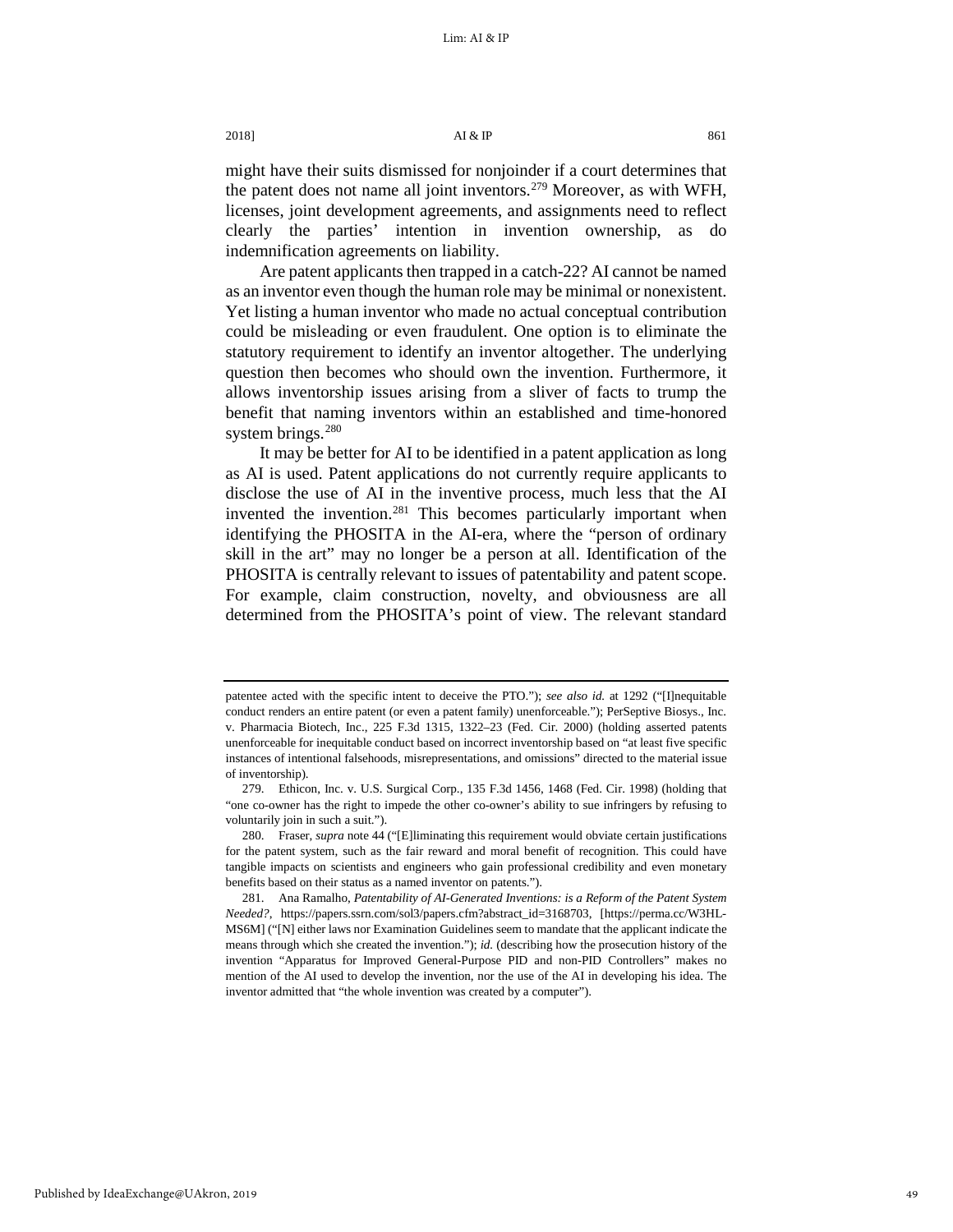will vary widely depending on whether the inventor is the AI, the augmented human user, or the AI developers.

# *B. AI as the PHOSITA*

An inventor cannot receive a patent for an invention that is only a trivial or *obvious* modification of the prior art.[282](#page-50-0) The obviousness inquiry requires "a comparison between what is claimed to have been invented in the patent and what was already known to a person of ordinary skill in the field of art pertaining to the invention."[283](#page-50-1) Courts and the PTO apply a three-step procedure: $284$  (1) they determine the scope and content of the prior art; (2) they compare the differences between the prior art and the claims at issue; and (3) they assess the level of ordinary skill in the pertinent art.[285](#page-50-3)

In step one, the PHOSITA is presumed to have knowledge of all the analogous prior art in addition to the ordinary skill of one who practices in that area of technology.[286](#page-50-4) Analogous art includes only those prior art references that either arise in the same field of endeavor or deal with the same problem the inventor has attempted to solve.<sup>[287](#page-50-5)</sup> A reference may be considered reasonably pertinent if:

it is one which, because of the matter with which it deals, logically would have commended itself to an inventor's attention in considering his problem. If a reference disclosure has the same purpose as the claimed invention, the reference relates to the same problem, and that fact supports use of that reference in an obviousness rejection.<sup>[288](#page-50-6)</sup>

Prior art that teaches away from the combination by suggesting its undesirability or yielding unexpected results indicates the nonobviousness of the invention.[289](#page-50-7) In step two, because inventions consist of new combinations of pre-existing elements, the sum of analogous prior art must contain each element of the claimed invention as well as provide a "motivation to combine" the references by the PHOSITA.<sup>[290](#page-50-8)</sup> Prejudice

<sup>282. 35</sup> U.S.C. § 103 (2018).

<sup>283.</sup> Securitypoint Holdings, Inc. v. United States, 129 Fed. Cl. 25, 35 (2016).

<sup>284.</sup> *See* KSR Int'l Co. v. Teleflex Inc., 550 U.S. 398 (2007).

<span id="page-50-4"></span><span id="page-50-3"></span><span id="page-50-2"></span><span id="page-50-1"></span><span id="page-50-0"></span><sup>285.</sup> Graham v. John Deere Co., 383 U.S. 1, 17 (1966) (The court may also assess secondary considerations.).

<sup>286.</sup> *See, e.g.*, *In re* Winslow, 365 F.2d 1017, 1020 (C.C.P.A. 1966).

<sup>287.</sup> *In re* Clay, 966 F.2d 656, 659 (Fed. Cir. 1992).

<span id="page-50-8"></span><span id="page-50-7"></span><span id="page-50-6"></span><span id="page-50-5"></span><sup>288.</sup> Sci. Plastic Prods., Inc. v. Biotage AB, 766 F.3d 1355, 1359 (Fed. Cir. 2014), *cert. denied*, 135 S.Ct. 2380 (2015).

<sup>289.</sup> *In re* Gurley, 27 F.3d 551, 553 (Fed. Cir. 1994).

<sup>290.</sup> *In re* Rouffet, 149 F.3d 1350, 1357 (Fed. Cir. 1998).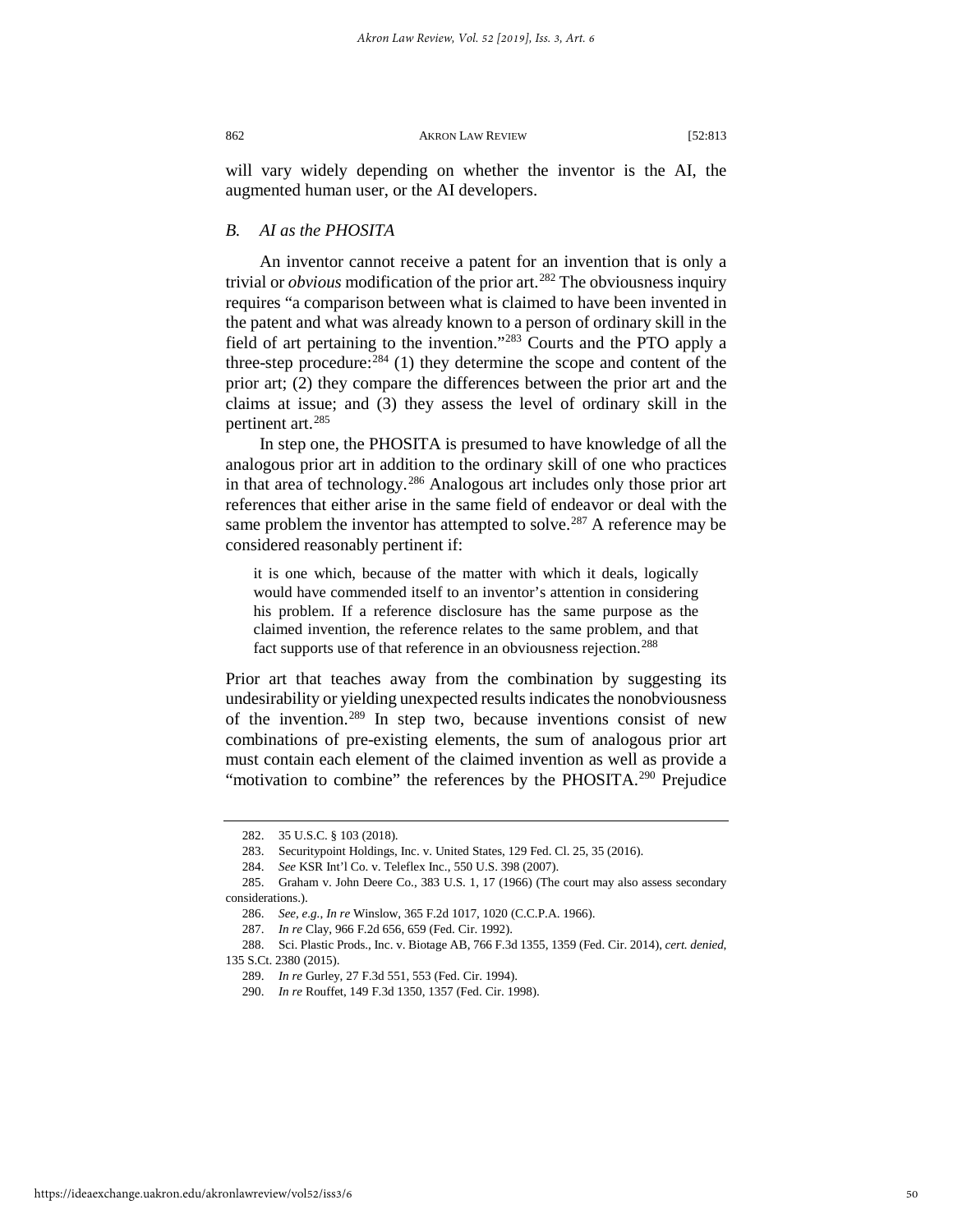2018]  $\overline{A1} \& \overline{IP}$  863

from prior failures in the relevant art is an important factor in nonobviousness analysis.

A PHOSITA that is either AI-augmented or an AI *inventor* can thread non-analogous art and is unfettered by biases due to prior failures is clearly superior to a PHOSITA fettered by the limitations of human cognition.[291](#page-51-0) An inventive step obvious to an AI capable of testing millions of prototypes in a fraction of the time that a skilled artisan needs may be staggeringly nonobvious to a skilled person, or moderately obvious to that same person with access to a similar AI system. How should patent law respond?

One option is to raise the bar for patentability by modifying the criteria explicitly to require consideration of AI.[292](#page-51-1) Professor Ryan Abbott has argued that the PHOSITA should include an express consideration of "technologies used by active workers."[293](#page-51-2) In particular,

[t]his change will more explicitly take into account the fact that machines are already augmenting the capabilities of workers, in essence making more obvious and expanding the scope of prior art. Once inventive machines become the standard means of research in a field, the test would also encompass the routine use of inventive machines by skilled persons. . . .To obtain the necessary information to implement this test, the Patent Office should establish a new requirement for applicants to disclose when a machine contributes to the conception of an invention, which is the standard for qualifying as an inventor.<sup>[294](#page-51-3)</sup>

Another option is to exclude inventions that might have been created even without the patent system.<sup>[295](#page-51-4)</sup> To do so would create a subcategory of patent rules for AI-inventions that risks arbitrariness and may be difficult to cabin. Yet, what is the alternative?

After all, applicants need not declare to the PTO whether an AI was involved in the inventive step. They can use the benchmark of a human

<span id="page-51-0"></span><sup>291.</sup> Ramalho, *supra* note [281](#page-49-3) ("The use of AI in the inventing process can cause the field of analogous arts to be broadened in practice, given the unbiased nature of AI (and therefore the real possibility that AIs will look for solutions to problems in non-analogous fields)."); *see also* Ryan Abbott, *Everything Is Obvious*, 66 UCLA L. REV. 2, 37 (2019) ("[A] machine is capable of accessing a virtually unlimited amount of prior art. Advances in medicine, physics, or even culinary science may be relevant to solving a problem in electrical engineering. Machine augmentation suggests that the analogous arts test should be modified or abolished once inventive machines are common, and that there should be no difference in prior art for purposes of novelty and obviousness.").

<span id="page-51-1"></span><sup>292.</sup> Ramalho, *supra* note 283, at 26 ("It would therefore be advisable to consider adding a 'made by AI' factor as an indication of obviousness.").

<sup>293.</sup> Abbott, *supra* note 293, at 6.

<sup>294.</sup> Abbott, *supra* note 293, at 6.

<span id="page-51-4"></span><span id="page-51-3"></span><span id="page-51-2"></span><sup>295.</sup> Abbott, *supra* note 293, at 45 ("inventions which would not be disclosed or devised but for the inducement of a patent.").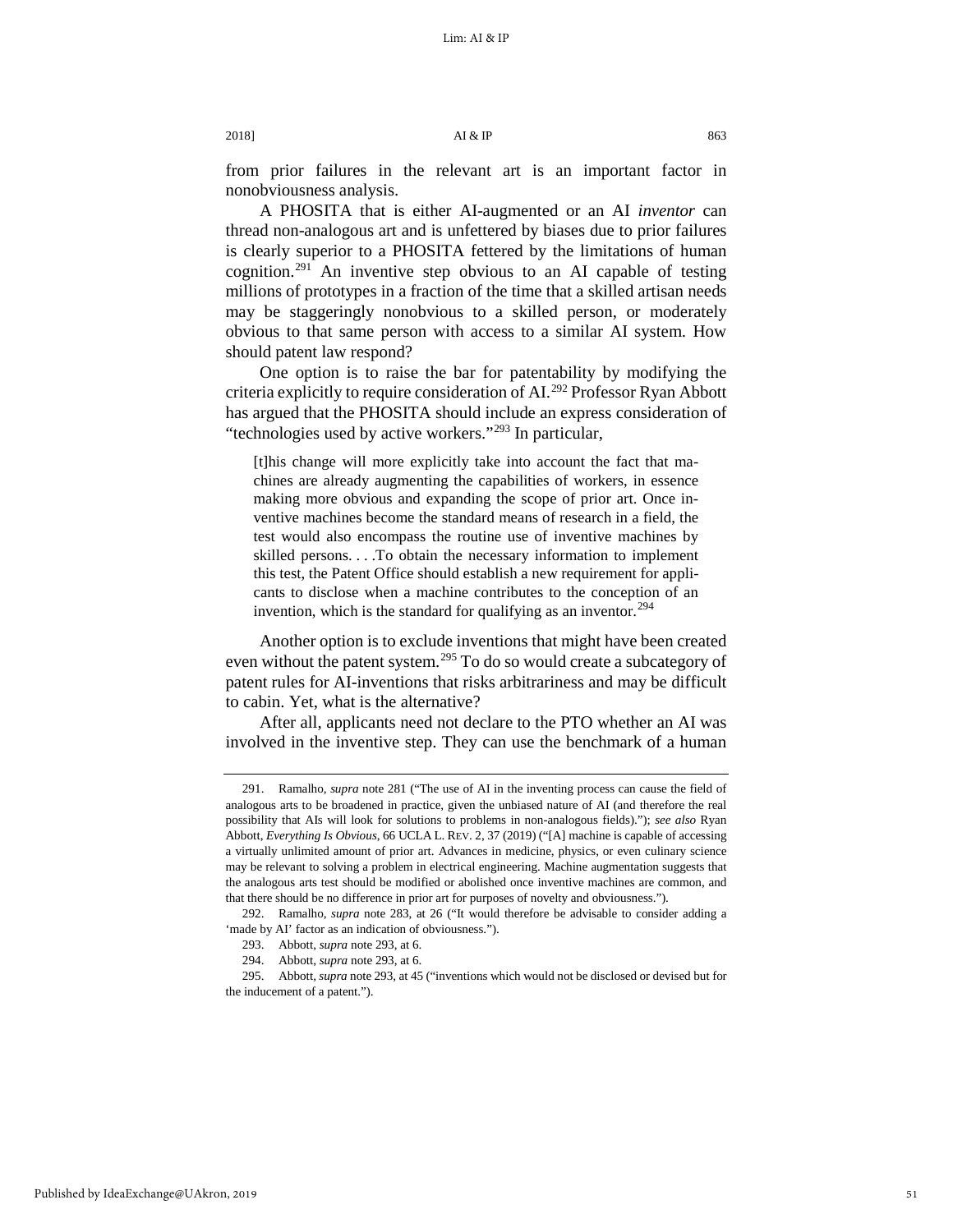PHOSITA to show that their invention was nonobvious, but they cannot have it both ways. Applicants can choose to (1) declare the AI's involvement and be judged by a higher AI-PHOSITA standard that would render more things obvious or (2) not use AI and be bound by a lower human-PHOSITA standard. Therein lies both the solution and the seeds of the greedy applicant's own destruction. If the patent specification fails to enable the human PHOSITA to make and use the claimed invention without undue experimentation, the claim will be invalid for lack of enablement.<sup>[296](#page-52-0)</sup> Similarly, if the human PHOSITA cannot discern that the inventor possessed the invention on the claim's effective filing date, that claim is invalid for failure to meet the written description requirement.<sup>[297](#page-52-1)</sup>

Finally, if the human PHOSITA reading the claims in light of the specification and prosecution history cannot discern their objective boundaries, the claims fail for lack of definiteness.<sup>[298](#page-52-2)</sup> This is because AI systems often operate in a black box.<sup>[299](#page-52-3)</sup> In this regard, using AI techniques to explain AI functionality or locating an inventive concept outside the AI interacting with other elements may ameliorate this obstacle.<sup>[300](#page-52-4)</sup>

# <span id="page-52-6"></span>*C. AI as Infringers*

IBM's Watson AI is used in Aerialtronic drones, Under Armour's fitness apps, and Weather Underground's weather prediction app[.301](#page-52-5) Machine learning enables Watson to write new algorithms, and in that process, infringe on patents that might not have been anticipated when the

<sup>296. 35</sup> U.S.C. §112 (2018).

<span id="page-52-1"></span><span id="page-52-0"></span><sup>297.</sup> As to written description, "[t]he standard for satisfying the written description requirement is whether the disclosure 'allow[s] one skilled in the art to visualize or recognize the identity of the subject matter purportedly described.'" Alcon Research Ltd. v. Barr Labs. Ltd., 745 F.3d 1180, 1190(Fed. Cir. 2014) (quoting Enzo Biochem, Inc. v. Gen-Probe Inc., 323 F.3d 956, 968 (Fed. Cir. 2002)). The written description requirement demands that the specification fully support or describe the invention claimed. 35 U.S.C. § 112(a) (2018) ("The specification shall contain a written description of the invention.").

<span id="page-52-2"></span><sup>298.</sup> Nautilus, Inc. v. Biosig Instruments, Inc., 572 U.S. 898, 911–12 (2014); *see* 35 U.S.C. § 112(b) (2018) (requiring that a claim must be sufficiently definite to inform the public of the bounds of the protected invention, i.e., what subject matter is covered by the exclusive rights of the patent).

<span id="page-52-3"></span><sup>299.</sup> *See* Kaavo Inc. v. Amazon.com Inc., 323 F. Supp. 3d 630, 642 (D. Del. 2018) (rejecting AI claims that gave "no details on how the forecasting is done, and no algorithm [wa]s provided").

<span id="page-52-4"></span><sup>300.</sup> Danny Tobey, *Alice in Wonderland: Navigating the Strange World of Patenting AI*, AIPLA NEWSSTAND (Dec. 21, 2018), https://www.lexology.com/library/detail.aspx?g=26fa0357-e1dd-410b-aadf-c8903ede9807 [http://perma.cc/9PFP-QUBW].

<span id="page-52-5"></span><sup>301.</sup> Marc Ferranti, *IBM's Watson IoT Hits the Skies with Aerialtronics drone deal*, ComputerWorld, (Sept. 16, 2016), http://www.computerworld.com/article/3121224/internet-ofthings/ibms-watson-iot-hits-the-skies-with-aerialtronics-dronedeal.html [http://perma.cc/N7KW-LGAP].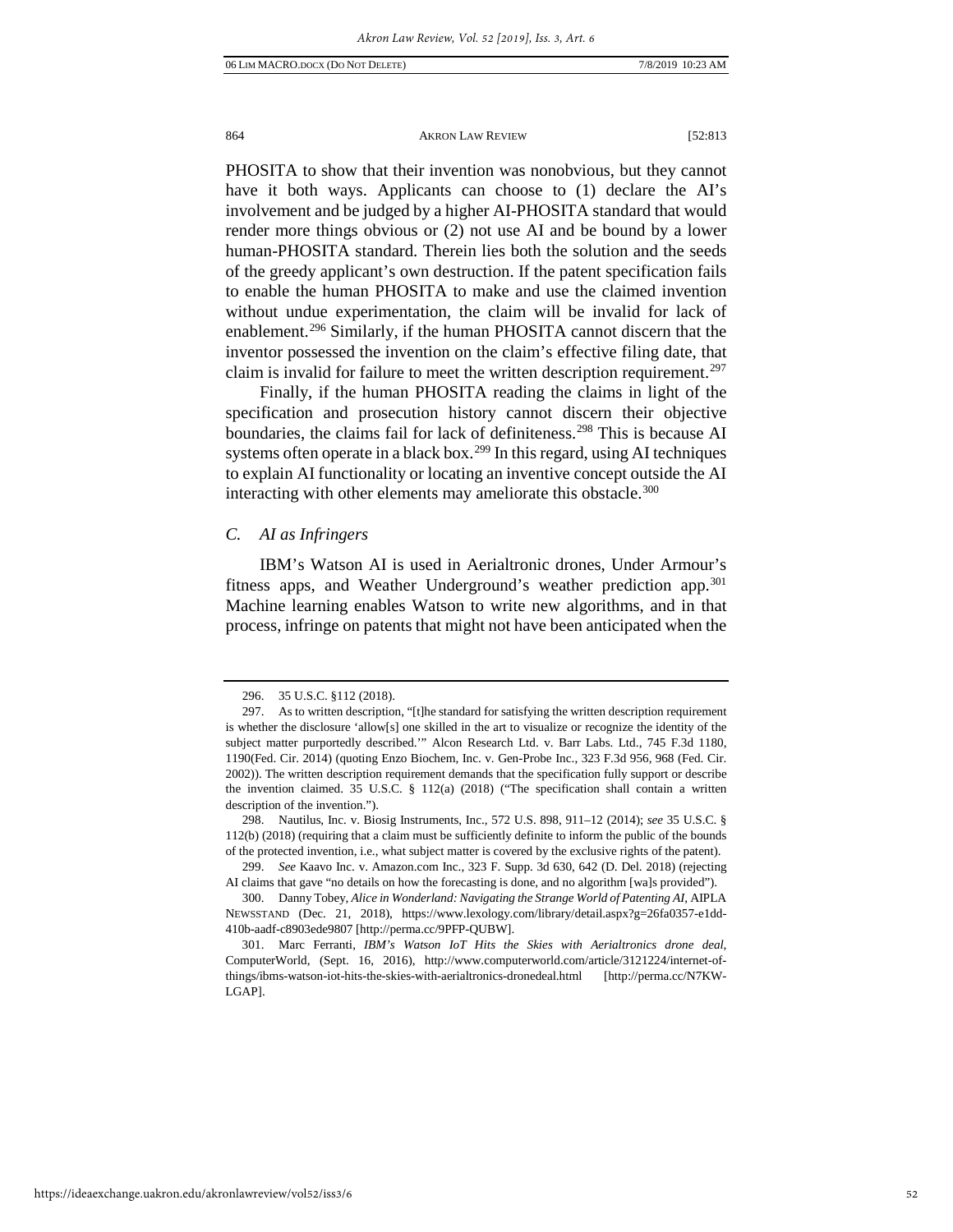# 2018]  $\overline{A1} \& \overline{IP}$  865

initial iteration was developed.<sup>[302](#page-53-0)</sup> Multiple actors may be involved in its development and operation. This makes it difficult to determine which party is liable should direct infringement occur.

AI-generated works might infringe preexisting rights of others in several ways. First, the AI could perform steps recited in the claims of a patented invention. A lens designed by AI could infringe patents on optical lens and electrical circuit technology.<sup>[303](#page-53-1)</sup> Similarly, AI-enabled systems that map the fastest route between two points could ensnare both the AI developer and the agent who implements the system under a direct infringement theory where they cumulatively perform all the patented steps.<sup>[304](#page-53-2)</sup>

Watson, *supra* note 304, at 81.

<span id="page-53-0"></span><sup>302.</sup> Bridget Watson, *A Mind of Its Own-Direct Infringement by Users of Artificial Intelligence Systems*, 58 IDEA: J. FRANKLIN PIERCE FOR INTELL. PROP. 65, 80 (2017) ("Through machine learning, Watson can alter its own programming."); *see also id.* at 81 ("The following fictitious example demonstrates how infringement of a patent-protected method occurs. Weather Underground uses Watson to make weather predictions. After multiple months of data evaluation, Watson develops a new method of weather prediction and uses the new method in its subsequent predictions.").

<sup>303.</sup> *Id.* at 76.

<span id="page-53-2"></span><span id="page-53-1"></span><sup>304. 35</sup> U.S.C. § 271(a) (2018) (Direct infringement occurs when a party "makes, uses, sells, offers to sell, or sells any patented invention . . . during the term of the patent."). Here is one infringement hypothetical:

For example, consider a patented method for determining the fastest route to a destination, which considers traffic patterns, satellite data, and road conditions. Company A, the controlling company, creates and sells an artificial intelligence system to Company B, the agent. Company B directs the system to better determine the fastest route to a destination by inputting information from traffic patterns, satellite data, and road conditions. Using the inputted information, the system identifies an approach for determining the fastest route between two definitions, which happens to be the same method claimed in the patent. By performing each step in the method for determining the fastest route between two destinations, the system, under B's current control, infringed on the patent. Using the definition of direct infringement, this would constitute infringement of the patent.

Watson, *supra* note 304, at 78–79 (2017). A and B may also infringe where A contracts with B to perform one or more steps in the claims, while A performed the rest of the steps:

For example, the system sold by Company A and bought by Company B is directed to develop an algorithm for determining the fastest route to a destination. Company B directs the system to perform steps one and two, which are identical to steps one and two from the patent. The system then develops the remaining steps, identical to those of the patent. Thus, Company B directing the system to develop the remaining steps would also constitute infringement under the definition of direct infringement.

Watson, *supra* note 304, at 79. The current interpretation of direct infringement has been described in the following way:

Under the rule provided by the Federal Circuit in *Akamai*, direct infringement of a patentprotected method occurs when all of the steps are "performed or attributed to a single entity. . . . Therefore, when an artificial intelligence system creates a method and implements that method to produce a result, infringement occurs if that method is patent-protected such that the system performs each and every step of the method claim.'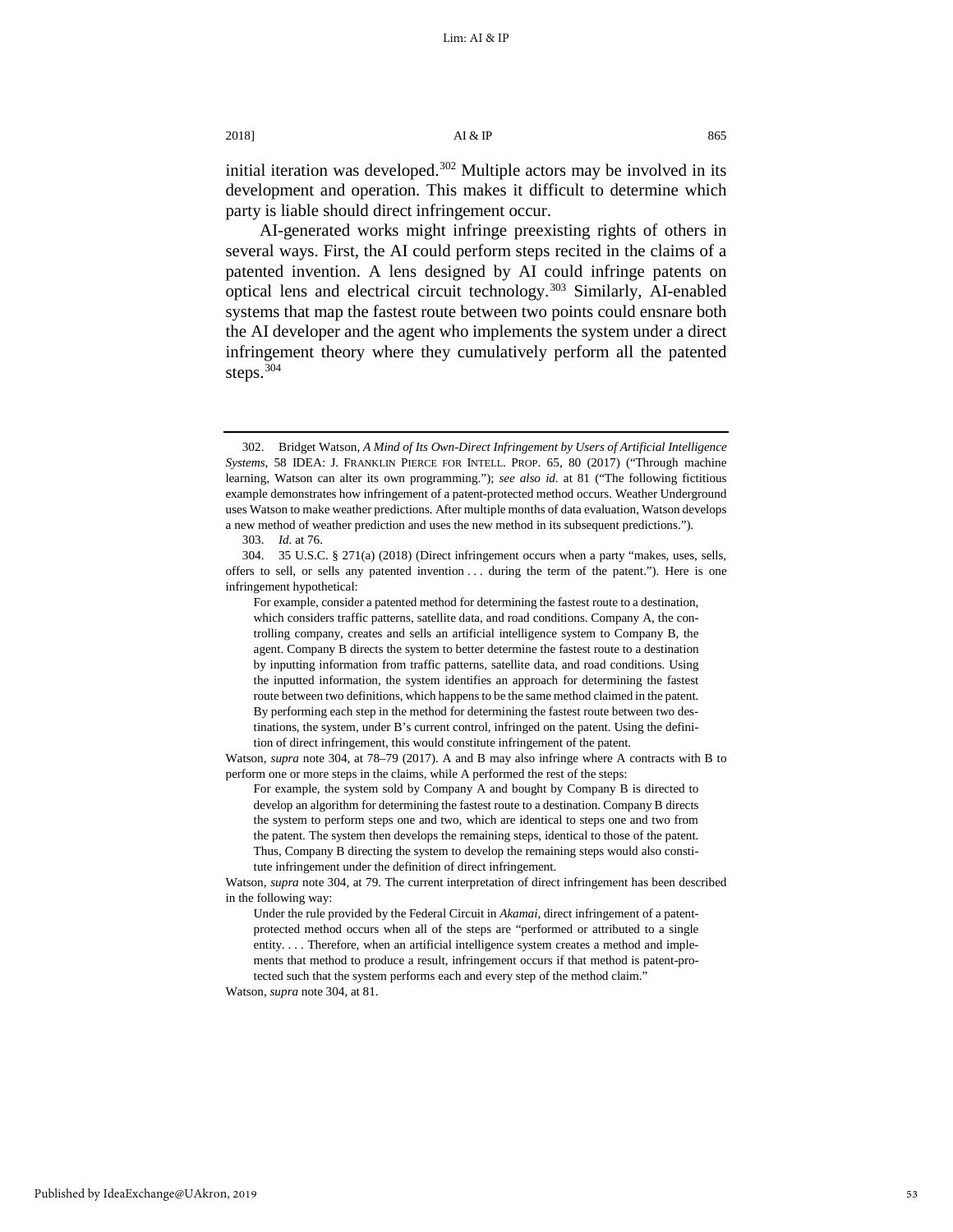<span id="page-54-0"></span>The 4IR also introduced an amplified likelihood of infringement unknown in the biochemical industry until now.<sup>[305](#page-54-1)</sup> Every step in the value chain from invention to manufacturing, diagnosis, prescription, delivery, and treatment could involve software.<sup>[306](#page-54-2)</sup> In chemical industries involving few technology layers, the invention is usually clearly identified by settled terminology, and a thorough patent search can support a tolerably reliable freedom to operate report.<sup>[307](#page-54-3)</sup>

In contrast, software exists in the messy realm of complex cumulative technologies with overlapping rights over abstract technologies described by non-standardized terminology.<sup>[308](#page-54-4)</sup> The relationship among rights owners is one of interlocking interdependence,

<span id="page-54-4"></span><span id="page-54-3"></span>307. Alissa Zeller, *Influences of Digital Transformation on Freedom-to-Operate Processes in the Chemical Industry*, *in* 5 INTELLECTUAL PROPERTY AND DIGITAL TRADE IN THE AGE OF ARTIFICIAL INTELLIGENCE AND BIG DATA 75, 78 (2018), http://www.i3pm.org/files/misc/CEIPI-ICTSD\_Issue\_5.pdf [https://perma.cc/W5FG-QJZ7] ("For chemical products, a meaningful in-depth FTO analysis can be done because of the clearly defined product (chemical formula) and the limited number of patents per product. Both restrict the patent search and its analysis to a reasonable scope."). 308. An example of this problem was described in the following way:

For example, when an innovation is made in the application layer (which is frequently the case in the smart product context), a patent search may reveal other IP rights targeting innovations in this layer. However, it is practically impossible to gain insights regarding the IP situation in the lower levels of the technology stack. Further, even within the same layer there are typically many claims floating around which pursue similar goals. It is to be expected that many patents exist that show overlaps in the scope of protection.

<span id="page-54-1"></span><sup>305.</sup> The increased likelihood of infringement has been described in the following way: The digital transformation changes processes in companies, as well as their product and service offerings across all industries. This creates a new IP management situation for many companies, especially in traditional, risk-averse industries (e.g. chemicals and pharmaceuticals). . . . For companies doing business in traditional industry sectors with little or no focus on information technology (IT) and computer technology, using new technologies imposed by the digital transformation leads to situations where the old paradigms of exclusivity or freedom to operate no longer apply. Rather, IP risk management approaches seem to be more appropriate.

Peter Bittner, *Intellectual Property Management Challenges Arising from Pervasive Digitalisation: The Effect of the Digital Transformation on Daily Life*, *in* 5 INTELLECTUAL PROPERTY AND DIGITAL TRADE IN THE AGE OF ARTIFICIAL INTELLIGENCE AND BIG DATA 67, 71-72 (2018), http://www.i3pm.org/files/misc/CEIPI-ICTSD\_Issue\_5.pdf [https://perma.cc/W5FG-QJZ7].

<span id="page-54-2"></span><sup>306.</sup> *Id.* at 71 ("Production and logistics processes undergo disruptive digital redesigns enabled by Internet of Things technologies and robotics. Even the innovation processes in companies change dramatically by relying more and more on computer-aided innovation, with artificial intelligence applications developing rapidly.").

Bittner, *supra* not[e 305.](#page-54-0) Zeller described this problem in the following way: For IT inventions, the key challenge in addition to the large number of patents for both a comprehensive search and its analysis is the lack of a standardised technical terminology. One and the same innovation can be defined in different terms. Thus, even if a potentially relevant patent can be identified, its scope of protection may be difficult to assess.

Zeller, *supra* note 309.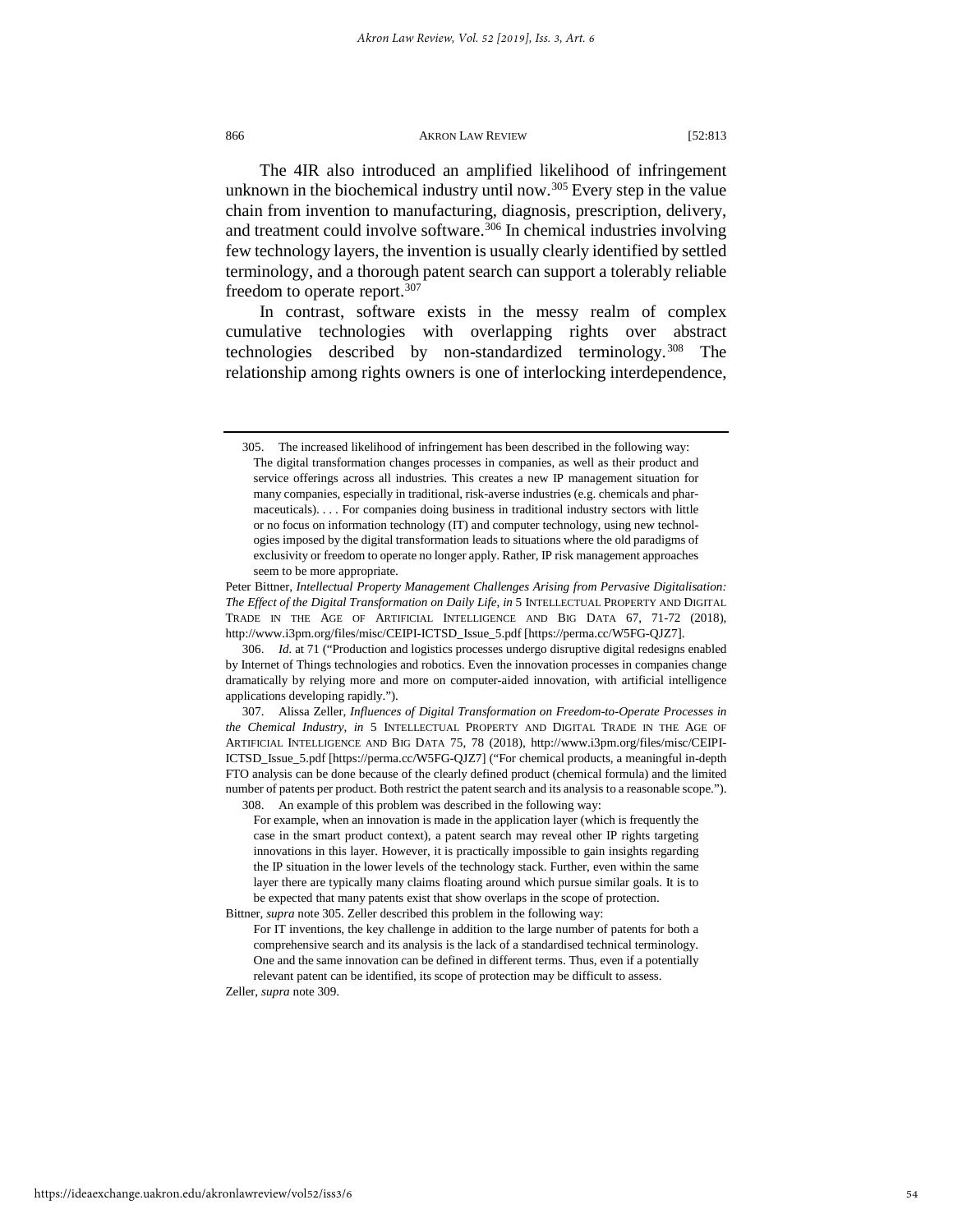# 2018]  $\overline{A1} \& \overline{IP}$  867

typically resolved via cross-licensing patent portfolios.<sup>[309](#page-55-0)</sup> Even good-faith product clearance searches cannot deliver a clean and reliable report.<sup>[310](#page-55-1)</sup> It is likely that any AI system will infringe dozens or even hundreds of patents in various technology layers. In the AI-enabled world, all industries, regardless of where they might have started, must embrace a risk management strategy calibrated according to discernable patent portfolios and players.<sup>[311](#page-55-2)</sup> Market players should own aspects of AI solutions that are attractive to others to improve their negotiating power when the time comes to gain access to others' patent portfolios.

Besides liability for patent infringement, AI can also pose a challenge to patent validity. One key ground is that AI patents-in-suit fail to recite patent-eligible claims. The Supreme Court noted forty years ago that "[i]n choosing such expansive terms as 'manufacture' and 'composition of matter,' modified by the comprehensive 'any'; Congress plainly contemplated that the patent laws would be given wide scope.["312](#page-55-3) It explained that "Congress took this permissive approach to patent eligibility to ensure that 'ingenuity should receive a liberal encouragement.<sup>"[313](#page-55-4)</sup> But the Supreme Court's decision in *Alice Corp. Pty. Ltd. v. CLS Bank Intern*. sounded the death knell for many software patents, including those covering AI inventions.<sup>[314](#page-55-5)</sup> As the Honorable Richard Linn of the Court of Appeals for the Federal Circuit observed:

<span id="page-55-3"></span><span id="page-55-2"></span>311. Bittner, *supra* note [305](#page-54-0) ("Dependent on the associated risk, the range of actions may include anything from 'ignore the IP right' to 'take your product off the market.'").

<span id="page-55-0"></span><sup>309.</sup> Bittner, *supra* not[e 305 \(](#page-54-0)"In other words, you may have a patent on a particular invention where somebody else has a patent on an invention that will necessarily be used for the implementation of your own invention, thus providing a bar to commercial use of your own invention.").

<span id="page-55-1"></span><sup>310.</sup> Bittner, *supra* note [305](#page-54-0) ("[E]ven if a company acts in good faith and has made a product clearance search before going to market with a new product, in the digital world there is always a high risk that other IP rights (at other layers and even at the same layer) are infringed."); *see also* Zeller, *supra* note 309 ("The market players will prefer to respect third-party patents through a riskbased FTO analysis followed by cross-licensing of patent portfolios, including mutual balance payments.").

<sup>312.</sup> Diamond v. Chakrabarty, 447 U.S. 303, 308–09 (1980).

<sup>313.</sup> *Id*. at 308.

<span id="page-55-5"></span><span id="page-55-4"></span><sup>314.</sup> Alice Corp. Pty. Ltd. v. CLS Bank Int'l, 573 U.S. 208, 217–18 (2014) (*Alice* articulated a two-part test for whether claims are directed to patent-eligible subject matter under 35 U.S.C. § 101(2018): whether they are directed to a judicially-excluded law of nature, a natural phenomenon, or an abstract idea, and if so, whether any element or combination of elements in the claim is sufficient to ensure that the claim amounts to significantly more than the judicial exclusion. The end goal was to "distinguish patents that claim laws of nature, natural phenomena, and abstract ideas from patents that claim patent-eligible applications of those concepts."); *id.* at 217 (*Alice* stated that there is "considerable overlap between step one and step two, and in some situations this analysis could be accomplished without going beyond step one." Rather than focusing on a generally-accepted and understood definition of, or test for, what an "abstract idea" encompasses, courts instead "examine earlier cases in which a similar or parallel descriptive nature can be seen—what prior cases were about, and which way they were decided.").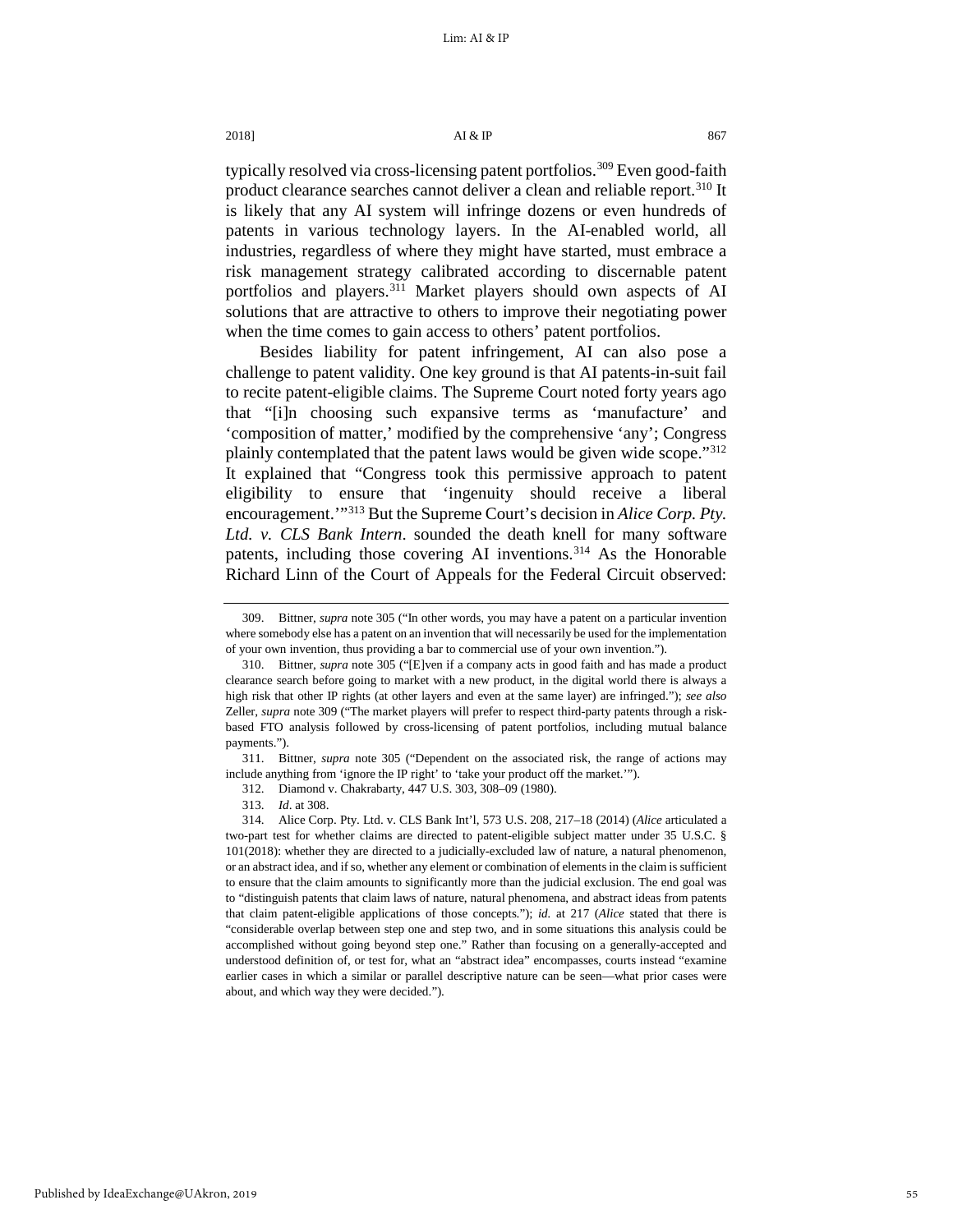"Despite the number of cases that have faced these questions. . .great uncertainty yet remains. And the danger of getting the answers to these questions wrong is greatest for some of today's most important inventions in computing," including "artificial intelligence."[315](#page-56-0)

Computer-implemented inventions have been patentable since the 1990s[.316](#page-56-1) However, widespread use of AI in patents and related innovation may be limited by the patentability of those inventions, making return on investment uncertain.<sup>[317](#page-56-2)</sup> Many AI patents recite generic computer implementation of abstract processes, or contain elements that are wellunderstood, routine, and conventional such as taking input data, running the data through an algorithm, and obtaining output data.<sup>[318](#page-56-3)</sup> While machine learning strives to train a computer to do something humans cannot practically do, that result is insufficient to avoid invalidity. Claims "reciting specific types of data associations, detailing the training phase

<span id="page-56-2"></span>317. Hashiguchi, *supra* not[e 33,](#page-8-6) at 29 ("The implicit, de facto requirements for patent eligibility may be at odds with the nature presently manifested by artificial intelligence technology.").

<span id="page-56-3"></span>318. *See, e.g.*, PurePredictive, Inc. v. H2O.AI, Inc., No. 17-cv-03049-WHO, 2017 WL 3721480 (N.D. Cal. 2017). The invention was a way of generating a "predictive ensemble in an automated manner . . . regardless of the particular field or application, with little or no input from a user or expert" via machine learning. *Id.* at \*1. The district court found that the claims amounted collecting and analyzing information and did not improve a technological process. Particularly, "[t]he first step, generating learned functions or regressions from data—the basic mathematical process of, for example, regression modeling, or running data through an algorithm—is not a patentable concept." *Id.* at \*5. Further, the next two steps were mathematical processes that not only could be performed by humans but also go to the general abstract concept of predictive analytics rather than any specific application. The court found that "just because a computer can make calculations more quickly than a human does not render a method patent eligible," even if it would be physically impossible for a human to do so. *Id.* Moving on to part two of *Alice*, the claimed ensemble technique addressed a broad scope of problems rather than being focused on solving a specific technical problem. Furthermore, the claims did not describe a specific physical architecture and instead was focused on software modules. As a consequence, the claims failed both parts of the Alice test, were ruled ineligible under § 101, and therefore held invalid. *See* Michael Borella, *The Subject Matter Eligibility of Machine Learning: An Early Take*, PATENT DOCS (Sept. 23, 2018) http://www.patentdocs.org/2018/09/thesubject-matter-eligibility-of-machine-learning-an-early-take.html [http://perma.cc/FL7A-RZRE] ("machine learning claims can potentially be even more vulnerable to § 101 challenges when the claims recite only data manipulation and do not provide a well-defined technological need or advantage.").

https://ideaexchange.uakron.edu/akronlawreview/vol52/iss3/6

<sup>315.</sup> Tobey, *supra* not[e 300.](#page-52-6) 

<span id="page-56-1"></span><span id="page-56-0"></span><sup>316.</sup> Bittner, *supra* note [305](#page-54-0) ("For decades, patent protection for so-called computerimplemented inventions has been available and most of the major patent offices grant such claims on software-related inventions when the software is used to solve a technical problem in a non-obvious manner."); *see* Mizuki Hashiguchi, *The Global Artificial Intelligence Revolution Challenges Patent Eligibility Laws*, 13 J. BUS. & TECH. L. 1, 15 (2017) ("[C]ases illustrate the importance of specificity and technical contribution in establishing patent eligibility of artificial intelligence under United States law.").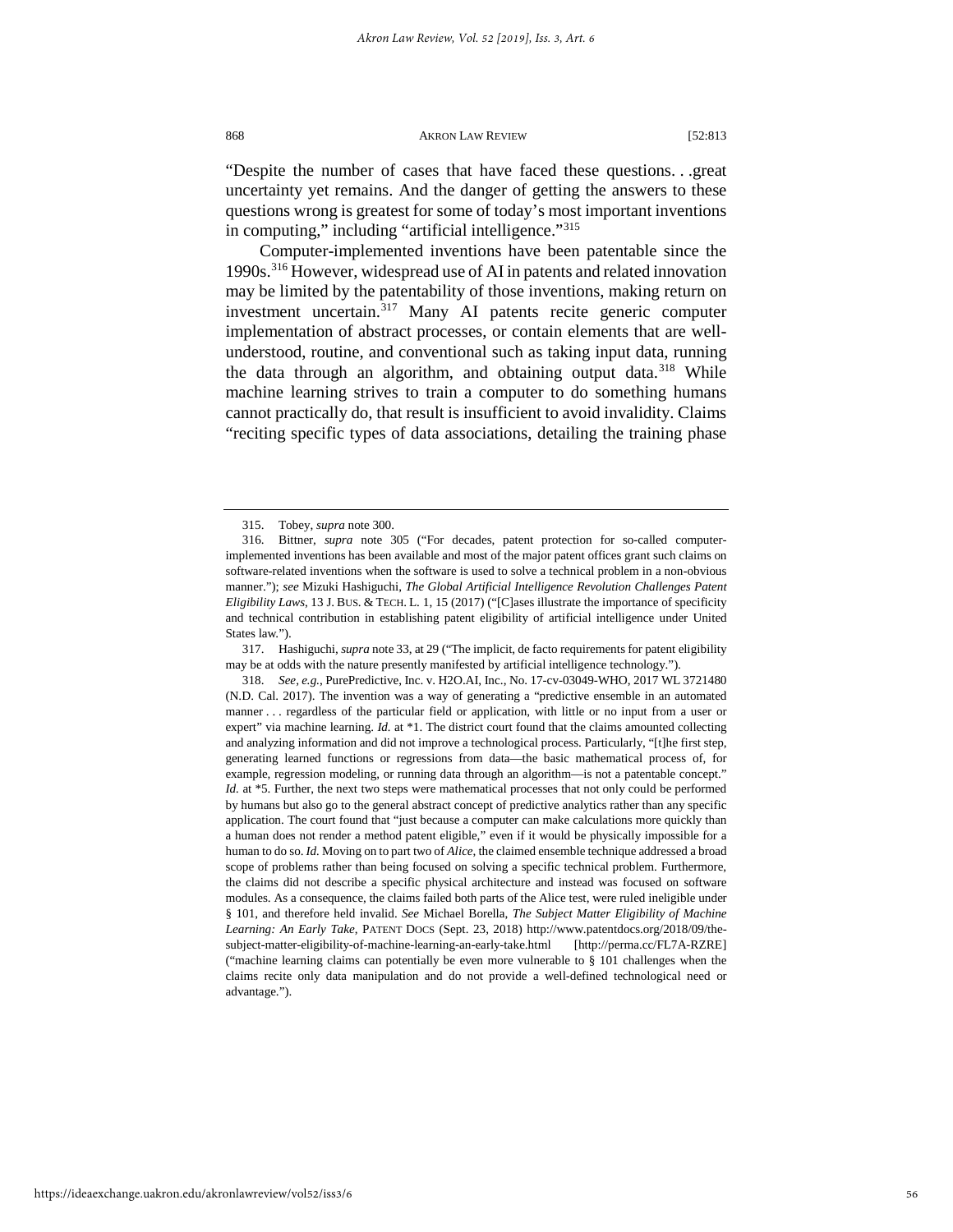$2018$ ]  $Al & IP$  869

and/or the structure of the model, and placing the model within the context of a larger system" would more likely survive invalidity challenges.<sup>[319](#page-57-0)</sup>

Jurisprudence on patent-eligible subject matter imposes a strict but unclear set of rules on computer-implemented technology.<sup>[320](#page-57-1)</sup> The policy's impetus to require specificity and description of technical improvement aims to prevent preemption.<sup>[321](#page-57-2)</sup> Yet, "if the patent eligibility jurisprudence imposes requirements that cannot realistically be met by AI inventions due to the technology's inherent nature, these inventions will inevitably be foreclosed from patent protection."<sup>[322](#page-57-3)</sup> Further, with the 4IR blurring the boundaries among industries, biomedical AI inventions related to methods and apparatuses that perform AI-enabled analyses face similarly high hurdles as software.<sup>[323](#page-57-4)</sup> After *Alice*, courts are more likely to uphold AI patents aimed at improving software itself rather than the world around  $it.$ <sup>[324](#page-57-5)</sup>

The European Patent Office (EPO) recently issued guidelines on the patentability of AI and machine learning technologies.<sup>[325](#page-57-6)</sup> AI technologies are treated as "mathematical methods" and thus patent ineligible unless

<sup>319.</sup> Borella, *supra* note 320.

<span id="page-57-1"></span><span id="page-57-0"></span><sup>320.</sup> Hashiguchi, *supra* not[e 33,](#page-8-6) at 10 ("[B]y comparing the claim with those that were found to be directed to abstract ideas in previous cases. Hence, examining court decisions on patent eligibility is vital to understanding the range of artificial intelligence inventions that are likely to be regarded as patent-eligible.").

<span id="page-57-2"></span><sup>321.</sup> Mayo Collaborative Serv. v. Prometheus Labs., Inc*.*, 566 U.S. 66, 70 (2012) ("Laws of nature, natural phenomena, and abstract ideas" are "the basic tools of scientific and technological work," adding that the "monopolization of those tools through the grant of a patent might tend to impede innovation more than it would tend to promote it."); *see also* Alice Corp. Pty. Ltd. v. CLS Bank Int'l, 573 U.S. 208, 216 (2014) ("The concern underlying the exceptions to [35 U.S.C.] § 101 is not tangibility, but preemption.").

<span id="page-57-3"></span><sup>322.</sup> Hashiguchi, *supra* not[e 33,](#page-8-6) at 28 ("Patent eligibility laws, in their current form, would not be able to confer their benefits to protect artificial intelligence technology.").

<span id="page-57-4"></span><sup>323.</sup> Ariosa Diagnostics, Inc. v. Sequenom, Inc*.*, 788 F.3d 1371 (Fed. Cir. 2015) (finding a novel method of prenatal diagnosis of fetal DNA was patent-ineligible because the presence of cell-free fetal DNA was a natural phenomenon method steps "were well-understood, conventional, and routine," despite acknowledging it was a "breakthrough"); *see* Susan Y. Tull & Paula E. Miller, *Patenting Artificial Intelligence: Issues of Obviousness, Inventorship, and Patent Eligibility*, 1 J. ROBOTICS, ARTIFICIAL INTELLIGENCE & L. 313, 317 (2018), https://www.finnegan.com/images/content/1/9/v2/197825/PUBLISHED-The-Journal-of-Robotics-Artificial-Intelligence-L.pdf [https://perma.cc/GP3Z-QX7A] (warning that the current law "could well curtail the patent protections afforded medical AI absent a change in Supreme Court precedent or statute").

<span id="page-57-5"></span><sup>324.</sup> *See Alice Corp. Pty. Ltd.*, 573 U.S. at 222–25 (The Supreme Court has suggested that claims "purport[ing] to improve the functioning of the computer itself," or "improv[ing] an existing technological process" might not succumb to the abstract idea exception).

<span id="page-57-6"></span><sup>325.</sup> European Patent Office, *Guidelines for Examination* § 3.3.1, (2018), https://www.epo.org/law-practice/legal-texts/html/guidelines2018/e/g\_ii\_3\_3\_1.htm [http://perma.cc/M4PB-5295] (dealing with "artificial intelligence and machine learning").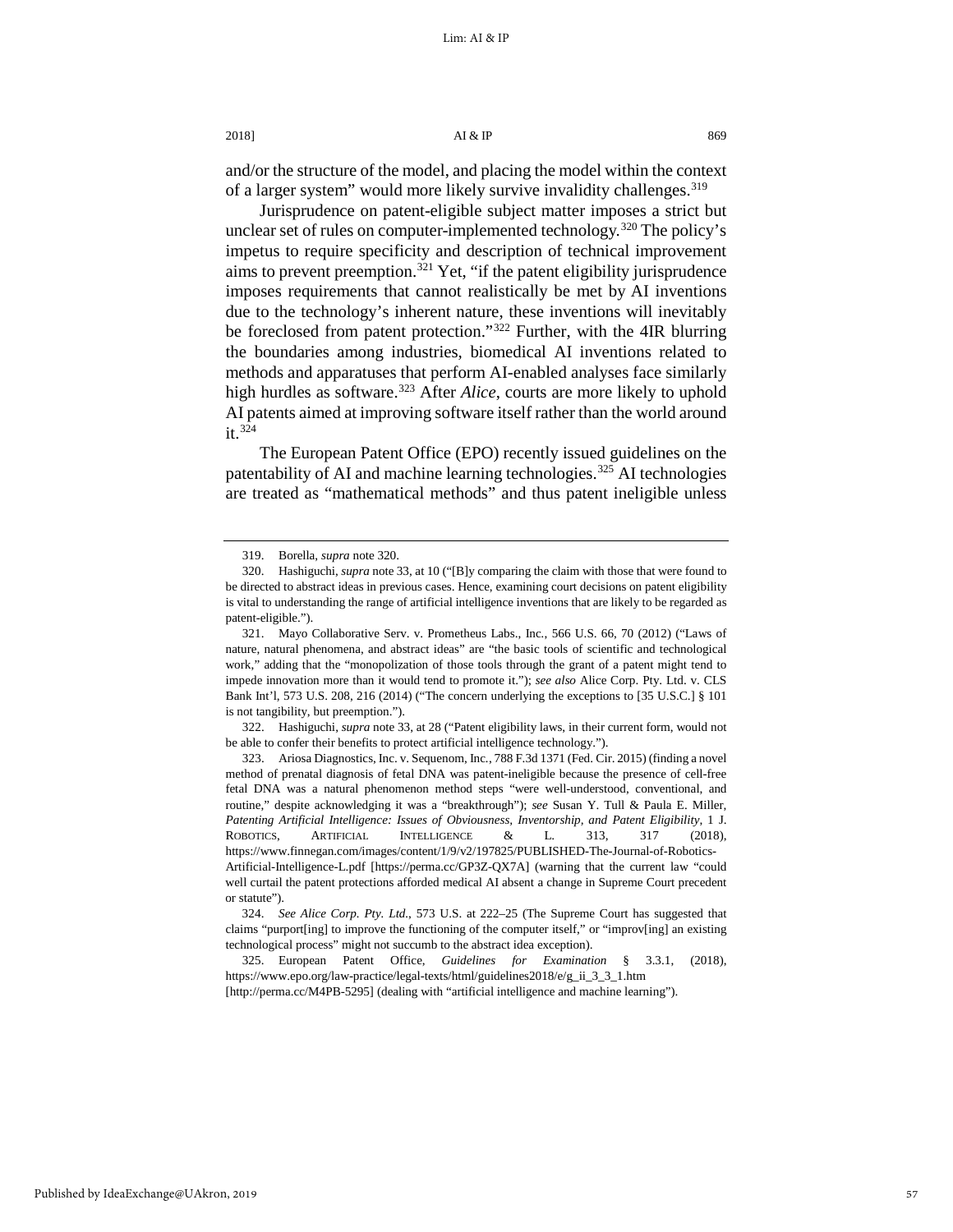"directed either to a method involving the use of technical means (e.g. a computer) or to a device," which gives the subject matter a "technical character."[326](#page-58-0) The guidelines give two examples of such a technical application: first, a neural network in a heart-monitoring apparatus to identify irregular heartbeats; second, AI classifying digital content based on attributes such as pixels.<sup>[327](#page-58-1)</sup> The EPO's guidelines are the first official patent examination guidance specifically to address the eligibility of AIgenerated inventions.[328](#page-58-2)

If a similar position is taken in the U.S., AI related to controlling or manipulating tangible or intangible objects would face minimal scrutiny<sup>[329](#page-58-3)</sup>—so would claims directed to specific data structures, rules, combinations, or steps that result in improvements in computer functions.[330](#page-58-4) In contrast, high-level user implementations using a generalpurpose computer would not.<sup>331</sup> Patent applicants would do well to detail "the computing or mathematical techniques applied by the system or describing how the computer interacts with other components to drive the AI processing."[332](#page-58-6)

Another difficulty for AI inventions is describing how the AI produces the result. Even AI developers cannot explain "why and how their computer programs made an artificial intelligence system behave in a certain way."<sup>[333](#page-58-7)</sup> One way around that issue is to make explicit what is implicit. A company called Cortica connected a live, cortical segment of a rat's brain to a microelectrode array. This enabled Cortica to study how

Hashiguchi, *supra* not[e 33,](#page-8-6) at 29–30.

<sup>326.</sup> *Id*.

<sup>327.</sup> *Id*.

<span id="page-58-2"></span><span id="page-58-1"></span><span id="page-58-0"></span><sup>328.</sup> Aaron Gin, *EPO Releases Patentability Guidance for AI-based Applications*, PATENT DOCS (Oct. 21, 2018), https://www.patentdocs.org/2018/10/epo-releases-patentability-guidance-forai-based-applications.html [http://perma.cc/Y4PW-PPWG].

<span id="page-58-6"></span><span id="page-58-5"></span><span id="page-58-4"></span><span id="page-58-3"></span><sup>329.</sup> Jonathan Bockman et al., *Patenting Artificial Intelligence in the U.S.–Considerations for AI Companies*, AIPLA NEWSSTAND (Nov. 8 2018), https://www.jdsupra.com/legalnews/patentingartificial-intelligence-in-60718/ [http://perma.cc/RX6J-ZJWB].

<sup>330.</sup> *Id*.

<sup>331.</sup> *Id*.

<sup>332.</sup> Tull, *supra* note 325.

<span id="page-58-7"></span><sup>333.</sup> Hashiguchi, *supra* not[e 33,](#page-8-6) at 29. The article further states:

The mechanism of artificial intelligence is often inexplicable. Even computer scientists who write computer programs for artificial intelligence systems sometimes have difficulty explaining why and how their computer programs made an artificial intelligence system behave in a certain way. This reality conflicts with the de facto specificity requirement. . . . Under the present patent eligibility jurisprudence, an invention is more likely to be deemed ineligible for patent protection if the configuration of the invention is not described with specificity. However, the configuration of some artificial intelligence cannot be understood, let alone described with specificity. Such artificial intelligence inventions are likely to be foreclosed from patent protection.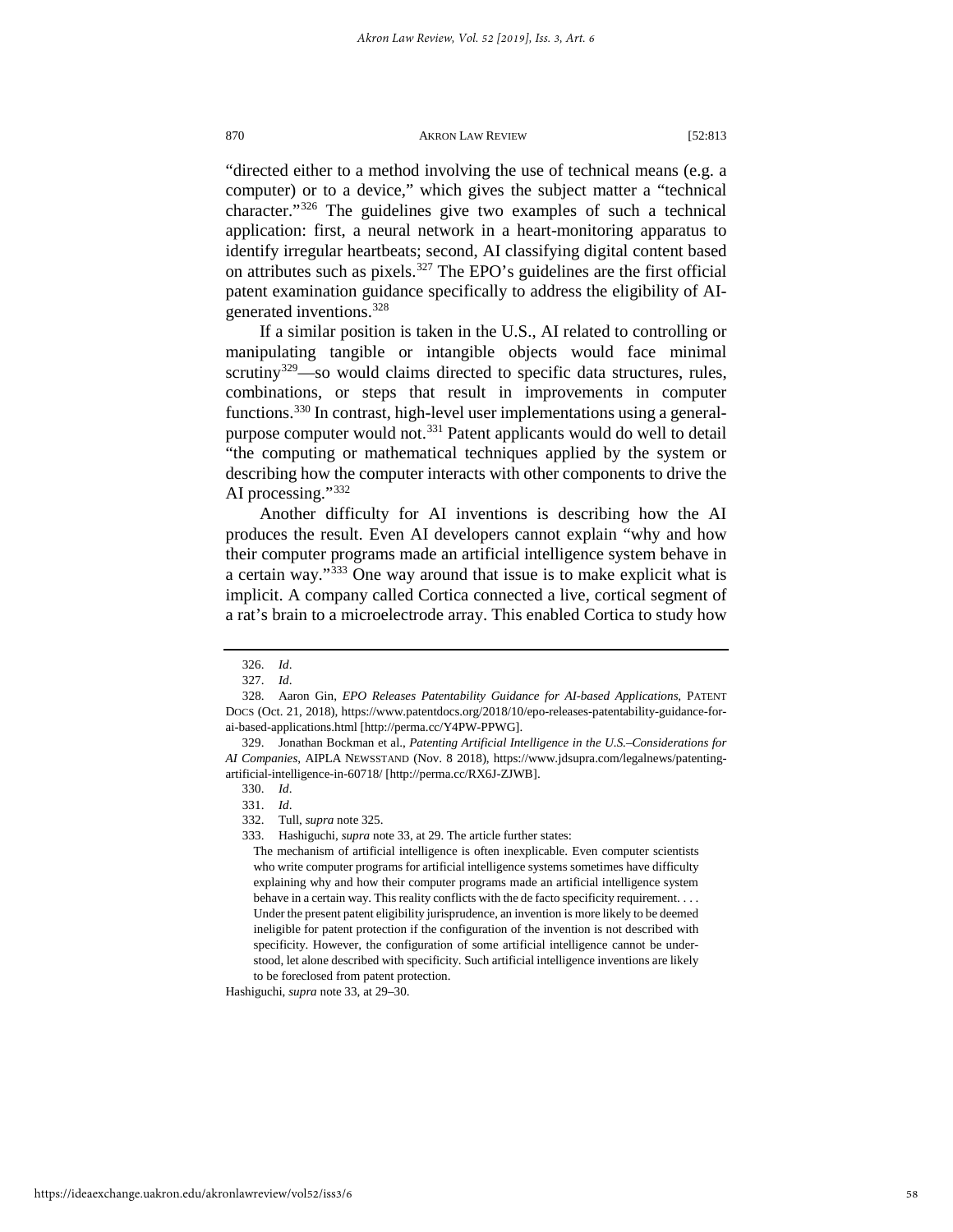electrical signals interact with the cortex, to identify neurons responsible for processing specific stimuli, and from there, to build models to simulate the brain's processes.<sup>[334](#page-59-0)</sup> This breakthrough allows patents more accurately to describe the processes involved in implanting AI algorithms. It also allows developers to pinpoint where the AI made an erroneous analysis and to retrain its deep-learning neural networks.

The characterization of patents as a "public franchise" rather than a property right has also made their value less certain.<sup>[335](#page-59-1)</sup> Trade secrets are sometimes a viable alternative if reverse engineering is difficult, as this avoids the uncertainty of compliance with the vague standard, as well as lengthy and costly validity and infringement determinations.<sup>[336](#page-59-2)</sup> However, if the subject matter has become public, both patent protection and trade secret protection will be unavailable.<sup>[337](#page-59-3)</sup> Yet despite the uncertainty of software-related patents, AI patent filings (which are based on software code) have grown dramatically across the major jurisdictions.<sup>[338](#page-59-4)</sup> And this is cause for cheer.

Investment in AI patents represent faith in a cornerstone technology that could accelerate innovation, requiring less human skill and fewer resources over time. In particular, AI provides a means to achieve inventions that human cognitive limitations cannot achieve. Disclosure through published patents would nourish and spur scientific endeavor. Following the wake of mobile phones, television, and radio, affordable AI-generated technology could help democratize the benefits of those endeavors. Then again, this assumes that the patent prosecution system

<span id="page-59-0"></span><sup>334.</sup> Quain, *supra* not[e 35 \(](#page-9-7)"The result, according to Cortica, is an approach to AI that allows for advanced learning while remaining transparent.").

<span id="page-59-1"></span><sup>335.</sup> Oil States Energy Servs., LLC v. Greene's Energy Grp., LLC, 138 S. Ct. 1365, 1373 (2018) ("This Court has recognized, and the parties do not dispute, that the decision to grant a patent is a matter involving public rights—specifically, the grant of a public franchise."); Gene Quinn, *The Supreme Court is wrong, a patent is not a franchise* (May 1, 2018), https://www.ipwatchdog.com/2018/05/01/supreme-court-patent-franchise/id=96644/ [http://perma.cc/2SJR-YLJP].

<span id="page-59-2"></span><sup>336.</sup> Robert Stoll, *Alternative Routes to Protection of Innovation*, IPWATCHDOG (June 13, 2018), https://www.ipwatchdog.com/2018/06/13/alternative-routes-to-protection-ofinnovation/id=98373/ [http://perma.cc/AC8F-L2TP] ("Innovative algorithms . . . may be easier and more effectively protected by trade secret.").

<span id="page-59-3"></span><sup>337.</sup> Andrea W. Jeffries et al., *Protecting Artificial Intelligence IP: Patents, Trade Secrets, or Copyrights?*, JONES DAY (Jan. 9, 2018), https://www.jonesday.com/protecting-artificial-intelligenceip-patents-trade-secrets-or-copyrights-01-09-2018/ [https://perma.cc/47XD-96TP].

<span id="page-59-4"></span><sup>338.</sup> World IP Organization, *WIPO Technology Trends 2019 – Artificial Intelligence*, WIPO (2019), https://www.wipo.int/edocs/pubdocs/en/wipo\_pub\_1055.pdf [http://perma.cc/7ZRQ-TLRA] (noting the largest portfolio of AI patents is held by IBM, with 8,290. Other top AI patent-holders include Microsoft with 5,930, Toshiba with 5,223, Samsung with 5,102, and NEC with 4,406. Of the four academic institutions in the top 30, three are from China.).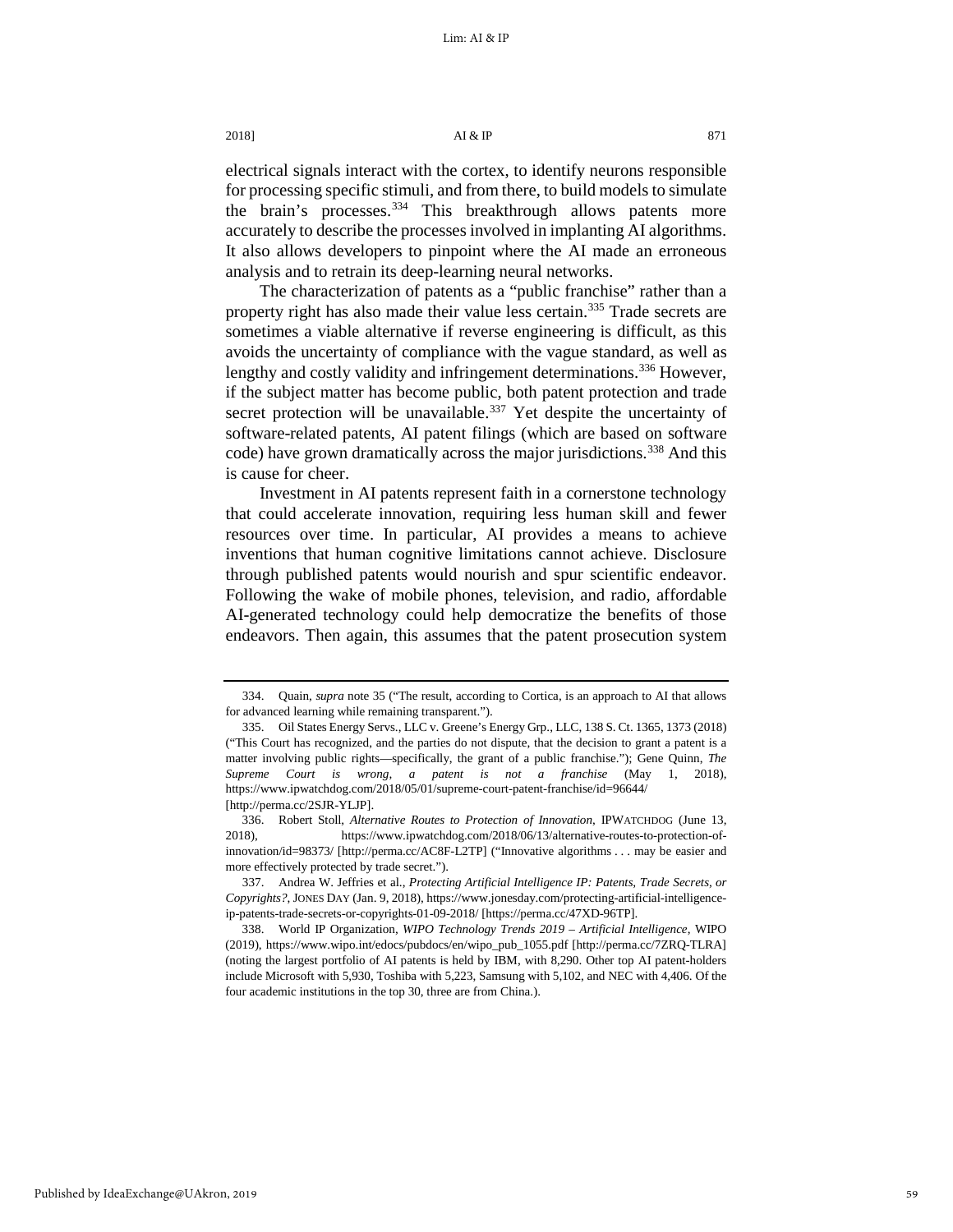remains viable, and that it will take AI to ensure that the system remains so.

# *D. AI & Patent Prosecution*

The overwhelming volume of potential prior art makes any novelty or nonobviousness analysis uncertain.[339](#page-60-0) The PTO issued its ten millionth patent in June 2018, which joined "over 100 million other patent documents, 70 million plus journal articles and over four billion indexed web pages in the corpus of information that potentially needs to be searched to establish novelty."[340](#page-60-1) The pace at which the corpus of prior art grows continues to accelerate. "It took 122 years to issue the one millionth patent in 1911. It took just over three years to go from nine million to 10 million."<sup>[341](#page-60-2)</sup> The PTO has shown an openness to AI innovation, with an 89% allowance rate for AI patents from 2011 to early 2018.[342](#page-60-3)

Deciphering the sea of potential prior art has also become more difficult. Six in ten patent documents are now in Chinese, Japanese, or Korean, often without an English language equivalent.<sup>[343](#page-60-4)</sup> In addition, today's innovation takes place at the intersection of different art units, and patent examination has not kept pace. AI will be crucial to help break the language barriers needed to bring all this prior art onto a single interoperable highway for search and examination. Further, rather than expecting human examiners to be proficient in a multitude of highly complex and specialist disciplines, AI can unlock insights hidden behind those barriers.

Along with the four other largest patent offices in the world—China, Korea, Japan, and the European Union—the PTO is on a drive to reduce

<span id="page-60-0"></span><sup>339.</sup> Wild, *supra* note [247](#page-44-7) ("The patent system today is challenged as never before. The requirements of novelty and non-obviousness are becoming increasingly difficult to meet and determine with any great level of certainty."); There are myriad issues facing the global patent system which, if not addressed, could lead to a decline in its use. Put simply, there is way too much data for humans to properly digest.

<sup>340.</sup> Wild, *supra* not[e 247.](#page-44-7) 

<sup>341.</sup> Wild, *supra* not[e 247.](#page-44-7) 

<span id="page-60-3"></span><span id="page-60-2"></span><span id="page-60-1"></span><sup>342.</sup> Eric Sutton, *Artificial Intelligence 2.0: Artificially Intelligent Guidance For Obtaining Artificial Intelligence Patents, as presented to IPO*, PATNOTECHNIC (Mar. 7, 2018), www.patnotechnic.com/2018/04/artificial-intelligence-20-artificially.html [http://perma.cc/RE5C-5CFE].

<span id="page-60-4"></span><sup>343.</sup> *Id*. ("Secondly, for some time we have operated in a world where the majority of new inventions don't have any detail in English. Of the 5.6 million patent documents published globally in 2017, over 62% are in Chinese, Japanese or Korean, often with no English language equivalent. This too is problematic. It means that the working language of innovation is essentially robbed of the open disclosure intended when patent exclusivity is given out.").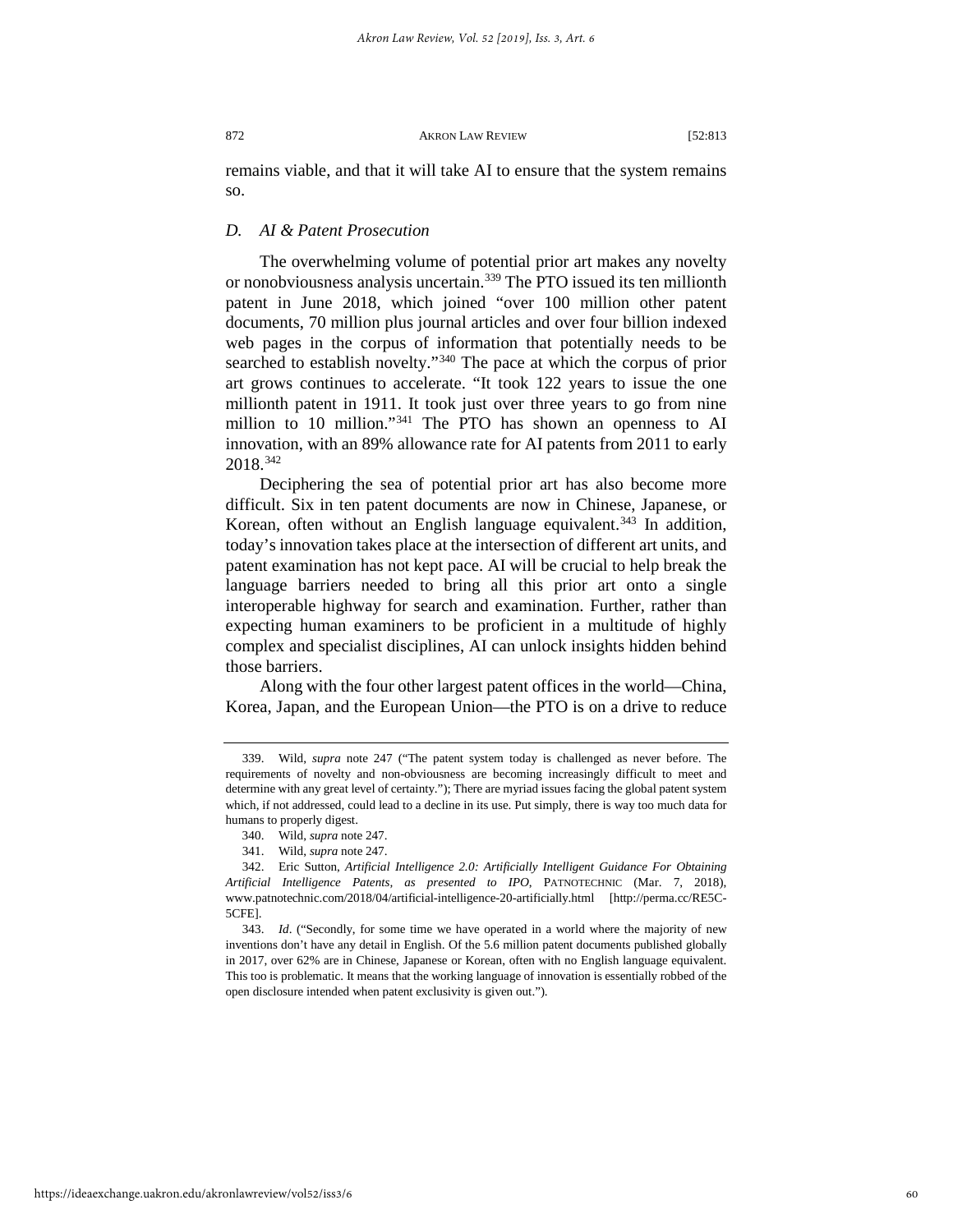redundancy and improve patent quality.<sup>[344](#page-61-0)</sup> All five patent offices share the view that AI will be critical to these efforts.<sup>[345](#page-61-1)</sup> Key applications of AI include classification, prior art searches, and machine translations. For example, AI augments prior art searches by matching ideas, not merely keywords. The searches identify the most relevant technical literature quickly, as keywords are converted into multiple concepts from a database of interrelated concepts[.346](#page-61-2)

AI is replacing boolean and positional searching for patent-related discovery. These legacy methods use syntaxes and manual categorization to comb through large amounts of patent literature. In addition to replicating the same processes more efficiently, AI can overcome ambiguities that confound classic keyword searches by searching similar concepts in parallel.<sup>[347](#page-61-3)</sup> This "essentially solves the problem searchers run into when they don't know what they don't know."[348](#page-61-4) The search results deliver comprehensive and relevant useful results with less redundancy to get to the proverbial result needle in a patent-search haystack.

# V. CONCLUSION

From a glimmer in the eye of a Victorian woman ahead of her time, AI has become a cornerstone of innovation that "will be the defining technology of our time."[349](#page-61-5) In turn, AI can make a difference in accelerating disruptive innovation by bringing a data-driven approach to

<span id="page-61-0"></span><sup>344.</sup> Carl Kukkonen & Matt Johnson, *Major Patent Offices Meet to Discuss Adoption of AI Tools*, JONES DAY: PTAB LITIG. BLOG (July 3, 2018), https://www.lexology.com/ library/detail.aspx?g=80f9ca5f-a2d3-47f6-a588-4156e405b85b [http://perma.cc/3MM3-FLGK] ("The goal of the IP5 is to eliminate unnecessary duplication of efforts amongst the IP5 offices as well as increasing the efficiency of patent examination efficiency and quality.").

<span id="page-61-1"></span><sup>345.</sup> *Id.* ("During the meeting, the impact of artificial intelligence (AI) on the patent system was identified as one of the main strategic priorities for the offices.").

<span id="page-61-2"></span><sup>346.</sup> Sandeep Kumar, *Patent Search: The Evolution from Manual to Artificial Intelligence*, AIPLA NEWSSTAND (Jan. 24, 2018), https://www.iam-media.com/patent-search-evolution-manualartificial-intelligence [http://perma.cc/HJ6G-ZX44] ("The technology is evolving rapidly, with search tools entering the market which rival human cognition – such tools have the capacity and knowledge to apply logical permutations and combinations to patent data in order generate insight that would be indeterminable to a human researcher.").

<span id="page-61-3"></span><sup>347.</sup> Baxter, *supra* not[e 84 \(](#page-17-6)"For example, our InnovationQ software is powered by [AI], which understands that two terms — like "vehicle" and "car"— can have similar meanings and single terms — like "stream" — can have multiple unrelated meanings.").

<span id="page-61-5"></span><span id="page-61-4"></span><sup>348.</sup> Baxter, *supra* note 86 (For example, if a searcher is seeking documents regarding "exchanging data using short distance radio," they may not realize they're describing Bluetooth. But AI, based on the codes applied to concepts attached to the keywords, understands the relationship and the results may include documents containing "Bluetooth" that do not contain one or more of the provided search terms.").

<sup>349.</sup> Allen, *supra* note [96.](#page-19-7)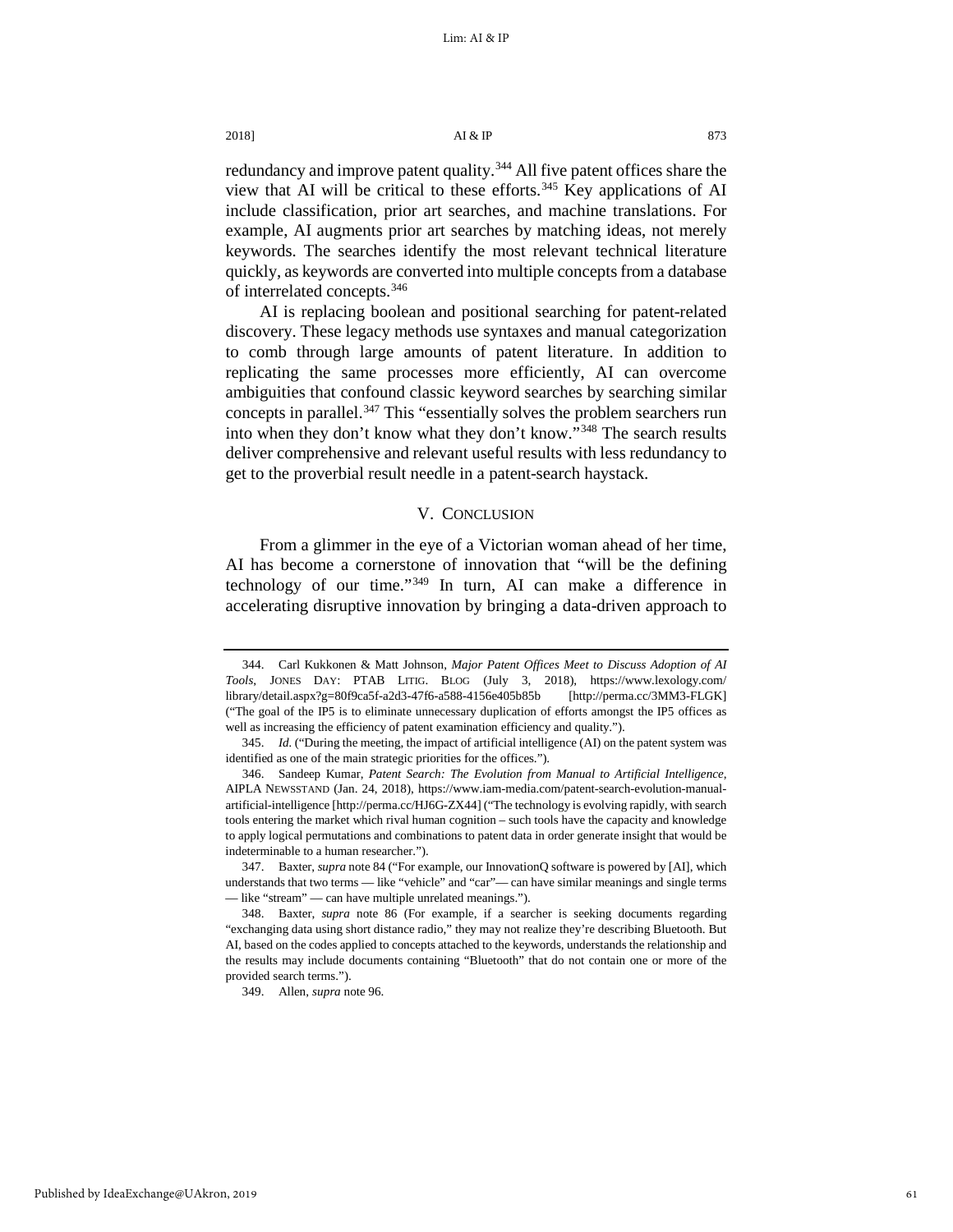invention and creation. In 2016, the convergence of computing power, funding, data, and open-source platforms tipped us into an AI-driven 4IR. By processing non-critical information, extending the time for meaningful thought, and identifying valuable information, AI increases the computational abilities of human brains, augmenting our creative and innovative endeavors. AI gives us the ability to extend the bounds of our rationality, and thereby the quality of the decisions we can make.

In thinking about how IP considerations apply to AI, it is helpful to remember the observation of 19th century Danish philosopher, Søren Kierkegaard, that "life can only be understood backwards; but it must be lived forwards."[350](#page-62-0) Hindsight allows us to look back and understand the consequences of our policy choices. Just as past is not necessarily prologue, hindsight does not necessarily translate into foresight. The law must embrace change and innovation as an imperative in a journey towards an ever-shifting horizon.<sup>[351](#page-62-1)</sup> The goal is to make better decisions today that shape the future, rather than try to regulate by predicting the future. To do this well, we need to encourage AI that both augments and disrupts how we think about creativity and innovation.

In the creative arts, AI learns what we consider to be beautiful and creates permutations both within and outside of those boundaries. At times, it may augment artistic endeavor by providing flashes of inspiration in a collaborative dance. AI evolved from augmentation, to co-creation, to becoming the artist. In many instances, WFH provides a pragmatic legal vehicle for interests to vest and negotiated by the commercial interests best placed to encourage investment in both the technology and its downstream uses. Like human-generated work, AI-generated work is an amalgam of mimicry mined from our own learning and experience. The training data it draws upon, both for expressive and non-expressive uses, are merely grist for AI's mill.<sup>[352](#page-62-2)</sup> Consequently, fair use must be liberally applied to prevent holdup by copyright owners and stifling transformative uses enabled by AI. AI can also be used to decipher complex copyright infringement cases such as those involving musical compositions. In the technological arts, the controversy will revolve around who owns innovative breakthroughs primarily or totally attributable to AI. How should these breakthroughs affect regard for the

<span id="page-62-0"></span><sup>350.</sup> *See* SØREN KIERKEGAARD,JOURNALEN JJ:167 (1843), *reprinted in* SØREN KIERKEGAARD, 18 SKRIFTER 306 (1997), http://homepage.math.uiowa.edu/~jorgen/kierkegaardquotesource.html [http://perma.cc/D6FR-5JXM].

<sup>351.</sup> Ho, *supra* note [230.](#page-41-4) 

<span id="page-62-2"></span><span id="page-62-1"></span><sup>352.</sup> *See* generally Matthew Sag, *Orphan Works as Grist for the Data Mill*, 27 BERKELEY TECH. L.J. 1503 (2012) (discussing on copyrighted works used non-expressively).